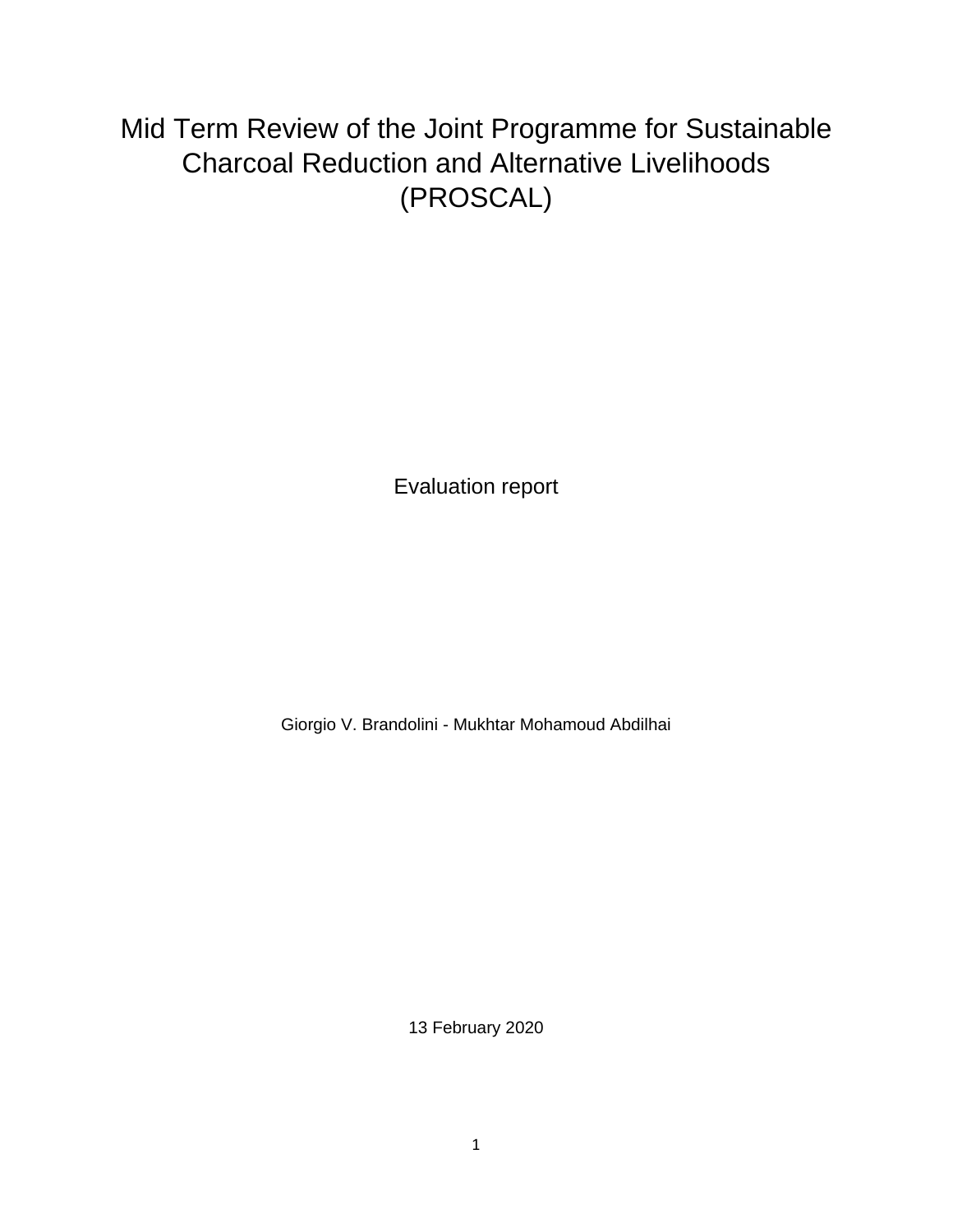# Table of contents

| 1 |  |  |  |  |
|---|--|--|--|--|
|   |  |  |  |  |
|   |  |  |  |  |
|   |  |  |  |  |
|   |  |  |  |  |
|   |  |  |  |  |
|   |  |  |  |  |
|   |  |  |  |  |
|   |  |  |  |  |
|   |  |  |  |  |
|   |  |  |  |  |
|   |  |  |  |  |
|   |  |  |  |  |
|   |  |  |  |  |
|   |  |  |  |  |
|   |  |  |  |  |
|   |  |  |  |  |
|   |  |  |  |  |
|   |  |  |  |  |
|   |  |  |  |  |
|   |  |  |  |  |
|   |  |  |  |  |
|   |  |  |  |  |
|   |  |  |  |  |
|   |  |  |  |  |
|   |  |  |  |  |
|   |  |  |  |  |
|   |  |  |  |  |
|   |  |  |  |  |
|   |  |  |  |  |
|   |  |  |  |  |
|   |  |  |  |  |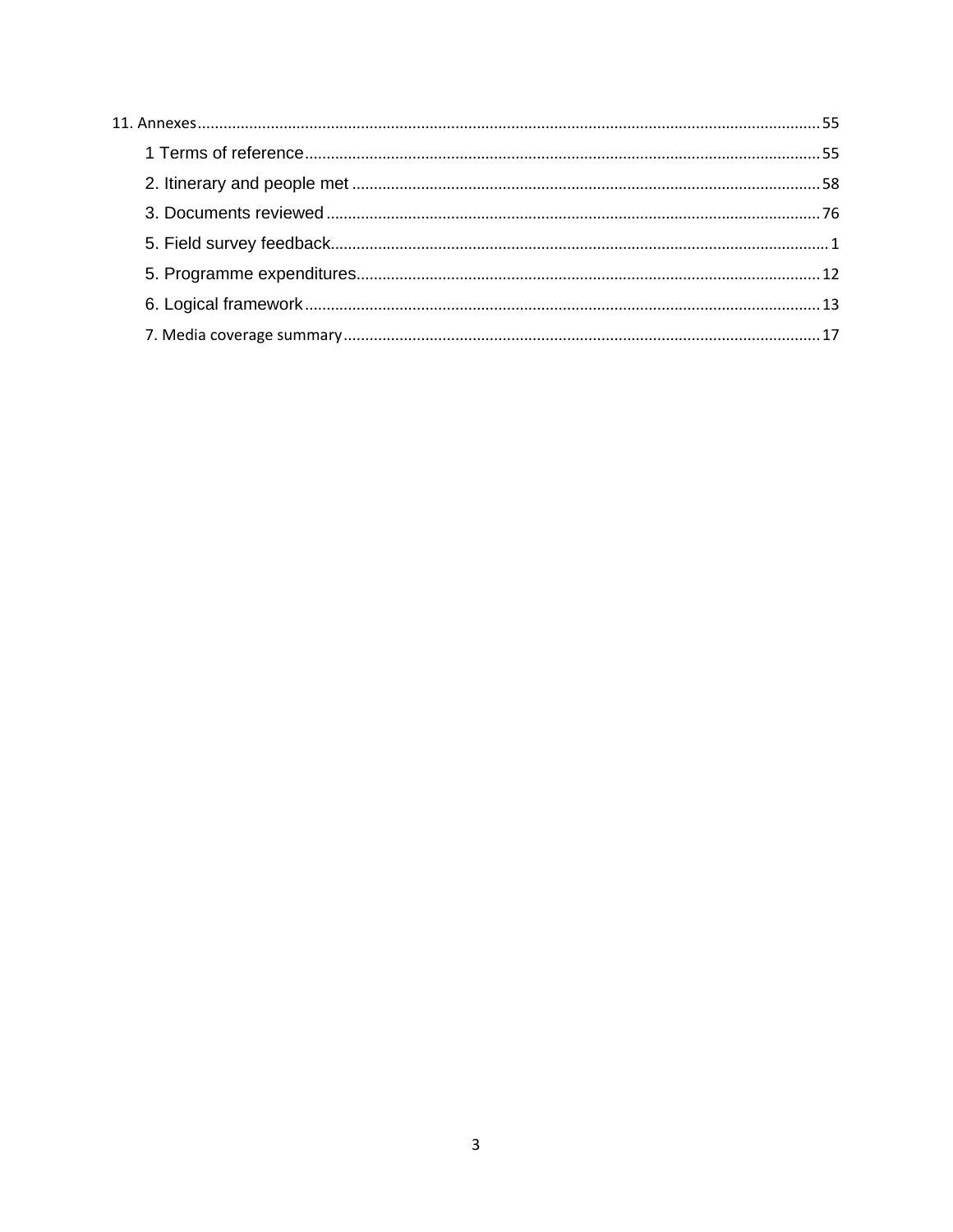# Acronyms

| <b>CSO</b>     | <b>Civil Society Organization</b>                                  |  |  |  |  |
|----------------|--------------------------------------------------------------------|--|--|--|--|
| EU             | European Union                                                     |  |  |  |  |
| <b>FAO</b>     | Food and Agriculture Organization                                  |  |  |  |  |
| <b>FGS</b>     | <b>Federal Government of Somalia</b>                               |  |  |  |  |
| <b>INDC</b>    | <b>Intended National Determined Contributions</b>                  |  |  |  |  |
| <b>LPG</b>     | Liquid Petroleum Gas                                               |  |  |  |  |
| <b>MoLFR</b>   | Ministry of livestock, forestry and rangeland                      |  |  |  |  |
| MoE&CC         | Ministry of Environment and Climate change                         |  |  |  |  |
| MoE&NR         | Ministry of Environment and Natural resources                      |  |  |  |  |
| <b>MPTF</b>    | Multi-Purpose Trust Fund                                           |  |  |  |  |
| <b>MTR</b>     | Mid-Term Review                                                    |  |  |  |  |
| <b>NGO</b>     | Non-Governmental Organization                                      |  |  |  |  |
| <b>PMT</b>     | Programme Management Team                                          |  |  |  |  |
| <b>PROSCAL</b> | Joint Programme for Sustainable Charcoal Reduction and Alternative |  |  |  |  |
|                | Livelihoods                                                        |  |  |  |  |
| <b>PSC</b>     | Programme steering committee                                       |  |  |  |  |
| <b>PUNO</b>    | Partner United Nations Organization                                |  |  |  |  |
| <b>SDG</b>     | Sustainable Development Goals                                      |  |  |  |  |
| <b>SWALIM</b>  | Somali Water and Land Information Management                       |  |  |  |  |
| <b>ToR</b>     | <b>Terms of Reference</b>                                          |  |  |  |  |
| <b>UN</b>      | <b>United Nations</b>                                              |  |  |  |  |
| <b>UNDP</b>    | United Nations Development Programme                               |  |  |  |  |
| <b>UNEP</b>    | United Nations Environmental Programme                             |  |  |  |  |
| <b>UNODC</b>   | United Nations Office for Drug and Crime                           |  |  |  |  |
| <b>USD</b>     | <b>United States Dollar</b>                                        |  |  |  |  |
| <b>VTC</b>     | Video Tele Conference                                              |  |  |  |  |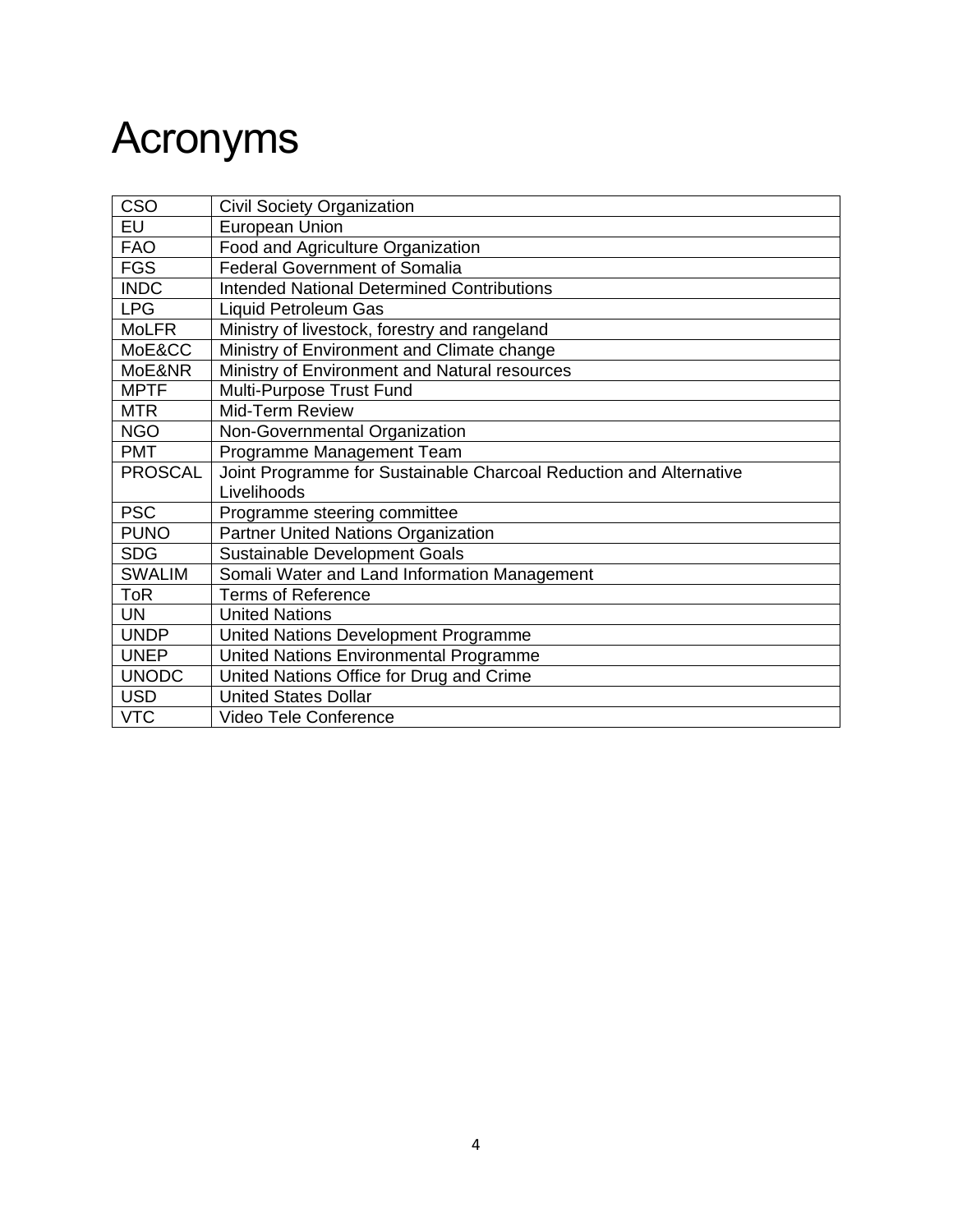# <span id="page-4-0"></span>**Executive summary**

#### *Introduction*

This is the report of the Mid-term review of the Joint Programme for Sustainable Charcoal Reduction and Alternative Livelihoods (PROSCAL) funded by the European Union, Swedish and Italian cooperation and implemented by three UN agencies (UNDP, FAO, UNEP also known as Partner United Nations Organizations [PUNOs]) with the Somali Environmental authorities.

The *PROSCAL programme* promotes energy security and more resilient livelihoods through a gradual reduction of unsustainable charcoal production, trade and use. Its objectives are:

- To mobilize key stakeholders in the region and build institutional capacity among government entities across Somalia for the effective monitoring and enforcement of the charcoal trade ban, the development of an enabling policy environment for energy security and natural resources management;

- To support the development of alternative energy resources; and,

- To facilitate – for stakeholders in the charcoal value chain – transition towards livelihood options that are sustainable, reliable and more profitable than charcoal production.

- To start reforestation and afforestation throughout the country for the rehabilitation of degraded lands.

The objectives of the Mid-term review are:

1. To assess progress towards the achievement of the project objectives and outcomes as specified in the Project Document and assess early signs of project success or failure with the goal of identifying the necessary changes to be made in order to set the project on-track to achieve its intended results

2. To review the project's strategy and its risks to impacts and sustainability.

3. To generate knowledge, identifying best practices and lessons learned, accountability, transparency and improve implementation of the programme during its remaining implementation and will guide the design of the next phase of the programme

5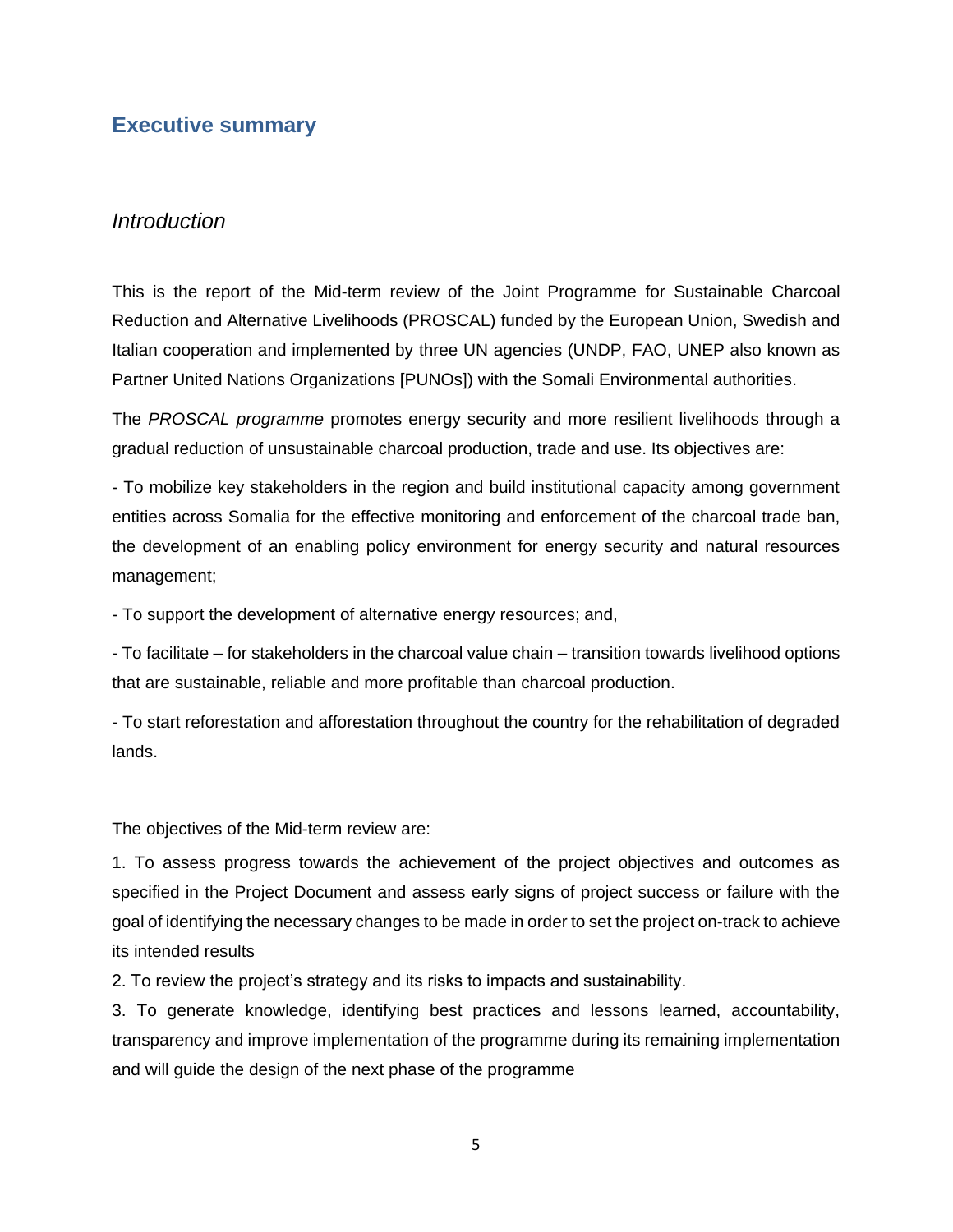The field survey has been conducted following a consultative, participatory approach and adapted to the time availability as well as to the security ad logistic situation of Somalia. The Evaluators have met and interviewed key informants in Mogadishu, Hargeisa (Somaliland), Garowe (Puntland), Kismayo and Goobweyn district (Jubaland) as well as in Nairobi (Kenya) contacting by Tele video conference those not directly available. Gaps exist in the information available about the activities performed in the regional states that are not visited (Galmudug, Hir-Shabelle, South West). As they are also the states where the programme has performed less activities, such gaps are acceptable for the overall evaluation of this initiative.

Since the breakdown of state institutions in 1991, the conflict, weakening of traditional systems of tenure or resource ownership, have triggered the exploitation or rangeland resources and illegal export of charcoal obtained from wild woodland. The PROSCAL programme implements a sector wide approach to reduce forest and rangeland exploitation. It strengthens Somali national / regional capacities to formulate, coordinate and implement policies and promotes the sustainable use of woodland threatened by the illegal charcoal value chain while ensuring the inclusion of marginal groups of the rural population that are involved in such practices along the priorities of the national development agenda.

#### *Conclusions*

*Relevance*. The project is highly relevant to the Somali development priorities. The Charcoal policy tackles critical points of the charcoal value chains by supporting Somali institutions in raising awareness on its negative costs and side effects. Its design is centered on the formulation and implementation of the Charcoal policy at the national, regional and local level. It strengthens the Federal government of Somalia (FGS) leadership in coordinating the buildup of capacities, raising of the population awareness and performance of testing innovative action solutions and reducing the exploitation of the rangeland biomass and illicit export of charcoal. This design, based on an optimistic expectation of the available resources, faces structural hurdles, notably the fragmentation and weakness of the Somali institutional context. The enhancement of institutional capacities and people's awareness is still insufficient to compensate the downsizing of the field interventions in view of the promotion of the Charcoal policy implementation.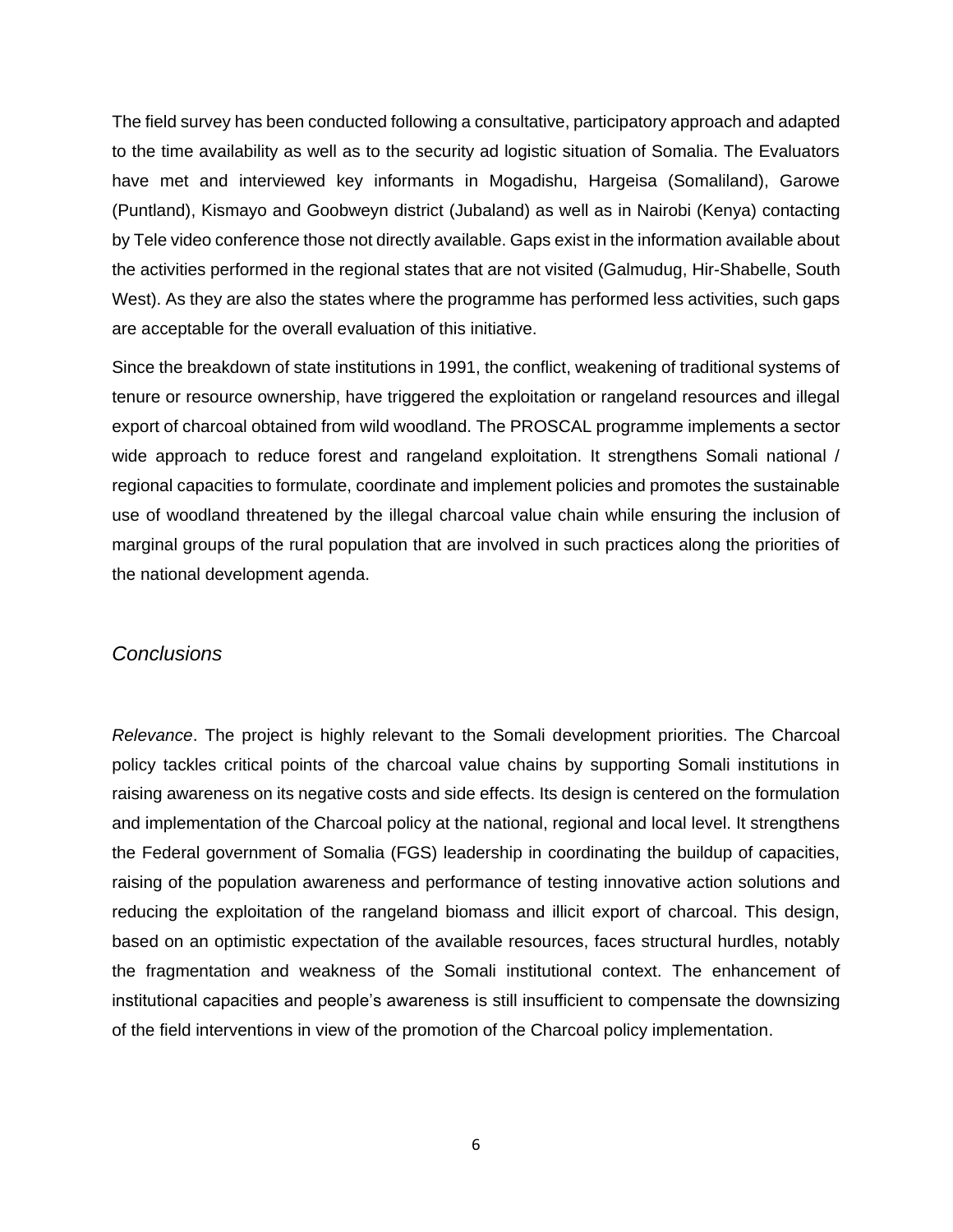*Efficiency*. The project efficiency is partly unsatisfactory due to the complexity faced in mobilizing and coordinating the local partners in some parts of the country. Greater efficiency is recorded in Somaliland, Puntland and to some extent in Mogadishu. The coordination of the PROSCAL has mobilized a broad set of partners whose actions are coordinated through the Programme management team (PMT). The participation of the Somali Environmental authorities has facilitated the access to and contained the costs of reaching the beneficiaries. However, the execution of the programme activities has been delayed by multiple factors. The approval and transfer of the budget, pooled in the Multipurpose trust fund, and procurement have been extremely time consuming, as reporting to each donor about its contribution to specific expenditures was not originally forecast and too its time<sup>1</sup>. The coordination of the Somali institutions has faced the multiple problems arising from political fragmentation, low capacities, and spread of resources among separately implemented activities. Greater efficiency has been recorded in Somaliland and Puntland where Climate change policies ensure coherence of the Charcoal policy with other environmental actions and the collaboration among the Environmental ministries with donors and local partners is consolidated. The insufficient creation of local capacities has negatively impact on the finetuning and reach of the field activities. Consequently, nine months before the programme end 71% of the funds received had been spent. This Extensive coordination and financial management have distracted the attention of the PMT from the technical content of the interventions. The posting of the project staff in Somalia to support the Environmental institutions in implementing the planned activities is slowly improving their delivery. The PROSCAL strategy has not been finetuned to the reduced scope and smaller budget available. These constraints have produced a low burn rate and late delivery especially of the demonstration activities assisting the population. The programme indicators and monitoring target the delivery of activities. They don't capture the connections among the results or their impact on the stakeholders' conditions and behavior thus little contributing to steering the programme strategy and assessing its potential sustainability.

*Effectiveness and Impact*. The project achievements and impact on the beneficiaries' welfare and livelihood are still partial due to the delay in launching field activities of different components in some parts of the country. The awareness raising*,* and the alternative energy components were

 $1$  The EU second tranche disbursement to the MPTF fund was delayed as the EU requested clarifications on budget lines that showed over expenditure beyond the EU funding. This was due to the other funds apart from the EU. To avoid such delays in the future, MPTF suggested updating the budget resources framework.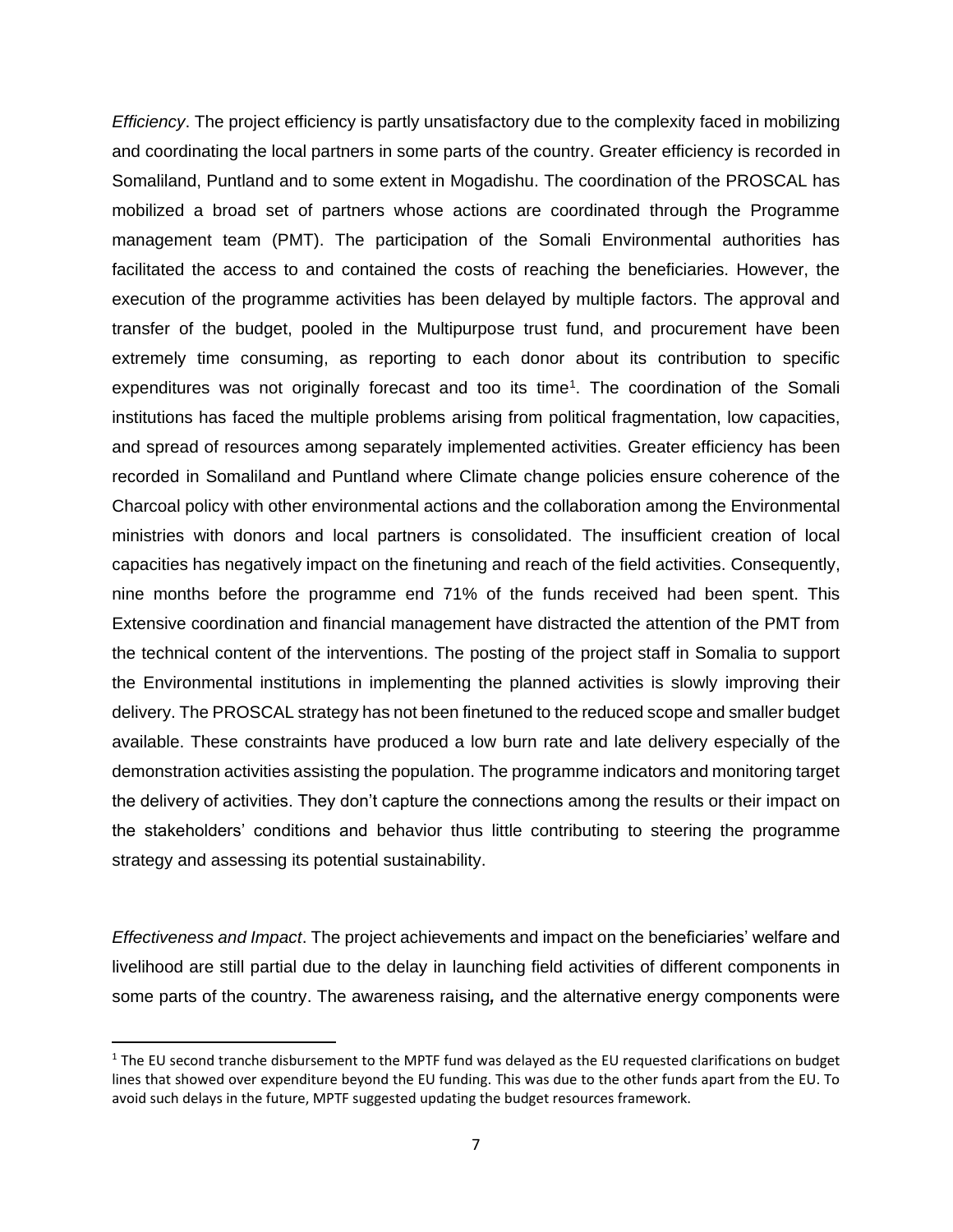launched in the field without major delay particularly in Somaliland and Puntland. Political relations between the federal and federal member states in the other region affected and delayed the differentiation and strengthening of the livelihood value chains. The creation of a national consensus on the Charcoal policy, that was validated in August 2019, is an outstanding result of this intervention. Its implementation has not started yet due to the instable and insecure context in the federal member states in the South where a few, punctual actions have been executed. The greater stability of Somaliland and Puntland has made possible for the collaboration of donors, institutions and local partners in implementing field actions, along a consolidated threeparty (institutions, donors, NGO/private sector) approach. For instance, the stronger engagement of the private sector and NGOs to the Charcoal policy in Somaliland and Puntland is due to its connection with the Climate one. On the other hand, under the Letter of agreement signed with UNDP, the MoLFR has provided technical and operational support to the ministries of environment of the federal member states in the South. However, their early stage of organization has limited their capacities of mainstreaming the assistance provided by the programme. The insufficient elaboration and resources assigned to awareness raising actions are a challenge to the implementation of the Charcoal policy. In Somaliland and Puntland, they have engaged champions (hospitals, schools, handicraftsmen / women). This experience shows that such partnerships can effectively contribute to create the popular consensus on the implementation of the Charcoal policy. For instance, the communication campaign can't yet extensively exploit champions or success stories to sensitize charcoal producers, traders and users, especially in the federal member states in the South. Some actions have been undertaken, of high symbolic value, although their reach of the public is still insufficient<sup>2</sup>. The Alternative Energy and Energy *Efficiency for the Substitution of Charcoal* component has positively tested *innovative solutions* and the commitment of some regional states. The proposed technologies – efficient use of charcoal, solar water heating, LPG gas use – have been well received by the beneficiaries and are continued by the regional institutions. The introduction of energy efficient technologies fatigue to succeed as their costs are still not competitive for the poor. The urban and rural people appreciate the contribution of the efficient cooking stoves, improvement of charcoal efficiency and diversification of livelihoods to their welfare and livelihood. However, such results have been

<sup>&</sup>lt;sup>2</sup> Notably, Somali environmental champions participated in the international conference on charcoal held in Mogadishu in May 2018, national artists and musicians as well as religious leaders were engaged for the redaction of advocacy materials and talk shows that were aired on TVs and radios. UNEP has engaged and assisted the formation of the Somalia Environmental Journalist Network (SEJN), an organization at the fore front in raising awareness on environmental sensitization and specifically charcoal reduction and sourcing of alternative energy.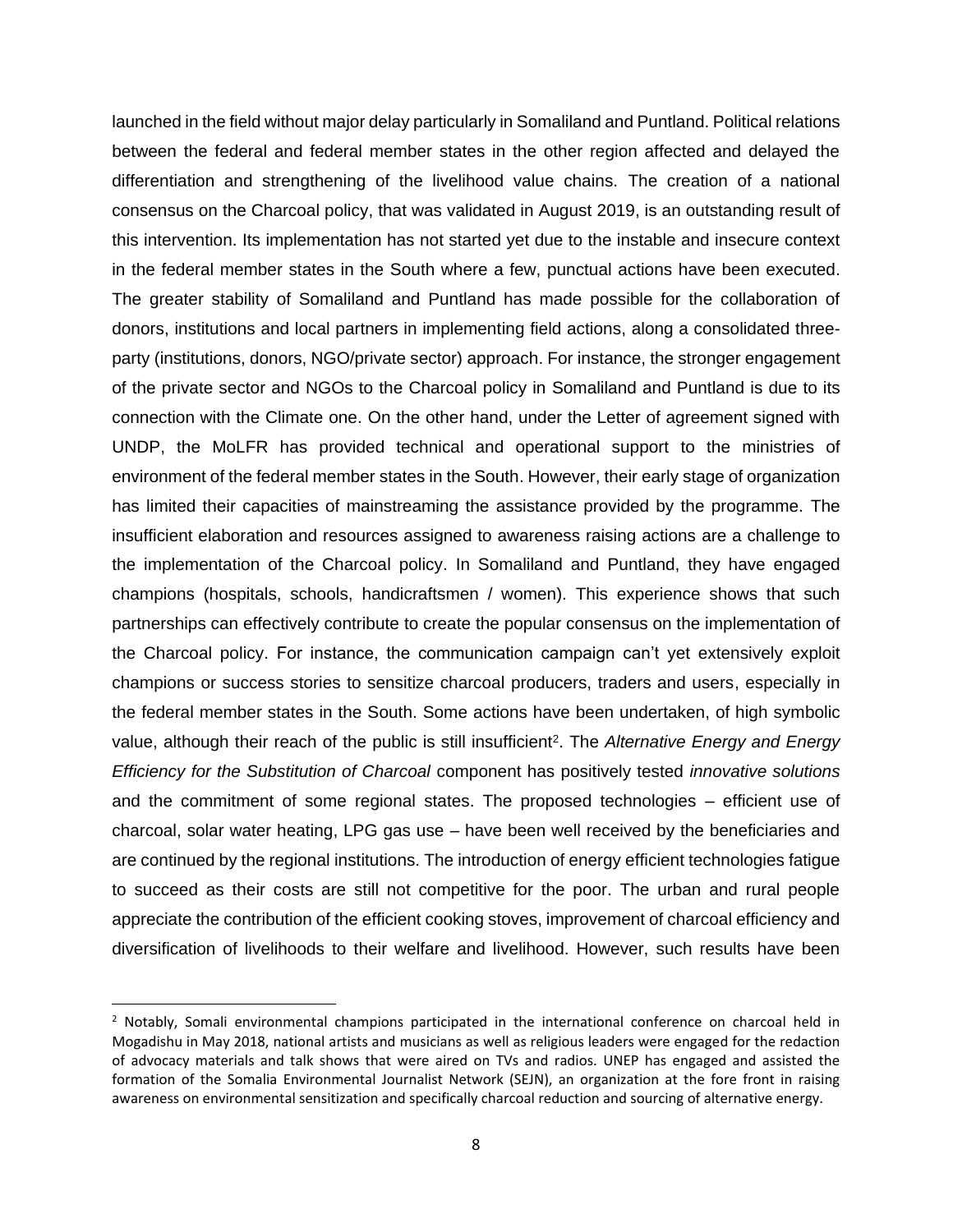confined to their immediate beneficiaries due to the demonstration scope of these actions whose targets are limited geographically and economically (poor heaths lack the resources to transition to efficient stoves and gas).

The programme has established alliances for the performance of activities complementary to those of the Environmental authorities, notably by sensitizing the Gulf states authorities on the ban of the export of charcoal from Somalia. Strict enforcement of the import of charcoal backed by faked certificate of origin has stopped its export through the Jubaland ports, notwithstanding the continuation of production, as confirmed by the growing stockpiles. The creation of capacities to restore the rangeland vegetation is still in its early stages, the establishment of forest tree species seed nurseries. Also, in this case, the progress can be expected from the integration with other, more broad reaching initiatives, complementing the insufficient capacities of the Somali Environmental authorities.

*Sustainability*. The sustainability of the project results is potentially satisfactory due to the progressive engagement of public and private partners, although the resources mobilized are less than those initially planned. The countrywide extension and continuation of the programme results – especially of the demonstration actions - is not yet assured. The conditions for the implementation of the Charcoal policies exist in Somaliland and Puntland, where linkages with other initiatives have been established. No adequate institutional capacities support facilitated for the federal member states in the South, where its execution still depends on the PROSCAL resources. The contribution of the private sector, the raising of external resources follow the same geographical divide. The greater efficiency and consolidated collaboration among them in Somaliland and Puntland are connecting the dissemination of alternative technologies to other policies and interventions. The ongoing crisis and lack of capacities threatens the leadership of the action of the MoLFR and regional states in the central south that, typically, is not supported by a strong political consensus or resources to operationalize their engagement. The creation of capacities of monitoring charcoal production in Jubaland has been limited to the field work survey. The performance of such exercise is still depending on external professional services and funding, i.e. it is not sustainable. The results of the demonstration action, following the reduction of the scope of the programme, are limited to the testing of the alternative technologies as they are not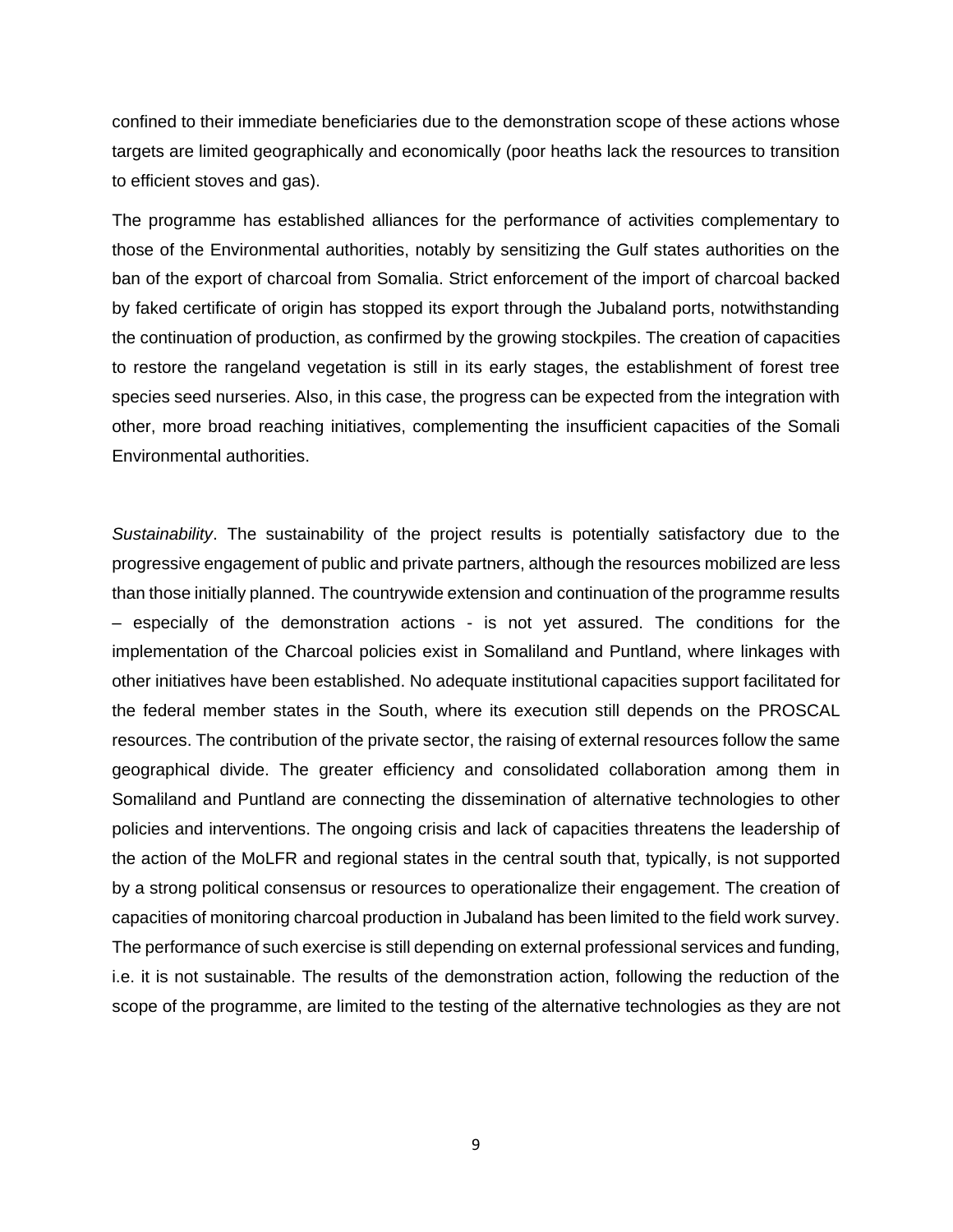mobilized enough resources to intensively cover the whole population<sup>3</sup>. Their upscaling and replication require a broader awareness and stronger commitment of the population that has not yet been built. The greater challenge of the PROSCAL sustainability is the lack of local capacities to coordinate and engage the stakeholders of the Charcoal policy. When positive results have been achieved, as in the case of the growing offer of LPG and enforcement of the import ban by the Gulf states, the Somali institutions and local actors are too weak to ensure their continuation to achieve mutually reinforcing effect toward the programme goals.

# *Recommendations*

1. Revision of the programme strategy to concentrate resources on:

- the creation of institutional capacities of coordination of the Charcoal policy with other policies and interventions, by supporting the MoLFR political advocacy capacities (participation to coordination meetings, networks, events, etc. concerning energy, environmental, reforestation policies, etc.; elaboration, presentation, dissemination of policy papers presenting the challenges of Charcoal production),

- the integration of the awareness raising campaign with the demonstration actions, by establishing champions (e.g., promotion of alternative technologies in private sectors, public institutions e.g. schools and hospitals) and intensifying the spread of the materials on alternative energy sources and efficient charcoal production; the collaboration with other initiatives should be sought to disseminate lessons learnt across a broader public.

Such approach is essential to integrate the impact of the individual actions with the creation of the political engagement and people's consensus on the Charcoal policy. Such as re-directing of the strategy should be mainstreamed through the coordination / communication actions forecast to produce the Charcoal act. It shifts the emphasis of the programme implementation toward the creation of capacities at the policy making level and the strengthening of the interaction with complementary policies and interventions. Its awareness raising component has to be reshaped to exploit champions and lessons learnt of the demonstration projects.

<sup>&</sup>lt;sup>3</sup> The alternative energy component of the project did demonstration activities that are expected to spread and accelerate the use of alternative energy sources and the efficiency in charcoal consumption through the production and distribution of efficient stoves and promotion alternatives energy such as LPG. There is increased market uptake of fuel-efficient stoves and LPG in major cities particularly in Somaliland, Puntland and Mogadishu. The private sector is also taking this opportunity in developing franchises to resell LPG.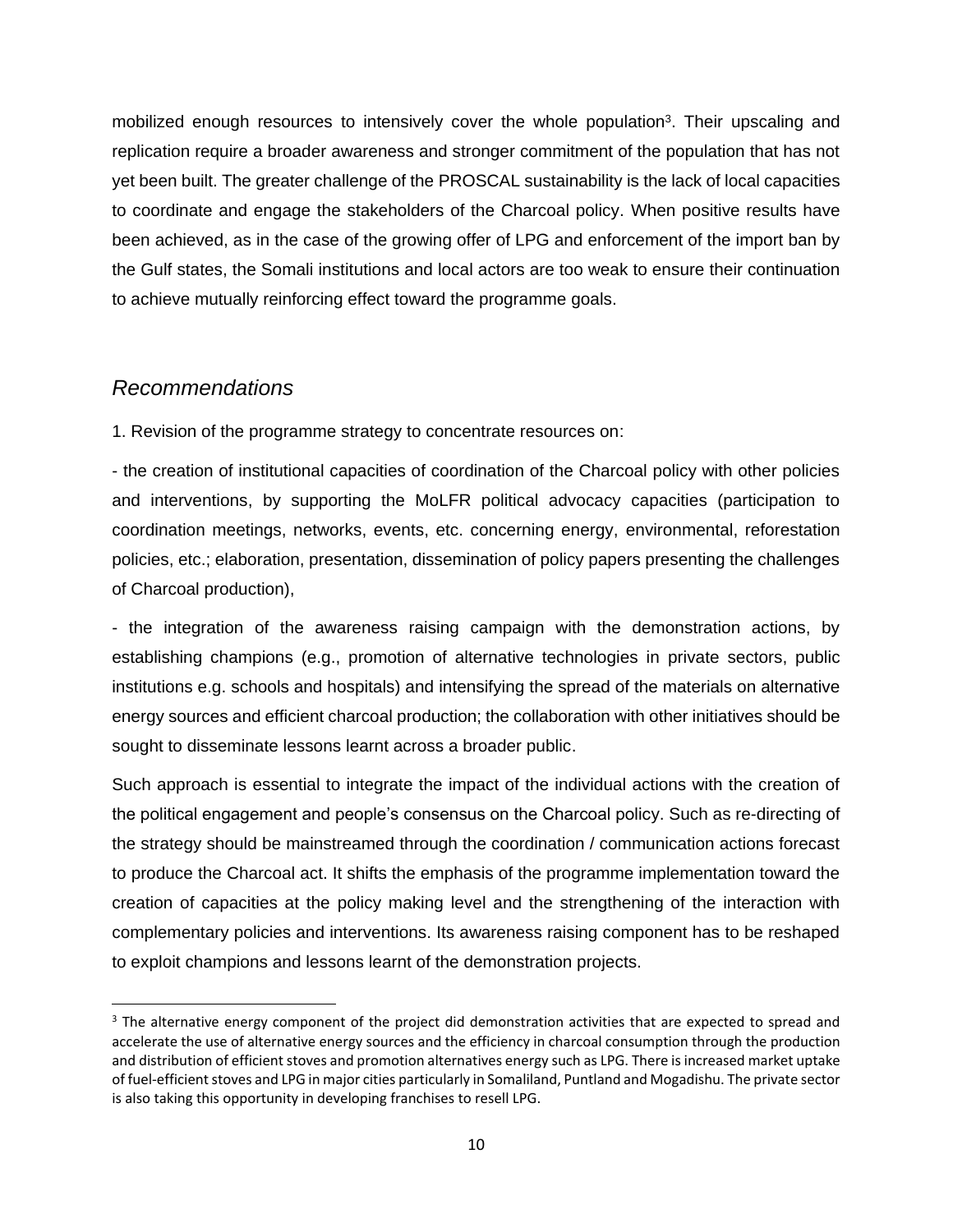The greater emphasis on the integration between the Charcoal and Energy policies should focus on the incentives to invest in the infrastructures for the distribution of LPG.

2. Strengthen the reforestation component of the programme by designing its continuation after its conclusion. The restoration of the rangeland vegetation has to be articulated through a fullyfledged sector strategy that considers the different purposes and conditions of communityforestry, commercial tree plantations and rangeland conservation. This action is broader than the programme scope and requires the mobilization of new partners and extra resources.

Tree plantations and rangeland reserves are justified by the creation of a large biomass that supplies the export market and preserves soil, water and the environment in critically endangered biosystems. These should offer the opportunity to invest in public reforestation initiatives (combining commercial plantations with forest areas protection) to ensure the access to licit sources of charcoal. This will be an incentive to the stabilization of Somalia through the expansion of its commercial linkages with the Gulf states. The MoLFR has to swiftly re-design and promote this action to *exploit the favorable political and commercial situation* created by their enforcement of the charcoal ban by the Gulf states.

Community forestry is justified by the supply of charcoal and other rangeland products (timber, wild fruits, honey, etc.) for the local consumption of charcoal. These actions require the NGOs collaboration with Somali agricultural institutions in supporting the rural communities' livelihood diversification. This will be an incentive to the stabilization of Somalia through the communities' engagement in the conservation of the rangeland resources.

A greater emphasis on the integration between the charcoal and reforestation policies – a core field of the MoLFR action and where it has greater chances of producing a long term impact should consider the economic incentives for each stakeholder in investing in the expansion of the rangeland biomass.

3. The simplification of the disbursement procedure has to be completed by the strengthening of the monitoring and reporting system. As there is little value in revisiting the midterm indicators, it would be preferable to perform the assessment of the Somali Environmental institutional capacities as well as of the stakeholders of the demonstration projects. The baseline on the local capacities is a critical indicator to measure the programme immediate outcome, impact and potential sustainability.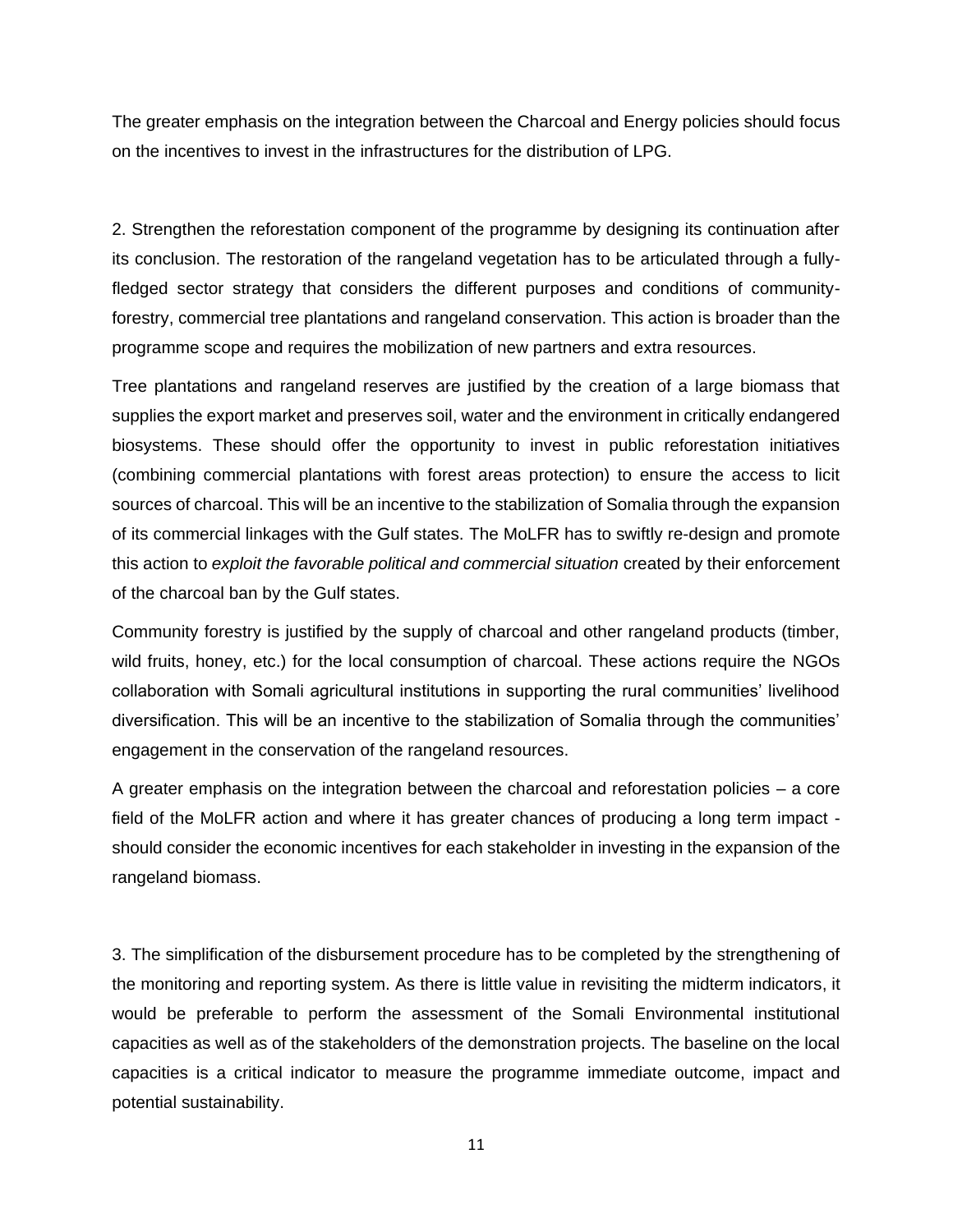It will also make possible to the revision of the programme strategy including: (a) the elaboration of a plan for the creation of capacities supporting the Charcoal policy connection with other relevant existing policies -, (b) the systematization of information and elaboration of an awareness raising campaign exploiting champions and lessons learnt, (c) the elaboration of a proposal for the transfer of remote sensing based capacities to the Somali institutions through GMES (Addis Ababa) programme / ICPAC (Nairobi) services, and (d) the elaboration and promotion among Gulf states of a proposal for funding reforestation in the Jubaland along the priorities mentioned above. The action is inside the European Union funded activities of the mentioned entities in support of the Horn of Africa governments, i.e. that the mobilization of funds relies greatly on the political willingness of the federal government and federal member states.

4. The execution of these activities may take up to two year. The revision of the programme plan is justified by the need to create the conditions for the sustainability of the Charcoal policy.

The revision of the Plan of activities of the PROSCAL should explore the opportunity of a no-cost extension agreement based on (a) the revised strategy aimed at the creation of capacities, raising of awareness and coordination with complementary policies and interventions and the unspent programme budget. These changes are the conditions that will ensure the change of pace and mobilization of the PROSCAL resources to make possible the implementation of the Charcoal policy country wide.

#### *Lessons learnt*

1. The three partners collaboration between donors, Somali institutions and NGOs / private sector is appropriate to the delivery of environmental services to the population. It should be expected to grow with the recovery of stability and security in the country. In fact, the public services reach is hampered by the growing needs and requests of assistance in this as in other sectors. The creation of the capacities of Somali producers / consumers associations that catalyze the transfer of technology to them is still in its early stages. They will take a long while to build managerial and technical capacities as in other countries where they are active partners of the extension services. Thus, the NGOs are expected to fill in such gap in the public-private partnership to deliver environmental and socio-economic services. This approach will benefit from linking with public initiatives – as in the case of reforestation – that canalize technical expertise for achieving public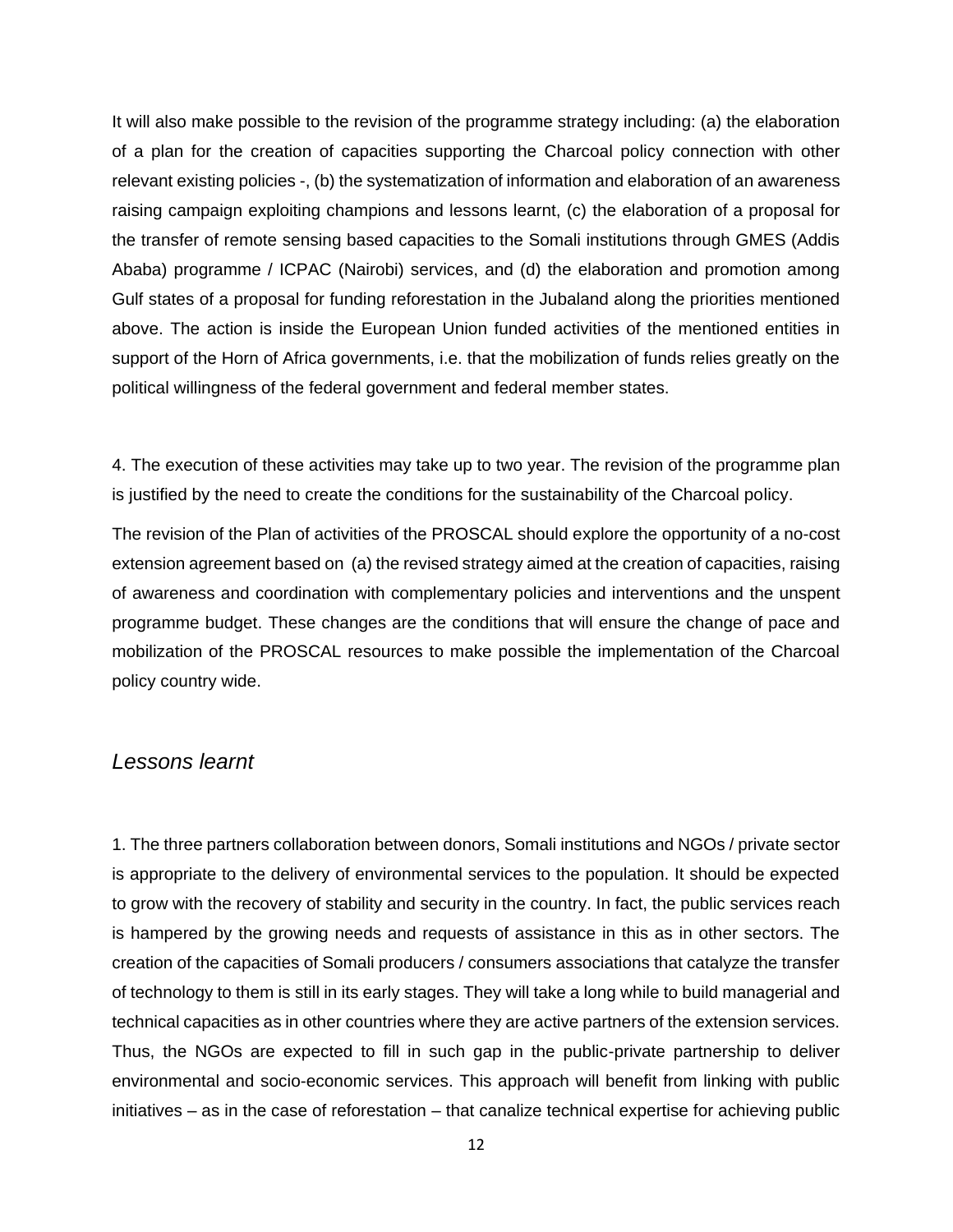goals that can be shared and adapted to the community level through the collaboration of the NGOs Civil Society and Private Sectors. Their technical contributions - should be coordinated with the services provided by the institutions and with the organization of the producers and users' groups in the communities.

2. The PROSCAL has properly engaged the Somali Environmental institutions in its implementation. The delays and fragmentation of their actions are acceptable costs for ensuring their central role in formulating, agreeing the Charcoal policy. A greater support to their actions should have been based on the assessment of their capacities in relation to the implementation of the policy. Of course, this exercise would have implied the mobilization of external expertise to fill in such gaps. Thus, a lesson learnt from this programme consists in the opportunity to establish a fully-fledged capacity building component endowed with proper management resources to mobilize educational skills and instruments.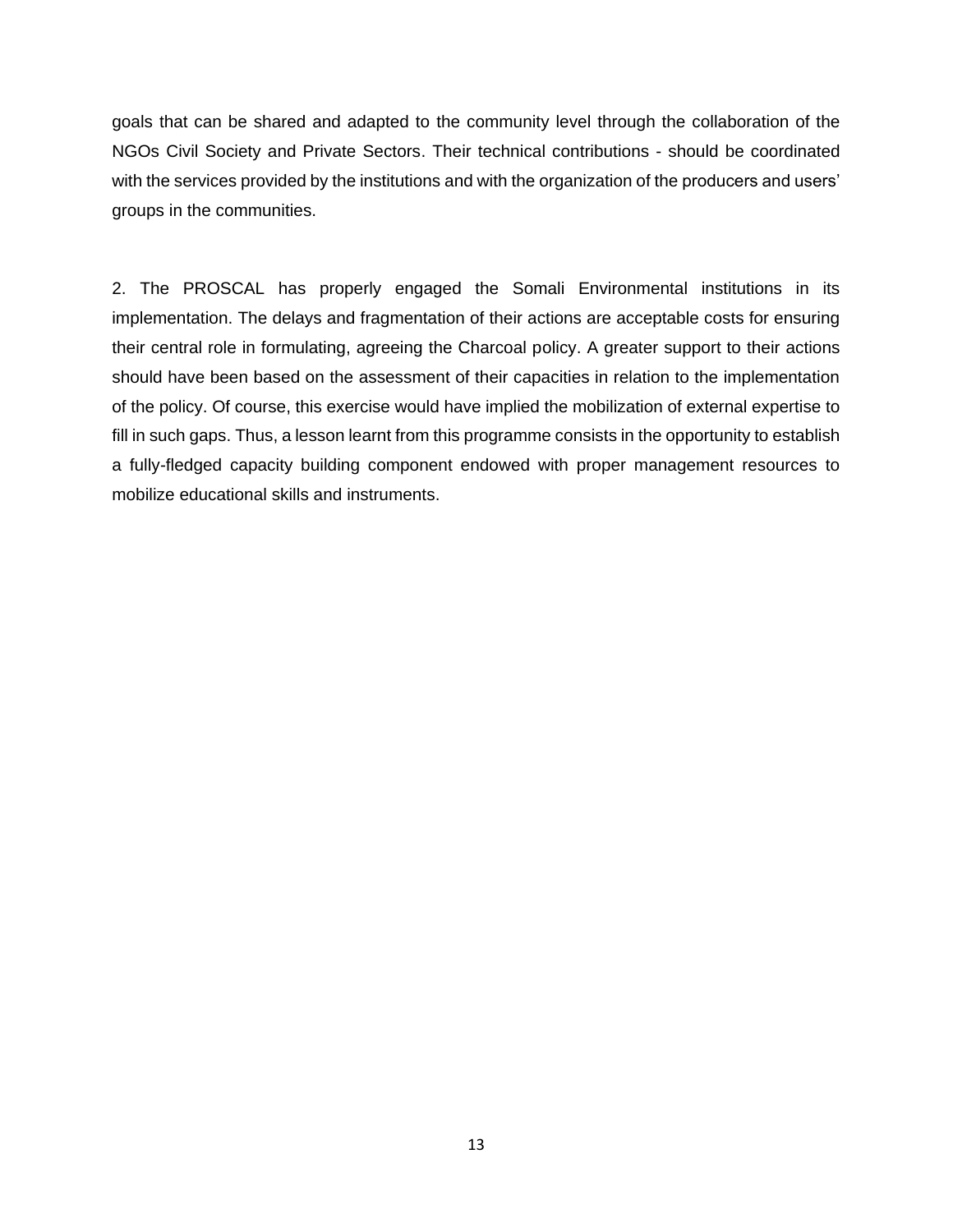# <span id="page-13-0"></span>**1 Introduction**

# <span id="page-13-1"></span>**1.1 Purpose of the review**

The general goals of the Mid-term review (MTR) of the Joint Programme for Sustainable Charcoal Reduction and Alternative Livelihoods (PROSCAL) are:

1. To assess progress towards the achievement of the project objectives and outcomes as specified in the Project Document and assess early signs of project success or failure with the goal of identifying the necessary changes to be made in order to set the project on-track to achieve its intended results

2. To review the project's strategy and its risks to impacts and sustainability.

3. To generate knowledge, identifying best practices and lessons learned, accountability, transparency and improve implementation of the programme during its remaining implementation and will guide the design of the next phase of the programme

Its specific goals are:

1. To discover the programme's design quality and internal coherence (needs and problems it seeks to solve) and its external coherence with the CPD, UNSF, UNDAF, the NDP and the Sustainable Development Goals (SDGs), and find out the degree of national ownership of the programme.

2. To understand how the joint programme operates and assess the efficiency of its management model in planning, coordinating, managing and executing resources allocated for its implementation, through an analysis of its procedures and institutional mechanisms. This analysis will seek to uncover the factors for success and limitations in inter-agency tasks as envisaged in the programme.

3. To assess outcome level impacts, required level of political engagement and course correction for implementation of the programme.

4. To identify the programme's degree of effectiveness among its participants, its contribution to the objectives of the Sustainable Charcoal Reduction and Alternative Livelihoods in the country including resource mobilization and effective use of resources in line with the aid effectiveness principals, and value for money.

#### <span id="page-13-2"></span>**1.2 Key issues addressed**

The Terms of Reference (ToR) provide a clear description of the context, background and objectives of the PROSCAL progamme. It tackles a gap in the natural resources conservation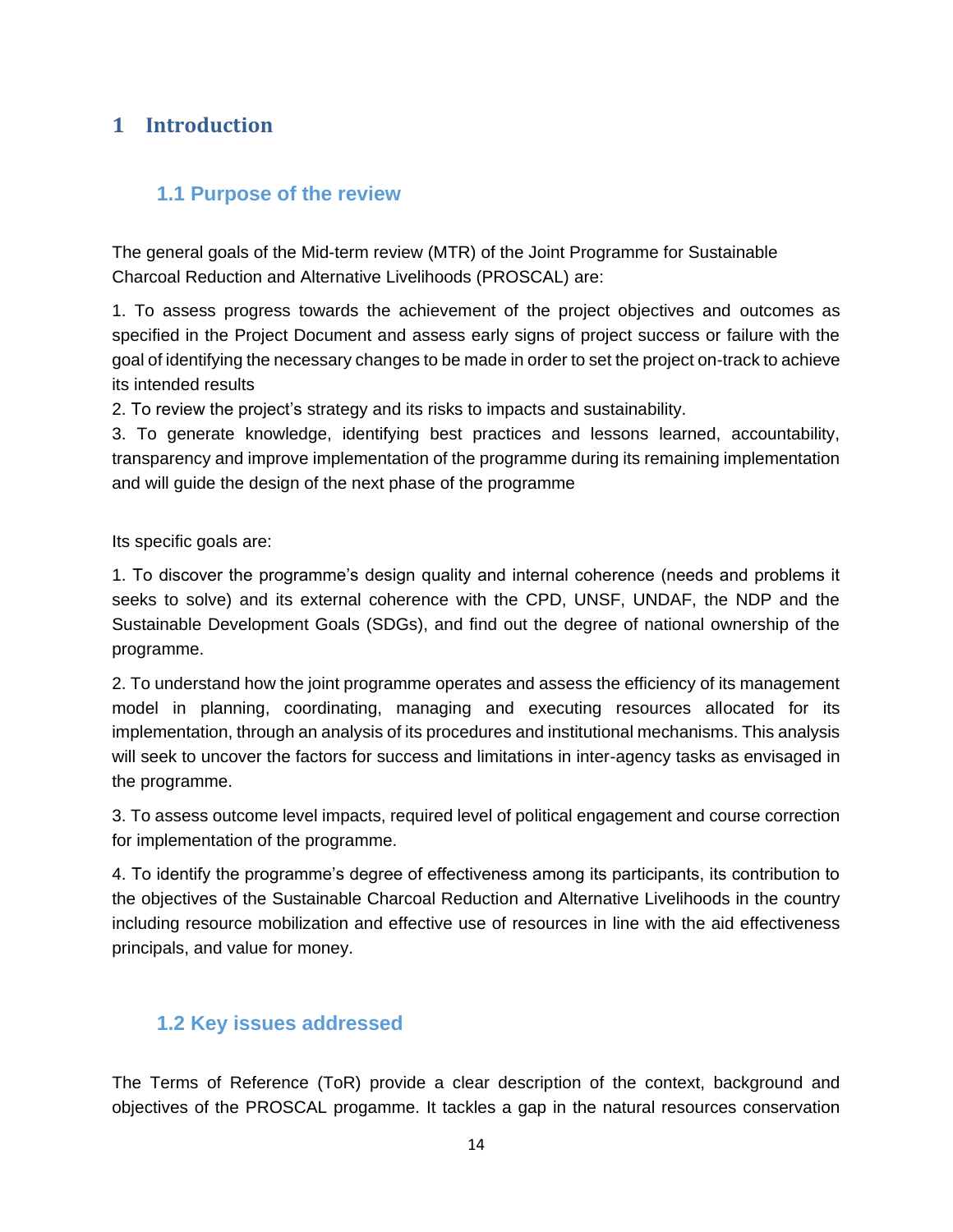that threatens the recovery and sustainable development of Somalia. Its stakeholders are urban and rural people and national and regional policy makers, including representatives of development agencies.

The Section B of the ToRs (see Annex 1) provides the focus the analysis of the programme that covers the five OECD/DAC criteria and cross-cutting issues as gender. Our analysis is framed along the Evaluation questions agreed during the Inception phase. The following table presents the Evaluation questions that summarizes the key elements of the assessment of the programme:

#### *Table 1. Evaluation questions*

*EQ-1:* To what extent was the programme properly designed? Where the links between the objectives, purpose, results and activities logical?

*EQ-2:* To what extent were the assumptions made during the design phase valid? How did these assumptions affect the programme's achievements so far?

*EQ-3:* To what extent did the project correctly identify the problems and the context at national level? To what extent were the tools and initiatives used appropriate?

*EQ-4:* To what extent were inputs and means converted into activities and what level of quality was achieved so far by the results? In particular, was the project implementation delayed?

*EQ-5:* To what extent were project activities correctly prioritized in order to achieve the desired objectives/impact/results?

*EQ-6:* To what extent is the project contributing to the achievement of the expected results under the Specific Objectives?

*EQ-7:* What are the factors that facilitated or impeded the achievement of results so far?

*EQ-8:* What is the level of ownership of the project components by the direct beneficiaries and the likelihood that the positive outcomes of the project will continue after the project end?

*EQ-9:* What is the impact of the inclusion of women / vulnerable groups and local participation to planning to the management of the project activities?

These questions tackle in a systematic way the key elements of the programme design, implementation and achievement. Our assessment is especially centered on the creation of awareness and connections among stakeholders to reduce the exploitation of the rangeland biomass for charcoal production and to preserve its natural resources. The MTR conclusions and recommendations are intended to give elements for enhancing the PROSCAL targeting, decision making, learning and accountability.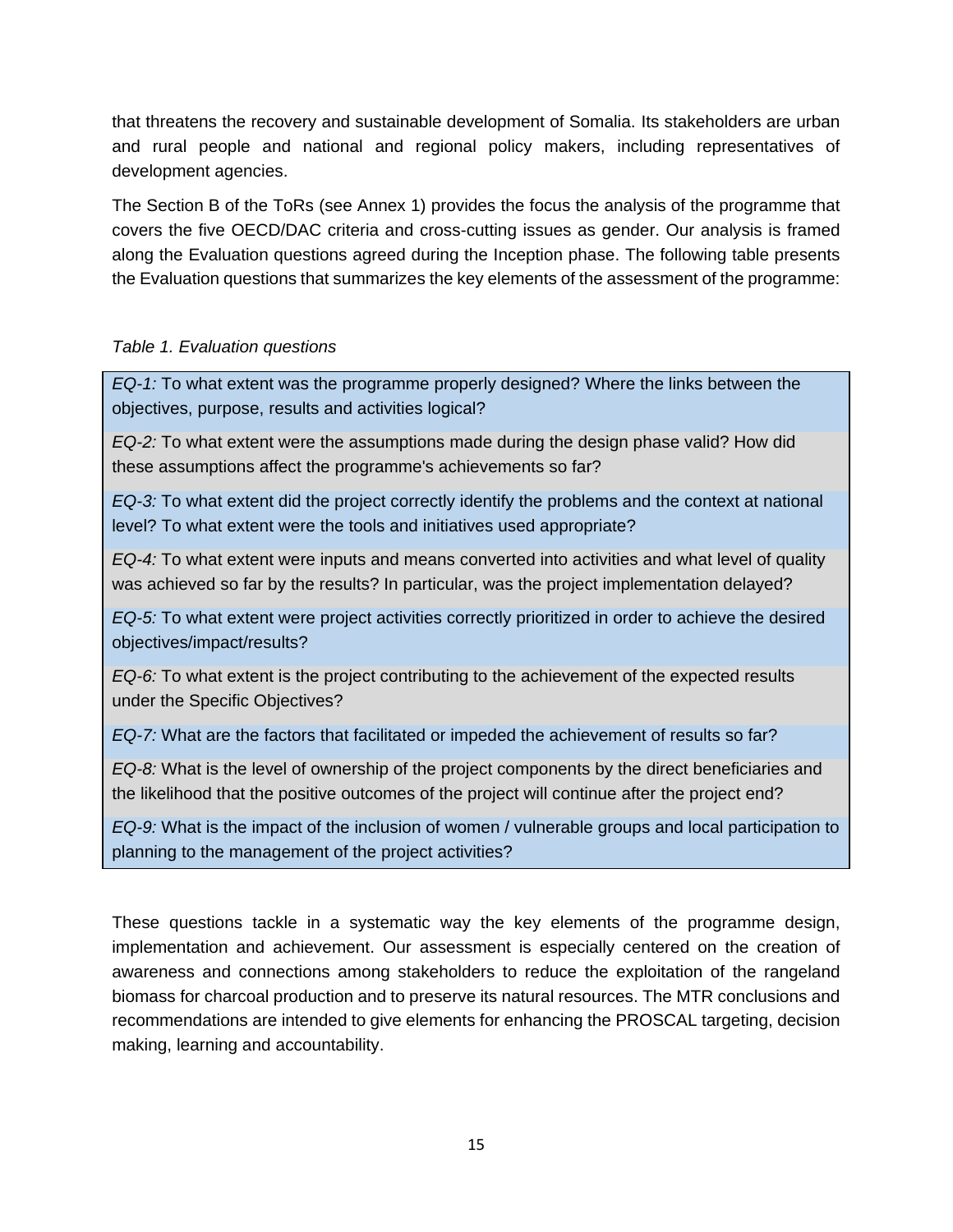# <span id="page-15-0"></span>**1.3 Methodology of the evaluation**

According to our experience, a multisource consultative approach, involving as many stakeholders and players as possible in the collection of data is the key to the success of an evaluation. Due to the security and time constraints in accessing to the rural areas, we have selected the key informants among the different kinds of partners and beneficiaries of the programme without the prevalence - to the completeness of the geographical coverage of our sampling. We have visited Mogadishu, Hargeisa, Garowe, Kismayo and a Goobweyn district community object of the alternative livelihood component in Jubaland.

The Evaluation team was composed - of two experts: Mr. Giorgio V. Brandolini, Team leader and Mr. Mukhtar Mohamoud Abdilhai, national expert, both with extensive experience in rural and urban Somalia. The experts have taken all necessary measures to make the evaluation as systematic, coherent and objective through the access to independent key informants and by validating through cross-checks of the qualitative and quantitative data collected.

The Evaluation team has collaborated closely with the PROSCAL Programme management team (PMT) to identify the key informants and timely execute the field survey. The national expert has conducted alone the field survey in Puntland and Jubaland. We have used the following data collection grid in conducting the interviews.

| Q <sub>1</sub> | Your contribution to the identification / design of these activities   |
|----------------|------------------------------------------------------------------------|
| Q2             | Your expectations from these activities                                |
| Q <sub>3</sub> | The change in the situation since you participated to these activities |
| Q <sub>4</sub> | Your contribution to these activities and that from other sources      |
| Q <sub>5</sub> | Other activities that can improve your situation and benefits          |
| Q <sub>6</sub> | Your achievements, changes you experienced thank to these activities   |
| Q7             | The problems you encountered in your activities                        |
| Q8             | Your collaboration with the project and the ministry                   |
| Q9             | The impact of the participation of women and other groups              |

*Table 2. Guide for the interview of the programme partners and beneficiaries*

The information collected from the key informants provides evidence for answering to the Evaluation questions they are directly linked to. Our analysis has taken into account the country and regional development context in which the programme is being implemented, in particular the dynamic security shift context and linkages among national and regional Somali institutions and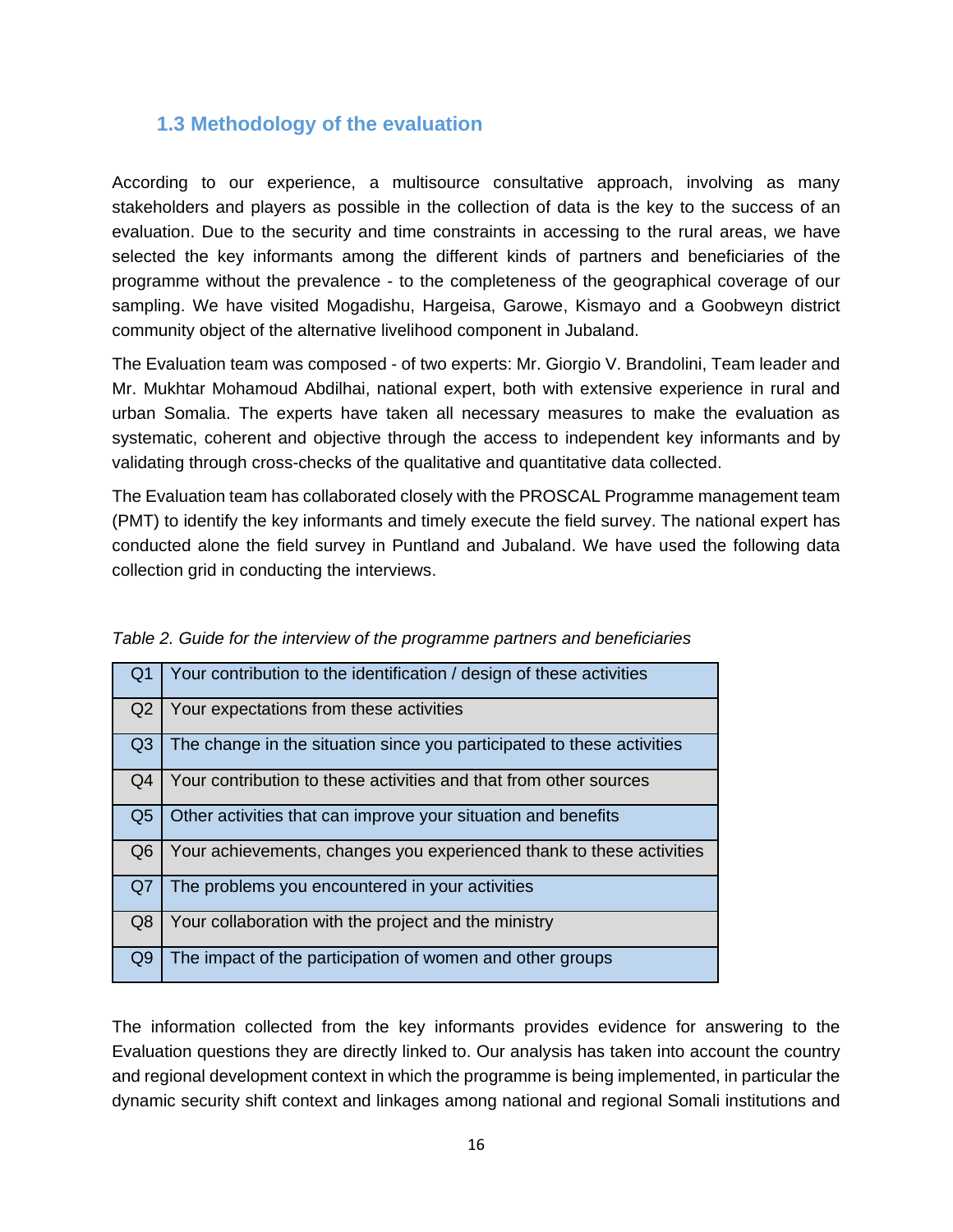trade. It should be noted that after a slow initial deployment of the field work, the recent improvement of the regional governance, has enhanced the conditions for the delivery of field actions in Somalia.

Annex 2 presents the itinerary, activities and persons met during the field visits, Annex 3 the documents analyzed to prepare this report and annex 4 the of the feedback of the field survey interviews.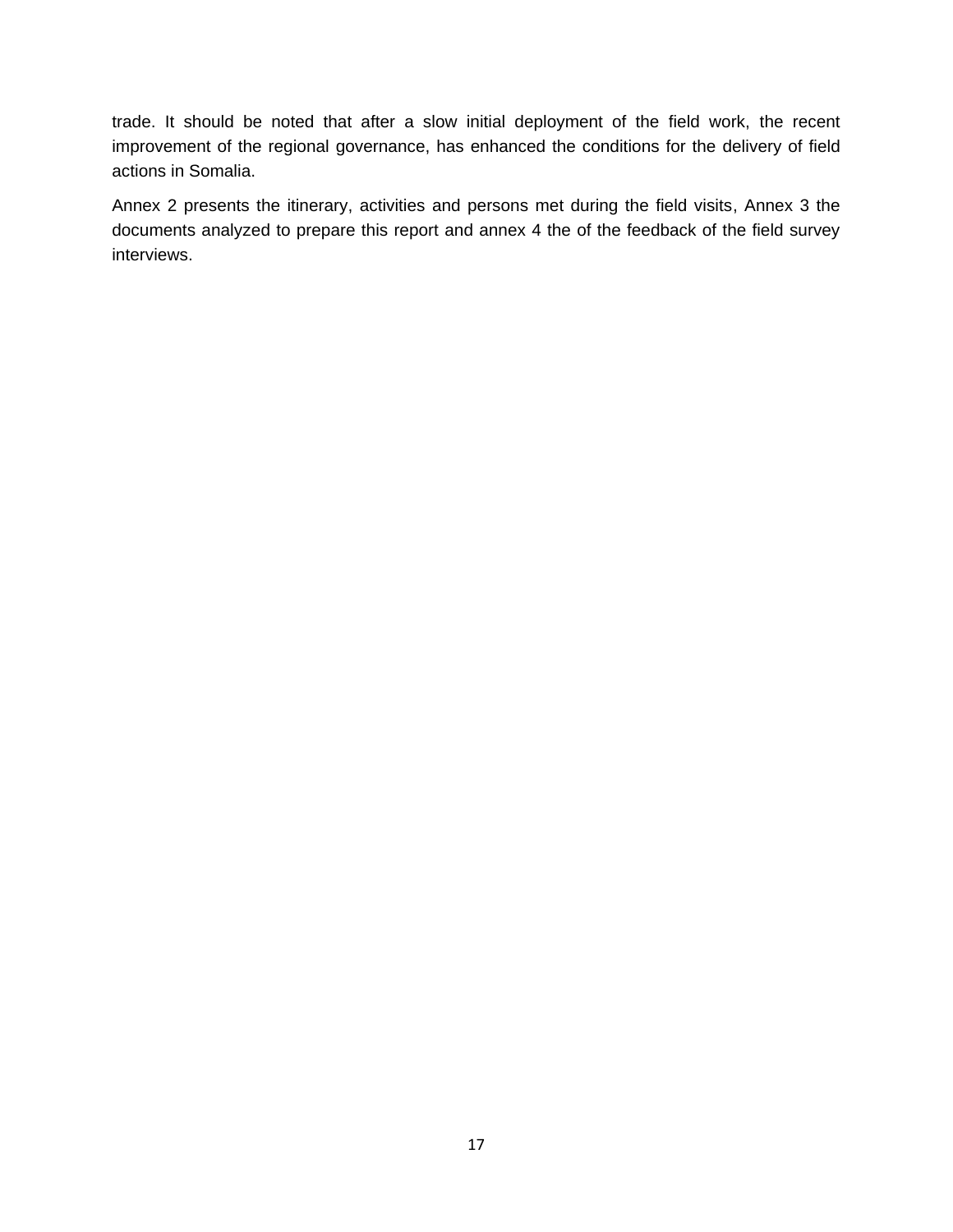# <span id="page-17-0"></span>**2. The project and its development context**

# <span id="page-17-1"></span>**2.1 Project start and duration**

Since the breakdown of state institutions in 1991, the conflict, weakening of traditional systems of tenure or resource ownership, have triggered the exploitation or rangeland resources and illegal export of charcoal obtained from wild woodland. The absence of alternative sources of energy and limited livelihoods options have weakened the community control on the use of the forests and pastures making possible the booming of the illicit and unsustainable value chain of production, trade and use of charcoal. In 2012, the UN Security Council passed Resolution 2036, which ban the export and import of charcoal from Somalia also for the role that its trade plays in financing the insurgency. Study made at that time calculated that the rate of deforestation due to charcoal production range between 3-5% annually. Given the complexity of the challenges, the Government in Somalia (federal and regional), the UN agencies and other key stakeholders, have reached an agreement on undertaking a comprehensive set of interventions for reducing charcoal production by promoting alternative livelihoods and conserving natural resources.

The identification of PROSCAL was the result of a direct request by Somalia's Transitional Federal Government. The programme was designed by UNDP country office and included in the Somalia Intended national determined contribution (INDC 2015) to mitigate deforestation. Its comprehensive strategy is expected to trigger local, national and international cooperation mechanisms to support and implement the mentioned UN ban.

The programme duration is 48 months, from April 2016 to March 2020 with donor pledged contribution (USD 6,068,329<sup>4</sup>) being merged in the Multi-party trust fund (MPTF) managed by UNDP and pooled to parallel funds. Amendment 2 to the programme budget has raised it to USD 7,719,197.96). UNDP, the Managing agent, is assisted by UNEP and FAO as executing agencies. The fine-tuning of the annual work plans is subject to the availability of complementary funds provided by each donor.

The agreement for the programme Initiation Phase (USD 684,000) was signed by the FGS / MoLFR and UN partner agencies (PUNOs) in March 2016 and activities started in April under the guidance of UNDP project manager for environment and energy. A second agreement was signed in August 2017 followed by 2 amendments to factor the additional funds received.

# <span id="page-17-2"></span>**2.2 Problems that the project seek to address**

<sup>4</sup> The budget of the programme document, reflecting the initial pledge of donors, was of USD 23.6 million.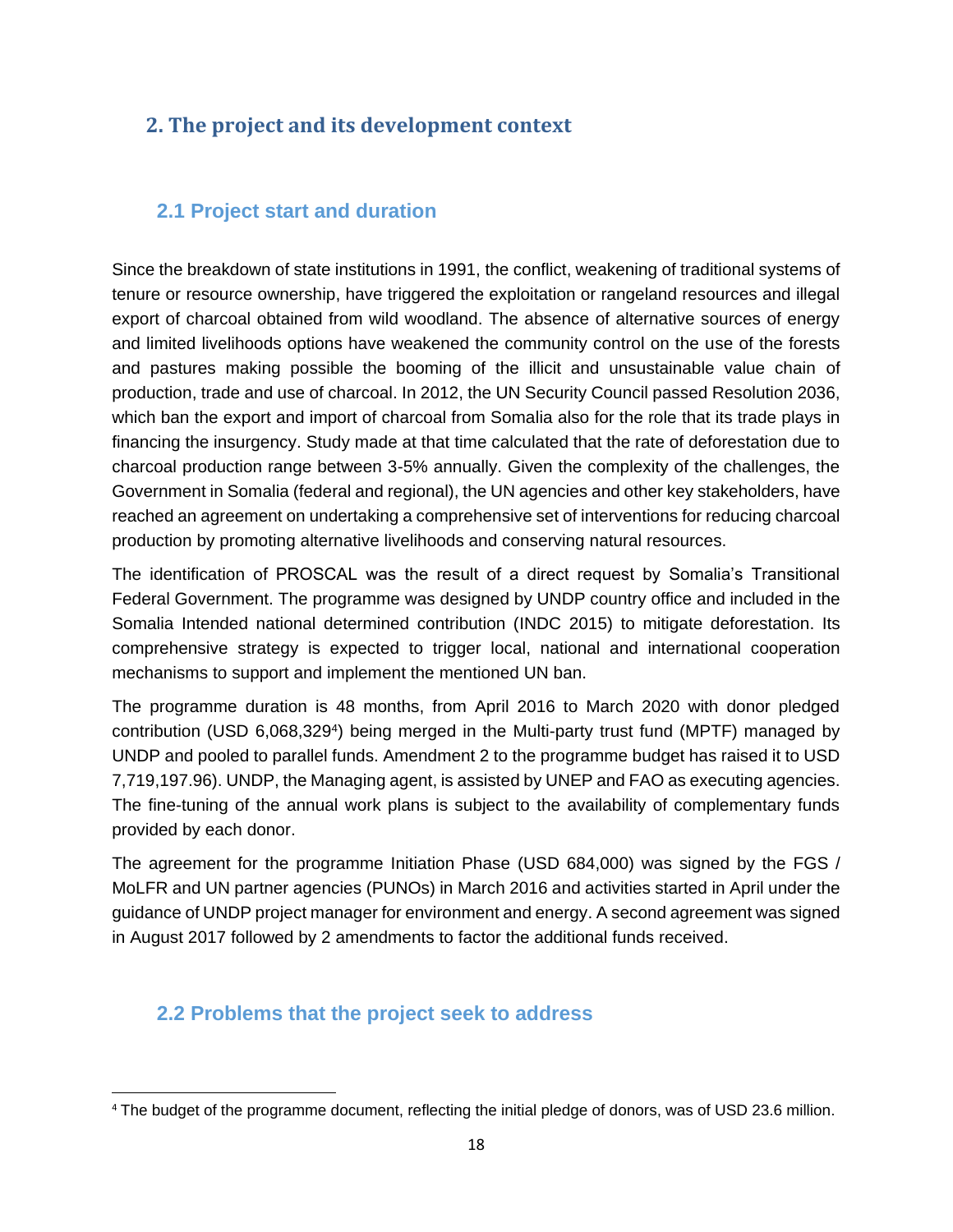Degraded rangelands due to tree felling to meet the increasing charcoal demand are a common sight across Somalia. The north-east (Puntland) and north-west (Somaliland) regions are impacted more due to steep topography and occurrence of frequent flash floods leading to the formation of deep gullies. The increasing loss of the natural resource base throughout Somalia is one of the triggers of the recent Humanitarian crises– as evidenced during the most recent drought event to hit the region in 2010. The resilience and coping mechanisms of communities and their livestock have been reduced to a level where even a low-intensity drought cycle forces them to face huge losses and depend on external assistance.

One of the main factors for the increase in charcoal trade was the result of replacement of lost income from the repeated cycles of drought, climate change and bans on livestock exports from Somalia to Saudi Arabia. A part from local consumption of charcoal for cooking by households, restaurants, etc., the Al-Shabaab group had been safeguarding a well-established supply and demand chain of charcoal trade from Somalia to Gulf states – where it is burnt for *social status* uses such as *shisha inhaling* and *food barbecue* – due to its aromatic property.

People do not engage in charcoal production willingly as it is a stigmatized income-generating activity which few would admit to engaging in. Rather, charcoal production is a 'last resort', environmentally destructive coping strategy. The cycle of poverty facilitates increased exposure and uptake of *khat* chewing, joining militia groups and engaging in other social evils. The "Report of the Monitoring Group on Somalia and Eritrea" estimates that the overall international market value of the charcoal exported in 2013 and 2014 exceeded of \$250 million. SWALIM study (2018) of charcoal production in a sample area of Jubaland confirms the size of this business as well its epicenter in the South of the country.

The institutional instability hampers the development of alternative energy sources keeping the reliance on biomass as the more popular way for the mass of the population. Their diversification is gaining momentum (especially the use of economic stoves and LPG fueled cooking stoves in urban areas) but it is hampered by lack of investments and the obvious competition of charcoal.

# <span id="page-18-0"></span>**2.3 Immediate and development objectives of the project**

The PROSCAL programme implements a sector wide approach to reduce forest and rangeland exploitation. It strengthens Somali national / regional capacities to formulate, coordinate and implement policies and promotes the sustainable use of woodland threatened by the illegal charcoal value chain while ensuring the inclusion of marginal groups of the rural population that are involved in such practices along the priorities of the national development agenda.

The overall goal of the programme is *to promote energy security and more resilient livelihoods through a gradual reduction of unsustainable charcoal production, trade and use*. It has four major objectives, namely: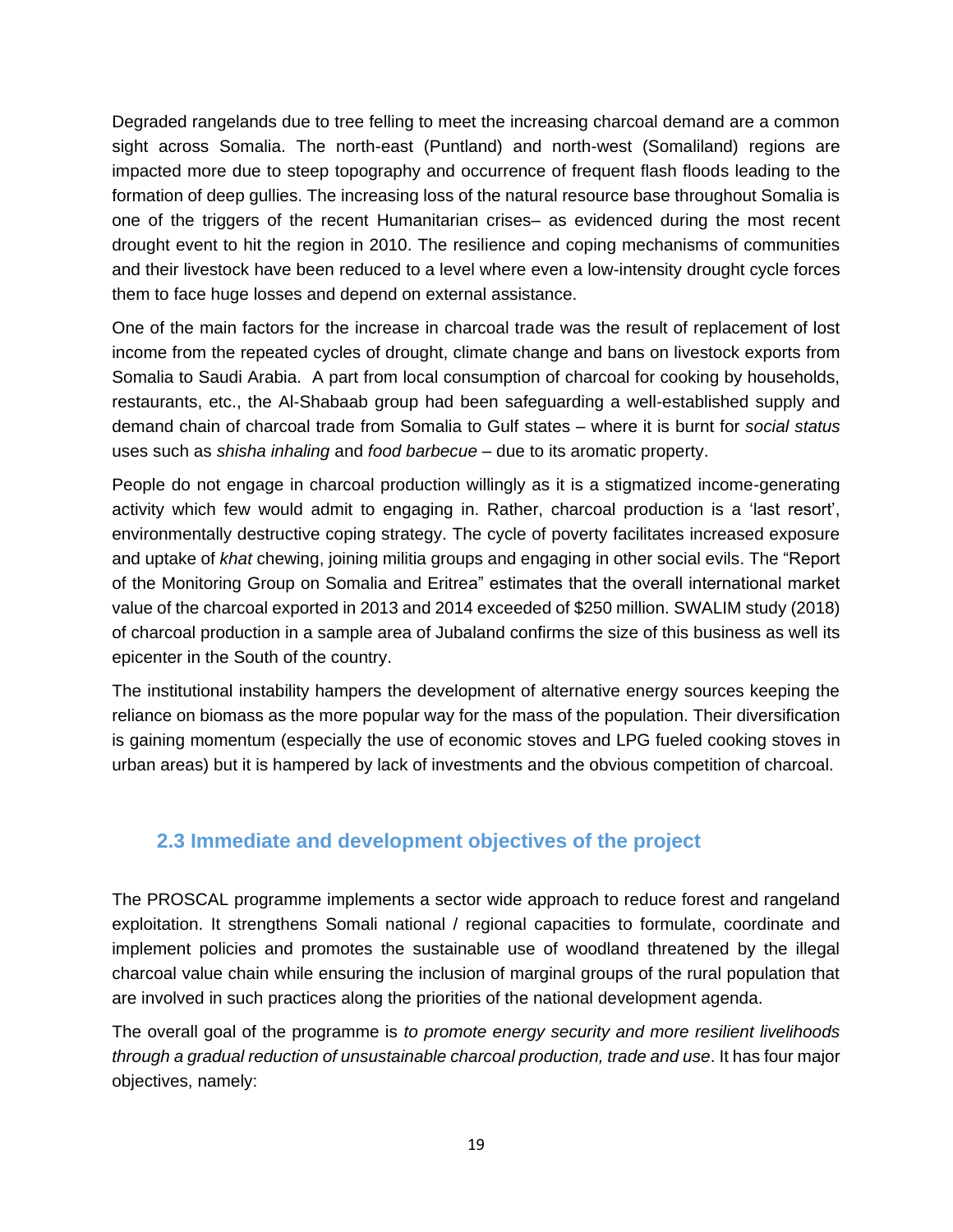- To mobilize key stakeholders in the region and build institutional capacity among government entities across Somalia for the effective monitoring and enforcement of the charcoal trade ban, the development of an enabling policy environment for energy security and natural resources management;

- To support the development of alternative energy resources; and,

- To facilitate – for stakeholders in the charcoal value chain – transition towards livelihood options that are sustainable, reliable and more profitable than charcoal production.

- To start reforestation and afforestation throughout the country for the rehabilitation of degraded lands.

These goals are articulated through the three following components:

1: Capacity building and regional cooperation

2: Alternative energy and energy efficiency for the substitution of charcoal

3: Alternative and improved sustainable livelihoods for Charcoal value chain beneficiaries

The PROSCAL is in line with the New Deal processes culminating in the Somali Compact, which puts the recovery of the natural resource basis of local production at the forefront of the agenda for revitalizing the economy while protecting the environment. It also, contributes to the objectives of the National development plan (2017-2019) to protect the natural resources and to reverse the trend of land degradation of productive lands due to unsustainable production of charcoal. Furthermore, it contributes to the following targets: Strategic goal 4, Priority 3: "*Promote the sustainable development and management of natural resources by developing legal and regulatory frameworks and building capacity in key Natural Resources Management (NRM) institutions*;"; Sustainable development goals: SDG 7.1 "*By 2030, ensure universal access to affordable, reliable and modern energy services*"; SDG 12: *"responsible consumption and production*"; and SDG 15*:* "*life on land"*.

The PROSCAL is an inter-agency action funded by the European Union, - the Swedish and Italian governments and implemented by the Federal Republic of Somalia, in collaboration with UNDP, UNEP and FAO. The programme addresses the depletion of the natural biomass of the Somali rangelands (Acacia, Commiphora, etc.) that is used to produce charcoal for country-wide consumption as well as for export to the Gulf states in the South. The lack of viable technical and economic alternatives prompts the association of the producer villagers, traders, consumers in exploiting the charcoal value chain. The consequent depletion of the rangeland biomass that feeds the livestock, one of the main sources of external revenues of Somalia. Furthermore, the export trade of charcoal feeds the illicit activities that finance the forces hampering the security of Somalia.

The programme has adopted an approach tackling the critical points of the charcoal value chains by directly funding activities that stimulate alternative ways of producing charcoal and of using other sources of energy as well as that advocate for the reduction of its export. Support to policy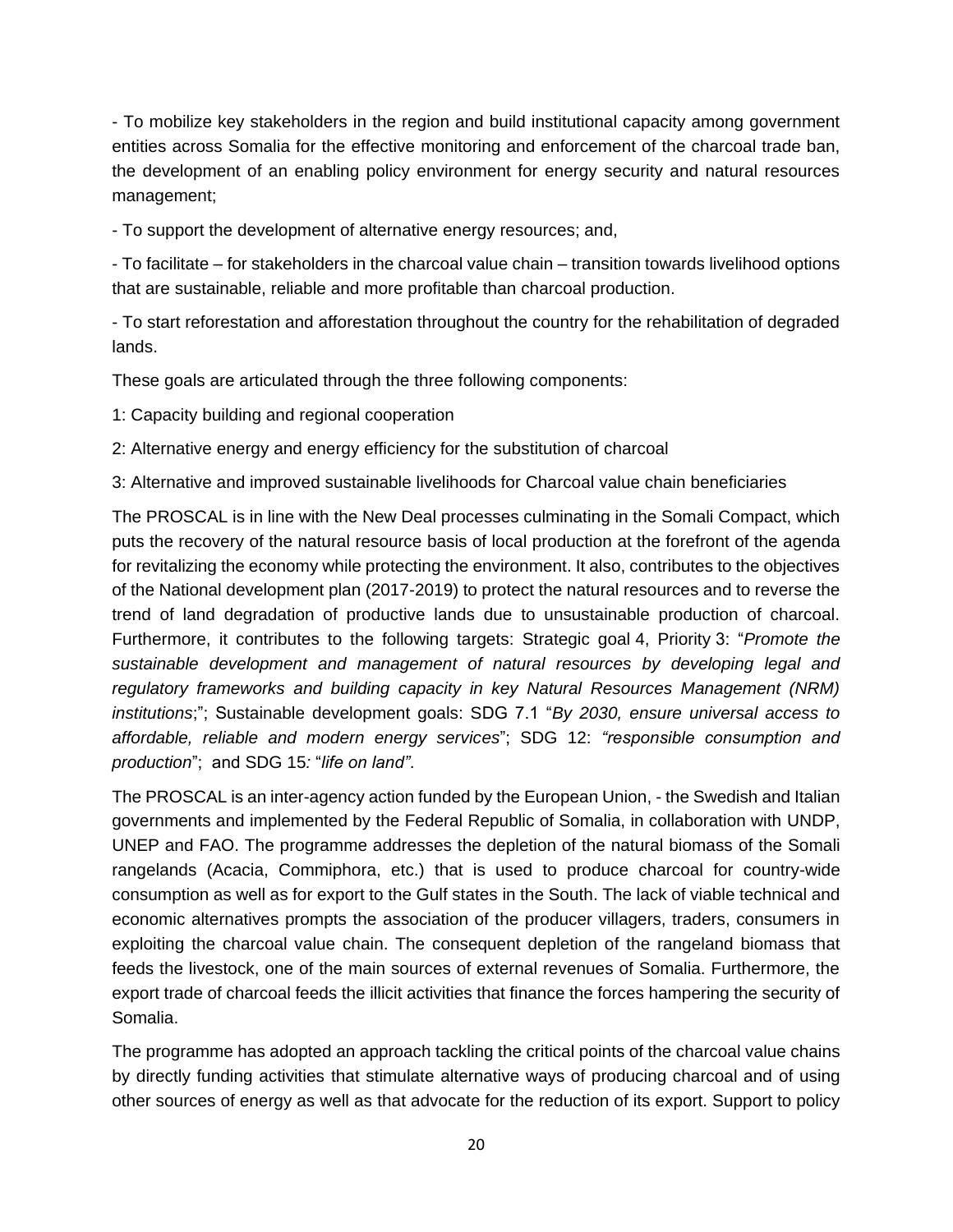making, coordination and awareness of selected target groups to perform demonstration actions have linked stakeholders and promoted a favorable environment for the adoption of livelihoods more respectful of rangeland resources. However, the exploitation of these new capacities and opportunities face the complexity of the Somali context that limits the retention of trained staff and field deployment of government actions. The Somali environmental institutions supported by the programme have little resources to reach and the farmers and livestock rearing communities. Thus, they collaborate with NGOs / CSO to strengthen local communities and transfer technology. At the same time the FGS has little capacities of surveillance of the charcoal export due to the fragmentation of the country governance and limited capacities of the local authorities. The programme aims at reshaping the charcoal value chains (a) to promote efficiency in the use of alternative sources of energy and (b) to break the economic linkages between the survival livelihoods of the rural population and the traders and organizations exploiting the illicit export of charcoal.

#### <span id="page-20-0"></span>**2.4 Main stakeholders**

The Charcoal Value Chain Beneficiaries include: producers, laborer's, input suppliers, loaders, truck owners, truck drivers, small transporters, creditors, whole-sellers, retailers, exporters, importers, vessels owners, laborers on vessels, stove makers, stove retailers, tool retailers, scrap metal collectors and traders, clan leaders, Government officials, and consumers in Somalia as well as importing countries. The charcoal production, trade and use are made of two distinct components:

- one mostly based on small scale production and directed to satisfy the internal market consumption, and

- one based on large scale production and directed to the export market.

Both value chains are market oriented and mobilise rural and urban actors. The rural economy provides the workforce and small sale traders, including women and the youth. This activity exploits the free access to the rangeland biomass and complement the scarce household subsistence income. Urban and export traders invest in storage and transport facilities, having adopted the *sealed Kg 25 green bag* as an internationally recognized packaging standard to facilitate their business relations. The charcoal value chains stakeholders can be clustered in the following groups:

- burners / producers
- traders / transporters
- regional and export suppliers / wholesalers
- retailers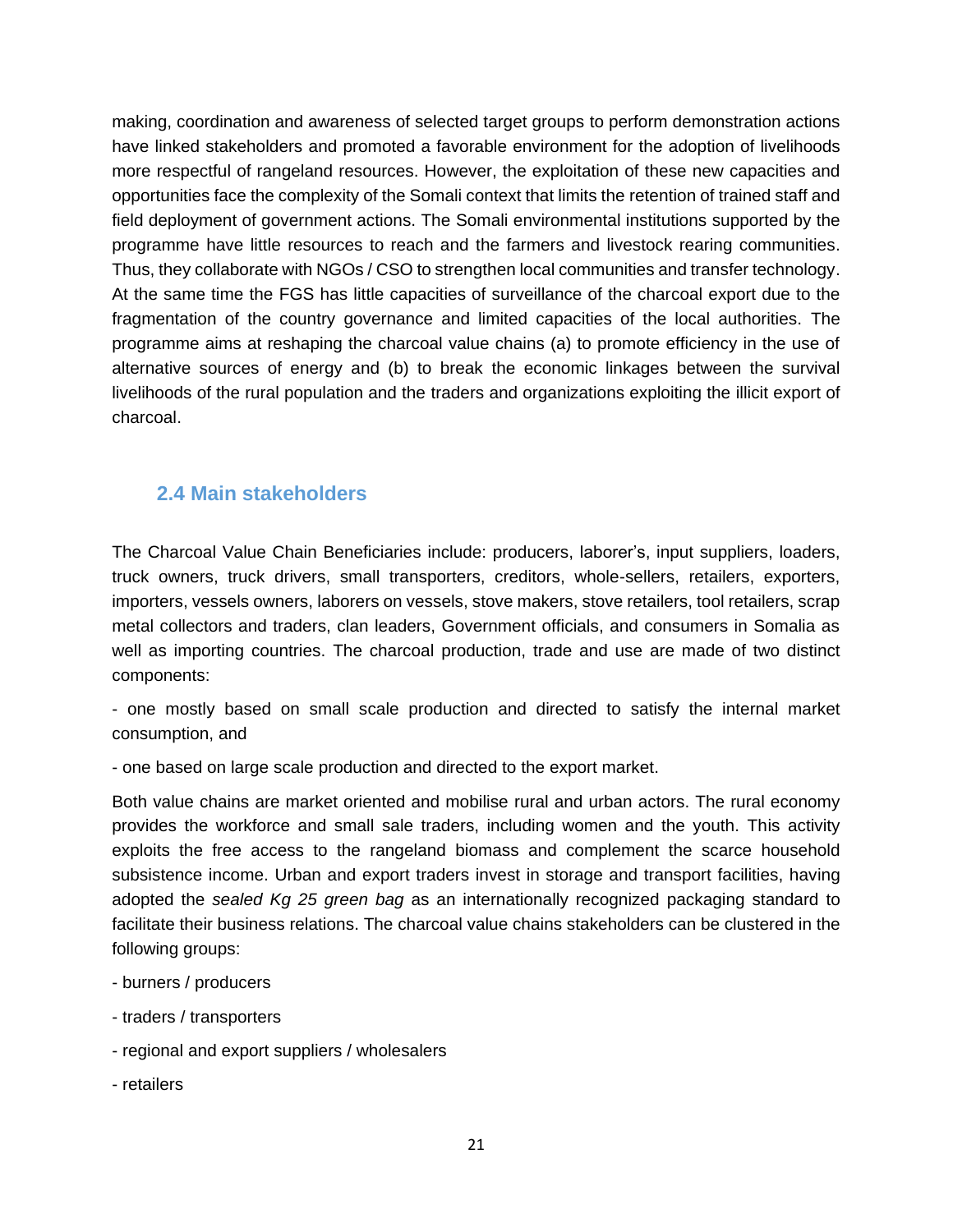- goods and service providers
- illegal actors exacting a fee on the trade (Al Shabaab checkpoint taxation)
- consumers, in Somalia and abroad
- Government officials enforcing the ban

The relations among the stakeholders are made flexible by the ubiquity of the illicit trade that varies routes and inflates prices. The recent FAO / SWALIM analysis of the value added of the export trade in the South<sup>5</sup> shows the central role played by the suppliers / wholesalers, that are the greater beneficiaries of the value chain and face the greater risks due to their connection with the smugglers. Table 3 presents the added value per bag generated by the export trade.

| Actor / input               | cost | total by actor | grand total | % by actor |
|-----------------------------|------|----------------|-------------|------------|
| Burner / producer profit    | 5    | $+5$           | 5           | 13         |
| taxation and route          | 1    |                |             |            |
| Transportation              | 2.5  |                |             |            |
| Trader / transporter profit | 2.5  | 6              | 11          | 16         |
| taxation (loading)          | 5    |                |             |            |
| false paperwork             | 1.5  |                |             |            |
| Shipping                    | 2.5  |                |             |            |
| Supplier / wholesaler       |      |                |             | 50         |
| profit                      | 10   | 19             | 30          |            |
| Retailer                    | 8    | 8              | 38          | 21         |

Table 3. Composition of the costs of the charcoal value chain (USD)

At the same time, subsistence peasants are the weak ring of this value chain as they have greater needs and lower margins to absorb the price variability. The FAO / SWALIM study calculates that the profit for the producers is equal to USD/month 20 or half the minimum subsistence income. Of course, such values are largely indicative, depending on market, security and logistic contingencies. However, they show that export trade has a greater appeal for the actors of the value chain than internal consumption as it has larger margin to face the price fluctuation.

The progressive depletion of the vegetable cover raises transport costs as biomass retreats in the more remote areas and limits the expansion of production – other countries concur in

<sup>5</sup> Jonathan Brooks 2018. *Environmental and Socio-Economic Impacts of the Charcoal Trade*. FAO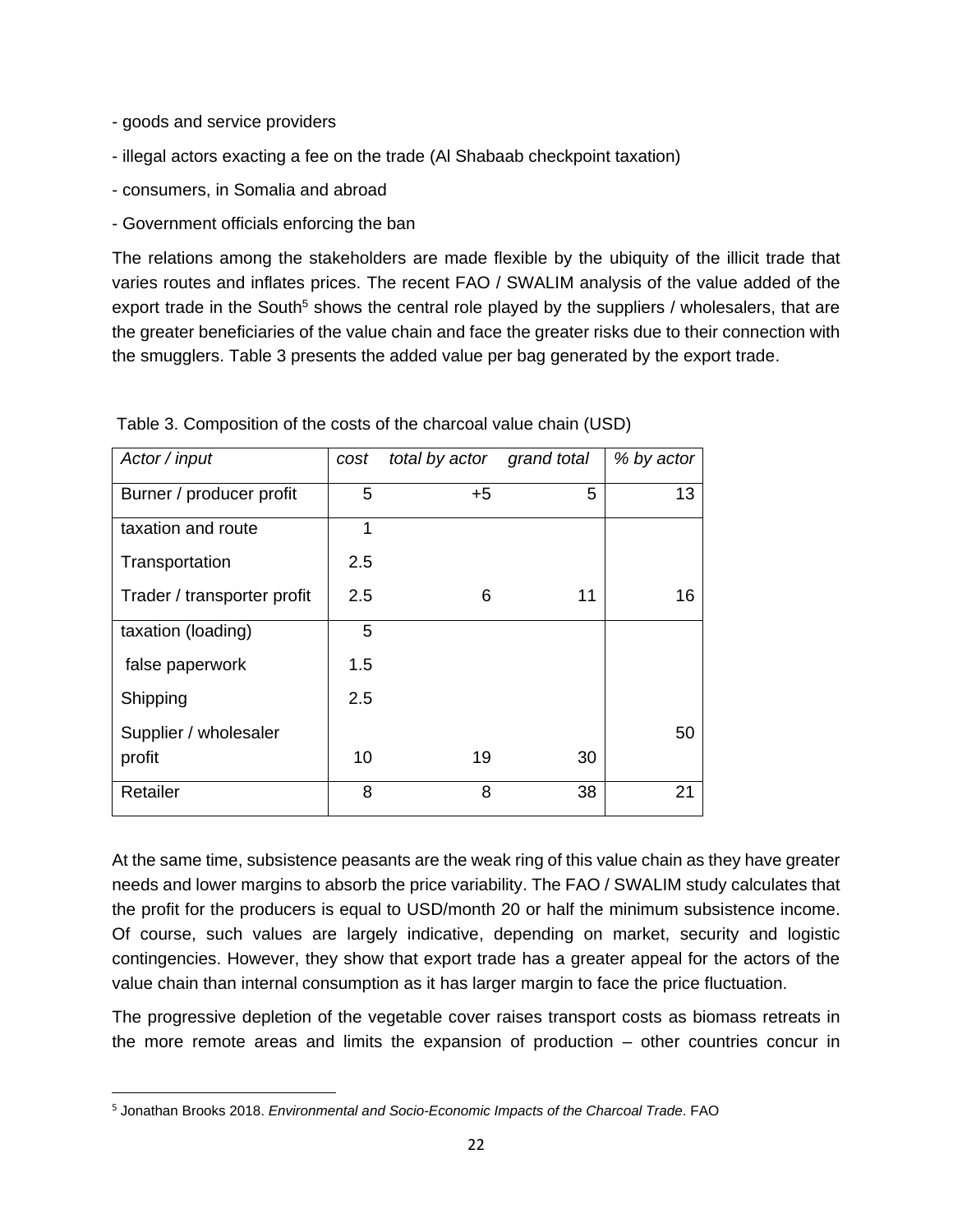supplying the market –. Thus, the long-term trend is discouraging for the peasants that could be induced to diversify activities among different sources of livelihood. The comparative advantage of accessing to a cost-free biomass could become a disadvantage for charcoal production as the unrestricted exploitation of wild biomass constraints the size of the charcoal supply and raises its price above that of other sources of energy.

Public actions can tackle such weaknesses in the charcoal value chain as the soaring cost of the rangeland biomass threatens not only the charcoal trade but also other sources of livelihood of the rural population – from non-timber forest products to livestock forages, from farming soil to drinking water -. Thus, well-conceived and implemented policies can orientate the choices of the peasants toward alternative sources of livelihoods and more efficient use of the available sources of energy. This idea is the central tenet of the programme strategy.

# <span id="page-22-0"></span>**2.5 Results expected**

The cumulative effect of the programme components is expected to induce the actors of the charcoal value chain to orientate their livelihoods toward sustainability, i.e. to link them to the conservation of natural resources. The PROSCAL results have been refined during the inception phase of the PROSCAL on suggestion of the Programme steering committee (PSC) also due to the availability of less funds than originally pledged. The main activities dropped include the Support to the development of enabling policies on Energy (underdevelopment by Ministry of energy and water resources) and the Charcoal Reduction Fund $<sup>6</sup>$  while other activities were</sup> downsized such as solar, biogas market development<sup>7</sup> and most of the international actions. The key results retained after the programme downsizing are, by component, are:

#### *1. Capacity building and regional cooperation*

1.1: MOLFR supported to coordinate and implement inter-ministerial actions for Reducing Charcoal Production, Trade and Use

1.2: Monitoring of Charcoal Production and Movement in Somalia

1.3: Draft National and Regional Policy for Reducing Charcoal Production, Trade and Use

1.4: National and International Stakeholders Mobilized to Support the Programme Objectives

1.5: Improved awareness about environmental degradation due to charcoal trade and loss of livelihoods

<sup>6</sup> The formulation of Forestry and Range policy is planned for 2020.

 $<sup>7</sup>$  The feasibility study of biogas plants in the slaughterhouses is planned for 2020. If feasible, one or two plants -</sup> depending on cost estimate - will be built for demonstration and to encourage private sector investment.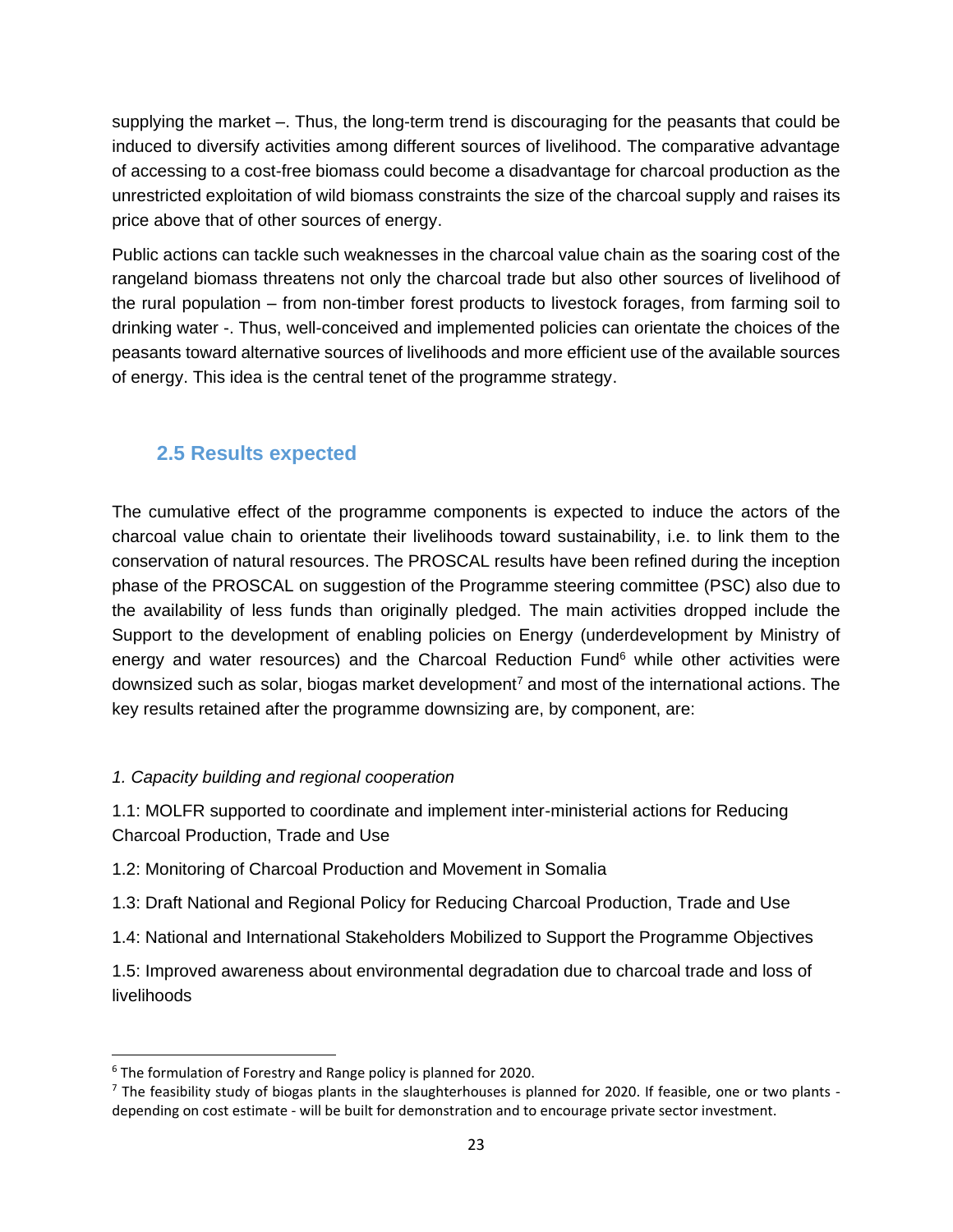*2. Promote sustainable alternative sources of energy to reduce local charcoal consumption through piloting energy efficient and renewable energy technologies*

2.1: Accelerated Diffusion of Efficient Cook-stoves for Reducing Charcoal Consumption

2.2: Sustainable and efficient production of charcoal for local consumption

2.3: Establishment of energy plantations

2.4: Development of LPG market and its accelerated diffusion to reduce local charcoal consumption

#### *3. Alternative and improved Sustainable Livelihoods for Charcoal Value Chain Beneficiaries*

3.1: Diversification of income and asset building for vulnerable households in order to facilitate transition to more resilient and sustainable livelihoods

In this more compact form, the coverage of the rings of the charcoal value chain is still very extensive. For instance, the performance of field activities is limited to demonstrations projects that are connected to communication and awareness raising actions to trigger a chain reaction countrywide. The reshaping of the value chain is performed along the *Charcoal policy* agreed countrywide and is boosted by sensitization of the producers, traders and consumers on its contents. The demo actions have been conceived as catalyzers of other initiatives that implement the Charcoal policy and collaborations with the actors in other sectors (LPG market development, food security, natural resources conservation and suppression of the illicit trade) that contribute to reducing the charcoal production. The success of the policy in these fields depends on local and international partnerships that are envisaged in the programme document and that requires a dynamic action of the FGS. Such strategy has been retained notwithstanding the simplification of the action plan and evolution of the context. As we will see, such situation may have caused several inconsistencies in the programme implementation.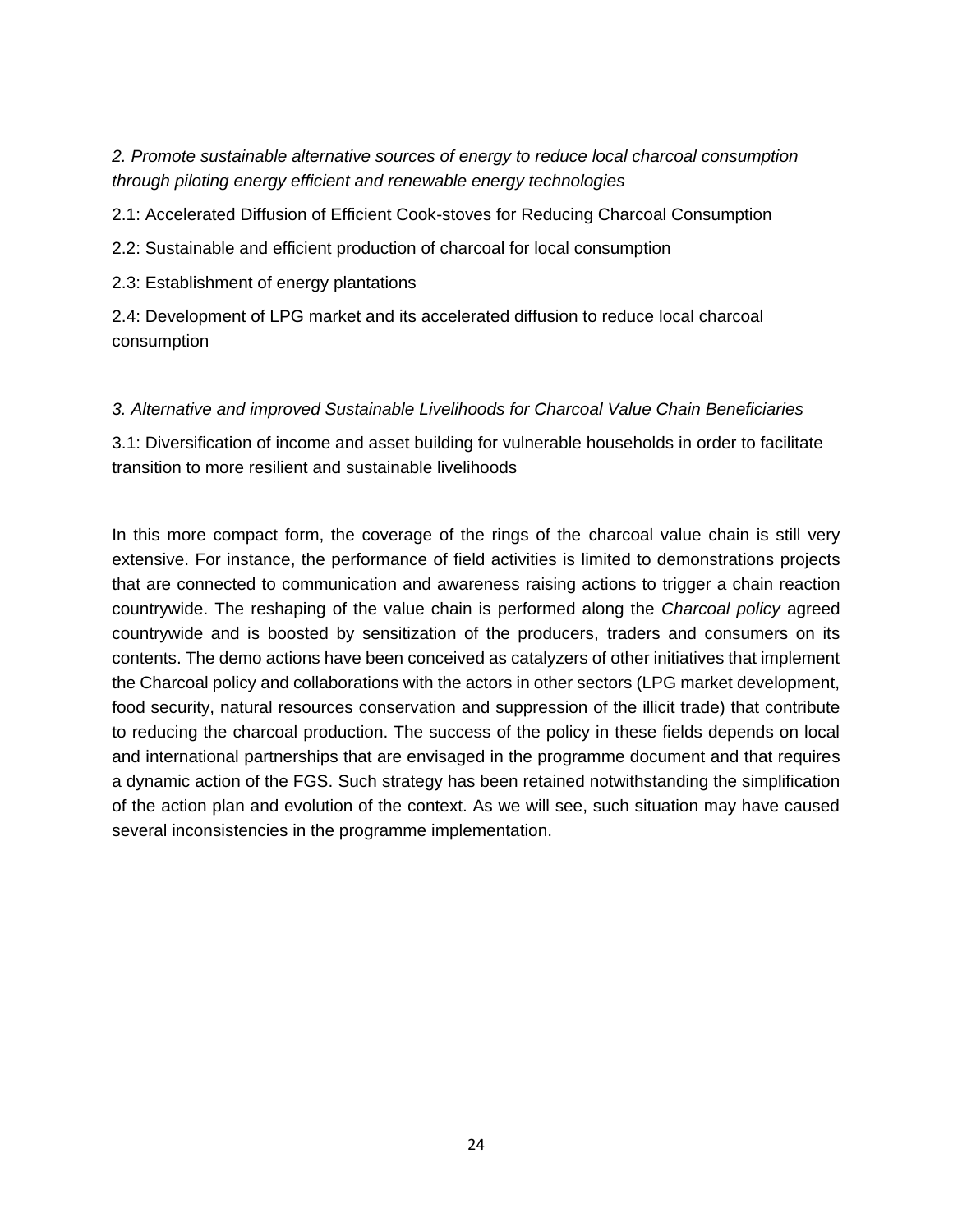# <span id="page-24-0"></span>**3. Relevance and design**

#### <span id="page-24-1"></span>**3.1 Programme formulation**

This programme has been formulated in response to the UN Security Council resolution 2036 (2012) that seeks international cooperation to ban the illegal exports of charcoal from Somalia<sup>8</sup>. The Partner UN organizations (PUNOs) has identified PROSCAL in collaboration with the FGS that has inscribed it as a priority action in the INDC (2015). Its design has taken into consideration the findings of several studies that have highlighted the size of charcoal export trade<sup>9</sup>, the critical situation of the exploited natural resources<sup>10</sup> and the connection of charcoal production with the livelihoods of the rural poor<sup>11</sup>, especially when natural disasters (drought) hit pastoral areas<sup>12</sup> and with the funding of extremist groups<sup>13</sup>. Up to 41,000 persons<sup>14</sup> are been engaged in the charcoal value chain. Its production of charcoal employs practices that are energy inefficient and its thermal efficiency in cooking is low (18-22%)<sup>15</sup>. Only the better off sectors of the Somali urban population have access to kerosene and Liquefied Petroleum Gas (LPG)<sup>16</sup>.

The PROSCAL contributes to the objectives of the National Development Plan (2017-20) to protect the Natural Resources and reverse the trend of land degradation It is in line with the New Deal processes that have culminated in the Somali Compact that puts sustainable development of natural resources at the forefront of the economic revitalization agenda. The PROSCAL supports the commitment of the FGS to stopping the environmental degradation and cutting down the revenues generated by the extremists from the charcoal trade. Its strategy focuses on the critical points of the charcoal value chain to spearhead the implementation of the charcoal policy whose objective is to reduce the degradation of the natural resources of the Somali rangelands.

<sup>8</sup> "Report of the Monitoring Group on Somalia and Eritrea", in response to UN Security Council Resolution 1916 (2012) SC/2011/433 – 18 July 2011.

<sup>9</sup> Report of the Monitoring Group on Somalia and Eritrea, October 2014.

<sup>10</sup> UNEP: The State of the Environment in Somalia, 2005.

<sup>&</sup>lt;sup>11</sup> UNDP Human Development Report, Somalia, 1998.

<sup>&</sup>lt;sup>12</sup> [http://www.somaliareport.com/index.php/post/370/Livestock\\_Exports\\_Drop\\_Dramatically\\_in\\_2011.](http://www.somaliareport.com/index.php/post/370/Livestock_Exports_Drop_Dramatically_in_2011) Due to drought some 4.5 million livestock heads died in Somaliland during 2011, inflicting a loss of USD 64 million to farmers-

[http://sabahionline.com/en\\_GB/articles/hoa/articles/features/2012/08/24/feature-02](http://sabahionline.com/en_GB/articles/hoa/articles/features/2012/08/24/feature-02)

<sup>13</sup> [http://www.somaliareport.com/index.php/post/370/Livestock\\_Exports\\_Drop\\_Dramatically\\_in\\_2011.](http://www.somaliareport.com/index.php/post/370/Livestock_Exports_Drop_Dramatically_in_2011) Due to drought some 4.5 million livestock heads died in Somaliland during 2011, inflicting a loss of USD 64 million to farmers-

[http://sabahionline.com/en\\_GB/articles/hoa/articles/features/2012/08/24/feature-02](http://sabahionline.com/en_GB/articles/hoa/articles/features/2012/08/24/feature-02)

<sup>&</sup>lt;sup>14</sup> FAO estimates 300 person days of employment / terrajoule of charcoal, which comes to some 8.3 million person days of employment or employment of 41 400 people [at 200 days of employment/person].

<sup>&</sup>lt;sup>15</sup> Ministry of Pastoral Development and Environment, Somaliland and Candlelight for Health, Education and Environment, 2004, Impact of Charcoal Production on Environment and the Socio Economy of Pastoral Communities in Somaliland.

<sup>&</sup>lt;sup>16</sup> Mixture of Propane –  $C_3H_8$  and Butane –  $C_4H_{10}$  used for cooking and transportation applications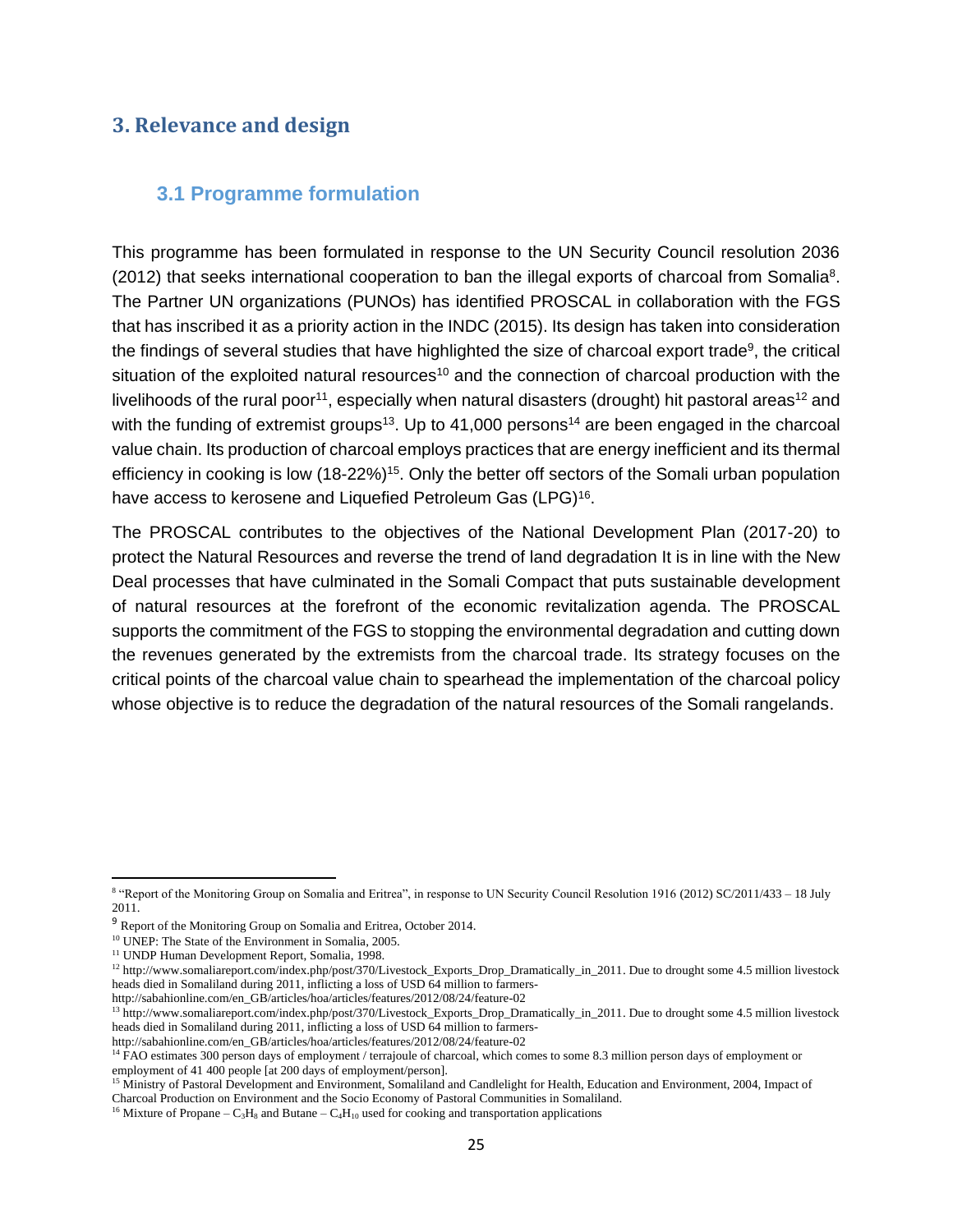*EQ-1: To what extent was the programme properly designed? Where the links between the objectives, purpose, results and activities logical?*

The programme has properly identified the challenge posed by charcoal production and trade to the sustainable development of Somalia and the importance of framing harmonized policies that address its multiple aspects across the country and internationally. Its value chain approach is coherent with such vision although it disperses resources across a broad set of activities. The links between the objectives, purpose, results and activities are logical but very tentative as the project lacks the resources to operate systematically across the country.

The programme identification had forecast an unrealistic budget, adequate for the shaping and demonstration of the Charcoal policy but not for its extension to the whole country. Thus, its activities design and their scope have been restricted by dropping those that do not directly influence the livelihoods of the Somali population. In particular, the broad reaching goals of establishing regional approaches and controlling charcoal exports have been transformed in the promotion of alliances of the Somali government with the key foreign actors operating in these fields. The size of the activities directed to influence the population is quite limited, as they consist in punctual demonstration actions supporting the awareness raising campaign. This reshaping of the PROSCAL strategy has not changed the pace of the awareness raising campaign, still unable to reach the majority of the population, notwithstanding the awareness raising is one of the major activities of the programme (see the Letter of agreement between the MoLFR and Implementing partners and joint semi-annual and annual reports).

Also, the assistance to the Somali institutions in establishing collaborations with donors and the private sector to invest in alternatives sources of energy and energetic efficiency has been minimal. Where it has been possible to link the Charcoal policy implementation to other initiatives - as in the Somaliland and Puntland, where donors, authorities and the private sector / NGO collaborate – its implementation is making substantial progresses. In the federal member states in the South – insecurity in the field and structural weaknesses in the field-reach of the action of the Somali authorities – have not achieved the mobilization of external actors and other resources than those of the programme to implement the charcoal policy.

*EQ-2: To what extent were the assumptions made during the design phase valid? How did these assumptions affect the programme's achievements so far?*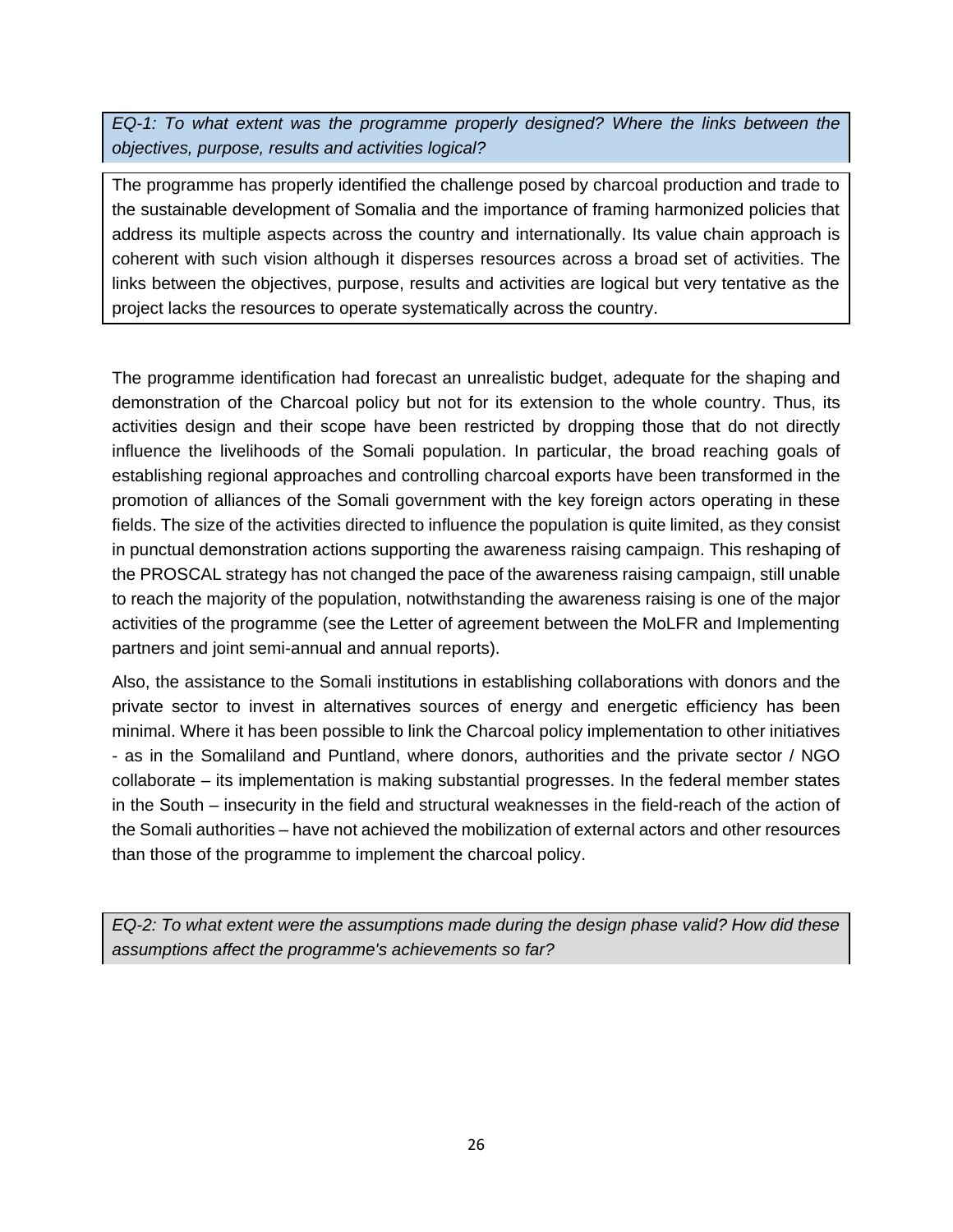The programme strategy assumes that the Somali institutions can mobilize external actors and resources to sustain the implementation of the charcoal policy. The establishment of these partnerships is realistic in the North where institutions are stronger and collaborations with NGOs and the private sector are consolidated. The insecurity situation challenges their leadership in the federal member states in the South and undermines the credibility of the programme strategy. The lack of revision of the programme assumptions when its work plan was cut down has resulted in the achievement of punctual results rather than a systematic progress across Somalia.

# <span id="page-26-0"></span>**3.2 Implementation approach**

The PUNOs and Somali environmental ministries jointly execute the programme, each in its area of competence. A joint agreement of the PUNO with the MoLFR has established their partnership in the elaboration of the charcoal policy and its coordination with the regional states along with the performance of awareness raising and demonstration actions. The PROSCAL has tried to boost the action of the national and federal member states in the South by posting technical advisors in charge of the implementation of the planned activities, a difficult task due to the fragmentation of the action of the local institutions. A Programme management team (PMT) has been set up at the premises of UNDP in Mogadishu to coordinate the action of the partners. The cooperation of the Somali federal and regional authorities is effective in terms of technical exchanges while their activities have been independently implemented contributing to delay the execution of the PROSCAL. Letters of agreements have defined the collaboration of the MoE&RD in Somaliland and of the MoE&CC in Puntland for the execution of awareness raising and promotion of alternative technology for cooking. The programme has signed a Letter of agreement with the MoLFR for awareness raising, coordination among national partners and supply of technical and operational support to the regional Ministries of environment of the newly established regional states. FAO performs its activities to establish livelihoods alternative to the charcoal production in the more critical districts of Jubaland in collaboration with local NGOs. UNEP supports the MoLFR in persuading the Gulf states to stop the import of illicit charcoal. This coordination has not avoided substantial delays and, of course, the outputs are circumscribed to their direct beneficiaries. The joint effect of the results obtained by each partner has been minimal.

The lack of a fully-fledged capacity building component has negatively impacted on the efficiency of the local partners. They have mostly acted as executors of the field activities on behalf of the PUNO. The mechanisms of collaboration adopted in the Somaliland and Puntland and by FAO in Jubaland have positively contributed to the project efficiency as they have involved not only the environmental institutions but also local actors – as the handcraft people, the local NGOs -. This triangulation (PUNOs, institutions and local partners) has mobilized complementary capacities to reach the peasants.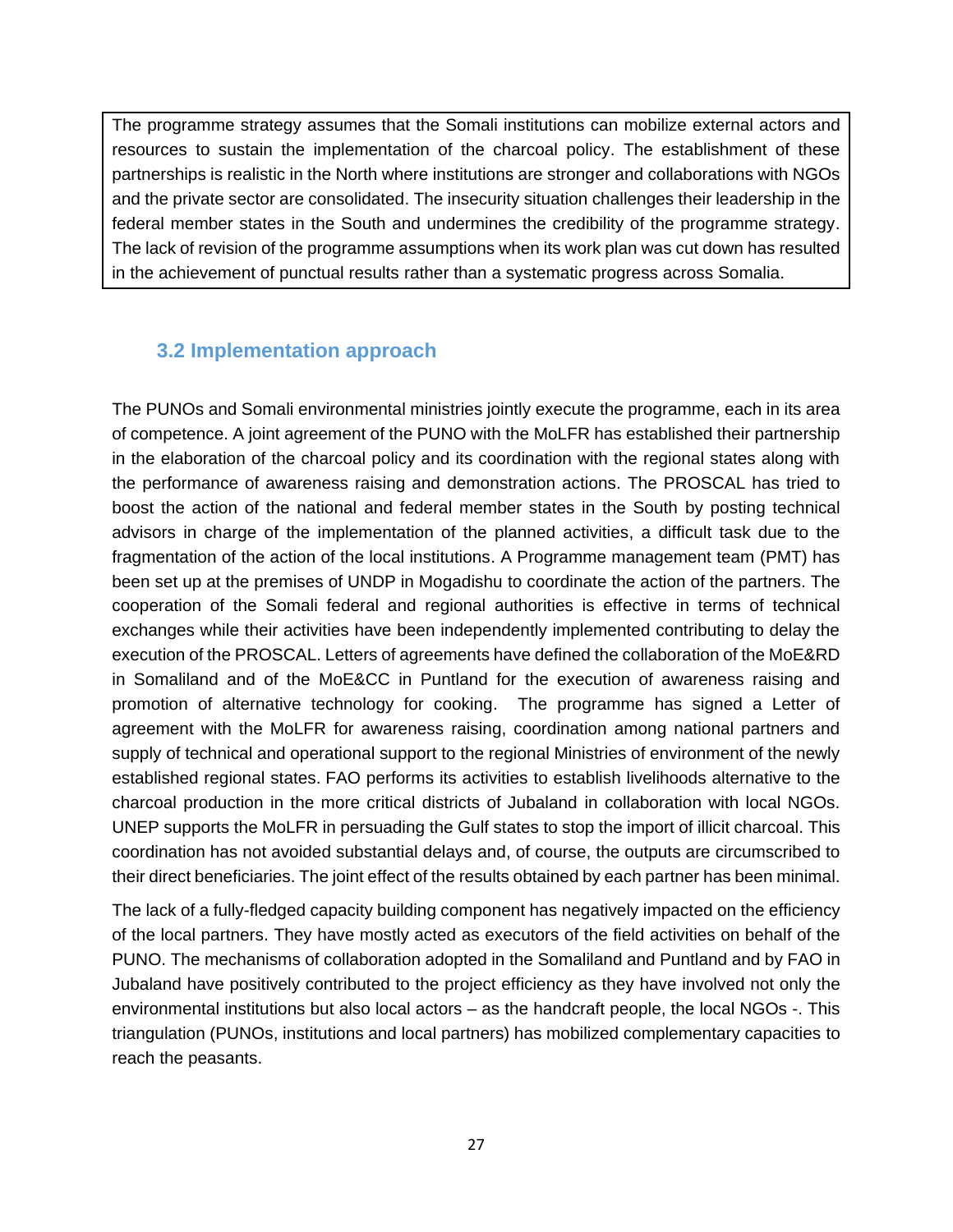However, the environmental ministries lack capacities and resources to act systematically country wide. The technical assistance provided by the programme has not changed this situation. This is evident in the areas of shared interest with other institutions (energy, reforestation, rangeland protection and export control), where the demo actions – notwithstanding their connections with the awareness raising campaign - fatigue to scale-up their geographical scope. The collaboration with the private sector outside the programme actions has been minimal, except in the North. The size of the awareness raising campaign has been affected by the same problem, the lack of broad design to impact countrywide.

Such shortages have to be linked to the lack of revision of the programme strategy following the simplification of its action plan. The proposed tools are appropriate but not connected through an operational approach linking them to exploit local results to sustain the national coordination and awareness raising campaign.

*EQ-3: To what extent did the project correctly identify the problems and the context at national level? To what extent were the tools and initiatives used appropriate?*

The restructuring of the charcoal value chain face multiple operational challenges. National and regional institutions are committed to the reduction and control of charcoal production, trade and efficient use but they lack the capacities and resources to act at the field level. The collaboration of NGOs and the private sector have overcome such hurdle only at the local level. The original programme strategy implies a larger mobilization of resources, whose downsizing has not been compensated by the reshaping of the intervention strategy to strengthen the country-wide actions such as policy coordination and awareness raising.

# <span id="page-27-0"></span>**3.3 Country ownership**

The contribution of the Somali institutions to the programme activities is highly variable. The buildup of the consensus on the charcoal policy has taken over two years of discussions and coordination. The shaping of a common understanding of the challenge posed by the charcoal production to the conservation of natural resources has made possible the undertaking of joint actions by regional and local actors. Their ownership is still limited to the people directly involved in the PROSCAL activities. The insufficient creation of capacities has been the main constraint to such endeavor. For example, the training on charcoal production monitoring in Jubaland faces the obvious challenge the structural weakness of the Somali institutions in that region. The scale of the awareness activities too has been insufficient. The action of the Environmental institutions in the North is more effective as these have been earmarked to implement regional Climate change policies that have a greater leverage on the donors and private sector. The potential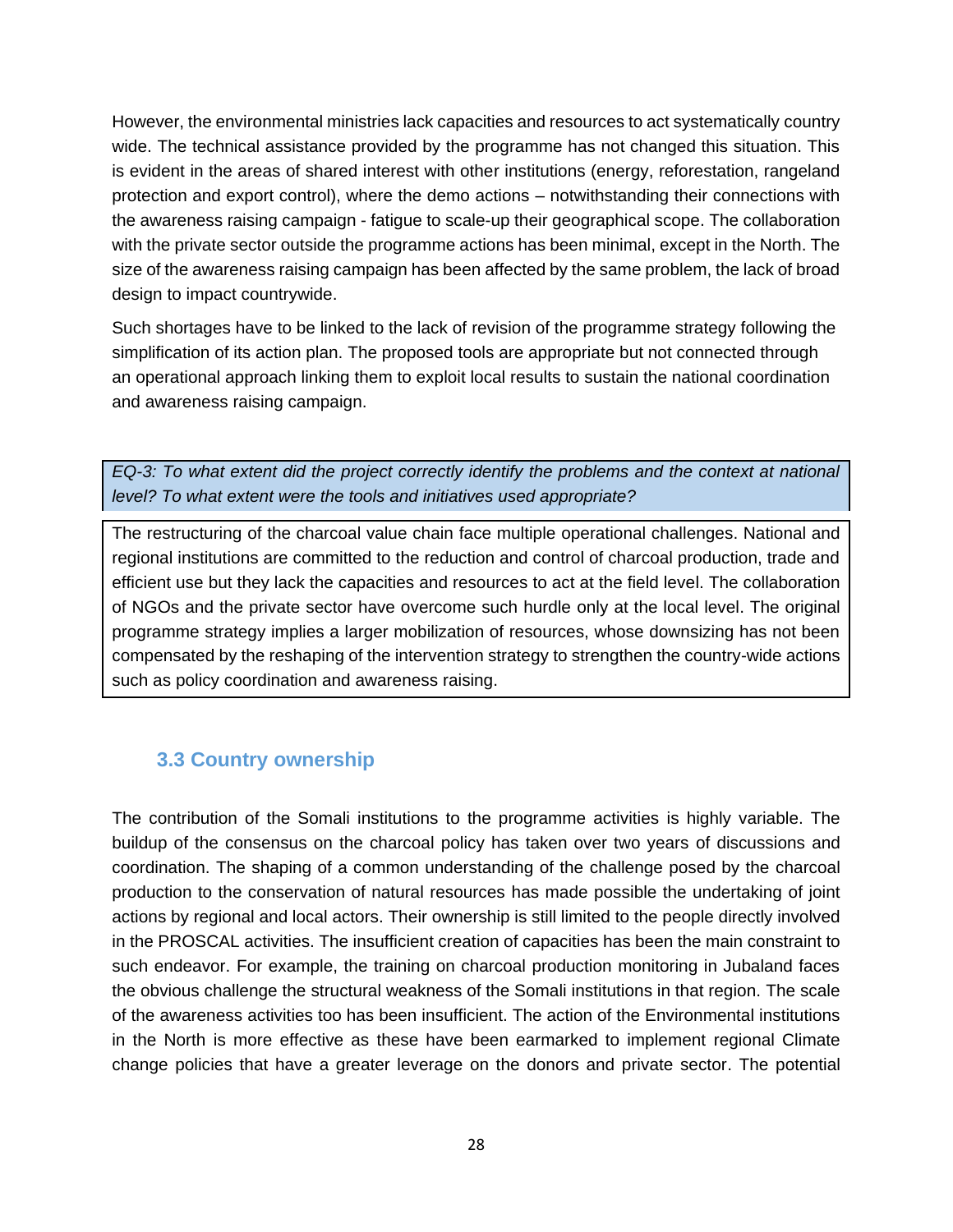fragmentation of the implementation of the recently validated policy points to insufficient ownership of the charcoal policy.

#### <span id="page-28-0"></span>**3.3.1 Stakeholder participation**

The programme main targets are the Environmental authorities of the FGS and regional states (MoLFR, MoE&RD, MoE&CC). These collaborate with NGOs, CSOs, professionals, other institutions and the private sector where feasible. The capacities of the Environmental authorities to reach the population are still insignificant. In Somaliland and Puntland, the security and logistics make possible a direct connection with the local actors and communities to implement demo actions. The instability and lack of resources to act has been the main hurdle to reaching the communities in the areas of production of the charcoal in the federal member states in the South. Thus, communication and awareness raising actions are central to the achievement of the programme results as they are the main instrument to mobilize the stakeholders countrywide. The little intensity and fragmentation of the awareness raising actions has been the main setback to achieve the stakeholders' engagement in the charcoal policy implementation. The interviews of the participants to the cooking stoves production and distribution shows that the challenges posed by the charcoal production are understood when they are linked to practical life problems. The same remarks apply to the collaboration with other authorities. The MoE&RD of Somaliland collaboration with the Ministry of energy contributes to framing new actions for the expansion of the gas distribution network is a good example of how the charcoal policy could be boosted through an incisive political coordination.

The programme has supported the Environmental authorities in seeking the collaboration of other parties in the fields in which they have no capacities. Notably, to impose the charcoal export ban, the PROSCAL is trying to involve UNODC, e.g. by strengthening of the capacities of repression of illicit trade of charcoal in the South. Also, the UNEP has sensitized of the Gulf states representatives on the export ban. Such commitment however is still tentative as the proposed actions require further study and, of course, the mobilization of resources. The delay in the performance of the demo projects – alternative livelihoods, gas stove distributions, reforestation – has not made possible to champion success stories to promote the upcoming implementation of the Charcoal policy. In absence of good news, decision makers have little incentives to commit to it. Overall, the insufficient stakeholders' participation to the programme activities reflects the difficulties faced by the national and regional governments in achieving the stabilization of the country and reaching the population.

#### <span id="page-28-1"></span>**3.3.2 Replication approach**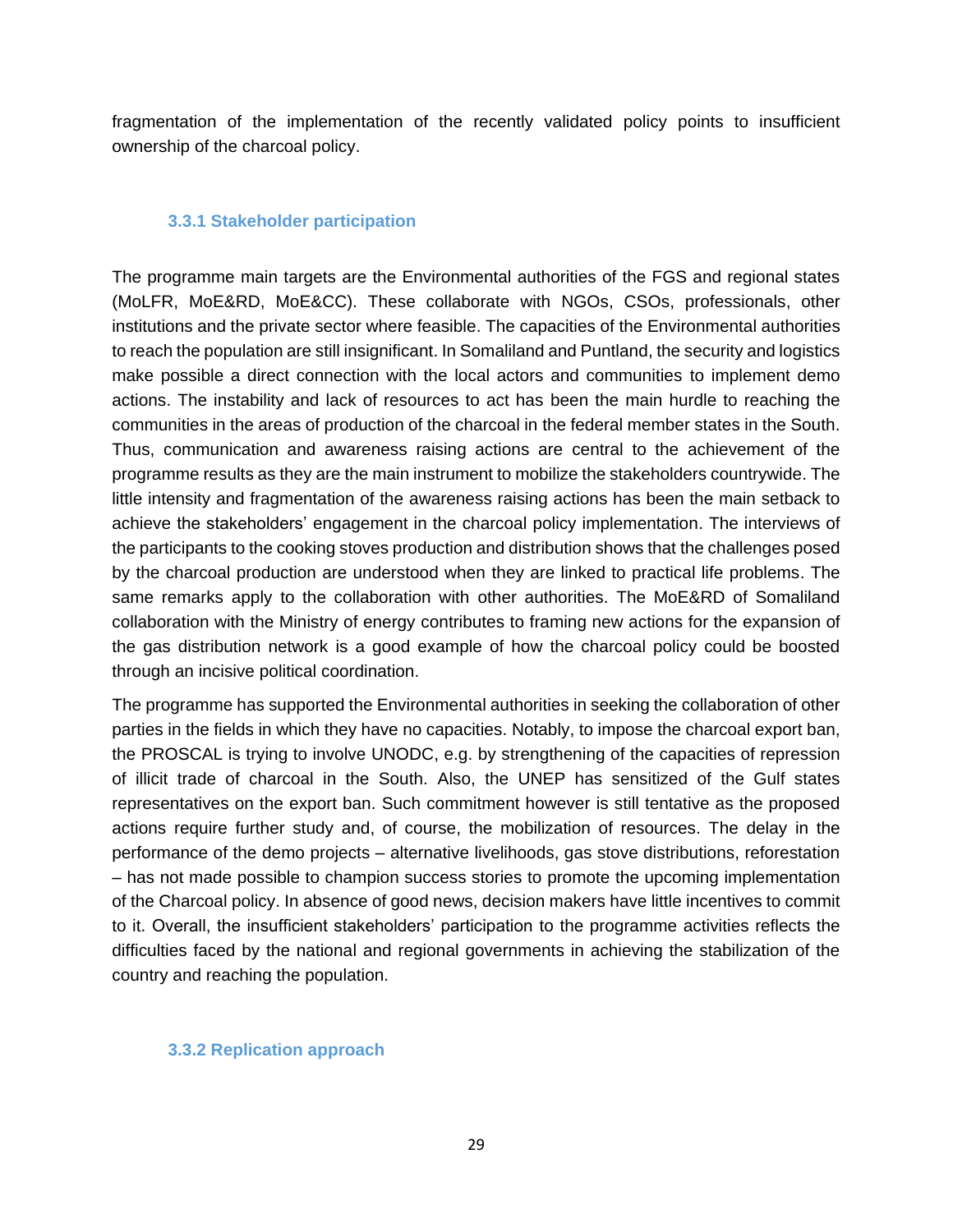The programme collaborates with Somali institutions and has made possible the mobilization of local capacities and resources to perform the PROSCAL funded activities but it is far from promoting their replication. In December 2019, GIZ has agreed with the Jubaland Ministry of environment to provide energy efficient stoves to the internally displaced people and returnees. IOM has approached UNDP to share the experience in Somaliland and Puntland as it plans to replicate efficient stoves in the Baidoa region. The greatest challenge of this approach is their lack of capacities and limited suasion power of the Somali institutions to engage the stakeholders and mobilize their resources. A consolidated collaboration between institutions, development agents, local NGOs / CSOs is possible where institutions are stronger and security exists, i.e. in the North. There, the stronger capacities of the institutions coupled with the mentioned approach has made possible the access to other funds that are being used to achieve the 50% reduction of the charcoal consumption by 2021.

#### <span id="page-29-0"></span>**3.3.3 Cost-effectiveness**

The programme has adopted a budget support approach by mobilizing the Somali institutions that contains the security and logistic cost of working in this country. The signing of the financial agreements with the Somali institutions has shifted the burden of field deployment to the local partners with positive returns in terms of targeting, speed, and reach of the beneficiaries. The recourse to international staff, whose mobilization faces multiple security and logistic challenges, has been kept at the minimum. Thus, the cost of the operations is less challenging than the fact that the procurement of goods faces the typical hurdles of a small market, i.e. trade bottlenecks that raises the cost of the procurement of inputs, as in the case of the LPG kits.

The implementation of the programme activities has faced systematic delays. The allocation of some donors' contribution to the Multi-party trust fund (MPTF) has been subject to annual, variable disbursements. At the same time, the management of this fund requires authorizations by UNDP headquarters that result in the usual up and down of the negotiations with the country office. They have not caused substantial delay<sup>17</sup>. The major delay experienced to date is due to the retard in the disbursement of the second EU tranche while waiting for the clarification of its share of contribution to a budget-line comingling the funds of several donors. In fact, as stated in the financial agreement with the EU, the requirements for reporting to this donor is different from those of the other ones. This situation engrosses the administrative work of the PMT. The combination of these factors has slowed down the burn rate. The resulting delay in the delivery

<sup>&</sup>lt;sup>17</sup> UN headquarters manage the MPTF. The Somalia country office is in charge of their disbursement and utilization. The programme submits funds transfer request (FTR) through the Somali MPTF office to the Headquarters. This process has caused no major delay. However, the long delay in the disbursement of the EU second tranche is due to the need to clarify the source of expenses not distinctively attributed to this donor in the reporting of expenditures.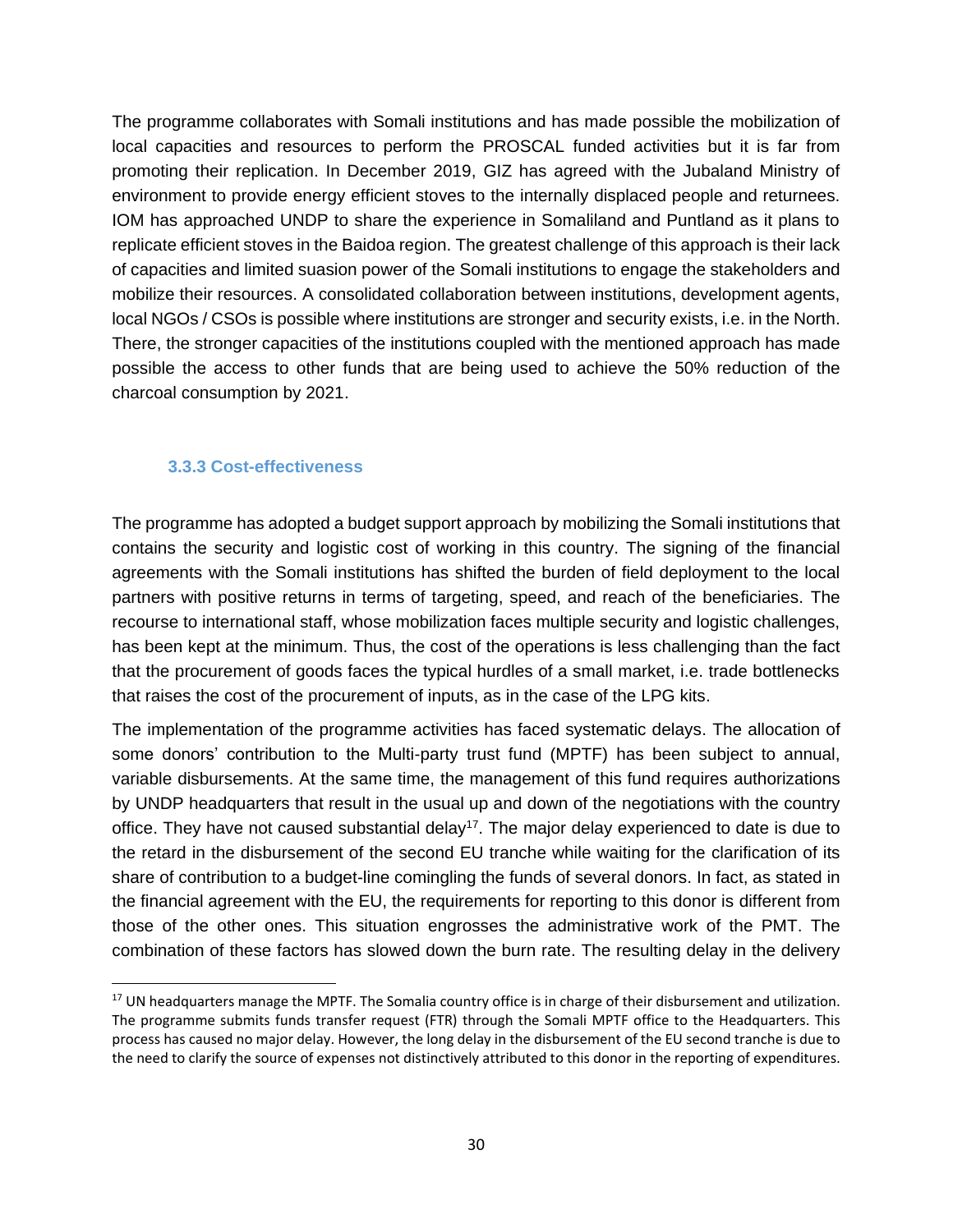of the activities has been multiplied by the difficulties faced by the local partners to operate in unsecure areas and their chronical lack of experienced extensionists. The PMT staff, locally recruited, and small, case-by-case hiring of consultants have ensured the flexibility of the operations but not their swift delivery.

According to the last available PROSCAL progress report<sup>18</sup>, on 30 June 2019 (just 9 months before the programme end), expenditures amounted to US\$ 4,446,126.6 or 71% of the funds received (6,268,808.7) and 57% of the Programme document budget (7,819,196,96). The cumulative result of the financial-administrative and operational problems has produced savings at the expenses of the cost effectiveness of the action. It should be noted that the burn rate is low during the first two quarters of the year, as the annual Letters of agreements with the partners are signed at the beginning of the year and the major expenses against the planned activities are not yet fully recorded as expenditures at this time. The same case applies on the procurement process. Most of the expenditures are fully captured in the system at last two quarters of the year. Annex 5 presents the PROSCAL budget.

*EQ-4: To what extent were inputs and means converted into activities and what level of quality was achieved so far by the results? Was the project implementation delayed?*

Minor delays in the execution of the planned activities were the consequence of internal and external factors. The internal ones mainly concern the mobilization of the second tranche of the MPTF, due to its complex management and reporting procedures along with the weakness the Somali Environmental institutions. The external ones depend on the instability and insecurity of the Somali context and the size of the challenge faced in agreeing the charcoal policy countrywide. The establishment of the Mogadishu based Programme management team has raised the efficiency and the flexibility of the coordination of these activities, contained the cost but little impacted on their speed and burn rate.

#### <span id="page-30-0"></span>**3.3.4 Linkages with other interventions**

The programme strategy tackles critical elements of the charcoal value chain that are connected to other policies and interventions concerning agriculture, natural resources, security and energy. For example, the energy policies that promote the use of sources of energy with a low environmental impact as solar and gas (LPG), agricultural diversification and reforestation, security and trade. The MoLFR has played a central role in the drafting of the National environment policy and National energy policy that address the charcoal issue. The PROSCAL

 $18$  Programme semi-annual progress report  $(1/1/2019 - 30/6/2019)$ .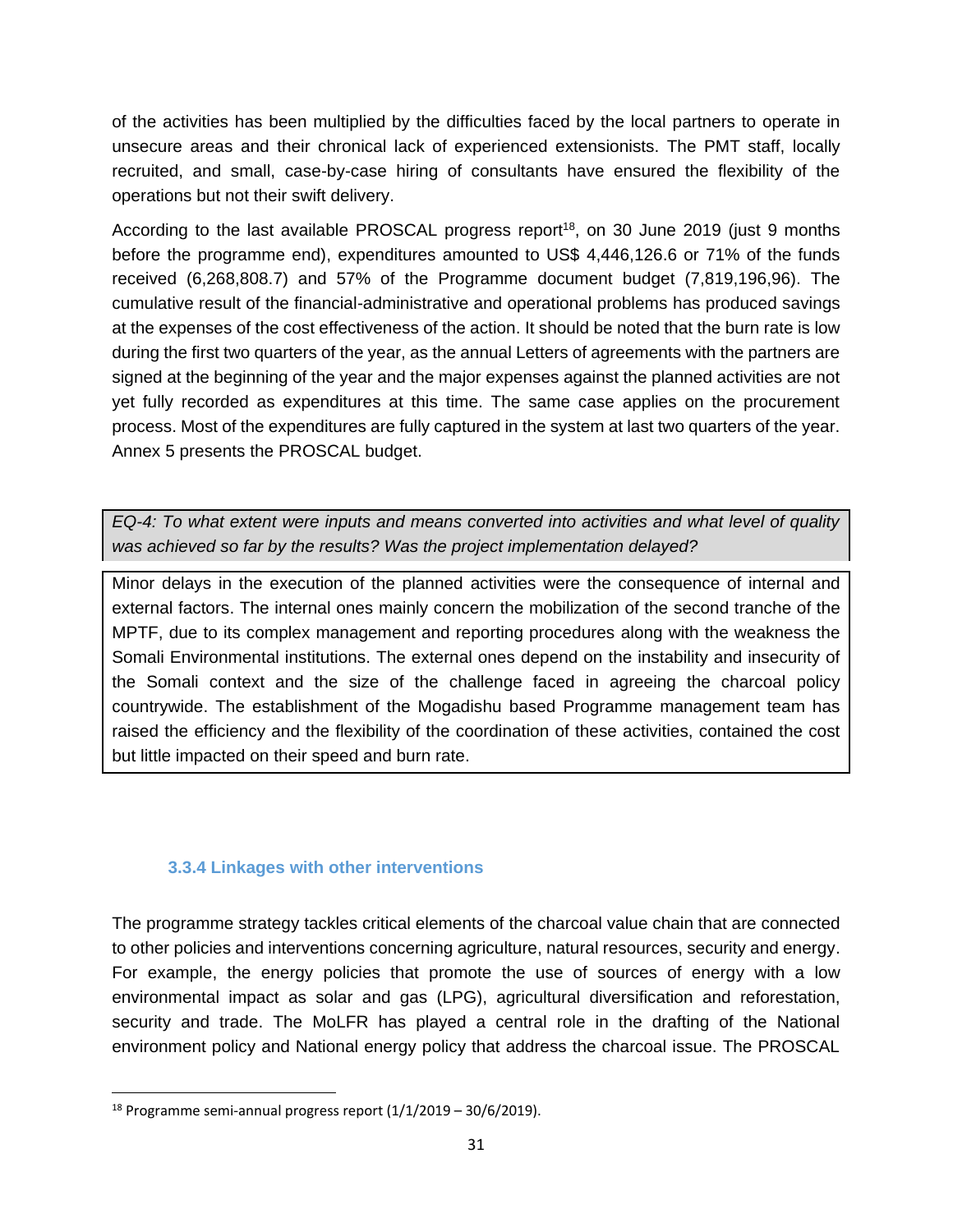has provided data and information for the setting of the Somalia Land degradation neutrality target and is now supporting the Economics of Land degradation studies. The programme linkages with such complementary interventions have been punctual, as in the case of the collaborations with SWALIM and UNODC to monitor and control the charcoal export trade. The data generated by the SWALIM assessment have been provided to the African peace keeping mission on charcoal and other regional stakeholders. High level of coordination has been achieved only in Somaliland and Puntland by linking the Charcoal and Climate change interventions.

#### <span id="page-31-0"></span>**3.4 Management arrangement**

The UNDP Resilience and Climate Change unit, where the PMT is based, collaborates with the MoLFR in implementation the programme. The PMT staff coordinates and supervises the local partners – ministries of environment – and liaise with the other PUNOs. These collaborations have been established through Financial agreements subscribed by UNDP on behalf of the PROSCAL with each of these other entities. The PSC, co-chaired by the MoLFR and UN Resident representative, includes the donors, national and regional authorities and the PUNOs, guides the PMT decisions.

The programme management is a combination of the PSC strategic decisions and PMT operational ones, the Environmental authorities being in charge of the execution of the field actions planned in the Letters of agreement signed with the PUNOs. The signing of the Financial agreements has requested an extensive consultation and negotiation that has gone hand in hand with the building of consensus on the charcoal policy. The main hurdles to the efficient management of the programme so far have been the limited coordination with other initiatives (following the downsizing of its original scope) and the complexity of the MPTF mobilization. Such situation has negatively impacted on the execution of activities by the local partners already facing the difficulties mentioned above in working in the field.

#### <span id="page-31-1"></span>**3.4.1 Implementation and financial planning**

The programme is implemented through the provisions of the joint PIP agreement (March 2016) and Financial agreement (August 2017) signed by the PUNOs and MoLFR and of the Letters of agreement signed by UNDP with Somaliland MoE&RD, and Puntland MoEA&CC in the first half of 2018. The extensive time spent to frame these operational tools reflects the difficulties encountered in building the collaboration among the Somali institutions. For example, the framing and validation of the Charcoal policy has taken one year due to frequent changes in MoLFR and the regional Ministries of environment. This extensive coordination has not solved all the implementation problems that have been cumulating with the delays in the mobilization of funds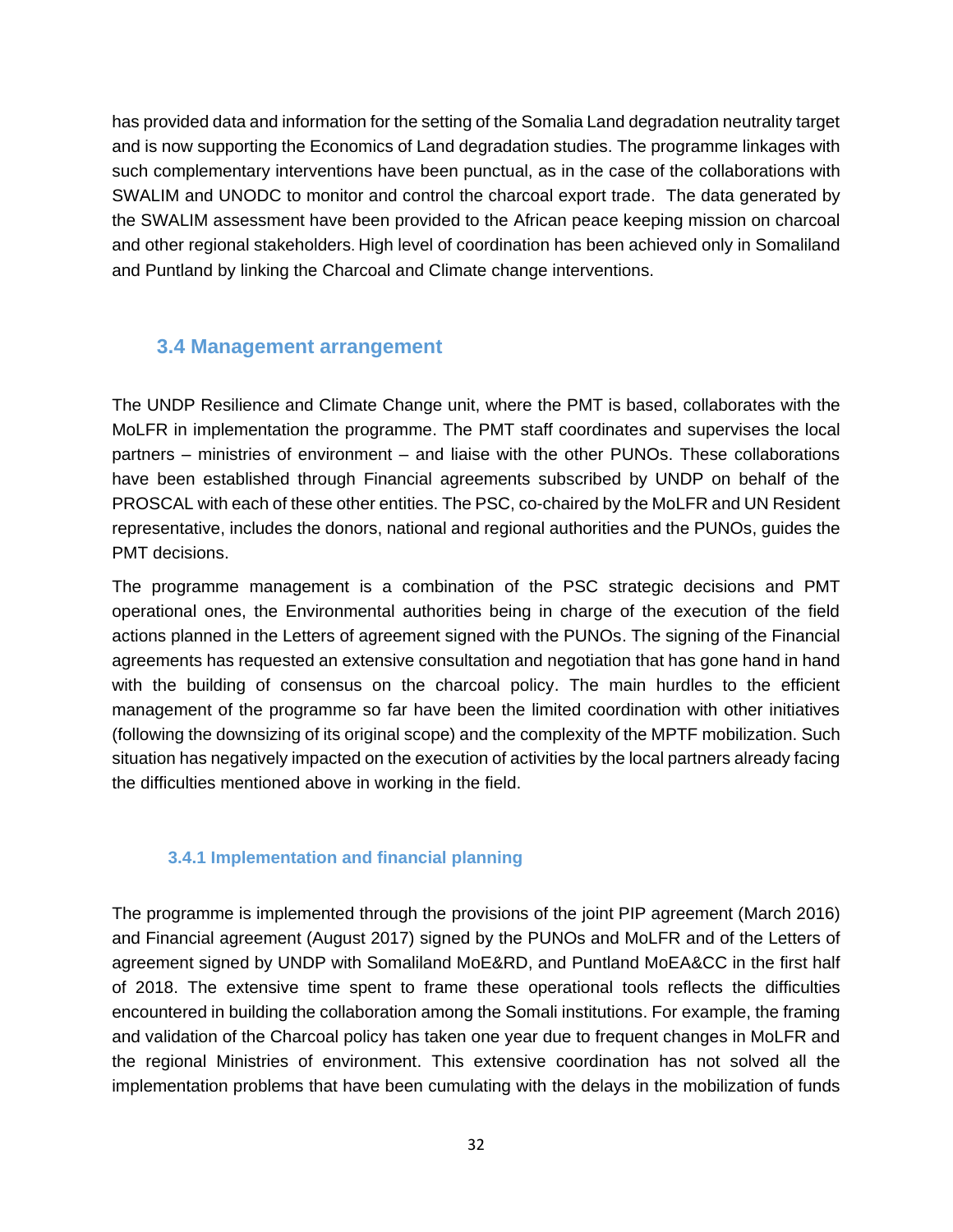and implementation of activities. As a consequence, UNDP has signed several addendums that revise budget lines (e.g., allocations of funds for the MoLFR senior advisors) and extend the duration of the agreements with the Somali institutions to the end of 2019. This situation has been not much different from that encountered by the PUNOs in implementing their direct tasks.

#### <span id="page-32-0"></span>**3.4.2 The monitoring system and Indicators**

The monitoring of the programme, coherently with the Logical framework, records the performance of the planned activities. Such exercise is associated to the reporting that is also descriptive, lacking an in-depth analysis of the causes and effects of the PROSCAL execution. The information and indicators presented in the annual and semi-annual progress reports match the result framework of the revised project document. These documents don't discuss the reasons of the change in planning, although several activities were dropped along the recommendations of the PSC and the delays in field delivery have substantially impacted on the performance of the revised plans. Thus, there has been no substantial reformulation of the programme strategy to cope with the changed, more restricted scope of the PROSCAL. In practice, the progress reports don't explain the decision making of the programme and is of little use in feeding the PSC and PMT decisions.

The programme Logical framework is sufficiently detailed in the description of the outputs and activities. Its indicators estimate the delivery of the activities, i.e. the performance of technical assistance, training, communication, etc. rather than their outputs. That means that the indicators are internal and do not measure the impact of the Charcoal policy on the Somali context. This weakness has been partly overcome by the execution of some studies as the SWALIM one on the charcoal production in a critical area of Jubaland and the FAO baseline survey of the villagers' livelihoods in the three Districts where charcoal production is more intensive. For instance, the Monitoring group for Eritrea and Somalia – not funded by the programme - investigates the charcoal trade.

Quite all the Logframe indicators concern the execution of activities (e.g., number of focal points posted, number of training, baseline report established, awareness materials produced, workshops held / participants and website hits for the Outputs under Outcome 1), information that are available through the programme administrative records. In practice, they don't allow to measure if and how much the PROSCAL activities impact on the Outcome 1, i.e. the Sustainable development and management of natural resources. The same observation can be made for Outcome 2 (Sustainable alternative sources of energy) and 3 (Sustainable alternative livelihoods) whose Output indicators measure the delivery of the demonstration actions, i.e. the induction of the beneficiaries rather than the change in their welfare and livelihoods. A clear gap in tracking the creation of the conditions for the sustainability of the results of the implementation of the Charcoal policy is the lack of indicators the measure the creation of individual and institutional capacities, the critical element for achieving sustainability.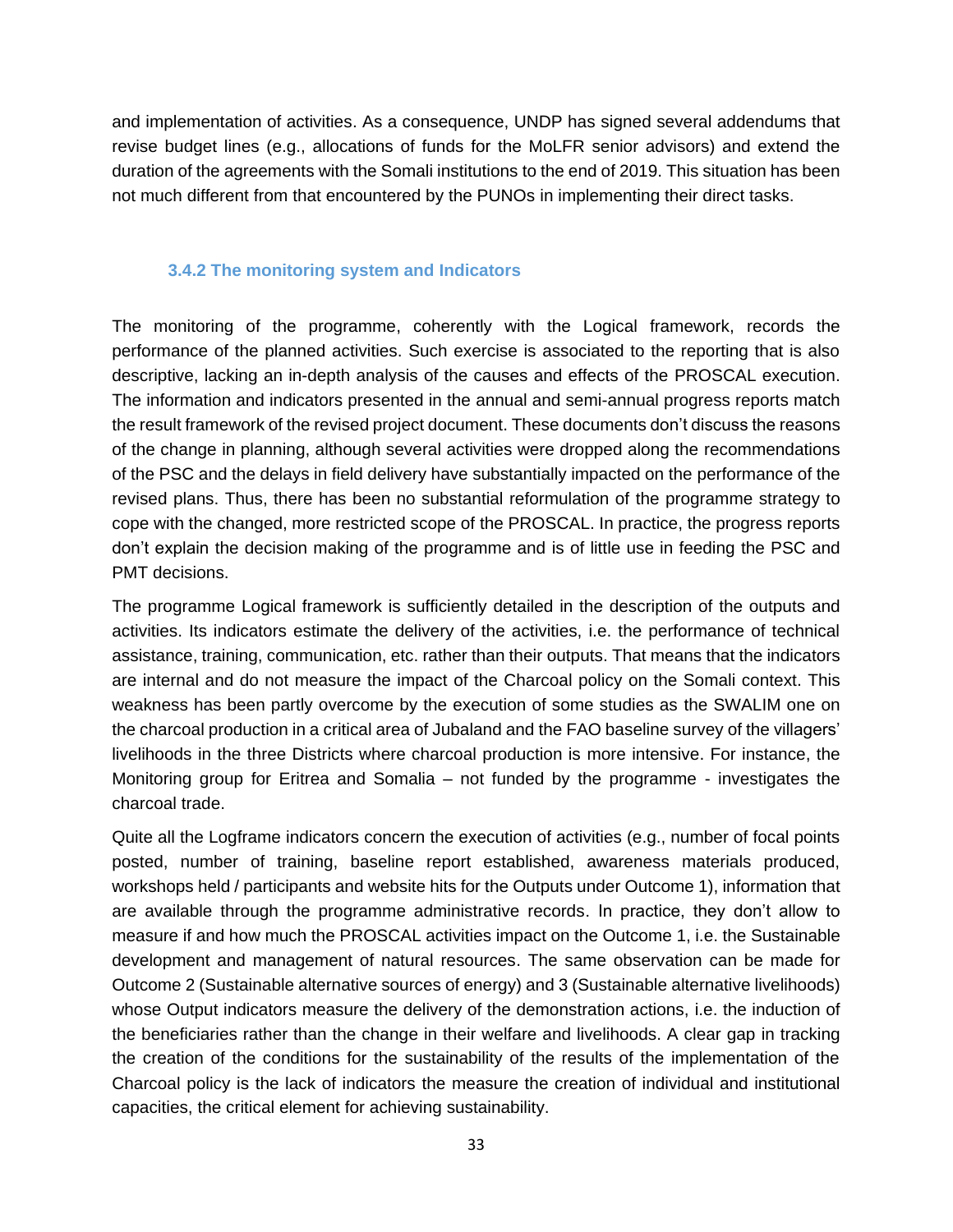#### <span id="page-33-0"></span>**3.4.3. Execution and implementation modalities**

The execution modality is a mixture of centralized and decentralized actions, regulated by the financial agreements, loosely coordinated by the PMT. Inside its field of action, each PUNO is fully independent. The execution of the activities is slightly delayed by the slow mobilization of the second tranche of the MPTF for the mentioned authorization constraints. This situation is negatively impacting on the coherence of the progamme implementation, as the original strategy is outdated and the coordination in the timing of their activities is fragmented by the mentioned delays.

The framing the Charcoal policy – the main success of the PROSCAL to date - has been subject to delays that confirm the weak FGS influence on the decisions of its regional and local counterparts. Other delays have been produced by the changes of the political leadership of the Environmental institutions<sup>19</sup>. These changes have especially delayed the implementation of the demo actions, i.e. the progress towards the objectives Alternative Energy Solutions for Charcoal Use, and National Awareness Campaigns on Charcoal Reduction.

The Letter of agreement with the Implementing partners are reviewed and cleared by the UNDP Program oversight and Quality assurance. The MoLFR Programme coordinator spearheads the implementation of activities at the federal level. The programme has deployed project officers in Somaliland and Puntland who provide technical support to the MoE&NR and MoE&CC in implementing their activities. The M&E specialist monitors and evaluates the performance of the activities with the support of monitoring enterprises. The Implementing partners are in charge of the implementation of the awareness raising and demo actions (efficient production and use of charcoal and shift to the use of alternative sources of energy). Their technical and financial decisions are fully determined by the local capacities and circumstances. The fragmentation of the Somali economy makes difficult to establish benchmark costs. For example, the PMT has no tool to verify that the unit cost reported by the local partners for the delivery of the efficient stove, LPG kits (substantially higher than in other African countries), farming and livestock inputs and in the future the plantlets distributed reflect the market costs.

The staff of the PMT has been stable with only a major change due to the appointment of a project manager that has taken the place of the UNDP Resilience and climate change Project manager in the day-by-day coordination of the programme. As the PMT is embedded in the UNDP environmental unit, its staff has exploited the technical expertise of their colleagues. For example, the Portfolio manager provides technical backstopping to the PMT. These arrangements have limited the recourse to external technical advisors in finetuning or framing some technical

<sup>&</sup>lt;sup>19</sup> In December 2018, the Interim South West State of Somalia elected a new president and the former Federal Minister of Energy and Water Resources'. The Federal Ministry of Livestock, Forest and Range went through transition phase with the new Minister taking office in August 2018. Furthermore, a new Director General was appointed in mid-November 2018 to lead the Office of Environment at the Office of the Prime Minister.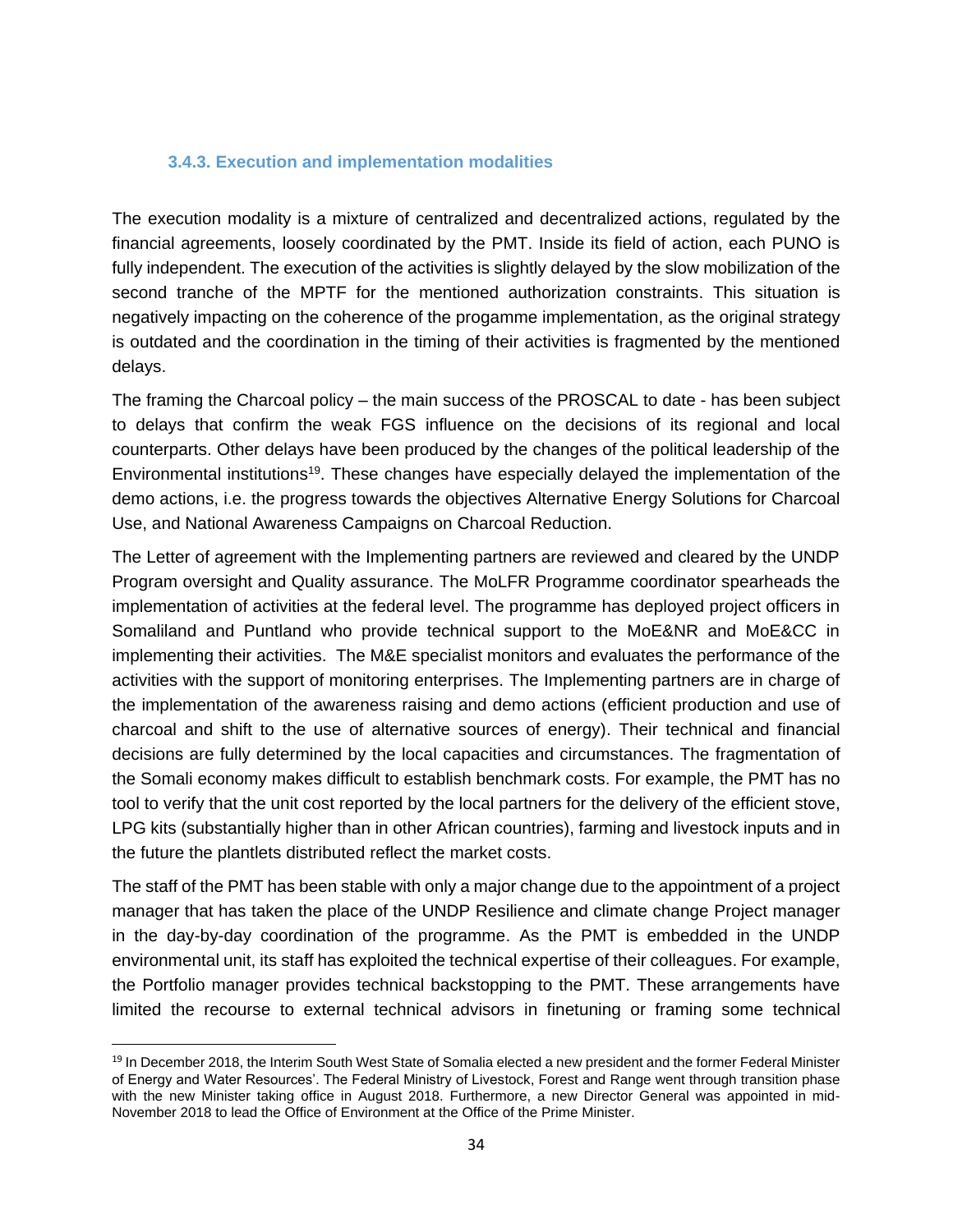solutions. The coordination of field work for instance has been subject to the variable capacities of the local partners, resulting in a faster delivery in the North. The technical advisors posted at the MoLFR and federal member states in the South have not been able to revert such trend. The overall result of these factors has been the weak coordination of the activities performed inside and among the different regions.

*EQ-5: To what extent were project activities correctly prioritized in order to achieve the desired objectives/impact/results?*

The programme has experienced substantial delays in establishing a national consensus on the Charcoal policy due to the political fragmentation of the country and weak capacities of the Somali institutions. This situation and internal difficulties have greatly delayed the implementation of the demonstration projects.

The major causes of delay are (a) the lack of a clear assessment of the capacities of the Somali institutions and strengthening of their capacities to coordinate the work in the field, (b) the oversimplification of the role played by community governance in ensuring the preservation of the rangeland – i.e. that it can play tasks more proper of large scale, national interventions, as the management of forest plantations & protected areas - (c) the complexity of the Multi-partner trust fund management and programme reporting procedures and (d) the security and logistic constrains and costs of operating in an unstable and unsecure environment.

These factors have distorted the prioritization of activities that have progressed independently in different components and regions. The communication & awareness raising actions have been partly effective due to their insufficient size and lack of champions / success story to motivate a broader group of the population. This negative situation is less pronounced in the North where the Somaliland and Puntland institutions have actively engaged local actors as hospitals, schools and entrepreneurs as champions. External collaborations for the development of the LPG market and containment of charcoal illicit export record some progress.

# <span id="page-34-0"></span>**4. Effectiveness**

The evaluators have used the Logical framework and work plans to assess the compliance of the programme objectives and targets and analyzed the factors that have contributed to its achievements and shortcomings, notably at the Outcome level. As already noted, the Logical framework indicators measure the delivery of activities rather than their effect on the target groups.

The consensus on the Charcoal policy and in a minor measure the awareness raising campaign, have impacted on the delivery of the other outputs. The progress made in the charcoal export ban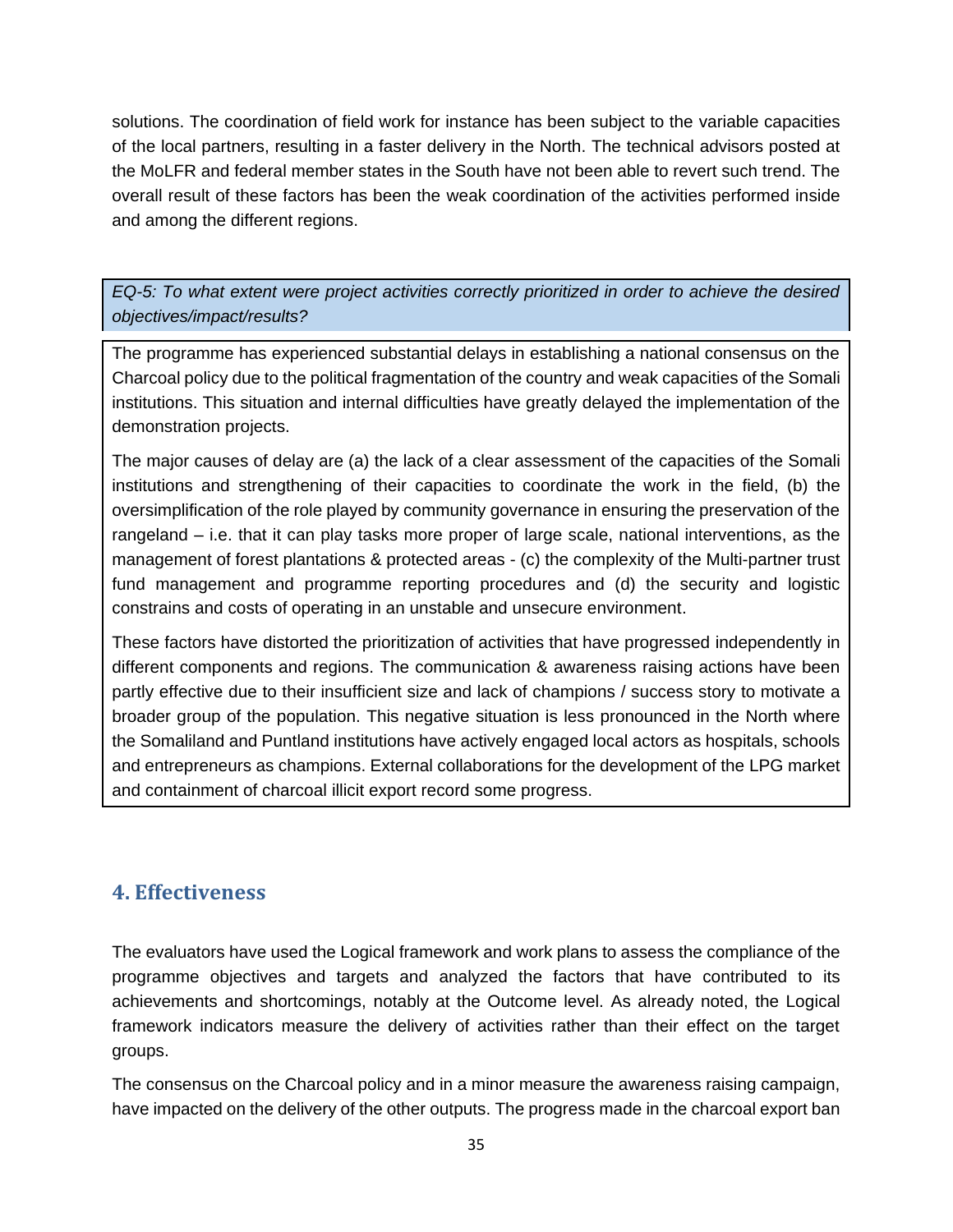since August 2018 is expected to enhance the impact of the other activities although it is too early to measure such impact. The outputs of the demonstration actions are positive but limited to their immediate beneficiaries.

According to the as UN monitoring report, the charcoal export from the Jubaland ports has decreased by 25% in 2018 and no charcoal export was done since August 2018. The major factors that have contributed to such success include domestic awareness raising, regional coordination and engagement through international conference on charcoal trade in Somalia, increased FGS priority on banning charcoal export. For instance, the Federal Ministers have reiterated the ban on charcoal export exerting more pressure on Jubaland to enforce the ban, the Attorney general has issued a communique informing the public that business persons and ships/boats engaged in charcoal export are under investigation with the support of Interpol see attached.

The programme strategy defines the interventions executed at the regional, national and local level. The Somali institutions weaknesses combined with the lack of adaptation of this strategy to the reduction of the originally forecast budget and spread of activities across the country limits the interaction and transfer of knowledge not only among regions but also among the three geographical levels of the intervention. The programme has established the conditions for building alliances and mobilizing resources for the implementation of the charcoal policy, the progress made in the individual areas depends on the effectiveness of the local governance mechanisms. The main results achieved to date are (see also Annex 6: Logical framework):

#### **Outcome 1. Promote the sustainable development and management of natural resources by developing legal and regulatory frameworks and building capacity in key Natural Resources Management (NRM) institutions.**

Output 1.1: MoLFR supported to coordinate and implement inter-ministerial actions for Reducing Charcoal Production, Trade and Use

- 8 Technical Advisors in (MoLFR:2; and 4 federal member states-Galmudug, Hir-Shabelle, South west and Jubaland) recruited to coordinate the implementation of the full-scale programme

- 10 workshops, and 6 coordination meetings were held

Output 1.2: Monitoring Systems of Charcoal Production, Reporting and Movement in Somalia

- 10 government officials in Jubaland trained on data collection and analysis and standard charcoal monitoring tools and frameworks developed to monitor charcoal production and illegal trade

- Remote Sensing analysis of charcoal production and its dynamics in South Somalia from 2011 and 2017 report presented at the charcoal conference in Mogadishu on 7-8th May 2018

Output 1.3: National and Regional Policy for Reducing Charcoal Production, Trade and Use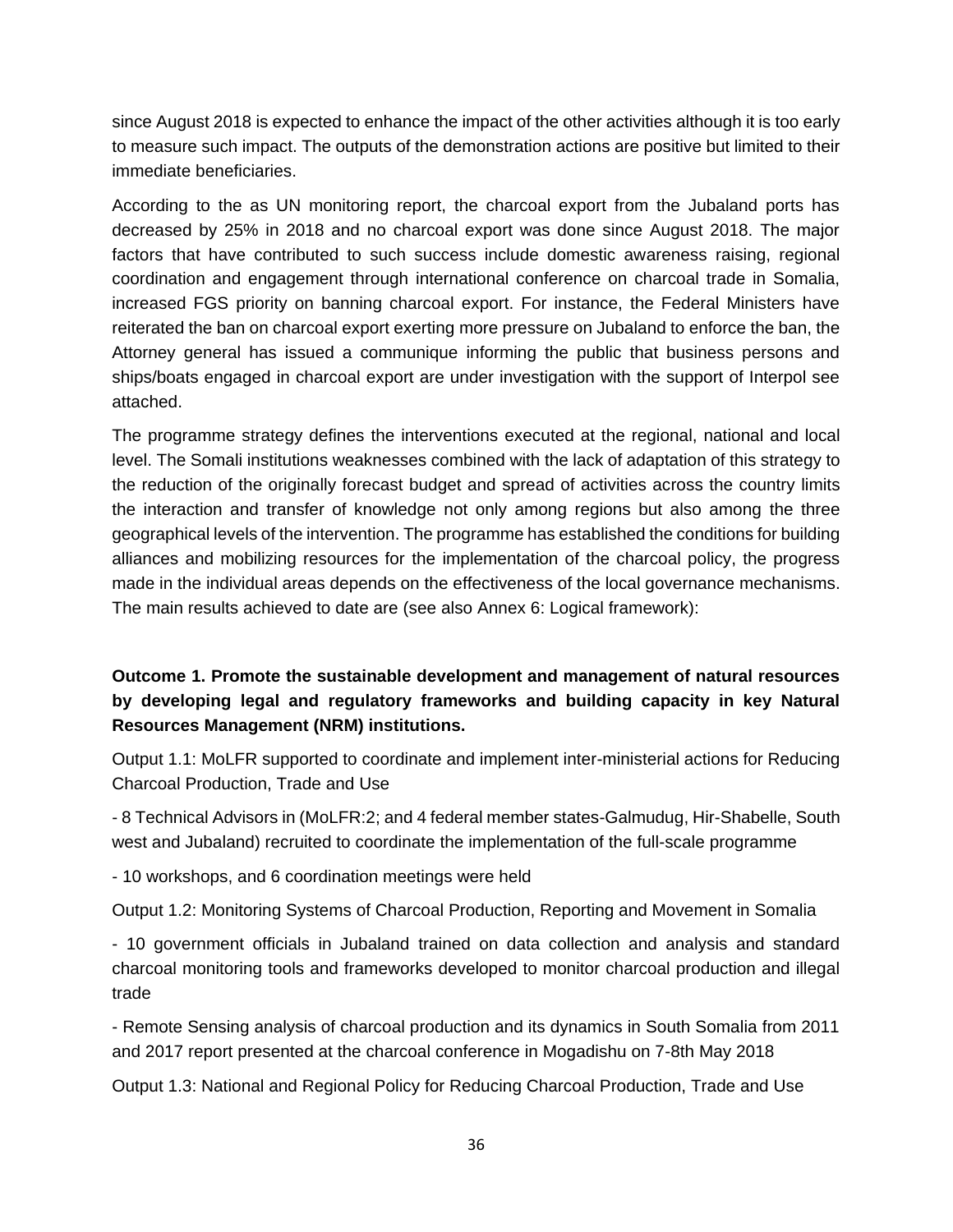- Draft National Policy finalized and validated at workshop held in August 2019 in Mogadishu

The coordination meetings and workshops have contributed to the creation of the consensus conductive to the elaboration and validation of the charcoal policy and its implementation.

The progress made in creating the capacities of the Somali institutions is minimal. They still depend on the external support of the programme. For instance, the Somali institutions capacities to monitor charcoal production and trade are still minimal and the programme doesn't forecast to transfer to them the SWALIM capacities to assess the charcoal production.

Output 1.4: National and International Stakeholders Mobilized to Support the Programme **Objectives** 

- FGS and UNEP, held in Nairobi, April 2019, the Gulf states Ambassadors' conference, leading to commitment of Qatar, Oman, Iraq, Djibouti, etc.

- Gulf states implement the charcoal ban by stopping the imports of stocks backed by falsified documents of origin

This action has been successful as the Gulf states have started to implement the charcoal export ban by intervening the shipment backed by falsified origin documents. As a consequence, since August 2018 no charcoal has been shipped from Jubaland ports.

Output 1.5: Improved awareness about environmental degradation due to charcoal trade and loss of livelihoods

- 40 journalists including (25% female) trained on environment and charcoal related awareness and media reporting.

- 15 seminars / workshops held

- 615 people participated in participated in sensitization workshops and regional conferences made aware

- 1 Website/anti-charcoal portal campaign developed by the Federal Ministry of Livestock, Forestry and Range (MoLFR) and 7 video documentaries recorded: 4 by the Federal Government of Somalia and 3 by Somaliland (for more details, see Annex 7: Media coverage summary)

- Websites of the MoE&NR (Somaliland) and MoE&CC (Puntland) upgraded

- Telecom companies in Somaliland and Puntland engaged to send mobile messages on environmental conservation and promotion of alternative energy sources.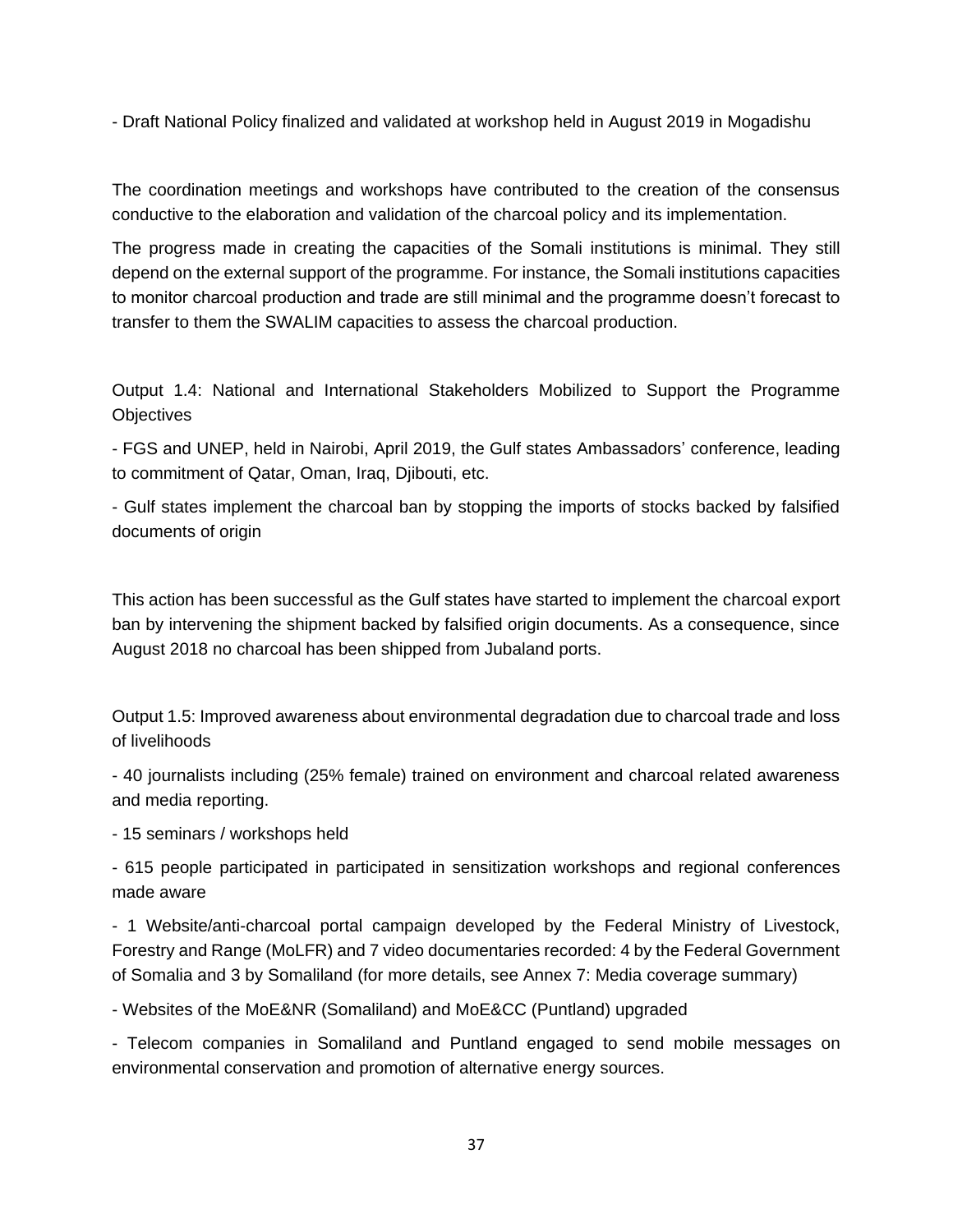- International conference on charcoal spreading message on the illegal export of charcoal and ban

These actions have contributed to building partnership on addressing the illegal export of charcoal by bringing together national environmental champions and experts, raising awareness at national and international levels, attracting international media coverage (see Annex 7).

The main problem in the assessment of these results consists in the fact that the programme communication strategy has not included the modalities to measure the achievements of the awareness raising and communication actions. The evaluators have seen that this awareness is still high among the programme partners and direct beneficiaries.

## **Outcome 2. Promote sustainable alternative sources of energy to reduce local charcoal consumption through piloting energy efficient and renewable energy technologies**

Output 2.1: Accelerated Diffusion of Efficient Cook-stoves for Reducing Charcoal Consumption

- 170 artisans trained on the production of efficient cook stoves, 300 retailers engaged in their sale and 20,480 households having received efficient cook stoves

This action faces several challenges, as the cost of production of the efficient cook stoves is the double that of the Traditional ones but still cheaper than the imported ones. However, the commitment of the Somaliland and Puntland governments to the reduction of greenhouse gas emissions and the support of donors are expected to expand this intervention and progressively reduce the costs of production.

Output 2.2: Sustainable and efficient production of charcoal for local consumption

- 16 youth Entrepreneurs in Somaliland benefited innovation camp to pitch scalable innovative ideas such as green Prosopis charcoal, biomass briquettes, solar cooking & fuel-efficient charcoal stoves to reduce charcoal use

This action has raised the awareness of the young entrepreneurs, due to the lack of support to start up their production and awarded grants to start-up with innovative ideas.

Output 2.4. Development of LPG market and its accelerated diffusion to reduce local charcoal consumption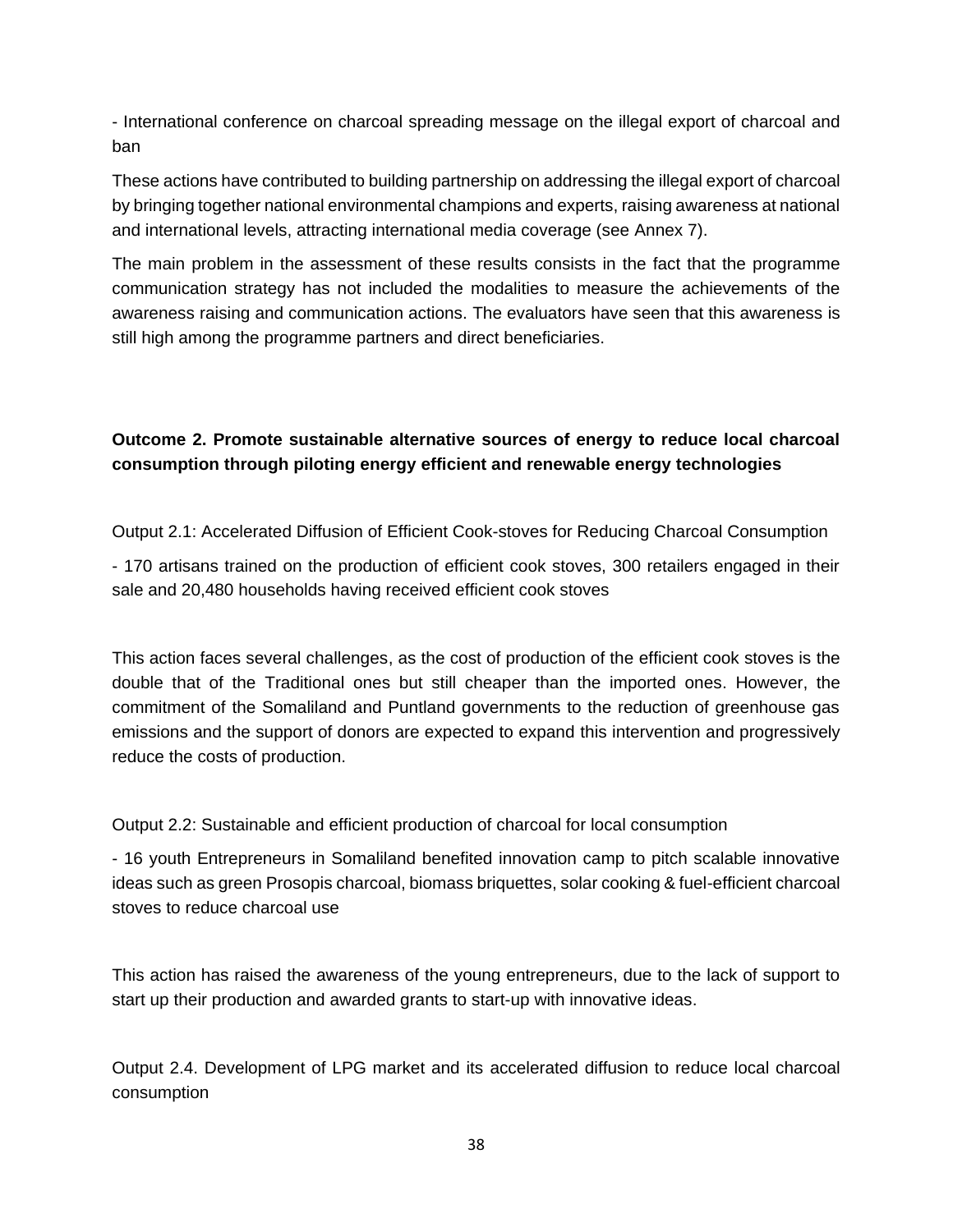- 600 LPG connections (300 women headed households, 300 (15 women business/retailers each 20 sets) in Hodan district Mogadishu. 15 retailers engaged in marketing LPG (franchise models) achieved

2,400 LPG kits for households and retailers in Kismayo, Baidoa, Jowhar and dhusamareeb. 2000 LPG kits (44% subsidized) in Somaliland (Hargeisa, Borama and Buroa). 400 LPG kits in Puntland (Garowe, Bosaso, Galkacyo and Qardo) that is expected by the end of 2019

This action is still in their early stages. The Somaliland government has built collaboration with the LPG suppliers that will lower the cost of distribution of the LGP kits and fuel, in accordance with the commitment of the Energy policy to reduce the charcoal consumption by 50% in 2021. In the other regions, the development of the LPG market is hampered by the fact that the linkages between the charcoal and energy policy are only theoretical, without an operational impact.

## **Outcome 3. Promote Sustainable Alternative Livelihoods for Charcoal Value Chain Beneficiaries**

Output 3.2. Diversification of income and asset building for vulnerable households in order to facilitate transition to more resilient and sustainable livelihoods

- Distribution of alternative livelihoods assets to farmers and livestock growers in Jubaland, including: 50 farmers trained in charcoal production adopting Good agricultural practices, 12,000 farmers having received vegetable kits, 500 fodder production kits and 450 beehives

The distribution of the alternative livelihood assets to peasants has been performed with the assistance of NGOs / CSOs in Jubaland. Progress in the improvement of production and earnings is still tentative.

Output 3.3. Reforestation and rehabilitation of degraded ecosystems for environmental conservation and sustainable production of food, fuel and fodder

- 5 tree nurseries have been set up - one in Mogadishu and four in Federal Member States to support greening campaigns and rehabilitation of degraded lands. Federal member states nurseries are in Adado, Kismayo, Jowhar, Hir-Shabelle and Baidoa. Focal ministries from the federal member states for the Charcoal Programme are in charge of these nurseries. Similarly, FAO set up two tree nurseries in Gobweyn and Yontoy villages Kismayo district in Jubaland. A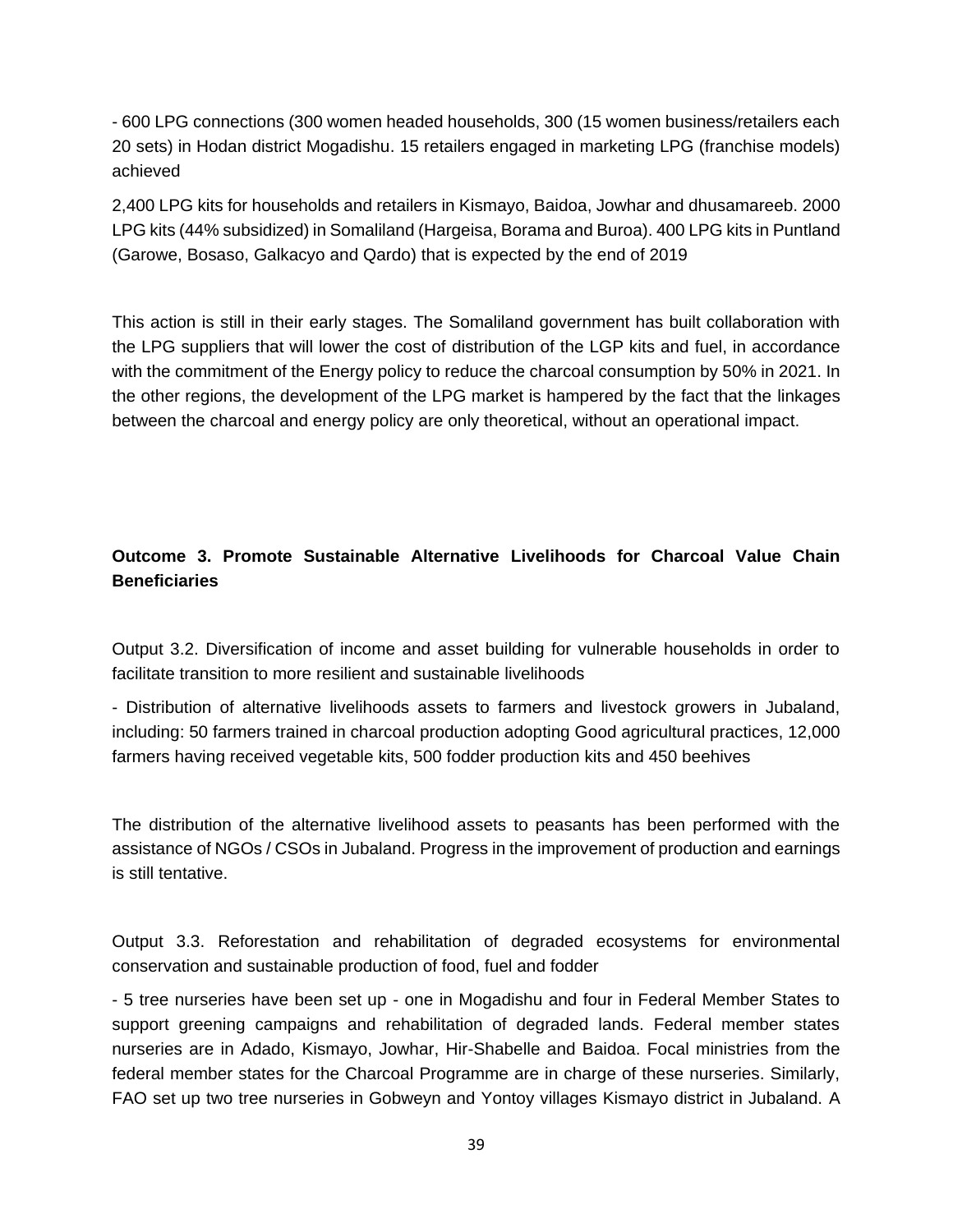technical advisor has been posted at MoLFR to support this activity.

The establishment of the Environmental authorities seed nursery is in its early stages, no reforestation has been done until now. The Ministries of environment have established small nurseries. They distribute seedlings to schools, households and have transplanted them in public areas of major cities during the World environment days. To score an impact in reforestation requires the establishment of a network of seed nurseries – along a cascade approach - and a wider engagement of communities in rangeland conservation -. The limited funding of the programme doesn't allow to expect major results in this field. The programme has not yet considered the opportunity to support the MoLFR in the design and promotion of reforestation actions aimed at producing licit charcoal to fill in the market gap created by the Gulf states ban on the illicit charcoal import there. This shortage reveals that this action is implemented as a stand alone initiative and is not integrated with the other ones supporting the reduction of the production of charcoal. A critical feature for its success is its connection with the charcoal export trade, as purchasers could be interested in investing in forest plantation as an alternative to the illicit trade.

As shown above, the attainment of the programme results is variable. Several activities were dropped from the action plan, due to the downsizing of the original budged, without adapting the intervention strategy. Thus, the linkages between the coordination of the charcoal policy implementation, the creation of capacities and awareness raising campaign and the execution of the demo projects are very weak.

The framing of the overarching national charcoal policy implementation has positively impacted on the regional Somali states commitment to containing charcoal production. The MoLFR and its regional counterpart have performed awareness raising activities and have implemented demonstration actions in line with the policy. There is no evidence that the results of these activities will be used to strengthen and finetune the messages of the awareness raising campaign and the operationalization of the charcoal policy. In the North, the ministries of environment have been able to create alliances with local partners and mobilize resources to fund new field actions that implement the charcoal policies. However, is doubtful that such result could be achieved in the federal member states in the South due to the institutional weaknesses that hamper the effectiveness of the environmental institutions there.

*EQ-6: To what extent is the project contributing to the achievement of the expected results under the Specific Objectives?*

The progress toward the achievement of the expected results is mixed. The consensus and approval of the Charcoal policy has mobilized the regional states along the agreed priorities / goals, although their action is hampered by structural shortcoming in the federal member states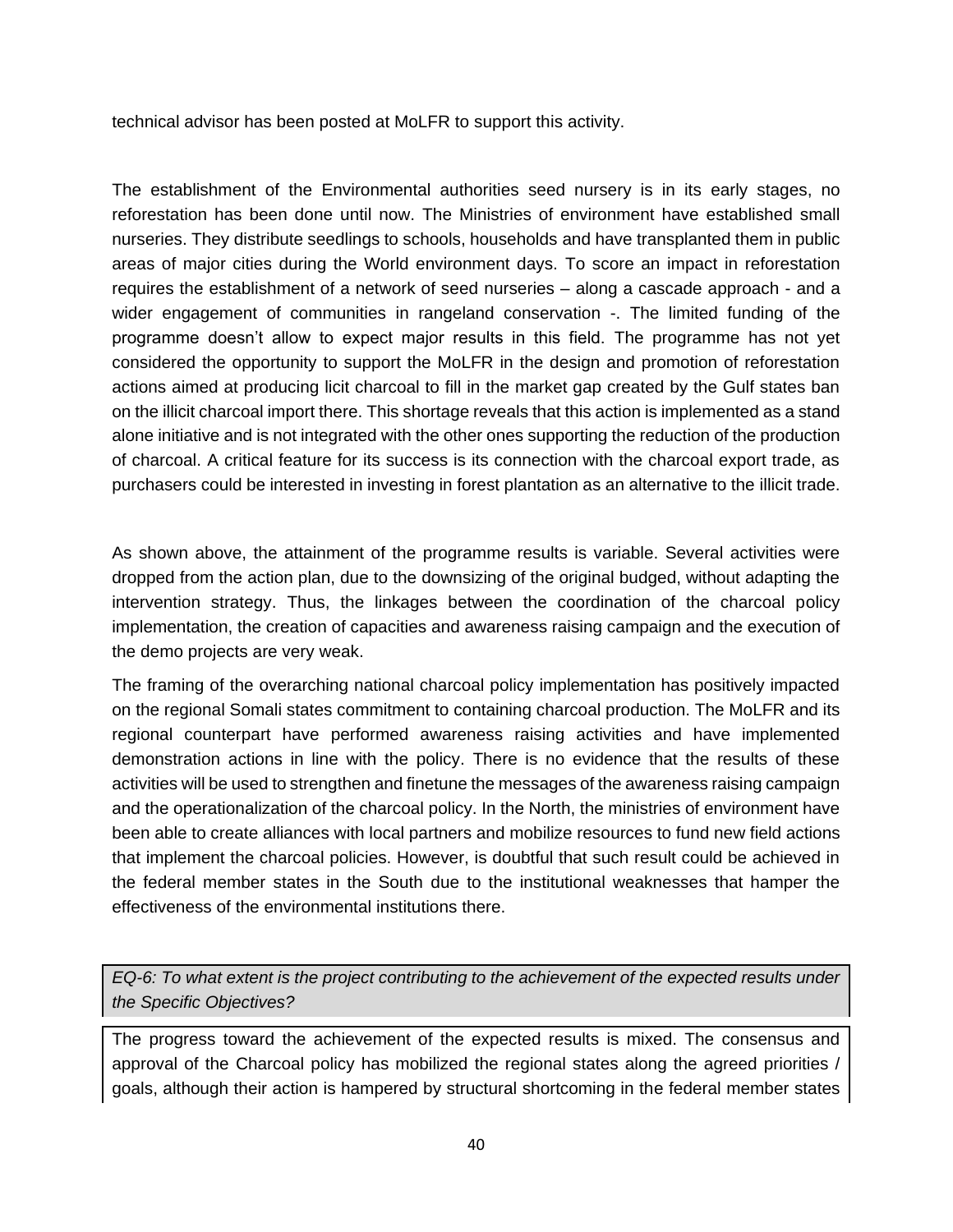in the South. The building the capacities of the Somali institutions in charge of the charcoal policy execution has been minimal. The insufficient size of the communication, awareness raising, capacity building activities have hampered the population support to the other programme actions. The positive results of the demonstration project testing alternative technologies have triggered the interest of donors and the private sector in Somaliland and Puntland. However, the framing of collaborations with external actors is still in its early stages. The partnerships with external actors in the LPG market development, plantation reforestation and charcoal trade control, is expected to reinforce the implementation of the charcoal policy. An outstanding achievement consists in the stopping of the Gulf states import of charcoal shipped with faked documents, that has blocked its export from the Jubaland ports since August 2018.

## **5. Impact**

#### **5.1 Specific goals**

The different pace of implementation of the Somali institutions confirms that the programme design matches the growing protagonist of the Somali institutions in framing and guiding local development. The building of the consensus on the Charcoal policy has been a long and complicate but fruitful process. Its harmonization with other environmental and economic development policies has progressed in Somaliland and Puntland where the regional institutions are stronger. In the federal member states in the South, the collaboration of development agencies – institutions - local actors face structural hurdles and it is slowly progressing.

The awareness raising campaign increased the media focus and buy in by national and regional institutions in addressing charcoal issues. The FGS cabinet has participated actively to these actions by reiterating the ban on charcoal and the Attorney general has issued a warning for traders engaged in the illicit trade of charcoal.

The programme flexibility has been checked by the internal difficulties encountered in mobilizing and reporting the use of the MPTF funds. The impact of the operations performed at the demonstration level (use of alternative cooking technologies and strengthening other sources of livelihood and community forestry) until now has been contained to their immediate beneficiaries. Their expansion requires the creation of institutional capacities and the putting in place of larger awareness raising actions.

The actions with the highest potential of impacting on charcoal production are the expansion of the gas distribution network and the performance of police measures for the charcoal surveillance and control that can leverage external collaborations. The beneficiaries have shown a great openness to test innovative solutions. The level of engagement of the Environmental authorities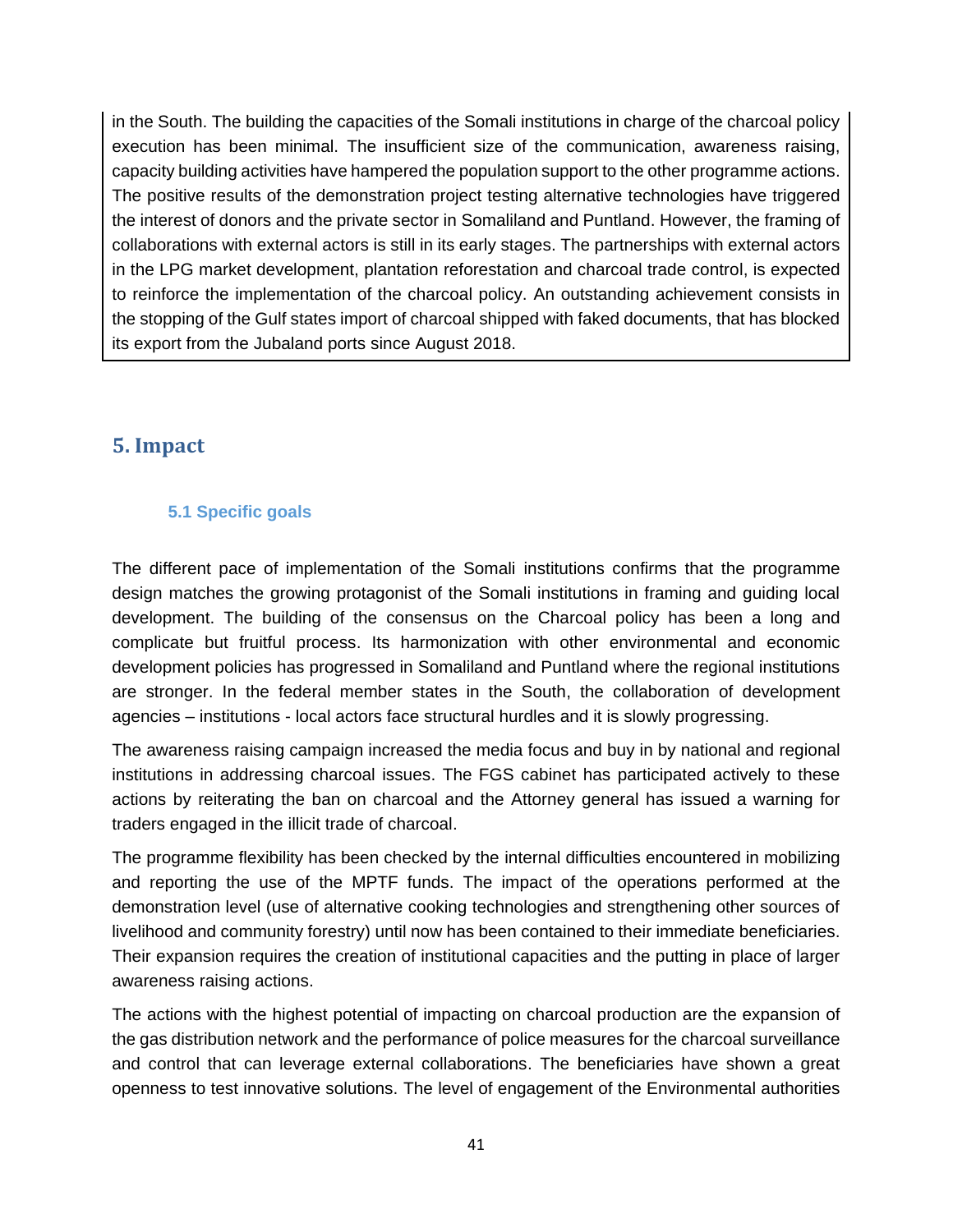is high but not supported by a substantial popular consensus.

The Charcoal policy integration with the environmental conservation and livestock production in the rangeland requires the upscaling of commutation actions that disseminate the lessons learnt and exploit the leadership of champions. The lack of a capacity building strategy based on the assessment of the Somali institutions skills is an obvious concern as their strengthening is fundamental to ensuring the impact of the Charcoal policy, especially in the federal member states in the South. The framing of collaboration with the communities as well as with external partners – notably, the Gulf countries that import charcoal – has produced an important result in the enforcement of the export ban although it has not exploited the opportunity of engaging their interest in the reforestation and natural resources protection of Somali to continue the import of charcoal in a win-win, licit way.

The progress made in attaining the programme specific objectives is uneven, namely:

## **Outcome 1. Promote the sustainable development and management of natural resources by developing legal and regulatory frameworks and building capacity in key Natural Resources Management (NRM) institutions.**

The capacities created in the FGS / MoLFR and regional states environmental authorities are still minimal notwithstanding the consensus reached on implementing the Charcoal policy. The progress made in enforcing the charcoal export ban abroad has been substantial. However, the conditions that favor the production of charcoal have not yet been removed and the exploitation of the rangeland biomass is still ongoing, as confirmed by the growth of charcoal stockpiles in the Jubaland port areas. The institutional capacities to implement the Charcoal policy are still largely absent in the federal member states in the South. Dependence on external expertise is evident in the SWALIM led charcoal production monitoring exercise whose technology has little chance to be handed over to the MoLFR or Jubaland institutions by the PROSCAL end. The cooperation among Somali institutions is loose and subject to strong local conditioning due to the variability of their capacities and insecurity in the field. A stronger push is recorded in the North, where the Ministries of environment have developed a successful partnership modality with development agencies and local actors – establishing new collaborations and mobilizing new resources to implement the Charcoal policy -. Weaker capacities of the institutions in the federal member states in the South have delayed the performance of field activities there where they are still limited to the demo projects and have few chances to expand after the programme end to ensure the impact of the Charcoal policy on the use of alternative sources of energy and livelihoods.

## **Outcome 2. Promote sustainable alternative sources of energy to reduce local charcoal consumption through piloting energy efficient and renewable energy technologies**

The awareness raising campaign and distribution of efficient stoves and – in perspective of LPG kits – are underway. The performance of the efficient stoves distribution is hampered by the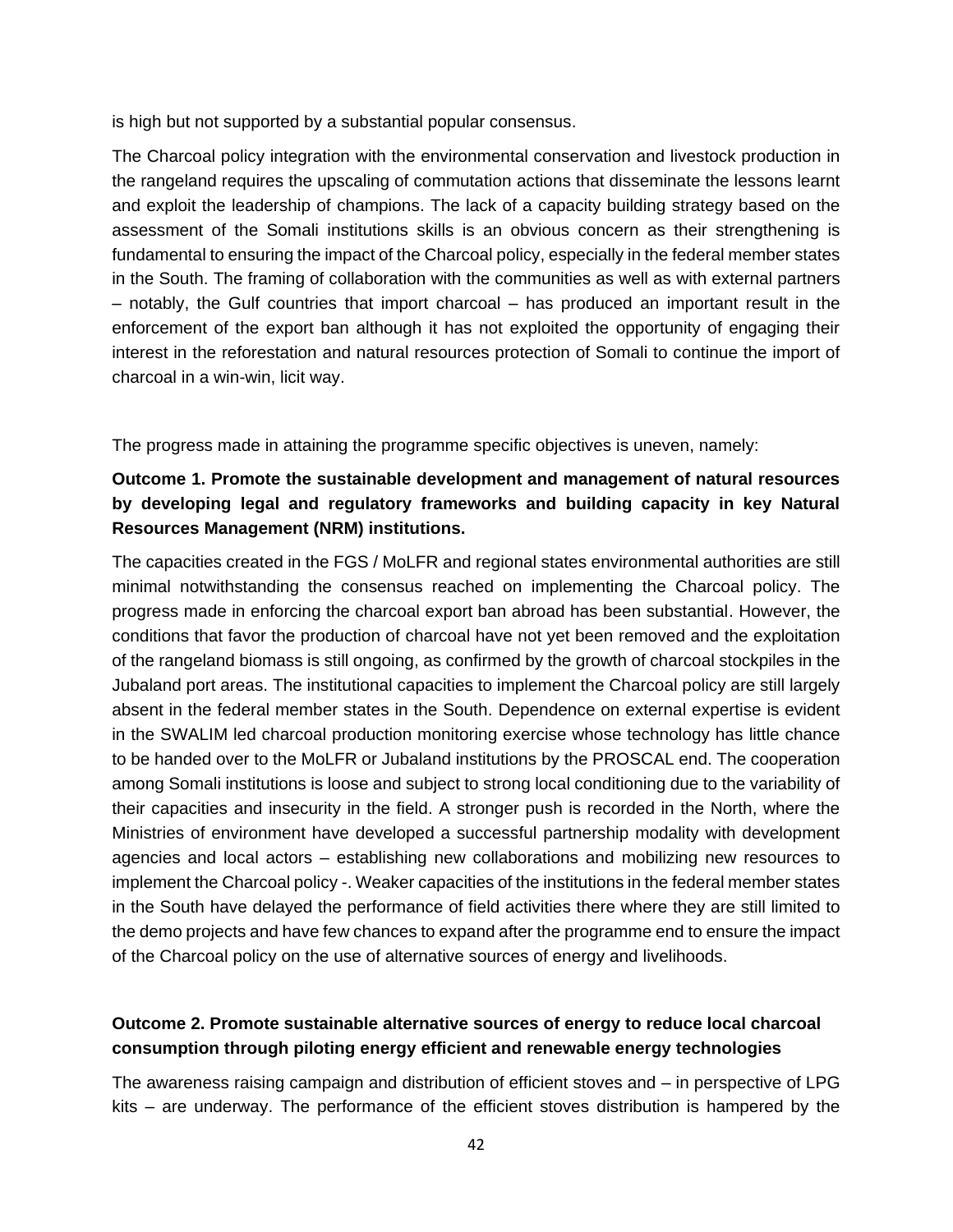insufficient awareness raised; as a consequence, the cost of production is still forbidding for the urban poor. Progress made in the North depends on the greater integration of the charcoal policy with the climate change / energy ones, that has stimulated the collaboration of the MoE&RD and MoE&CC with the private sector, stove producers and gas companies. The high cost of these alternative technology is still discouraging their production and distribution. A greater impact could be expected where the Charcoal policy is mainstreamed along the Energy policy that is more directly committed to such change.

## **Outcome 3. Promote Sustainable Alternative Livelihoods for Charcoal Value Chain Beneficiaries**

It is too early to record the impact of the assistance and distribution of farming and livestock raising assets in Jubaland. The success of the proposed alternative livelihoods hugely depends on the continuation of the external supporting actions. for instance, the enforcement of the charcoal export ban is creating a positive situation along with the collaboration of NGOs / CSOs. The activities contributing reforestation and afforestation throughout the country for the rehabilitation of degraded lands are still in their early stages. The saplings raised in the seed nurseries have still to be transplanted.

#### *EQ-7: What are the factors that facilitated or impeded the achievement of results so far?*

The engagement of the Environmental authorities to implement the Charcoal policy has avoided the failures of the excessive protagonism of the external partners in directing local actions. However, their weak capacities and the insecure context limit the impact of their decisions. The MoLFR proactively collaborate with the technical staff of the federal member states institutions. The sharing of information across the country has been minimal due to the small size of the awareness raising campaign and lack of a convincing messages (lessons learnt, champions). Some of these weaknesses (security, logistic) are structural but most of them can be emendated through the intensification of the programme activities (coordination, awareness raising) and performance of complementary actions (enforcement of the charcoal export ban, collaboration with energy and reforestation policies). A greater challenge is the creation of capacities that along the proposed model of intervention in the field – public-private, national-regional –implements the Charcoal policy country-wide by engaging donors and the private sector in the reforestation of the rangeland to ensure the controlled charcoal production and legitimate trade.

#### **5.2 General goal**

The overall goal of the programme is to promote energy security and more resilient livelihoods through a gradual reduction of unsustainable charcoal production, trade and use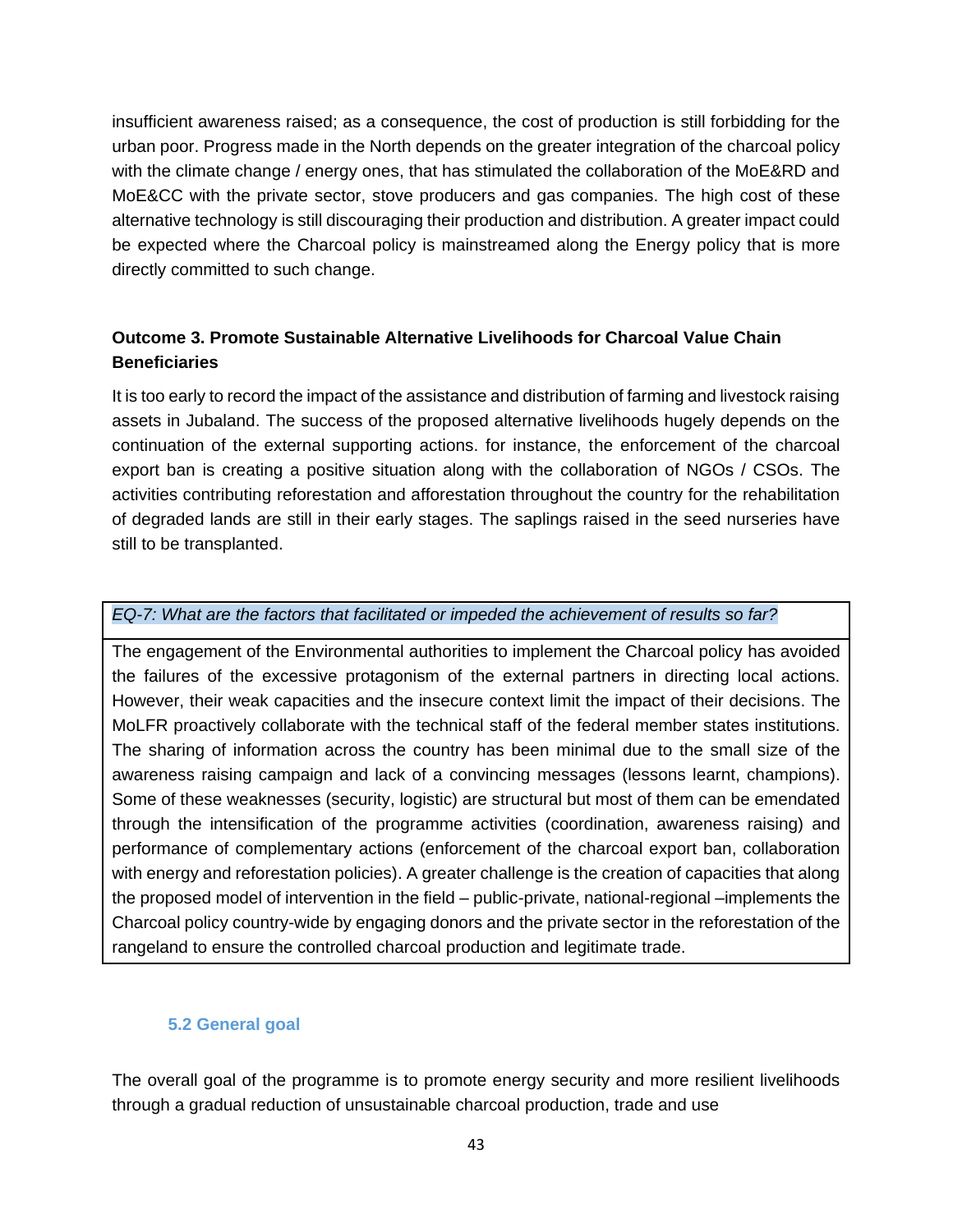The programme strategy centered on the creation of a national consensus on the Charcoal policy has triggered the engagement of regional states in mainstreaming alternative technologies to support of their environmental policies. The shifting from the household use of charcoal to other sources of energy for cooking is expected as the result of successful demonstrations contribution to stimulate other initiatives and investments in the rangeland natural resources conservation.

Several experiences and knowledges identified by the PUNOs have been proposed to the Somali institutions and tested as demonstration projects. Best practices in the collaboration of the UN agencies with the local institutions and the private sector / NGOs have shown that the organizations engaged with the communities play a central role in the implementation of development policies. The programme implementation has triggered some new actions and mobilized new partners in introducing alternative technologies whose actions are complementary to and have a great potential for enhancing the Charcoal policy implementation.

The PROSCAL has made little progress in creating institutional capacities. The mobilization of the rural population in the protection of the rangeland in the Jubaland wherefrom charcoal is exported is still in its early stages due to the insecurity situation and insufficient awareness raised among the local actors as the pastoral communities.

According to the Monitoring group for Eritrea and Somali (27/9/2019), the reduction of charcoal production has to be assessed after the suspension of the shipments from Jubaland ports to the Gulf states since August 2018 in violation of the Security Council ban thank to the repression of charcoal import backed by falsified paperwork. Domestic production of charcoal is ongoing as confirmed by the growth of its stockpiles near Kismayo and Buur Gaabo ports.

The establishment of tree plantations and protected forest area associated to the communities' commitment to sustainable rangeland management practices has not yet been conducted. As mentioned above, it has the potential of encouraging the shift from illicit to licit charcoal production and trade, as it can rely on a buoyant export market, by exploiting the favorable opportunity *political and commercial situation* created by the enforcement of the charcoal ban by the Gulf states. The limited role of this activity in the programme strategy is a direct threat to the achievement of its overall objective.

# **6. Sustainability**

During the programme implementation it is possible to review *potential* sustainability. However, it is important to assess the conditions that will be conductive to achieve sustainability. This is the focus of the following analysis.

The *Capacity building and cooperation* between national and Horn of Africa regional institutions have little progressed due to the reduction of the programme scope. The progress made in the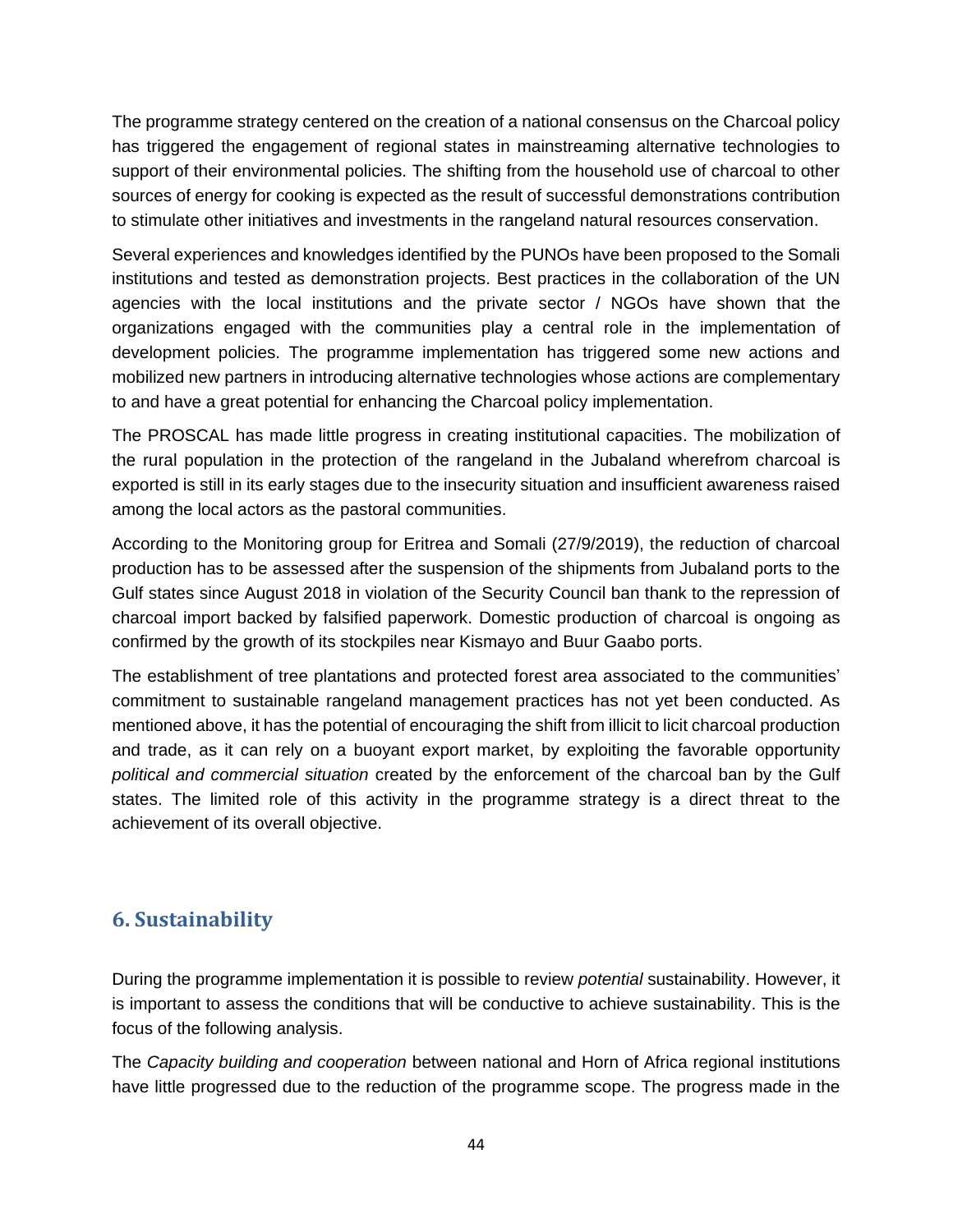upgrading skills of the national staff is minimal. The PROSCAL has supported its participation to the implementation of this action, without designing a capacity building component assessing its needs and constraints and tackling the shortages in individual and institutional capacities. The exposure of the national, regional and local public servants to the performance of the programme activities doesn't fill in the structural shortages that afflict the Somali civil service. The Environmental authorities have no revenues to fund neither their national coordination role nor the intended reforestation of the rangelands. The lack of a cost-recovery mechanism in the Charcoal policy is its main weakness. The lack of clarity on the tasks of each actor of the charcoal value chain – their repartition among national and local, public and private – has made impossible to develop a capacity building strategy adequate to foster the implementation of the Charcoal policy. The provision of technical advise has not gone over the support to the execution of the PROSCAL activities. National - regional cooperation has been effective at the technical level in sharing knowledge and tools created by the programme. Political cooperation has been effective inside the best structured regional states where other policies supportive the charcoal one are in place, i.e. in Somaliland and Puntland. Thus, the conditions for the country-wide implementation of the Charcoal policy have to be consolidated.

Some progress has been made is the mobilization of *complementary interventions* to surveille (SWALIM) and control (UNEP, UNODC) the charcoal export. Collaboration with the Gulf and other African states has provisionally eliminating the illicit charcoal trade although its production is still ongoing. The incentives for collaborating to the establishment of plantations / protected areas linking rangeland conservation to the supply of the external market have not yet been identified, notwithstanding the obvious opportunity of investing in biomass production as an alternative to the illicit production and trade of charcoal.

The *Alternative Energy and Energy Efficiency* for the Substitution of Charcoal component has positively tested *innovative solutions* and the commitment of some regional states. The proposed technologies – efficient use of charcoal, solar water heating, LPG gas use – have been well received by the beneficiaries and are continued by the regional institutions. The awareness raising actions are still insufficient to the task of promoting the upcoming implementation of the Charcoal policy. In Somaliland and Puntland, they have engaged champions (hospitals, schools, handcraftmen / women). This experience shows that such partnerships can effectively contribute to the create the popular consensus on the implementation of the Charcoal policy.

The *Alternative and improved sustainable livelihoods* for Charcoal Value Chain Beneficiaries is in its early stages. Its implementation is conditioned by the security situation in the federal member states in the South and by the performance of complementary actions as those enforcing the charcoal export ban. The awareness of the population on the challenges and impact of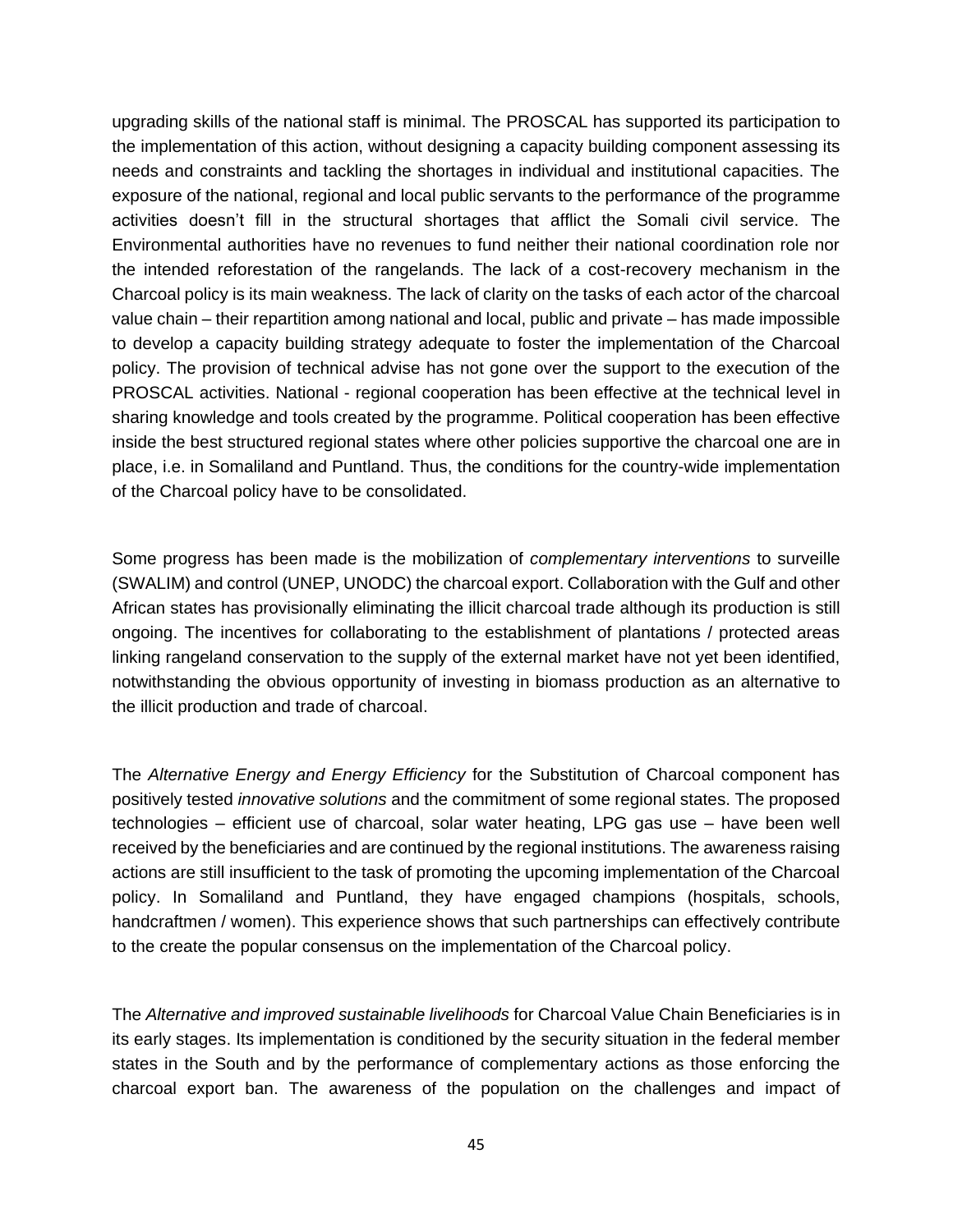deforestation are higher in the arid North than in Jubaland wherefrom the illicit charcoal export trade originates. In Jubaland the collaboration with CSOs / NGOs has mobilized the beneficiaries in the rural areas. The Monitoring group reports that the awareness raised in the Gulf states has stopped the export trade through Kismayo and Buur Gaabo since August 2018. The consolidation of this result is not yet assured, as charcoal production is ongoing as confirmed by the growth of stockpiles near the port. In this case too, the scaling up of the awareness raising actions is essential for consolidating the early results of the Charcoal policy implementation.

*Security concerns and institutional weaknesses* make difficult the community control on the access to the rangeland in the federal member states in the South. Local governance is very weak there. This situation stimulates the adoption of short-term approaches to the use of natural resources, as charcoal production. Here more than in the rest of Somalia, champions and evidence-based communication are needed to promote the engagement of development agencies, institutions and local actors. The technologies proposed by the programme are viable, provided the technical alternatives offered to the rural population (improved farming, animal rearing, community forestry) are fully deployed and charcoal export ban is strictly enforced. The public-led actions for supplying licit sources of charcoal to the export trade (Gulf states-funded plantations / protected areas) have to be complementary (not confused with) to the community's rangeland management directed to supply the Somali market. The separation of such modalities of production is consistent with the different exigencies and size of the charcoal value chains supplying the export trade and the local consumption.

The progress made in the upgrading skills of the national staff of the Environmental authorities is minimal. The programme has supported its participation to the implementation of this action, without designing a capacity building component that assesses its needs and constraints and strengthens the individual and institutional capacities. The exposure of the national, sub-national and local public servants to the performance of the planned activities doesn't fill in the structural shortages that afflict the Somali civil service. Collaborations, notwithstanding delays due to the complex programme partners' coordination, have been effective. This points to the dependence of the MoLFR on external aid to implement its policies, a situation threatening the Charcoal policy sustainability.

*EQ-8: What is the level of ownership of the project components by the direct beneficiaries and the likelihood that the positive outcomes of the project will continue after the project end?*

The ownership of the programme components is positive although variable, due to the incompleteness of its strategy. The insufficient capacities of the Somali institutions and limited elaboration and size of the programme awareness raising actions are direct threats to local ownership. The PROSCAL has properly considered that the Somali institutions play the central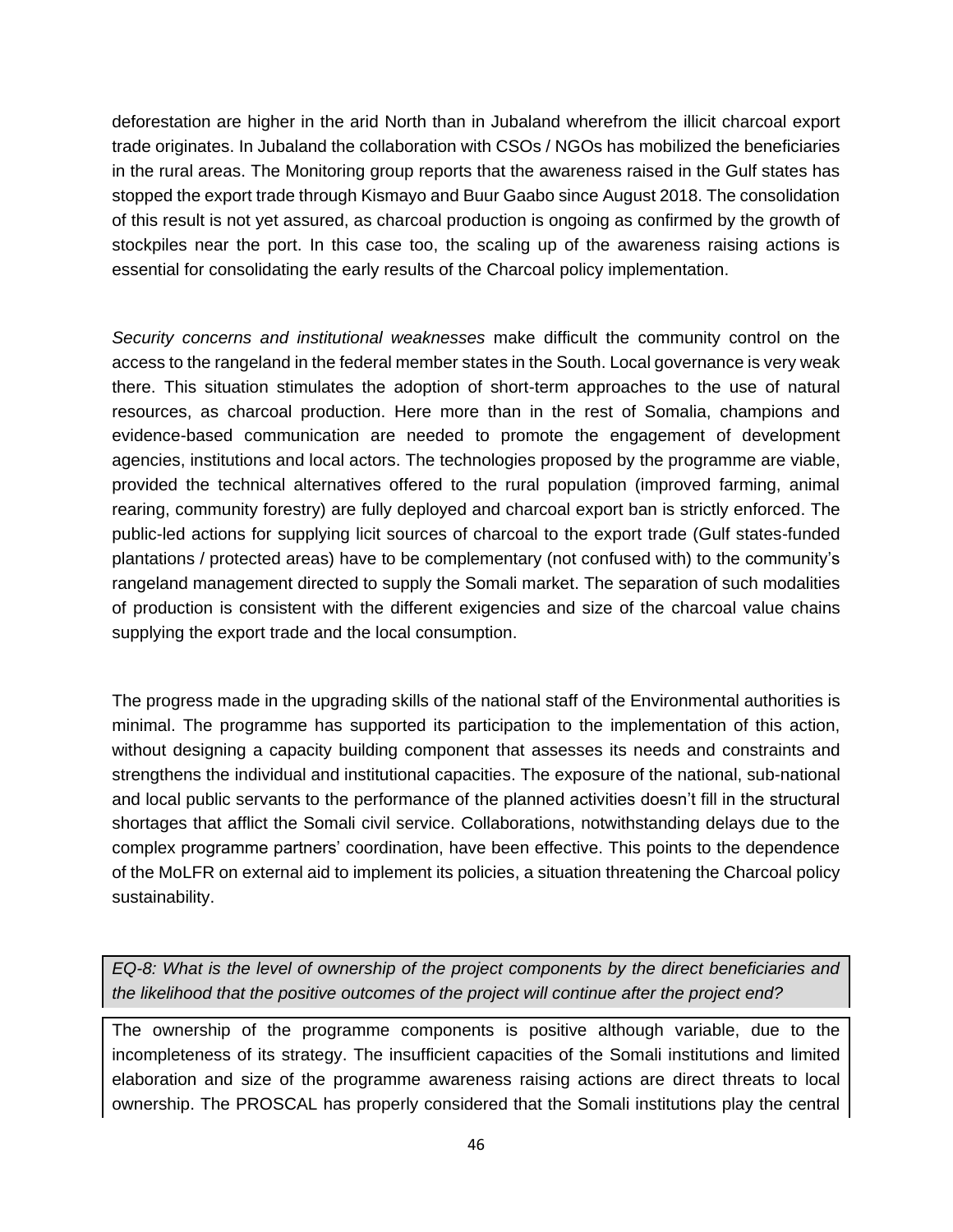role in the implementation of the Charcoal policy although it has not enough supported them to fill their capacity gaps and to build a consensus of the population on its goals. The local partners and beneficiaries are positive about the use of the knowledge and endowment created and disseminated by the programme. Scaling up the demo actions requires the access to local or external resources whose mobilization depends on the credibility of the Somali Environmental authorities in charge of the Charcoal policy. This is happening in Somaliland and Puntland. Building capacities in the federal member states in the South and nationally is more challenging due to the insecurity situation and institutional instability. Capacity building, awareness raising, and the systematization of the best practices are the key elements for the completion of the PROSCAL strategy.

## **7. Cross-cutting issues**

The programme has actively involved women in the organization of its activities. As, primary users of charcoal, they are the direct beneficiaries of the Charcoal policy as well as of the demonstration actions. For instance, they have been the recipients of the efficient cook stoves but also, as retailer traders, they have been partners of the programme implementation. They have been prioritized in the delivery of the assistance to establish alternative livelihoods in the communities of the three target Districts of Jubaland. The implementation of the charcoal policy has brought together institutions, development agencies and local partners. Women have been especially active in such coordination. For instance, they are represented in the Ministries of environment at the political level - women are the minister of MoE&RD in Somaliland and vice-minister of MoE&CC in Puntland) - and active in the governance of some of the target groups (internally displaced people and retailer traders associations). However, these achievements are punctual due to the lack of a programme gender strategy to mainstream it systematically in its activities.

EQ-9: What is the impact of the inclusion of women / vulnerable groups and local participation to planning to the management of the project activities?

The programme has performed activities promoting the inclusion of women / vulnerable groups (charcoal efficiency, alternative livelihoods, stove & gas kits trade). Their participation to the planning and management of the activities is made visible by the protagonism of female staff of the partner Somali environmental ministries and retailer women promoting the use of more efficient, alternative sources of energy. The lack of elaboration of a community governance strategy is the weak point of the PROSCAL effort to achieve social inclusion. While this is evident in the North where the situation is more favorable (see the retailer trader women) the weakness of the awareness raising actions to raise the role of women in community governance is retarding the creation of consensus on and acceptance of the alternatives to charcoal production that will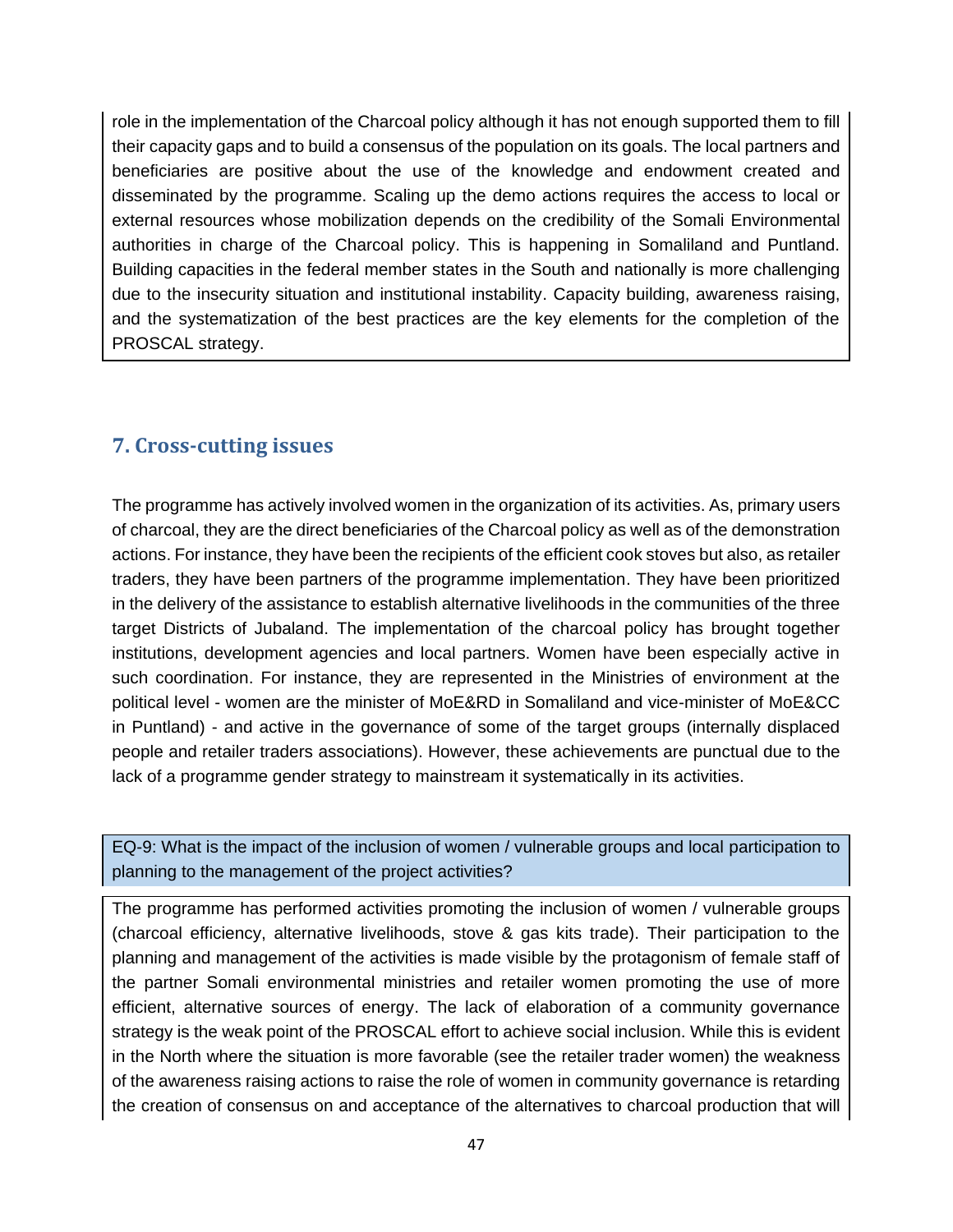positively impact the Somali women's welfare. In the same way, the delay in the execution of the alternative livelihood actions in Jubaland doesn't allow to measure the progress in their livelihood diversification.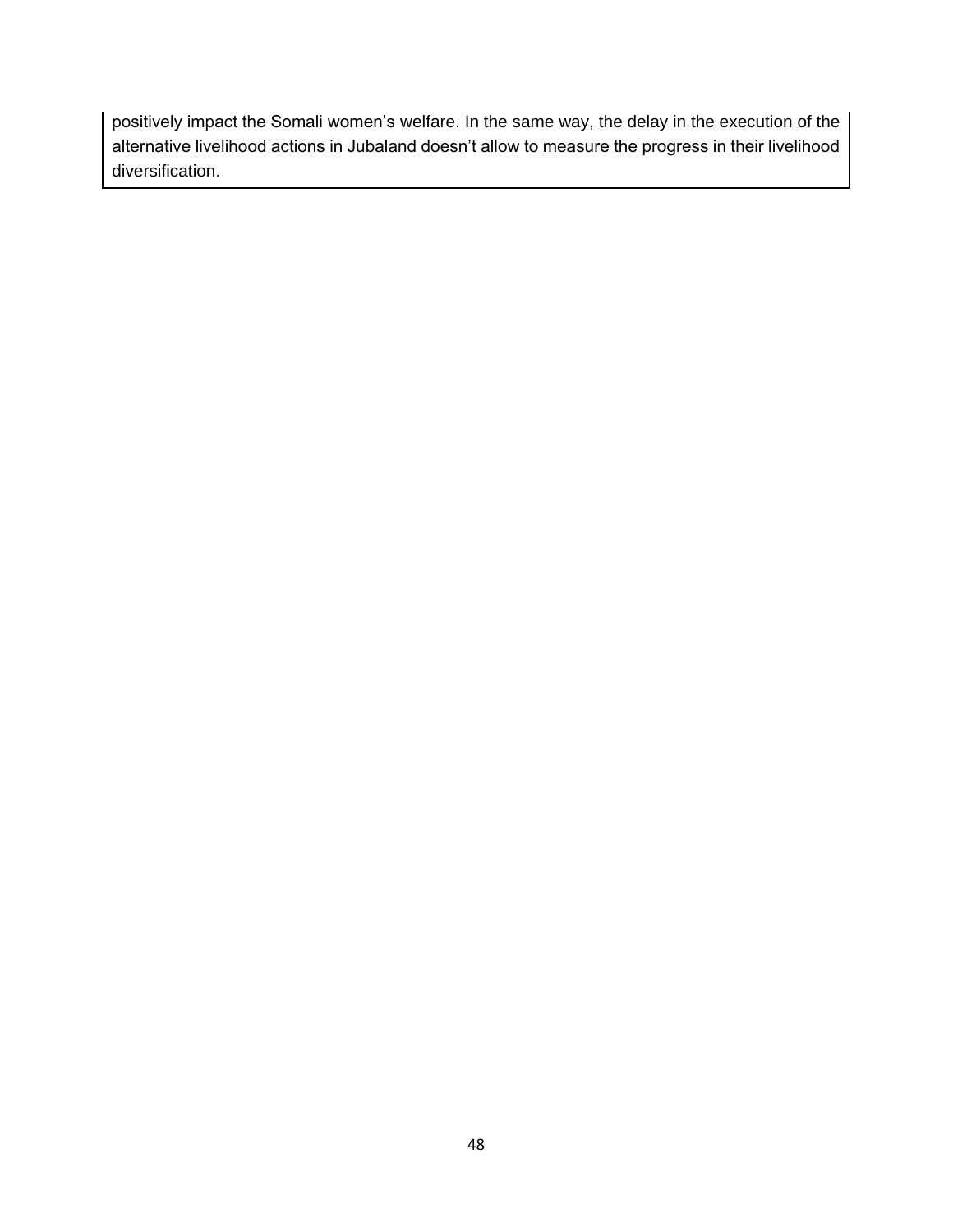## **8. Conclusions**

*Relevance*. The Charcoal policy tackles some critical points of the charcoal value chains by supporting Somali institutions in raising awareness on its negative costs and side effects. Its design is centered on the formulation and implementation of the Charcoal policy at the national, regional and local level. It strengthens the Federal government of Somalia (FGS) leadership in coordinating the buildup of capacities, raising of the population awareness and performance of actions testing innovative solutions and reducing the exploitation of the rangeland biomass and illicit export of charcoal. This design, based on an optimistic expectation of the available resources, faces structural hurdles, notably the fragmentation and weakness of the Somali institutional context. The enhancement of institutional capacities and people's awareness is still insufficient to compensate the downsizing of the field interventions in view of the promotion of the Charcoal policy implementation.

*Efficiency*. The project efficiency is affected by the complexity faced in mobilizing and coordinating the local partners in some parts of the country. Greater efficiency is recorded in Somaliland, Puntland and to some extent in Mogadishu. The coordination of the PROSCAL partners has mobilized a broad set of partners whose actions are coordinated through the Programme management team (PMT). The participation of the Somali Environmental authorities has facilitated and contained the costs of reaching the beneficiaries. However, the execution of the programme activities has been delayed by multiple factors. The approval and transfer of the budged, pooled in the Multipurpose trust fund, and procurement have been extremely time consuming, as reporting to each donor about its contribution to specific expenditures was not originally forecast and too its time<sup>20</sup>. The coordination of the Somali institutions has faced the multiple problems arising from political fragmentation, low capacities, and spread of resources among separately implemented activities. The insufficient creation of local capacities has negatively impact on the finetuning and reach of the field activities. Consequently, nine months before the programme end 71% of the funds received had been spent. This Extensive coordination and financial management have distracted the attention of the PMT from the technical content of the interventions. The PROSCAL strategy has not been finetuned to the reduced scope and smaller budget available. These constraints have produced a low burn rate and late delivery especially of the demonstration activities assisting the population. The programme indicators and monitoring target the delivery of activities. They don't capture the connections among the results or their impact on the stakeholders' conditions and behavior thus little contributing to steering the programme strategy and assessing its potential sustainability.

 $20$  For example, the EU second tranche disbursement to the MPTF fund was delayed as the EU requested clarifications on budget lines that showed over expenditure beyond the EU funding. This was due to the other funds apart from the EU. To avoid such delays in the future MPTF suggested updating the budget resources framework.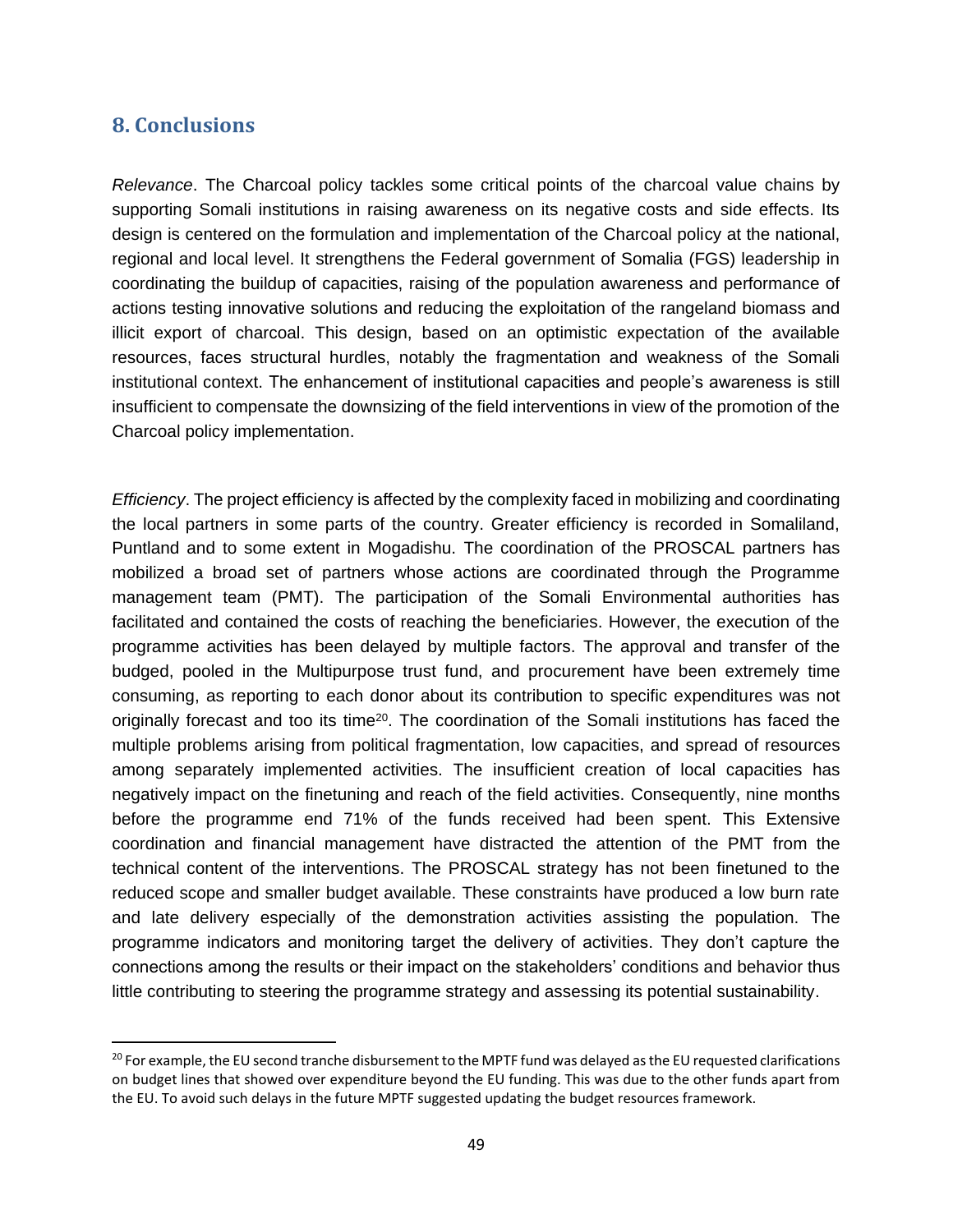*Effectiveness and Impact*. The project achievements and impact on the beneficiaries' welfare and livelihood are still partial due to the delay in launching field activities of different components in some parts of the country. The awareness raising*,* and the alternative energy components were launched in the field without major delay particularly in Somaliland and Puntland. Political relations between the federal and federal member states in the other region affected and delayed the differentiation and strengthening of the livelihood value chains. The creation of a national consensus on the Charcoal policy, that was validated in August 2019, is an outstanding result of this intervention. Its implementation has not started yet due to the instable and insecure context in the federal member states in the South where a few, punctual actions have been executed. The greater stability of Somaliland and Puntland has made possible for the collaboration of donors, institutions and local partners in implementing field actions, along a consolidated threeparty (institutions, donors, NGO/private sector) approach. For instance, the stronger engagement of the private sector and NGOs to the Charcoal policy in the North is due to its connection with the Climate one. In the federal member states in the South, the political engagement of the Ministry of livestock, forestry and rangeland (MoLFR) has not extended to the regional states and local partners. The insufficient elaboration and resources assigned to awareness raising actions are a challenge to the implementation of the Charcoal policy. For instance, the communication campaign can't yet extensively exploit champions or success stories to sensitize charcoal producers, traders and users, especially in the federal member states in the South. The *Alternative Energy and Energy Efficiency for the Substitution of Charcoal* component has positively tested *innovative solutions* and the commitment of some regional states. The proposed technologies – efficient use of charcoal, solar water heating, LPG gas use – have been well received by the beneficiaries and are continued by the regional institutions. Introduction of energy efficient technologies fatigue to succeed as their costs are still not competitive for the poor. The urban and rural people appreciate the contribution of the efficient cooking stoves, improvement of charcoal efficiency and diversification of livelihoods to their welfare and livelihood. However, such results have been confined to their immediate beneficiaries due to the demonstration scope of these actions whose targets are limited geographically and economically (poor heaths lack the resources to transition to efficient stoves and gas).

The programme has established alliances for the performance of activities complementary to those of the Environmental authorities, notably by sensitizing the Gulf states authorities on the ban of the export of charcoal from Somalia. Strict enforcement of the import of charcoal backed by faked certificate of origin has stopped its export through the Jubaland ports, notwithstanding the continuation of production, as confirmed by the growing stockpiles. The creation of capacities to restore the rangeland vegetation is still in its early stages, the establishment of forest tree species seed nurseries. Also, in this case, the progress can be expected from the integration with other, more broad reaching initiatives, complementing the insufficient capacities of the Somali Environmental authorities.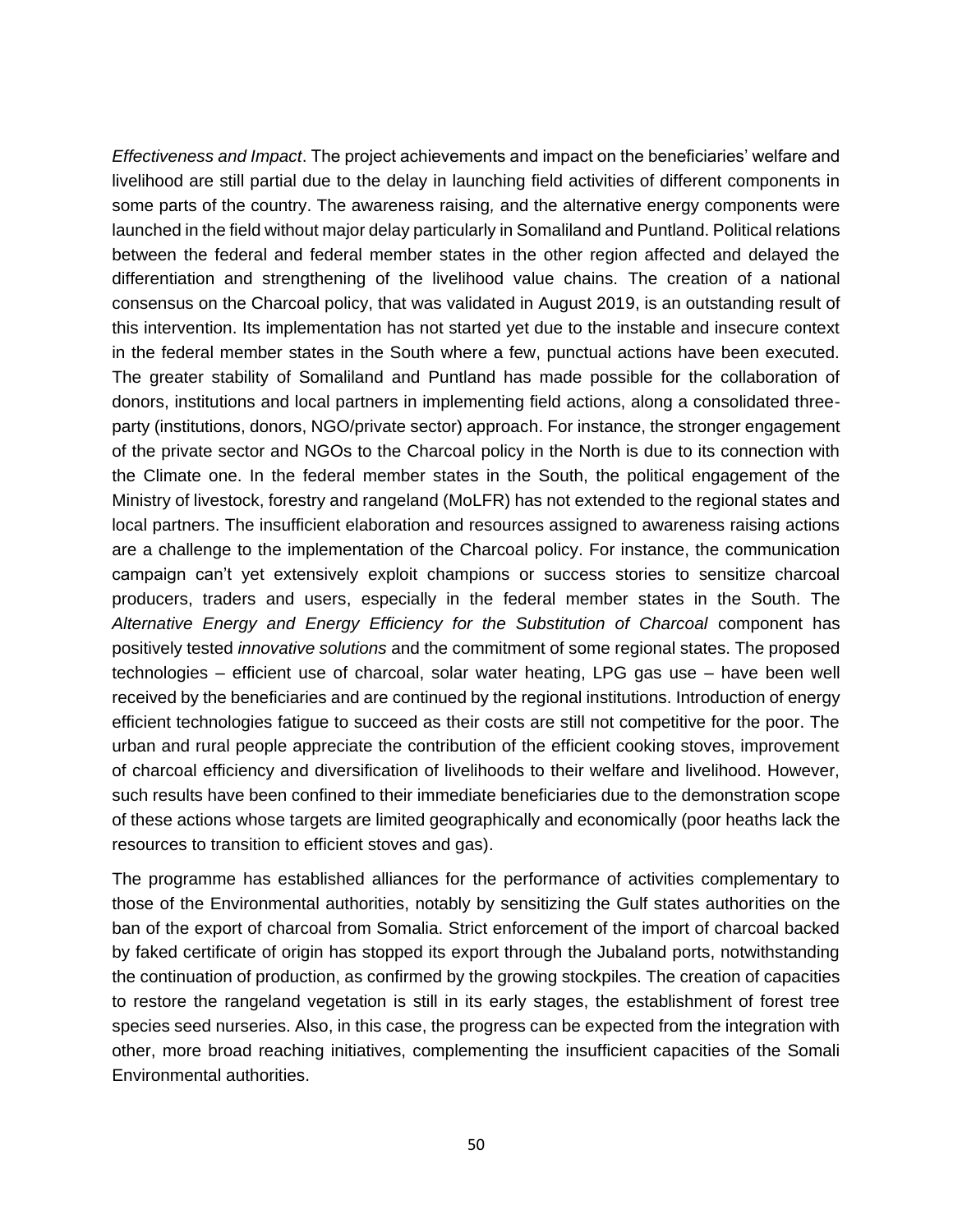*Sustainability*. The countrywide extension and consolidation of the programme results – especially of the demonstration actions - is not yet assured. The conditions for the implementation of the Charcoal policies exist in Somaliland and Puntland, where linkages with other initiatives have been established. No adequate institutional capacities support the progress made in the federal member states in the South, where its execution still depends on the PROSCAL resources. The contribution of the private sector, the raising of external resources follow the same geographical divide. The greater efficiency and consolidated collaboration among them in Somaliland and Puntland are connecting the dissemination of alternative technologies to other policies and interventions. The ongoing crisis and lack of capacities threatens the leadership of the action of the MoLFR and regional states in the federal member states in the South that, typically, is not supported by a strong political consensus or resources to operationalize their engagement. The creation of capacities of monitoring charcoal production in Jubaland has been limited to the field work survey. The performance of such exercise is still depending on external professional services and funding, i.e. it is not sustainable. The results of the demonstration action, following the reduction of the scope of the programme, are limited to the testing of the alternative technologies as they have not mobilized enough resources to intensely cover the whole population. Their upscaling and replication require a broader awareness and stronger commitment of the population that has not yet been built. The greater challenge of the PROSCAL sustainability is the lack of local capacities to coordinate and engage the stakeholders of the Charcoal policy. When positive results have been achieved, as in the case of the growing offer of LPG and enforcement of the import ban by the Gulf states, the Somali institutions and the local actors are too weak to ensure their continuation to achieve mutually reinforcing effect toward the programme goals.

## **9. Recommendations**

Revision of the programme strategy to concentrate resources on: (a) the creation of institutional capacities of coordination of the Charcoal policy with other policies and interventions and (b) the integration of the awareness raising campaign with the demonstration actions

- the creation of institutional capacities of coordination of the Charcoal policy with other policies and interventions, by supporting the MoLFR political advocacy capacities (participation to coordination meetings, networks, events, etc. concerning energy, environmental, reforestation policies, etc.; elaboration, presentation, dissemination of policy papers presenting the challenges of Charcoal production),

- the integration of the awareness raising campaign with the demonstration actions, by establishing champions (e.g., promotion of alternative technologies in schools and hospitals) and intensifying the spread of the materials on alternative energy sources and efficient charcoal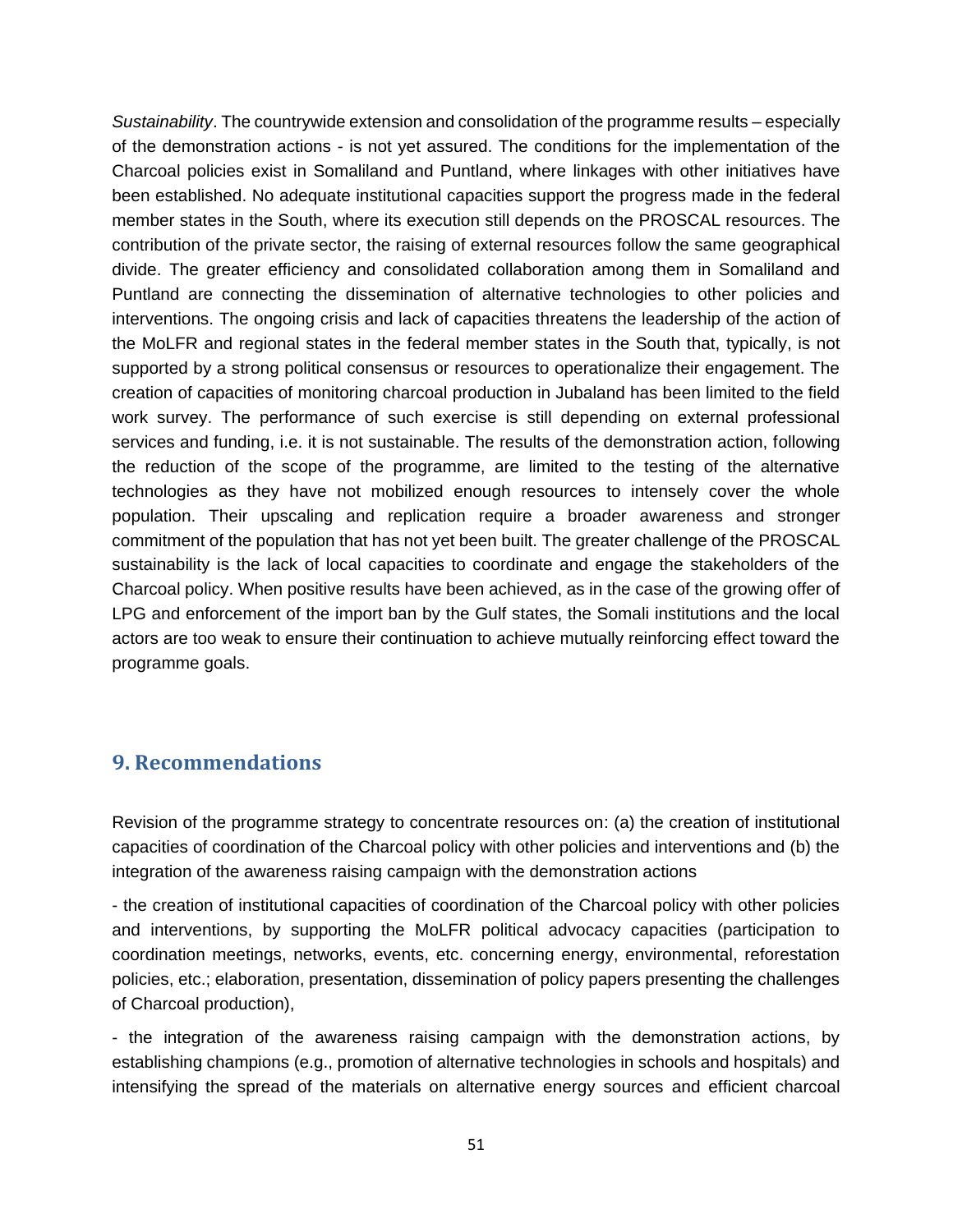production; the collaboration with other initiatives should be sought to disseminate lessons learnt across a broader public.

Such approach is essential to integrate the impact of the individual actions with the creation of the political engagement and people's consensus on the Charcoal policy. Such re-directing of the strategy should be mainstreamed through the coordination / communication actions forecast to produce the Charcoal act. It shifts the emphasis of the programme implementation toward the creation of capacities at the policy making level and the strengthening of the interaction with complementary policies and interventions. Its awareness raising component has to be reshaped to exploit champions and lessons learnt of the demonstration projects.

The greater emphasis on the integration between the Charcoal and Energy policies should focus on the incentives to invest in the infrastructures for the distribution of LPG.

2. Strengthen the reforestation component of the programme by designing its continuation after its conclusion. The restoration of the rangeland vegetation has to be articulated through a fullyfledged sector strategy that considers the different purposes and conditions of communityforestry, commercial tree plantations and rangeland conservation. This action is broader than the programme scope and requires the mobilization of new partners and extra resources.

Tree plantations and rangeland reserves are justified by the creation of a large biomass that supplies the export market and preserves soil, water and the environment in critically endangered biosystems. These should be offered the opportunity to invest in public reforestation initiatives (combining commercial plantations with forest areas protection) to ensure the access to licit sources of charcoal. The MoLFR has to swiftly design and promote this action to *exploit the favorable political and commercial situation* created by their enforcement of the charcoal ban by the Gulf states.

Community forestry is justified by the supply of charcoal and other rangeland products (timber, wild fruits, honey, etc.) for the local consumption of charcoal. These actions require the NGOs collaboration with Somali agricultural institutions in supporting the rural communities' livelihood diversification. This will be an incentive to the stabilization of Somalia through the communities' engagement in the conservation of the rangeland resources.

A greater emphasis on the integration between the charcoal and reforestation policies – a core field of the MoLFR action and where it has greater chances of producing a long term impact should consider the economic incentives for each stakeholder in investing in the expansion of the rangeland biomass.

3. The channeling of the programme resources through the Multi-Purpose Trust Fund (MPTF) has to be simplified. This change could include the adoption of a procedure for the approval of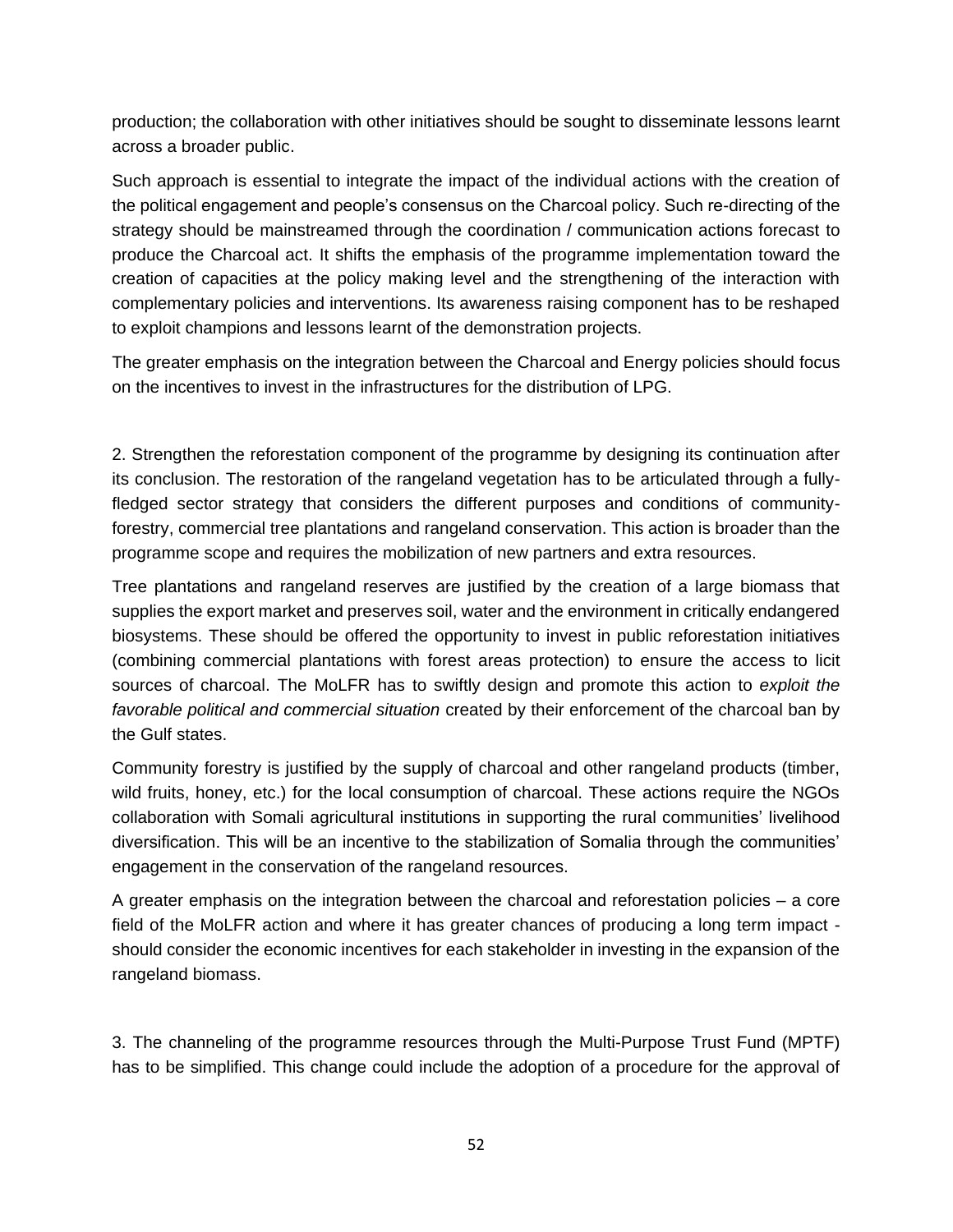disbursement that allows for the direct transfer funds to each PUNO / local partner and a joint reporting to donors.

The simplification of the disbursement procedure has to be completed by the strengthening of the monitoring and reporting system. As there is little value in changing the indicators mid-term, it would be preferable to perform the assessment of the Somali Environmental institutional capacities as well as of the stakeholders of the demonstration projects. The baseline on the local capacities is a critical indicator to measure the programme impact and potential sustainability.

It will also will make possible the revision of the programme strategy including: the elaboration of a plan for the creation of capacities supporting the Charcoal policy connection with other ones, the systematization of information and elaboration of a awareness raising campaign exploiting champions and lessons learnt, the elaboration of a proposal for the transfer of remote sensing based capacities to the Somali institutions through GMES (Addis Ababa) programme / ICPAC (Nairobi) services, and the elaboration and promotion among Gulf states of a proposal for funding reforestation in the Jubaland along the priorities mentioned above. The action is inside the European Union funded activities of the mentioned entities in support of the Horn of Africa governments, i.e. that the mobilization of funds relies greatly on the political willingness of the FGS.

4. The execution of these activities may take up to two year. The revision of the programme plan is justified by the need to create the conditions for the sustainability of the Charcoal policy.

The revision of the Plan of activities of the PROSCAL should be supported by a no-cost extension agreement based on the revised strategy aimed at the creation of capacities, raising of awareness and coordination with complementary policies and interventions and the unspent programme budget. These changes are the conditions that will ensure the change of pace and mobilization of the PROSCAL resources to make possible the implementation of the Charcoal policy countrywide.

## **10. Lessons learnt**

1. The three partners collaboration between donors, Somali institutions and NGOs / private sector is appropriate to the delivery of environmental services to the population. It should be expected to grow with the recovery of stability and security in the country. In fact, the public services reach is hampered by the growing needs and requests of assistance in this as in other sectors. The creation of the capacities of Somali producers / consumers associations that catalyze the transfer of technology to them is still in its early stages. They will take a long while to build managerial and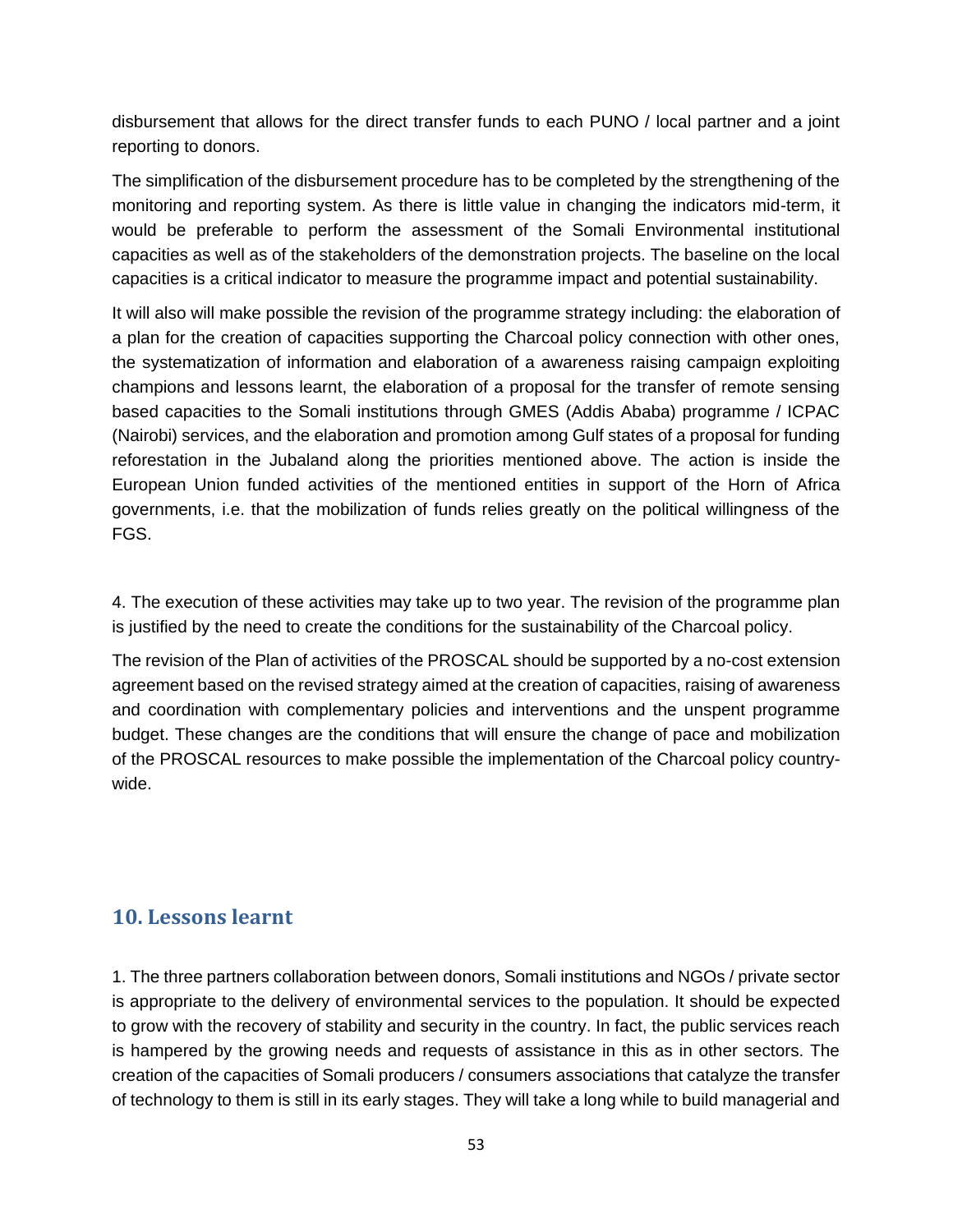technical capacities as in other countries where they are active partners of the extension services. Thus, NGOs are expected to fill in such gap in the public-private partnership to deliver environmental and socio-economic services. This approach will benefit from linking with public initiatives – as in the case of reforestation – that canalize technical expertise for achieving public goals that can be shared and adapted to the community level through the collaboration of the NGOs. The technical contribution of the NGOs should be coordinated with the services provided by the institutions and with the organization of the producers and users' groups in the communities.

2. The PROSCAL has properly engaged the Somali Environmental institutions in its implementation. The delays and fragmentation of their actions are acceptable costs for ensuring their central role in formulating, agreeing the Charcoal policy. A greater support to their actions should have been based on the assessment of their capacities in relation to the implementation of the policy. Of course, this exercise would have implied the mobilization of external expertise to fill in such gaps. Thus, a lesson learnt from this programme consists in the opportunity to establish a fully-fledged capacity building component endowed with proper management resources to mobilize educational skills and instruments.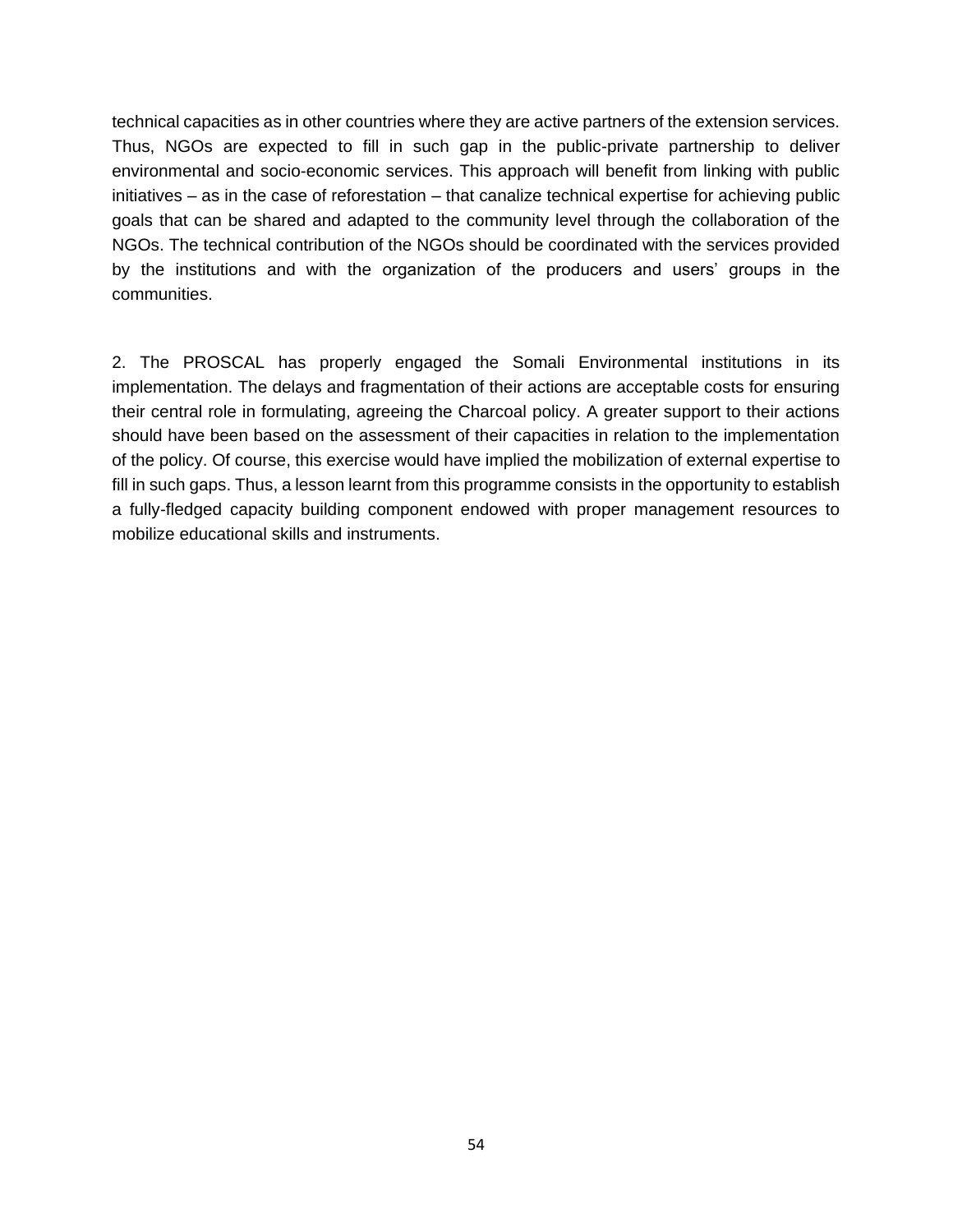## **11. Annexes**

#### **1 Terms of reference**

MID TERM REVIEW OF THE JOINT PROGRAMME FOR SUSTAINABLE CHARCOAL REDUCTION AND ALTERNATIVE LIVELIHOODS (PROSCAL)

[A. Project description]

B. Scope of work

The Mid-term evaluation will be carried out by an international consultant in collaboration with a national consultant. The review will be conducted according to the guidance, rules and procedures established by UNDP and as reflected in the UNDP Evaluation Guidelines: https://drive.google.com/open?id=1KerL\_1rddnqbUp17l\_UVK7YNfgev0ash

The overall objective of the Mid Term Evaluation (MTE) is to assess progress towards the achievement of the project objectives and outcomes as specified in the Project Document and assess early signs of project success or failure with the goal of identifying the necessary changes to be made in order to set the project on-track to achieve its intended results. The MTE will also review the project's strategy and its risks to impacts and sustainability. Evaluation of a Joint Programme should be undertaken in accordance with the guidance from the United Nations Evaluation Group (UNEG) (e.g., relevance, efficiency, effectiveness, impact and sustainability) with an emphasis on impact at outcome level, sustainability of the results. See attached: https://drive.google.com/open?id=11LcYAdPGlncmFVoy34nj37ofIBU\_fJIu; and UNEG Norms & Standards for Evaluation\_English-2017.pdf.

Furthermore, the Mid-term evaluation seeks **to generate knowledge, identifying best practices and lessons learned, accountability, transparency and improve implementation of the programmes during their remaining implementation and will guide the design of the next phase of the programme**. As a result, the conclusions and recommendations generated by this evaluation will be addressed to its main users: The Programme Counterparts, Management Committee and the Project Steering Committee.

This mid-term evaluation has the following **specific Goals**:

1. To discover the programme's **design quality and internal coherence** (needs and problems it seeks to solve) and its external coherence with the CPD, UNSF, UNDAF, the NDP and the **Sustainable Development Goals (SDGs)**, and find out the degree of national ownership of the programme.

2. To understand how the joint programme **operates** and assess the **efficiency of its management model**  in planning, coordinating, managing and executing resources allocated for its implementation, through an analysis of its procedures and institutional mechanisms. This analysis will seek to uncover the factors for success and limitations in inter-agency tasks as envisaged in the programme.

3. To assess outcome level impacts, required level of political engagement and course correction for implementation of the programme.

4. To identify the programme's **degree of effectiveness** among its participants, its contribution to the objectives of the Sustainable Charcoal Reduction and Alternative Livelihoods in the country including resource mobilization and effective use of resources in line with the aid effectiveness principals, and value for money.

The Evaluator will assess the following four categories of project progress. *See the UNDP Guidance for Conducting Evaluations for extended description:* 

http://web.undp.org/evaluation/guideline/documents/PDF/UNDP\_Evaluation\_Guidelines.pdf

#### **I. Project Strategy**

Project Design:

• Review the problem addressed by the project and the underlying assumptions. Review the effect of any incorrect assumptions or changes to the context to achieving the project results as outlined in the Project Document.

• Review the relevance of the project strategy and assess whether it provides the most effective route towards expected/intended results.

• Review how the project addresses country priorities. Review country ownership. Review decision-making processes.

• Review the extent to which relevant gender issues were raised in the project design.

• Review the major areas of concern and recommend areas for improvement.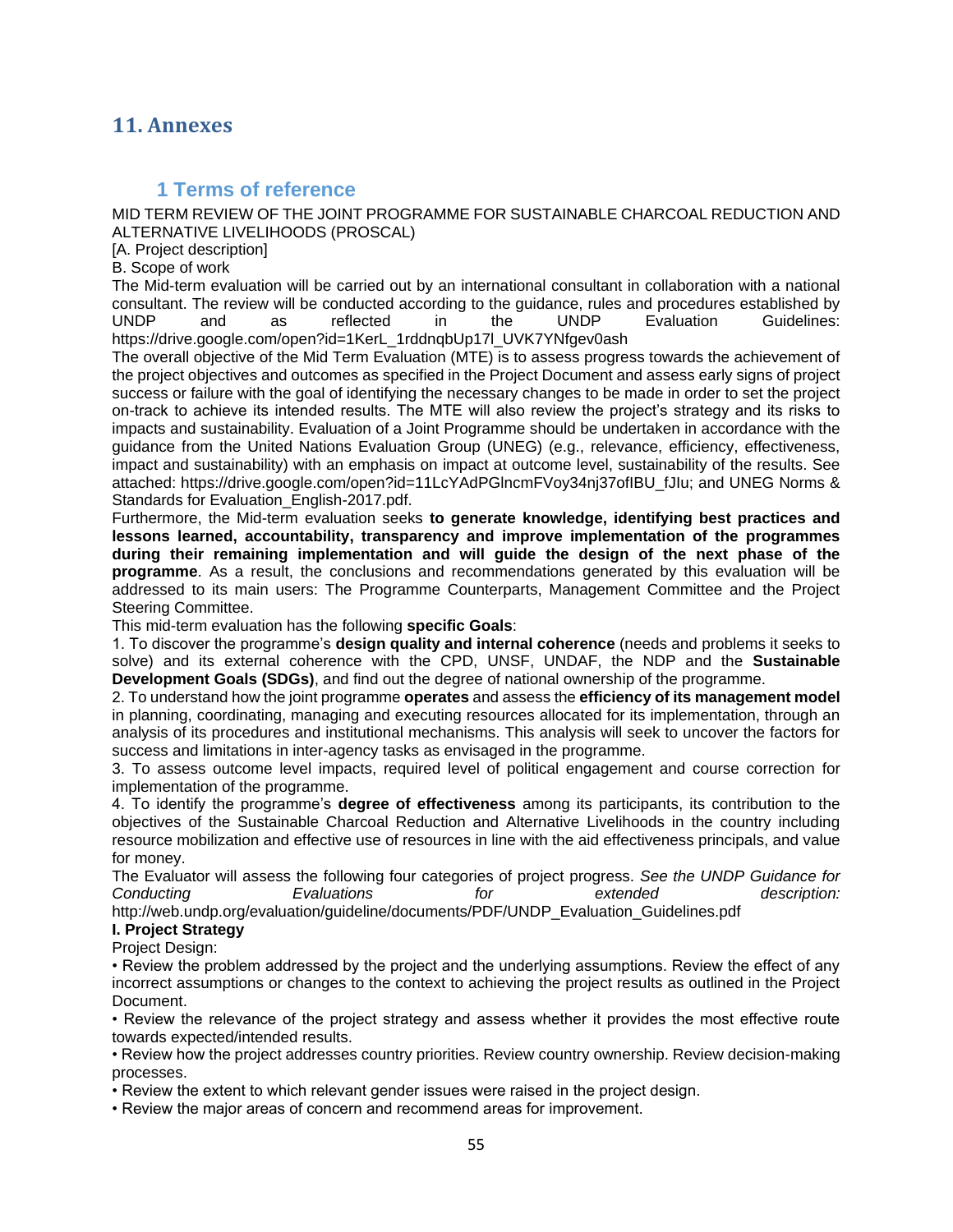Results Framework/Logframe:

• Undertake a critical analysis of the project's logframe indicators and targets, assess how "SMART" the midterm and end-of-project targets are (Specific, Measurable, Attainable, Relevant, Time-bound), and suggest specific amendments/revisions to the targets and indicators as necessary, as well as the theory of change.

• Are the project's objectives and outcomes or components clear, practical, and feasible within its time frame?

• Examine if progress so far has led to or could in the future catalyse beneficial development effects (i.e. income generation, gender equality and women's empowerment, improved governance etc...) that should be included in the project results framework and monitored on an annual basis.

• Ensure broader development and gender aspects of the project are being monitored effectively. Develop and recommend SMART 'development' indicators, including sex-disaggregated indicators and indicators that capture development benefits.

#### **II. Progress Towards Results**

Progress Towards Outcomes Analysis:

Review the logframe indicators against progress made towards the end-of-project targets using the Progress Towards Results Matrix : (https://drive.google.com/open?id=1LcccEMRLvqoZ3yPkY2jJwQeXT-0Wvca\_) and following the *Guidelines of UNDP and UNEG For Conducting Midterm Reviews of UN MPTF funded projects with* color code progress in a "traffic light system" based on the level of progress achieved; assign a rating on progress for each outcome; make recommendations from the areas marked as "Not on target to be achieved" (red).

#### **III. Project Implementation and Adaptive Management**

Management Arrangements:

• Review overall effectiveness of project management as outlined in the Project Document. Have changes been made and are they effective? Are responsibilities and reporting lines clear? Is decision-making transparent and undertaken in a timely manner? Recommend areas for improvement.

• Review the quality of execution of the Executing Agency/Implementing Partner(s) and recommend areas for improvement.

• Review the quality of support provided by the Participating UN Organizations (UNDP, FAO & UNEP) and recommend areas for improvement.

Work Planning:

• Review any delays in project start-up and implementation, identify the causes and examine if they have been resolved.

• Are work-planning processes results-based? If not, suggest ways to re-orientate work planning to focus on results?

• Examine the use of the project's results framework/ logframe as a management tool and review any changes made to it since project start

Finance and co-finance:

• Consider the financial management of the project, with specific reference to the cost-effectiveness of interventions.

• Review the changes to fund allocations as a result of budget revisions and assess the appropriateness and relevance of such revisions.

• Does the project have the appropriate financial controls, including reporting and planning, that allow management to make informed decisions regarding the budget and allow for timely flow of funds?

• Informed by the co-financing monitoring table to be filled out, provide commentary on co-financing: is cofinancing being used strategically to help the objectives of the project? Is the Project Team meeting with all co-financing partners regularly in order to align financing priorities and annual work plans? Project-level Monitoring and Evaluation Systems:

• Review the monitoring tools currently being used: Do they provide the necessary information? Do they involve key partners? Are they aligned or mainstreamed with national systems? Do they use existing information? Are they efficient? Are they cost-effective? Are additional tools required? How could they be made more participatory and inclusive?

• Examine the financial management of the project monitoring and evaluation budget. Are enough resources being allocated to monitoring and evaluation? Are these resources being allocated effectively? Stakeholder Engagement: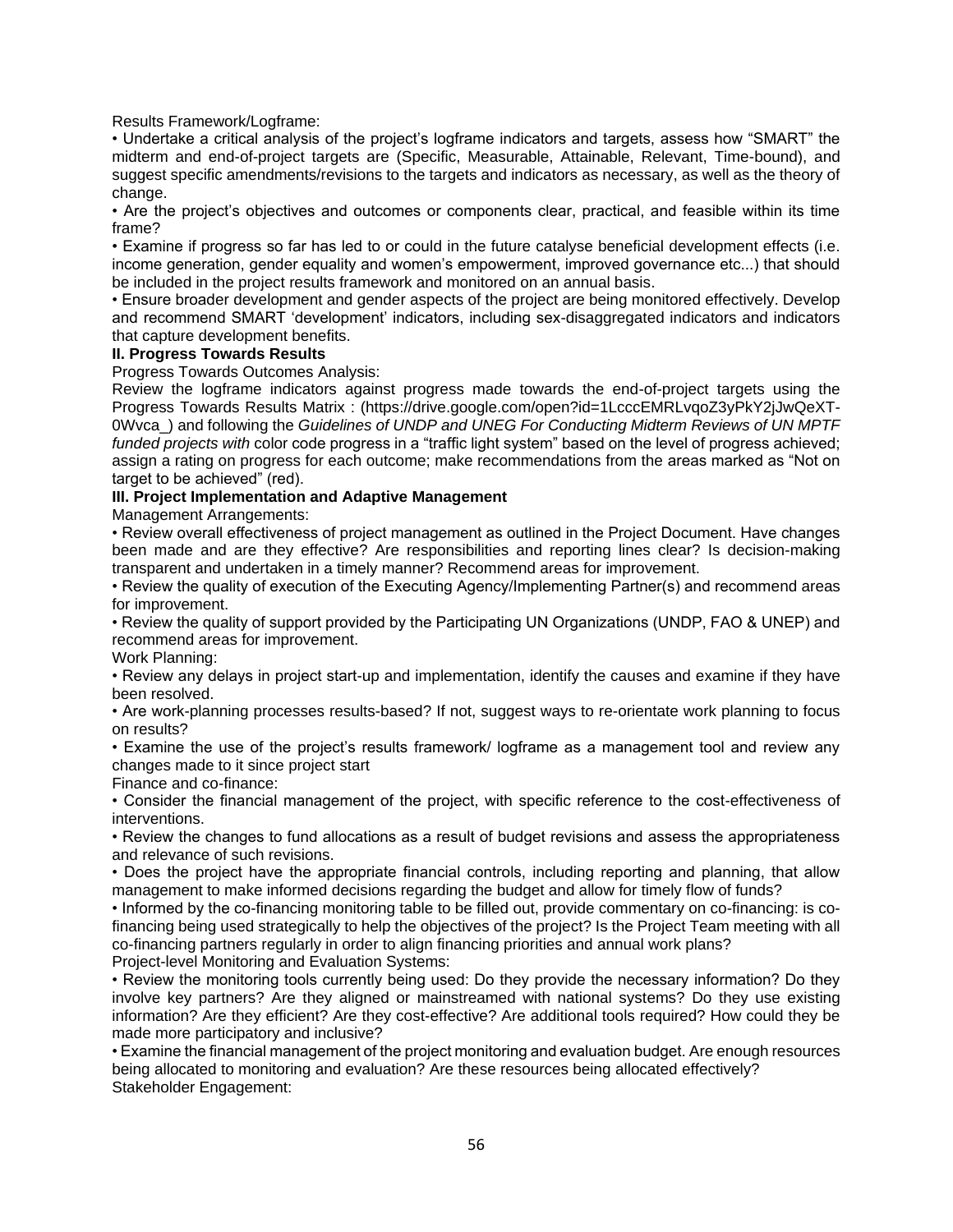• Project management: Has the project developed and leveraged the necessary and appropriate partnerships with direct and tangential stakeholders?

• Participation and country-driven processes: Do local and national government stakeholders support the objectives of the project? Do they continue to have an active role in project decision-making that supports efficient and effective project implementation?

• Participation and public awareness: To what extent has stakeholder involvement and public awareness contributed to the progress towards achievement of project objectives?

Reporting:

• Assess how adaptive management changes have been reported by the project management and shared with the Project Board.

• Assess how well the Project Team and partners undertake and fulfil the UN MPTF reporting requirements (i.e. how have they addressed poorly rated PIRs, if applicable?)

• Assess how lessons derived from the adaptive management process have been documented, shared with key partners and internalized by partners.

Communications:

• Review internal project communication with stakeholders: Is communication regular and effective? Are there key stakeholders left out of communication? Are there feedback mechanisms when communication is received? Does this communication with stakeholders contribute to their awareness of project outcomes and activities and investment in the sustainability of project results?

• Review external project communication: Are proper means of communication established or being established to express the project progress and intended impact to the public (is there a web presence, for example? Or did the project implement appropriate outreach and public awareness campaigns?)

• Demonstrate one half-page paragraph that summarizes the project's progress towards results in terms of contribution to sustainable development benefits, as well as global environmental benefits.

#### **iv. Sustainability**

• Validate whether the risks identified in the Project Document, Annual MPTF reports Project and the ATLAS Risk Management Module are the most important and whether the risk ratings applied are appropriate and up to date. If not, explain why.

• In addition, assess the financial, social-economic, institutional framework, governance, and environmental risks to sustainability

The evaluation approach will combine methods such as documentation review (desk study); interviews; and field visits. All relevant project documentation will be made available to the team by the project management team, facilitated by UNDP. After studying the documentation, the team will conduct interviews with all relevant partners including the beneficiaries, i.e. Liquified Petroleum Gas franchise models (women groups) and Alternative Livelihoods. Validation of preliminary findings with stakeholders will happen through circulation of initial reports for comments or other types of feedback mechanisms.

Throughout the period of the evaluation, the consultant will liaise closely with the UNDP Somalia Resilience and Climate Change Portfolio Manager, implementing partners, the respective Government counterparts, and the counterpart staff assigned to the project. The consultant can raise or discuss any issue or topic it deems necessary to fulfill the task, the consultant however is not authorized to make any commitments to any party on behalf of UNDP or the Government.

The methodology and techniques to be used in the evaluation should be described in detail in the inception report and the final evaluation report, and should contain, at a minimum, information on the instruments used for data collection and analysis, whether these be documents, interviews, field visits, questionnaires or participatory techniques.

The evaluator is expected to conduct a field mission to Somaliland, Puntland and Mogadishu and engage with the project stakeholders including:

• Participating UN Organizations (UNDP, FAO and UNEP)

• Federal Ministry of Livestock, Forest and Range

• Environment Ministries in Somaliland, Puntland, Galmudug, Hir-Shabelle, South West and Jubaland State.

#### **D. Expected Outputs and Deliverables**

The International Consultant is expected to deliver the following:

Inception Report - No later than 2 weeks before the evaluation mission. UNDP Resilience and Climate Change, Portfolio Manager. 4 working days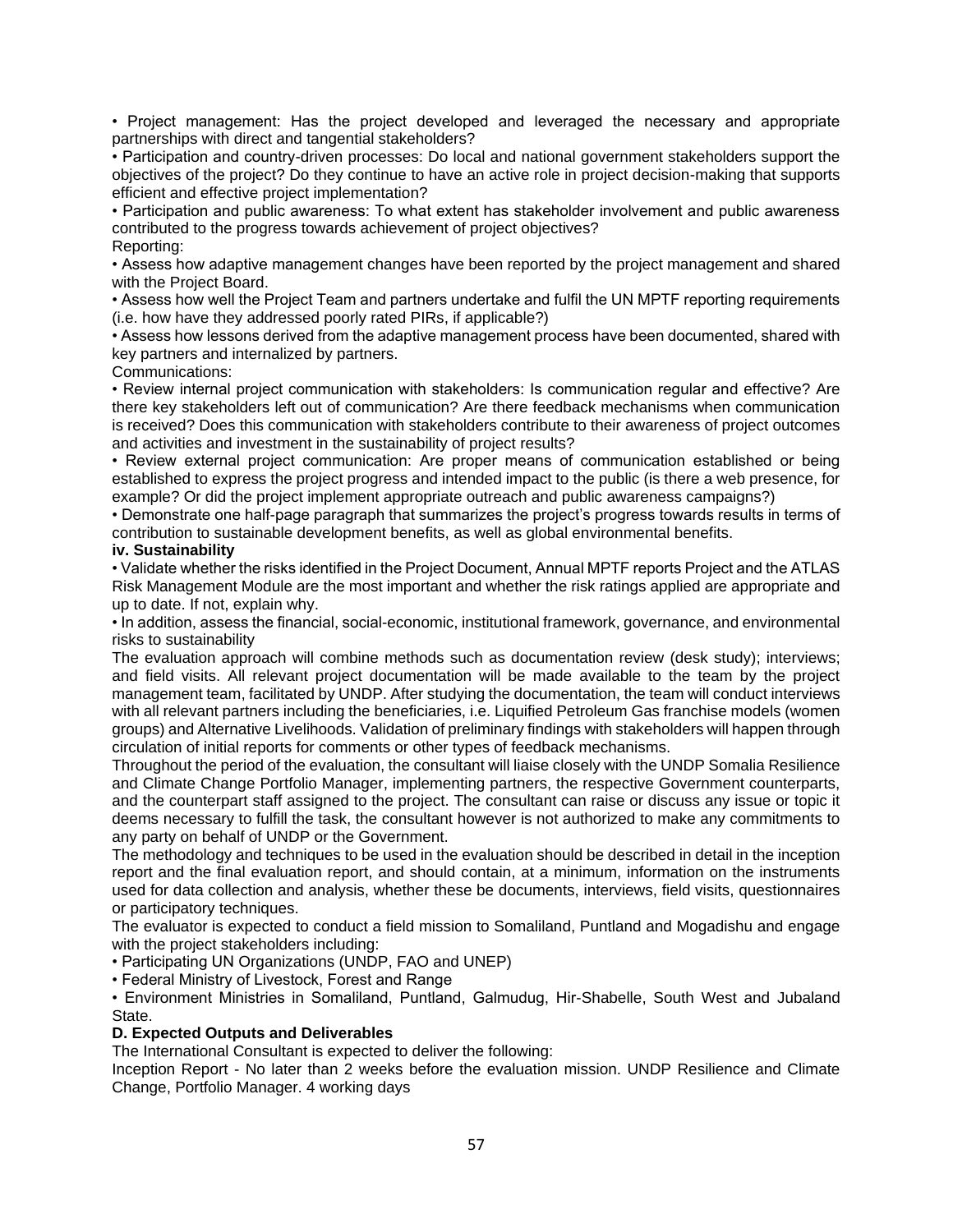Presentation Initial Findings End of evaluation mission UNDP Resilience and Climate Change, Portfolio Manager. 10 working days

Draft Final Report Within 3 weeks of the evaluation mission UNDP Resilience and Climate Change, Portfolio Manager; reviewed by programme Oversight and Quality Assurance Unit (POQA) 5 working days

Final Evaluation Report Within 1 week of receiving UNDP comments on draft UNDP Resilience and Climate Change for uploading to UNDP Ethical Research Committee (ERC.) 5 working days

#### Total working days 24 days

When submitting the final evaluation report, the evaluator is required also to provide an 'audit trail', detailing how all received comments have (and have not) been addressed in the final evaluation report. Also, UNDP Somalia Resilience and Climate Change Portfolio will engage the UNDP Programme Oversight and Quality Assurance Unit, FAO, and UNEP focal points in the review of all the reports

#### **E. Institutional Arrangement**

The primary responsibility for managing this evaluation resides with the UNDP Country Office in Somalia. The UNDP CO will contract the evaluators and ensure the timely provision of per diems and travel arrangements within the country for the evaluation team. The consultant shall work under the direct supervision of the UNDP Resilience and Climate Change, Portfolio Manager. The Project Team will be responsible for liaising with the Evaluators team to set up stakeholder interviews, arrange field visits, coordinate with the Government counterparts including the Federal Ministry of Livestock, Forest and Range, and Environment Ministries in Somaliland, Puntland, Galmudug, Hir-Shabelle, South West and Jubaland.

The Consultant shall work under the UNDP duty of care and will comply with all UNDP security regulations whilst travel and living allowance costs for field mission will be borne by UNDP based on prior approval by the UNDP Portfolio Manager. If unforeseen travel outside the Duty Station not required by the Terms of Reference is requested by UNDP, and upon prior written agreement, such travel shall be at UNDP's expense and the Individual Contractor shall receive a *per diem* not to exceed United Nations daily subsistence allowance rate in such other location(s). Furthermore, the Consultant will be required to have a personal lap top computer.

#### **F. Duration of the Work:**

The total duration of the evaluation will be 2*4* days according to the following plan:

Preparation/Inception Report - 4 days - 16 June 2019 to 19 June 2019

Evaluation Mission - 10 day - 20 June 2019 to 3 July 2019

Draft evaluation Report - 5 days - 4 July 2019 to 10 July 2019

Final Report - 5 days - 11 July 2019 to 17 July 2019

#### **G. Duty Station**

Home based with travel to Mogadishu, Somaliland, and Puntland region. Its mandatory for the consultants to have completed SSAFE training. The consultant shall work under the direct supervisor of the UNDP Resilience and Climate Change Portfolio Manager.

[H Required Skills and Qualifications of the Individual Consultant]

[I Scope of Price Proposal and Schedule of Payments]

[J Recommended Presentation of Offer]

[K Criteria for Selection of the Best Offer]

| Day   | Place            | <b>Activities</b>   | People                                            |
|-------|------------------|---------------------|---------------------------------------------------|
| 19/10 | Flight<br>Milan- | TL Inbound travel   | Tarik, UNDP environment officer                   |
|       | <b>Istanbul</b>  |                     |                                                   |
|       | Mogadishu        |                     |                                                   |
| 20/10 | Flight Istanbul  | TL Inbound travel   |                                                   |
|       | - Mogadishu      | SSafe training (pm) |                                                   |
|       | Mogadishu.       |                     |                                                   |
|       | Somalia          |                     |                                                   |
| 21/10 | Mogadishu        | SSafe training      |                                                   |
| 22/10 | Mogadishu        | SSafe training      |                                                   |
| 23/10 | Mogadishu        | SSafe training      | SSafe certificate ceremony                        |
| 24/10 | Mogadishu        | Undp                | Abdul Qadir Rafik. Somalia Resilience and Climate |

#### **2. Itinerary and people met**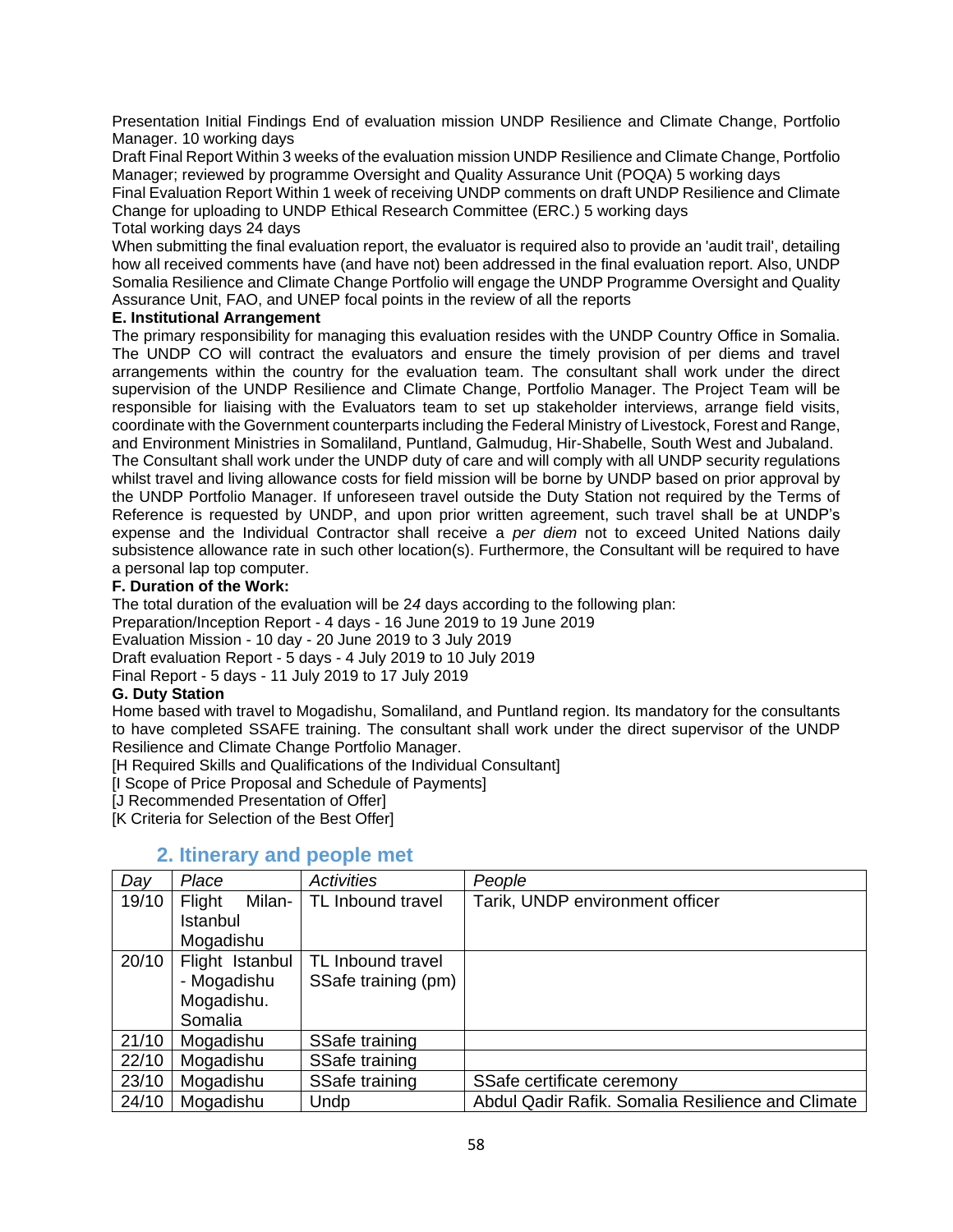|       |                                                     | Charcoal<br>Programme<br>team<br>(VTC)                                               | Change Portfolio manager<br>Sharif Mohamed Adan (PA), Salah Dahir (M&E)<br>Hassan Abdirizak Ahmed (Nairobi), Abdi Yusuf<br>(Hargeisa), Awil (Garowe)                                                                                                                                                                                |
|-------|-----------------------------------------------------|--------------------------------------------------------------------------------------|-------------------------------------------------------------------------------------------------------------------------------------------------------------------------------------------------------------------------------------------------------------------------------------------------------------------------------------|
|       |                                                     | <b>UNEP</b><br>FAO and<br>Managers<br>Senior<br>(Nairobi)                            | Ugo Leonardi, head (Swalim), Simon Mamuli, land<br>resource officer (Swalim), Rasta (UNEP)                                                                                                                                                                                                                                          |
|       |                                                     | Team meeting                                                                         | Muktar Mahamoud Abdilahi, national expert                                                                                                                                                                                                                                                                                           |
| 25/10 | Mogadishu                                           |                                                                                      |                                                                                                                                                                                                                                                                                                                                     |
| 26/10 | Mogadishu                                           | MoLFR Charcoal<br>Programme<br>coordinator                                           | Abdukani R. Barrow, advisor (MoLFR), Rashid<br>(MoLFR)                                                                                                                                                                                                                                                                              |
| 27/10 | Mogadishu                                           | Partners,<br>beneficiaries                                                           | Hassan Abdirizak Ahmed, Project manager<br>Team coordination meeting                                                                                                                                                                                                                                                                |
| 28/10 | Mogadishu                                           | Ministry<br>of<br>Livestock,<br>Forest,<br>and<br>Range<br>(MoLFR)                   | Mohamoud Sheikh, federal minister (MoLFR),<br>Abdulkani<br>R.<br>Barrow,<br>advisor,<br>programme<br>coordinator (MoLFR)                                                                                                                                                                                                            |
|       |                                                     | Implementing<br>Partners<br>from<br>Puntland<br>and<br>Charcoal<br>MTR<br>Team (TVC) | Mayan Mohamed Aden Yusuf, Puntland, MoEACC<br>vice-minister<br>Mohamed Issa Mahmoud, MoEACC Director<br>Xalimocalii Naan, Shah Mohamed, Mohamed<br>Mohamoud,<br>Improved<br>Cabdi,<br>Omar<br>stove<br>production trainers<br>Saadina Yusuf, Hawo MAhamod Ali, Xaiiso Cali<br>Ismaail, Xamdi Nuur, Improved stoves women<br>traders |
|       | Mogadishu,<br>International<br>compound,<br>evening | Meeting with donor                                                                   | Guglielmo Giordano, AICS country director                                                                                                                                                                                                                                                                                           |
| 29/10 | Hargeisa,<br>Somaliland                             | Travel to Hargeisa,<br>Somaliland                                                    |                                                                                                                                                                                                                                                                                                                                     |
| 30/10 | Hargeisa,<br>Somaliland                             | Partners                                                                             | Undp acting Head of office<br>Minister of Environment & rural development<br>(MoERD)<br>MoERD Seed nursery<br>MoERD Improved stoves training site under<br>construction                                                                                                                                                             |
|       |                                                     | <b>Beneficiaries</b>                                                                 | IDPs excipients of improved stoves (FGD)<br>Restaurant owner recipient of solar water heater<br>Market traders selling improved stoves                                                                                                                                                                                              |
| 31/10 | Hargeisa,<br>Somaliland<br>Nairobi, Kenya           | <b>Travel to Nairobi</b>                                                             | Team coordination meeting (national expert's field<br>survey)                                                                                                                                                                                                                                                                       |
| 1/11  | Nairobi                                             | Meeting with donor<br>Debriefing with the<br>project manager                         | Mohamed<br>Haji, EU<br>Delegation<br>(infrastructure,<br>charcoal)<br>Hassan Abdirizak Ahmed, Project manager                                                                                                                                                                                                                       |
| 2/11  | Outbound<br>travel                                  | <b>Team Leader</b>                                                                   |                                                                                                                                                                                                                                                                                                                                     |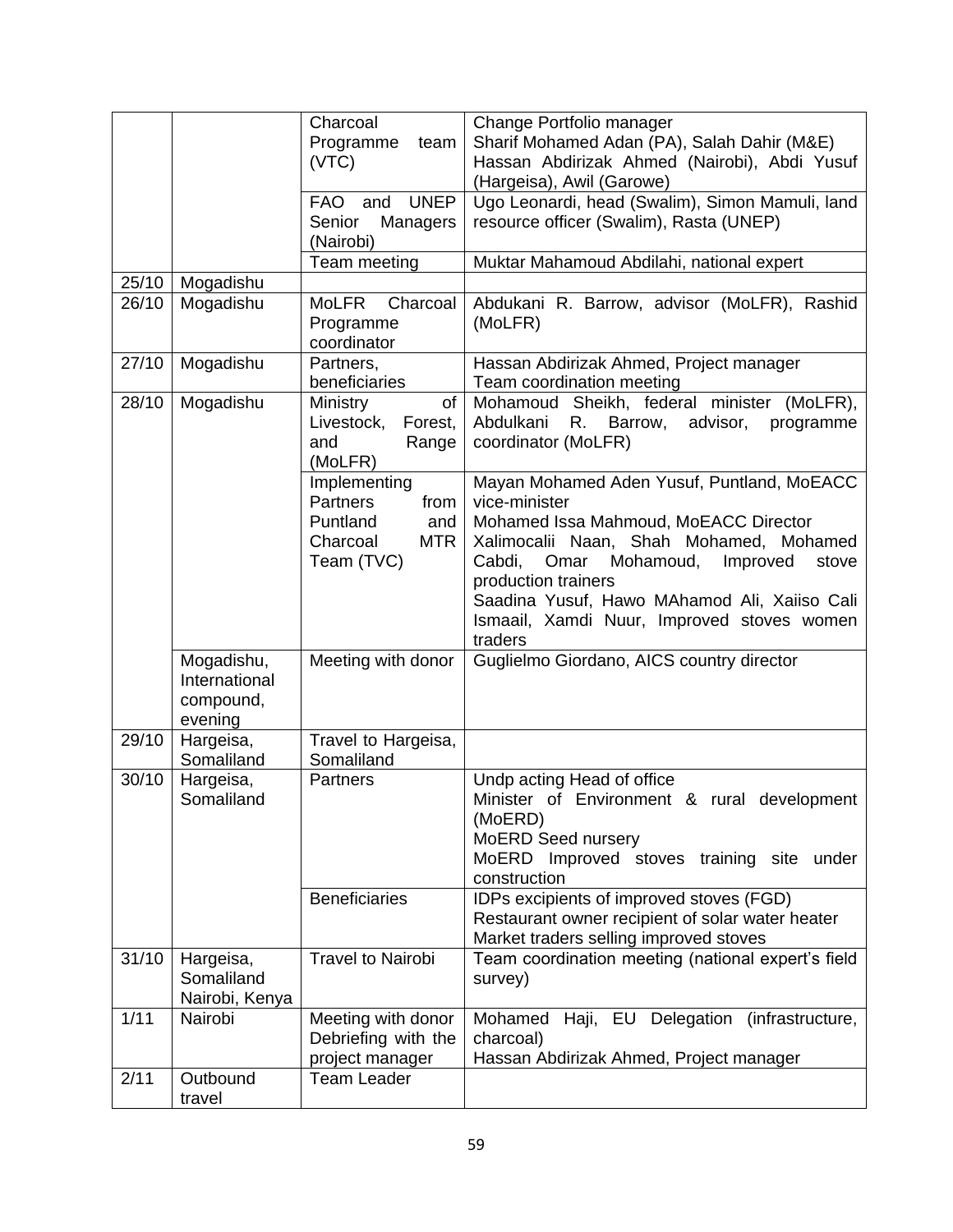| 3/11            | Home based                | Preliminary<br>findings writing |                                                                                    |
|-----------------|---------------------------|---------------------------------|------------------------------------------------------------------------------------|
|                 |                           |                                 |                                                                                    |
|                 |                           | National expert                 |                                                                                    |
| 13/11           | Travel<br>to              | Partners<br>and                 | Business women (FGD)                                                               |
|                 | Garowe,<br>Puntland       | beneficiaries                   | Trainees (FGD)                                                                     |
| 14/11           | Garowe,                   | <b>Partners</b>                 | LPG beneficiaries (FGD)                                                            |
|                 | Puntland                  |                                 | <b>SECCCO Production center</b>                                                    |
| 16/11           | Travel<br>to              |                                 |                                                                                    |
| 17/11           | Mogadishu<br>Travel<br>to | Partners                        | Technical Advisors from Jubaland Ministry of                                       |
|                 | Kismayo,                  |                                 | Environment Abdulhamid Ali Shire, Abdihakim                                        |
|                 | Jubaland                  |                                 | Kadiye Ali, and Abdi Aden Ahmed director of                                        |
|                 |                           |                                 | Environment, the M&E officer Ali Daud Haajir, Abdi                                 |
|                 |                           |                                 | Nour Hared a charcoal inspector,                                                   |
| 18/11           | Kismayo                   | <b>Partners</b>                 | Mohamed Abdi Representative of Himilo<br>Ali<br>Organization for Development (HOD) |
| 19/11           | Kismayo                   | Partners                        | Aden Okash Ali from ADA Partner organization                                       |
| 20/11           | Goobweyn<br>district      | <b>Beneficiaries</b>            | Alternative livelihoods community                                                  |
| 21/11           | Demobilization            |                                 |                                                                                    |
|                 |                           |                                 |                                                                                    |
|                 |                           |                                 |                                                                                    |
| $22 -$          | <b>Draft</b>              | Home based                      |                                                                                    |
| 27/11           | evaluation                |                                 |                                                                                    |
|                 | report                    |                                 |                                                                                    |
| $28 -$<br>30/11 | Final<br>evaluation       | Home based                      |                                                                                    |
|                 | report                    |                                 |                                                                                    |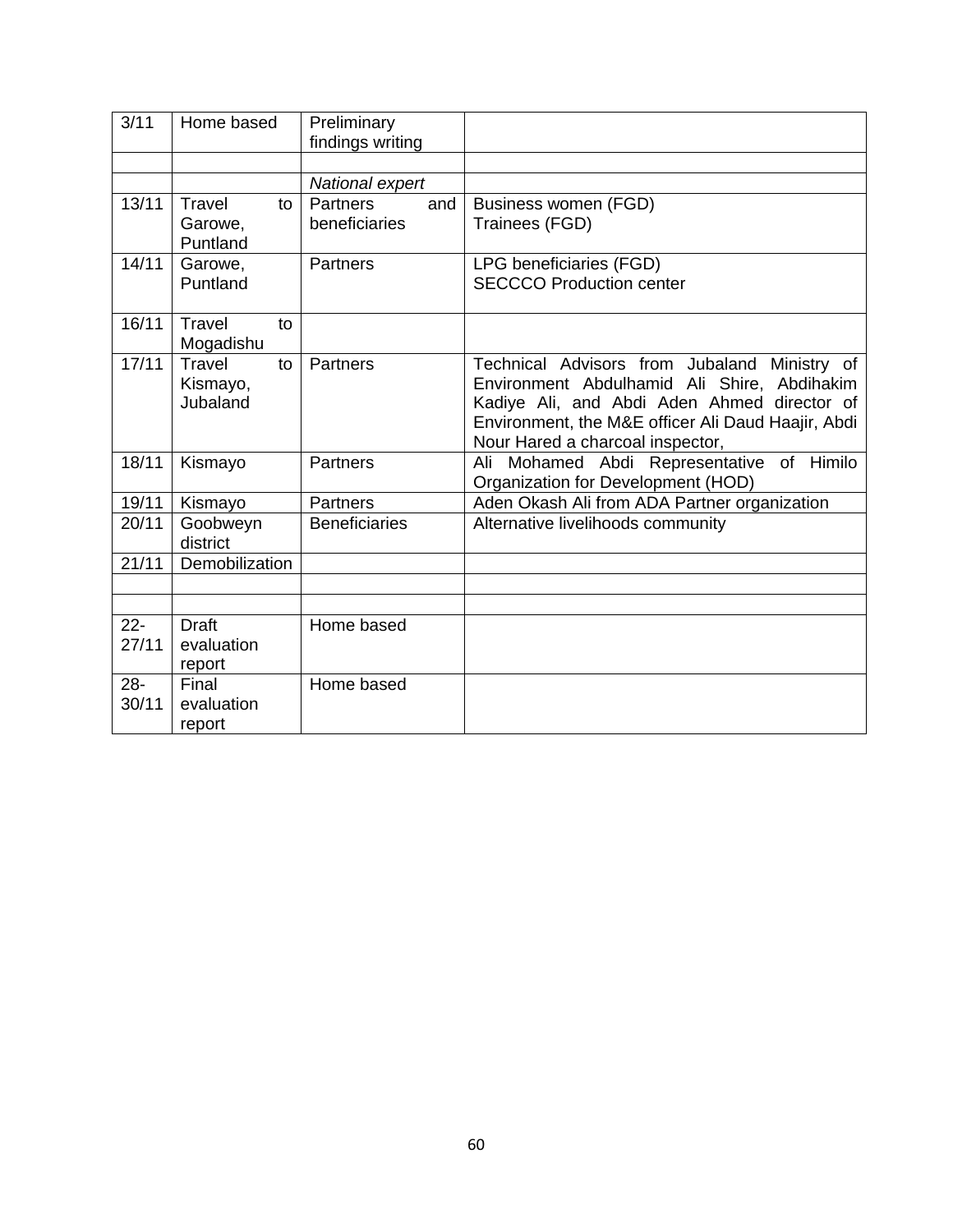#### 2. Field Visit report

# Field Visit Report

#### **Program title**

Mid-term review of the Joint Programme for Sustainable Charcoal Reduction and Alternative Livelihoods (PROSCAL)

## **Duration of the Field visit**

The field work divided into two phases, the first was a one week in Mogadishu in between 23rd October to 30<sup>th</sup> October. The second one was in 11<sup>th</sup> Nov to 21<sup>st</sup> Nov 2019.

#### **Methodology of the evaluation**

The Evaluation team has collaborated closely with the PROSCAL Programme management team (PMT) to identify the key informants and execute the field survey. The experts conducted field survey in Mogadisho and Hargeisa where the national expert has conducted alone the field survey in Garowe for Puntland, Kismayo and a Goobweyn district community object of the alternative livelihood component in Jubaland The Mid-term review used the following data collection grid in conducting the interviews

- **Q1** Your contribution to the identification / design of these activities
- **Q2** Your expectations from these activities
- **Q3** The change in the situation since you participated to these activities
- **Q4** Your contribution to these activities and that from other sources
- **Q5** Other activities that can improve your situation and benefits
- **Q6** Your achievements, changes you experienced thank to these activities
- **Q7** The problems you encountered in your activities
- **Q8** Your collaboration with the project and the ministry
- **Q9** The impact of the participation of women and other groups

#### **Tools used for the field data collection**

Key informative Interview

Focus group discussions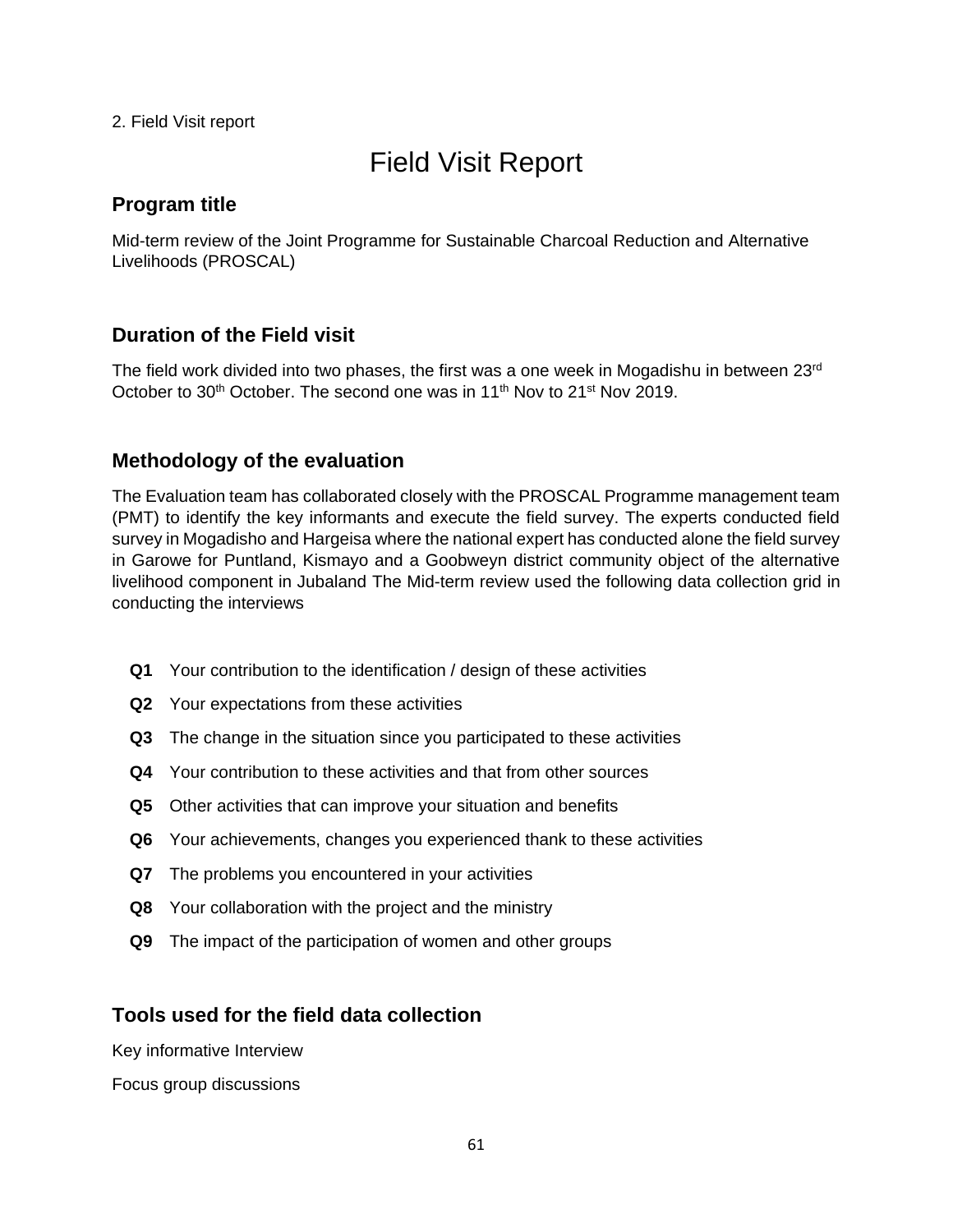## Observations/photos

# **Observations and Findings from the Site Visit:**

# **Somaliland – Hargeisa**

| Q <sub>1</sub> | Your contribution to the   | large group of 523 HHs. 1 orphan family; their body selected the families  |
|----------------|----------------------------|----------------------------------------------------------------------------|
|                | identification / design of | most vulnerable. A few of them, have electric grid connected. Some have    |
|                | these activities           | solar panels, battery lamps                                                |
| Q <sub>2</sub> | Your expectations from     |                                                                            |
|                | these activities           |                                                                            |
| Q <sub>3</sub> | The change in the          |                                                                            |
|                | situation since you        |                                                                            |
|                | participated to these      |                                                                            |
|                | activities                 |                                                                            |
| Q4             | Your contribution to       | this is the only activity of the project                                   |
|                | these activities and that  |                                                                            |
|                | from other sources         |                                                                            |
| Q5             | Other activities that can  | They got 50 solar lamps from ACTED                                         |
|                | improve your situation     |                                                                            |
|                | and benefits               |                                                                            |
| Q <sub>6</sub> | Your achievements,         | They got the 200 out of the 5500 stove distributed by the project on       |
|                | changes you                | 28/9/2018. These work for over 3 years reducing charcoal consumption by    |
|                | experienced thank to       | 2/3                                                                        |
|                | these activities           |                                                                            |
| Q7             | The problems you           | they look for more stoves, blankets for low temperature of Hargeisa nights |
|                | encountered in your        |                                                                            |
|                | activities                 |                                                                            |
| Q8             | Your collaboration with    |                                                                            |
|                | the project and the        |                                                                            |
|                | ministry                   |                                                                            |
|                |                            |                                                                            |
| Q9             | The impact of the          | Majority of the beneficiaries were women                                   |
|                | participation of women     |                                                                            |
|                | and other groups           |                                                                            |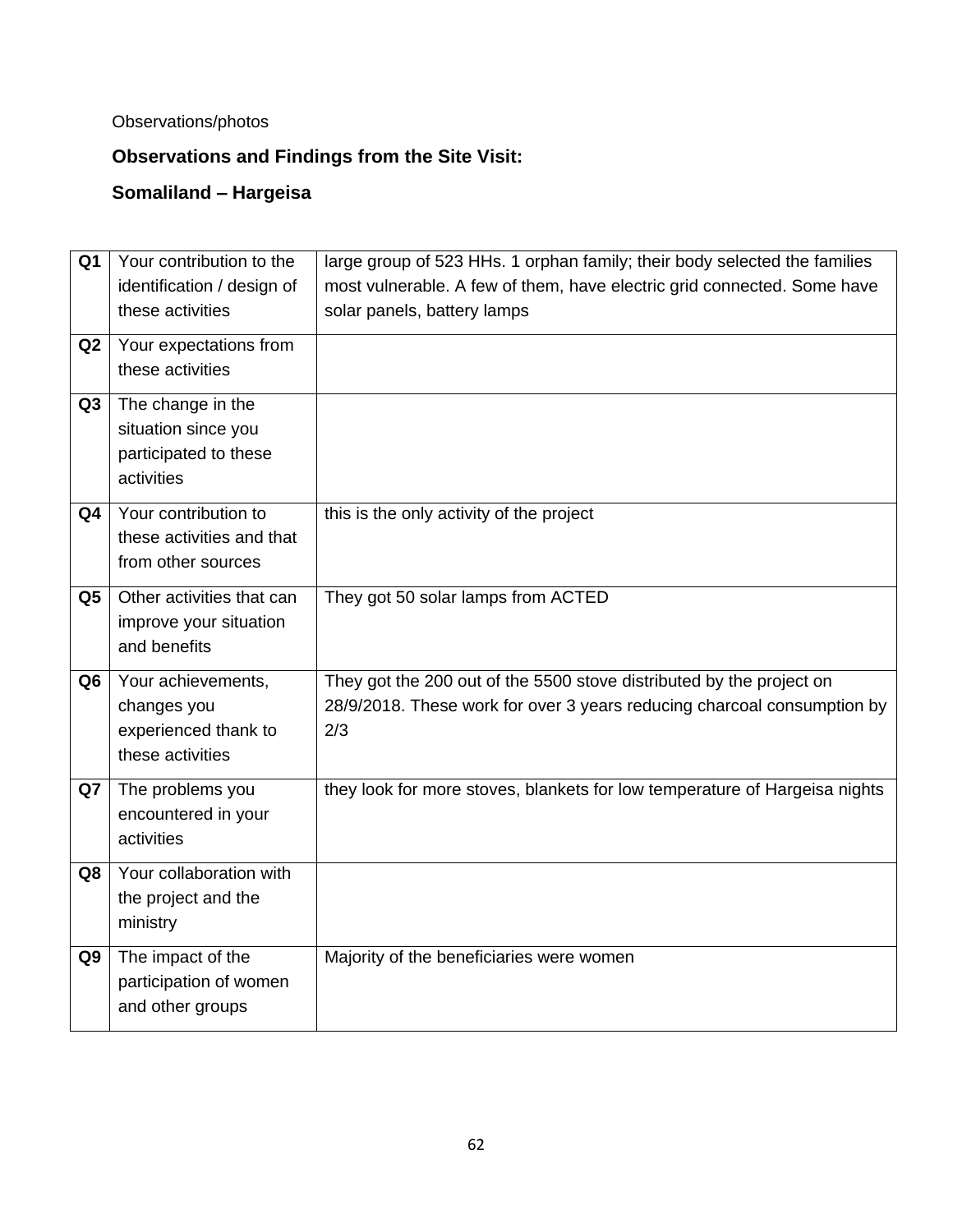#### **People met**

Community committee from Hargeisa IDPS- Stadium

- 1- Omer Aden Arraleh
- 2- Jamaad Nur Mohamed
- 3- Amina Ahamed
- 4- Abi Ali Hassan (Gurey)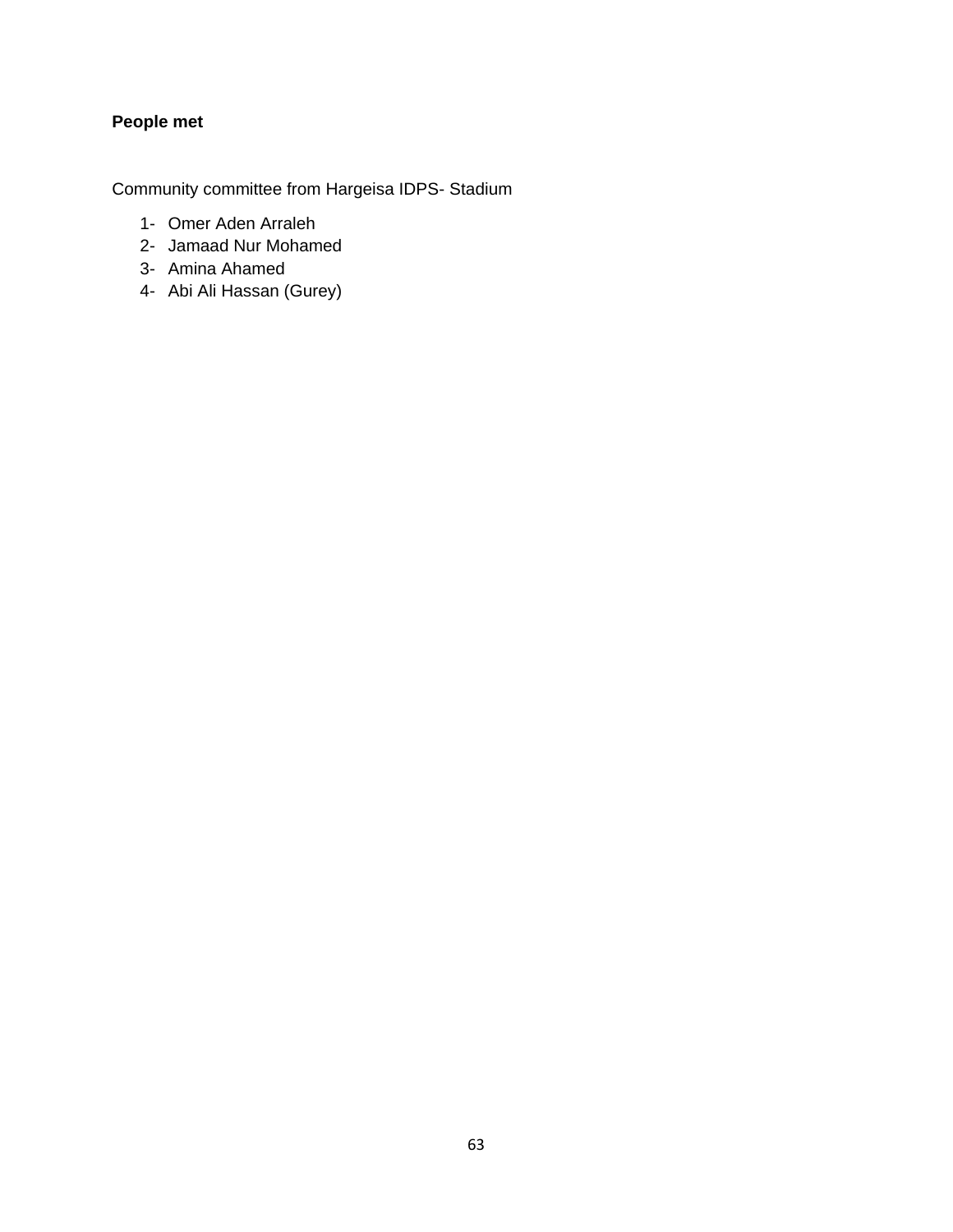# **Puntland – Garowe**

# **Businesswomen**

| Q <sub>1</sub> | Your contribution to the   | the local authority selected 50 vulnerable businesswomen from the retailer |
|----------------|----------------------------|----------------------------------------------------------------------------|
|                | identification / design of | in the market, each women were supported to 10 Kicokoa (Kenyan product)    |
|                | these activities           | for reselling                                                              |
| Q <sub>2</sub> | Your expectations from     |                                                                            |
|                | these activities           |                                                                            |
| Q <sub>3</sub> | The change in the          | Jikocao distributed to the business women for sells decreased the price of |
|                | situation since you        | the imported Jikocao, the families who used the Jikocao lowered the        |
|                | participated to these      | number bags of charcoal from 3 bags to 1.5 bags. this support also         |
|                | activities                 | decreased the imported Jikocao and families get chance to pay it.          |
|                |                            | The Jikocoa made the kitchen work easy for women in the families           |
| Q4             | Your contribution to       |                                                                            |
|                | these activities and that  |                                                                            |
|                | from other sources         |                                                                            |
| Q <sub>5</sub> | Other activities that can  | There other families who got the locally made stoves                       |
|                | improve your situation     |                                                                            |
|                | and benefits               |                                                                            |
| Q <sub>6</sub> | Your achievements,         | the business women in Garowe got 150 out of the 400 Jikocoas distributed   |
|                | changes you                | on Sept 2019 and the other 250 were distributed to the cities in Puntland  |
|                | experienced thank to       |                                                                            |
|                | these activities           |                                                                            |
| Q7             | The problems you           |                                                                            |
|                | encountered in your        |                                                                            |
|                | activities                 |                                                                            |
| Q8             | Your collaboration with    |                                                                            |
|                | the project and the        |                                                                            |
|                | ministry                   |                                                                            |
| Q9             | The impact of the          | all the business people were women and are from the women head family      |
|                | participation of women     |                                                                            |
|                | and other groups           |                                                                            |
|                |                            |                                                                            |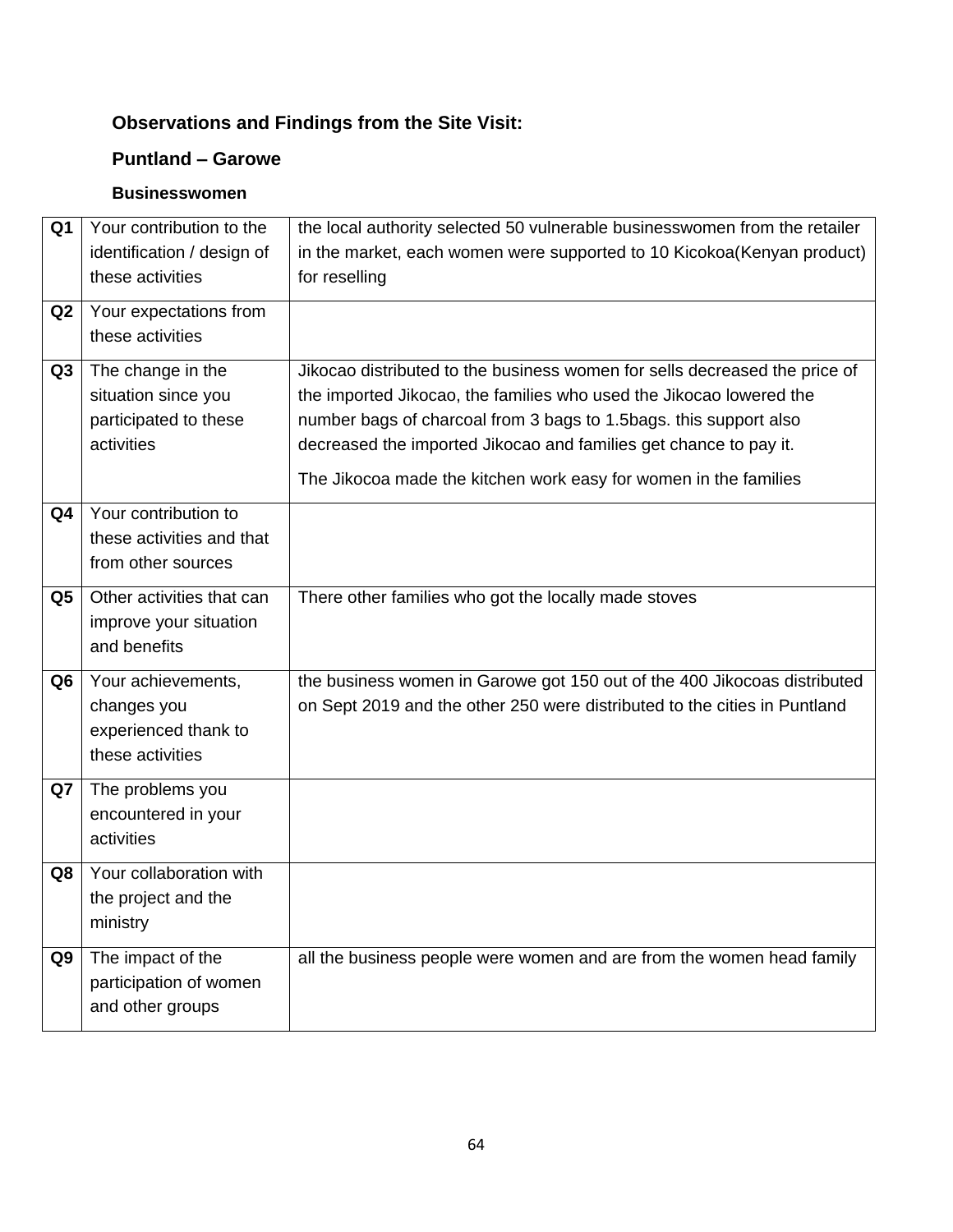# **Puntland – Garowe**

# **Trainees**

| Q <sub>1</sub> | Your contribution to the   | the local authority of Garowe in collaboration with community selected the  |
|----------------|----------------------------|-----------------------------------------------------------------------------|
|                | identification / design of | 40 trainees and had the opportunity to take theory and practical training   |
|                | these activities           | from SECCCO production centre                                               |
| Q <sub>2</sub> | Your expectations from     | The trainees were expecting to have livelihood activities to manage their   |
|                | these activities           | live, 4 of the trainees were employed by SECCCO                             |
| Q <sub>3</sub> | The change in the          | most of the trainees got employment opportunity from this local stove       |
|                | situation since you        | training activities, now 4 of them were recruited by the production centre  |
|                | participated to these      | (SECCCO)                                                                    |
|                | activities                 | its worth mentioning that one of these 4 includes a mother of 2 children    |
| Q4             | Your contribution to       |                                                                             |
|                | these activities and that  |                                                                             |
|                | from other sources         |                                                                             |
| Q <sub>5</sub> | Other activities that can  | local stoves are new to the country and most fo the people are not aware    |
|                | improve your situation     | of the benefits and of the locally made stoves, so the market of this       |
|                | and benefits               | production Is not that big,                                                 |
| Q <sub>6</sub> | Your achievements,         | Most of the trainees now work with the skill they got production centre and |
|                | changes you                | get their daily life from the production of the stoves,                     |
|                | experienced thank to       |                                                                             |
|                | these activities           |                                                                             |
| Q7             | The problems you           | The tools and material of the stove production is the key problem of the    |
|                | encountered in your        | trainees                                                                    |
|                | activities                 |                                                                             |
| Q8             | Your collaboration with    |                                                                             |
|                | the project and the        |                                                                             |
|                | ministry                   |                                                                             |
| Q9             | The impact of the          |                                                                             |
|                | participation of women     |                                                                             |
|                | and other groups           |                                                                             |
|                |                            |                                                                             |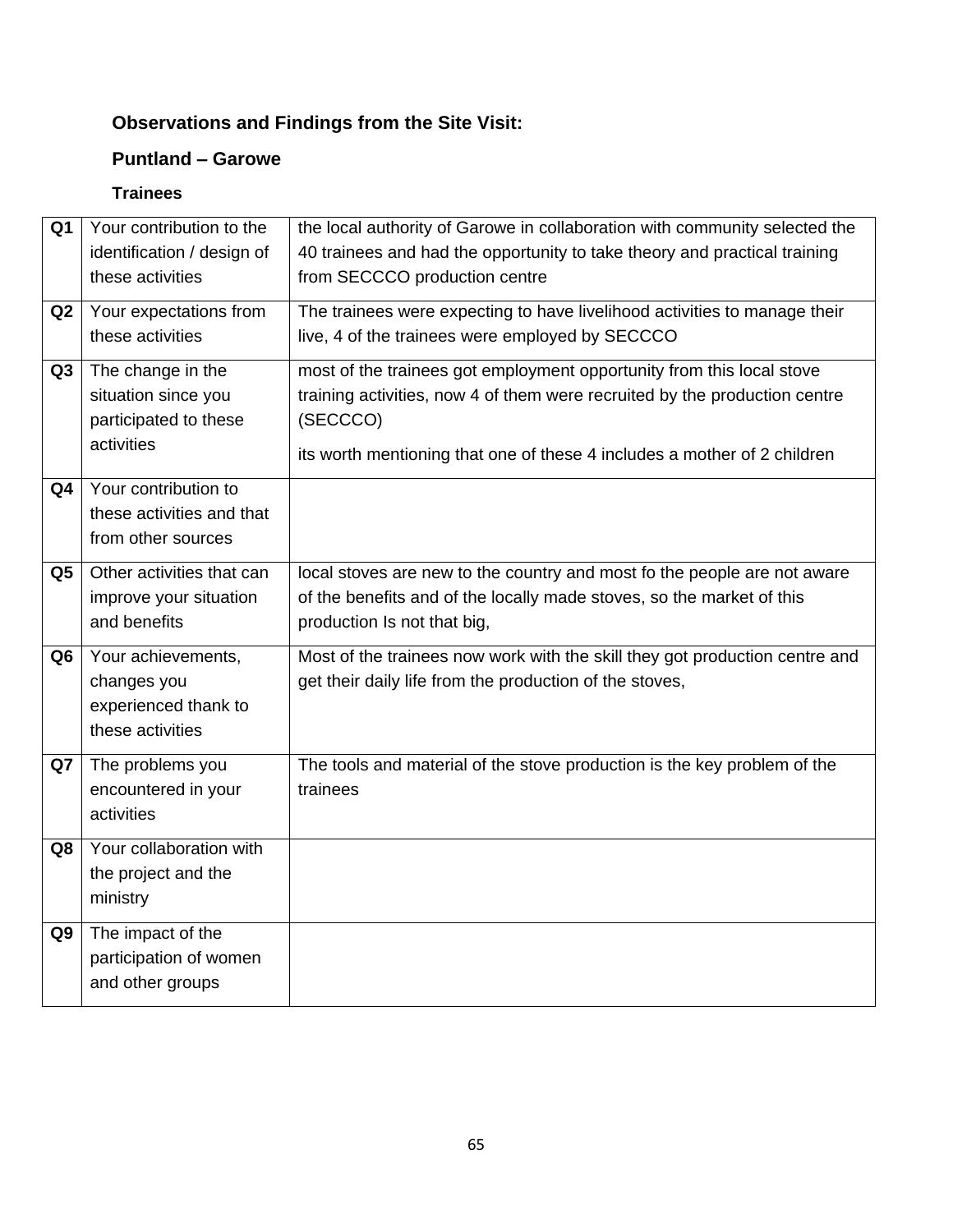# **Puntland – Garowe**

# **Production Centre**

| Q <sub>1</sub> | Your contribution to the   | SECCCO got the trainees from the ministry of Environment which has          |
|----------------|----------------------------|-----------------------------------------------------------------------------|
|                | identification / design of | collaboration with the local authority                                      |
|                | these activities           |                                                                             |
| Q <sub>2</sub> | Your expectations from     | SECCCO has been producing this local stoves since 2012 and has been         |
|                | these activities           | getting support from international and local organizations including ADRA,  |
|                |                            | ADESO and UNDP                                                              |
| Q3             | The change in the          |                                                                             |
|                | situation since you        |                                                                             |
|                | participated to these      |                                                                             |
|                | activities                 |                                                                             |
| Q4             | Your contribution to       | the project uses SECCCO as the main source of production for the locally    |
|                | these activities and that  | made stoves, they also train the youth members as an alternative source     |
|                | from other sources         | of livelihoods, SECCCO has been in touch with ADESO, ADRA and UNDP          |
|                |                            | before this project activity, the centre has produced the first distributed |
|                |                            | 2000 out of the planned 5000 locally made stoves and the rest 3000 are in   |
|                |                            | the finishing section of the production                                     |
| Q <sub>5</sub> | Other activities that can  | SECCCO is potential production that can produce tons of locally made        |
|                | improve your situation     | stoves if they get input and support,                                       |
|                | and benefits               | SECCCO has already produced these stoves with or without international      |
|                |                            | organizations                                                               |
| Q <sub>6</sub> | Your achievements,         | SECCCO Produced 4500 at a time and another 2000 pieces of Locally           |
|                | changes you                | made stoves and were distributed by the ministry of environment             |
|                | experienced thank to       | collaboration with the local authority under this project                   |
|                | these activities           |                                                                             |
| Q7             | The problems you           | Tool and other production material are the key problems,                    |
|                | encountered in your        |                                                                             |
|                | activities                 |                                                                             |
| Q8             | Your collaboration with    | SECCCO installs the solar systems where they had installed many solar       |
|                | the project and the        | panels in the region for the private and public people                      |
|                | ministry                   | The Centre has two sites/Garages one for the metal part making and the      |
|                |                            | mud processing part as well as the painting for finishing.                  |
|                |                            |                                                                             |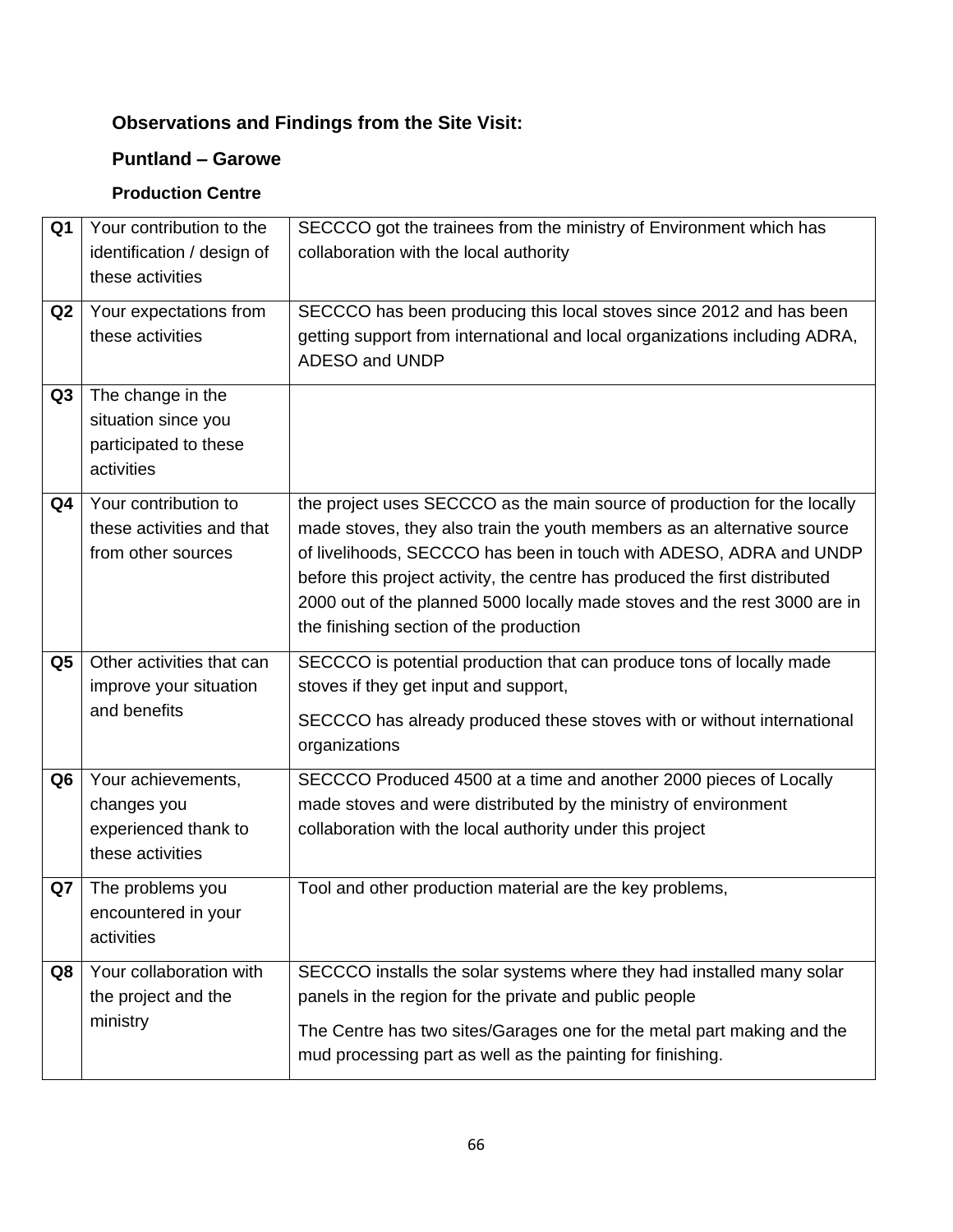| <b>Q9</b> | The impact of the      |
|-----------|------------------------|
|           | participation of women |
|           | and other groups       |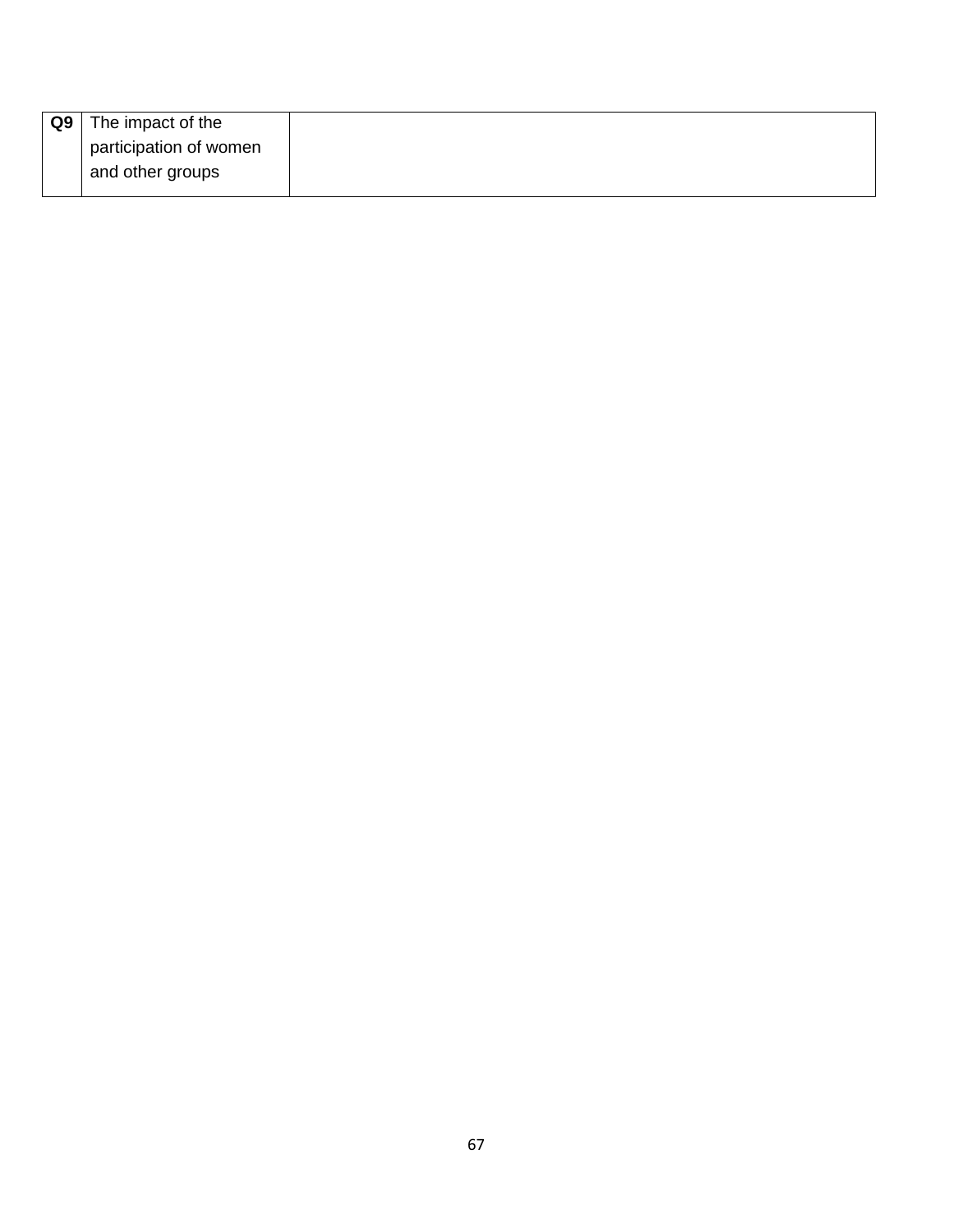# **Puntland – Garowe**

# **Beneficiaries**

| Q <sub>1</sub> | Your contribution to the            | the most vulnerable people in the community were selected and they part                                      |
|----------------|-------------------------------------|--------------------------------------------------------------------------------------------------------------|
|                | identification / design of          | take the activities of the project                                                                           |
|                | these activities                    |                                                                                                              |
| Q <sub>2</sub> | Your expectations from              |                                                                                                              |
|                | these activities                    |                                                                                                              |
| Q3             | The change in the                   | the usage of the locally made stoves, the Jikokoa and the LPG reduced                                        |
|                | situation since you                 | the number of pages they used to use 3 bags per month to 1.5 bag of                                          |
|                | participated to these               | charcoal.                                                                                                    |
|                | activities                          | the cylinder refill and the set of LPGs is expensive in Garowe/PL                                            |
|                |                                     | the Jikocoa distribution for sell lowered the market price of the Jikooa                                     |
| Q4             | Your contribution to                |                                                                                                              |
|                | these activities and that           |                                                                                                              |
|                | from other sources                  |                                                                                                              |
| Q5             | Other activities that can           | no other activities were mentioned                                                                           |
|                | improve your situation              | though the met people were small to reflect if there are other intervention                                  |
|                | and benefits                        | in the community.                                                                                            |
|                |                                     |                                                                                                              |
| Q6             | Your achievements,                  | 400 LPG were distributed, 2000 locally made stoves were distributed and<br>the 50 women got 10 Jikocoa each. |
|                | changes you<br>experienced thank to |                                                                                                              |
|                | these activities                    |                                                                                                              |
|                |                                     |                                                                                                              |
| Q7             | The problems you                    |                                                                                                              |
|                | encountered in your                 |                                                                                                              |
|                | activities                          |                                                                                                              |
| Q8             | Your collaboration with             | the community selected those who can avoid refilling the cylinder and the                                    |
|                | the project and the                 | most vulnerable families for the stoves                                                                      |
|                | ministry                            |                                                                                                              |
| Q9             | The impact of the                   | most of the beneficiaries were women.                                                                        |
|                | participation of women              |                                                                                                              |
|                | and other groups                    |                                                                                                              |
|                |                                     |                                                                                                              |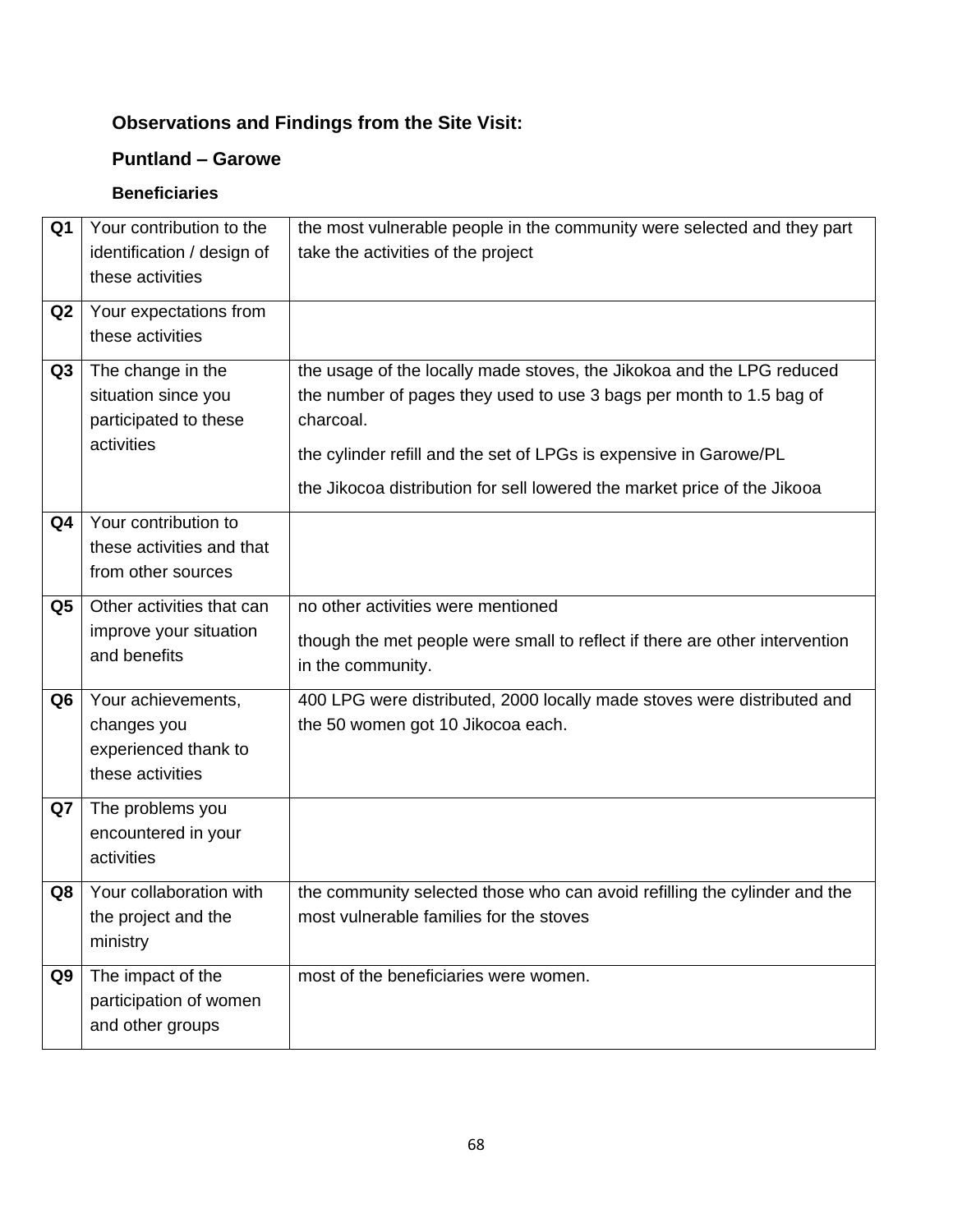#### **People Met**

#### **Participants from Garowe Puntland**

- 1 Faadumo Yousuf Business woman
- 2 Hawa Mohamed Business woman
- 3 Halimo Ahmed Hassan Trainees
- 4 Sakariye Ibrahim Mohamed Trainees
- 5 Abdilahi Mohamed Hassan Trainees
- 6 Fadumo Essa Ibrahim LPG beneficiary
- 7 Fadxiya Abdirahman LPG beneficiary
- 8 Omer Mohamed
- 9 Farah Abdilahi

Production Centre **SECCCO** SECCCO Operations Manager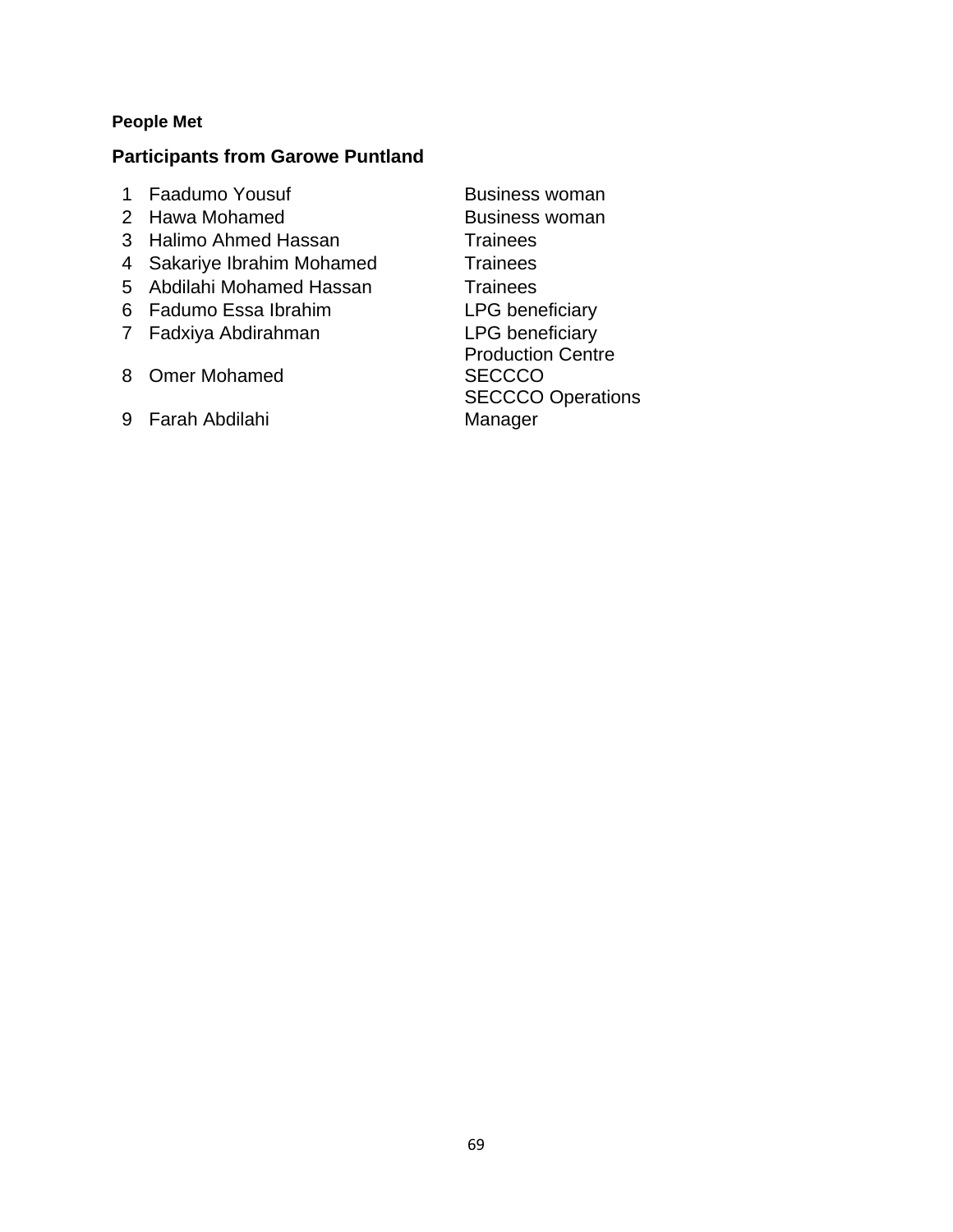## **Jubaland- Kismayo.**

#### **Ministry of Environment**

| Q <sub>1</sub> | Your contribution to the   | The ministry drafted the law of charcoal and its about to be signed by the     |
|----------------|----------------------------|--------------------------------------------------------------------------------|
|                | identification / design of | state president, a west management forum were stablished by the state          |
|                | these activities           | ministry to work in the sea and a volunteer team works for the ministry to     |
|                |                            | achieve the project activities,                                                |
| Q2             | Your expectations from     | the ministry of the state was expecting that the ministry is the implementing  |
|                | these activities           | agency of this project but the Ministry of livestock in Federal level is the   |
|                |                            | biggest challenge of the project,                                              |
| Q <sub>3</sub> | The change in the          | the export of charcoal is totally stopped collaboration with the international |
|                | situation since you        | organizations, the monitoring group and the federal government.                |
|                | participated to these      |                                                                                |
|                | activities                 |                                                                                |
| Q4             | Your contribution to       | 1500 Jikocoa were distributed to the IDPs in Kismayo by GIZ, 2                 |
|                | these activities and that  | international environment days were marked in here Kismayo were 500            |
|                | from other sources         | trees were planted by the ministry of environment in state level.              |
|                |                            | Volunteers work for the ministry to inspect the ongoing charcoal sites         |
|                |                            | round Kismayo                                                                  |
| Q <sub>5</sub> | Other activities that can  | building the capacity of the working teams in the ministry can be a good       |
|                | improve your situation     | value for the achievement of the project objectives, creating livelihood       |
|                | and benefits               | programs to the people who used to burn/sell the charcoal                      |
|                |                            |                                                                                |
|                |                            | Alshabab was another factor that charcoal export ban was successful            |
| Q <sub>6</sub> | Your achievements,         |                                                                                |
|                | changes you                |                                                                                |
|                | experienced thank to       |                                                                                |
|                | these activities           |                                                                                |
| Q7             | The problems you           | The Ministry of livestock agriculture and Range is the main challenge to       |
|                | encountered in your        | ministry of environment in Jubaland,                                           |
|                | activities                 | insufficient of capacity to perform the work of the ministry is also another   |
|                |                            | challenge                                                                      |
| Q8             | Your collaboration with    |                                                                                |
|                | the project and the        |                                                                                |
|                | ministry                   |                                                                                |
|                |                            |                                                                                |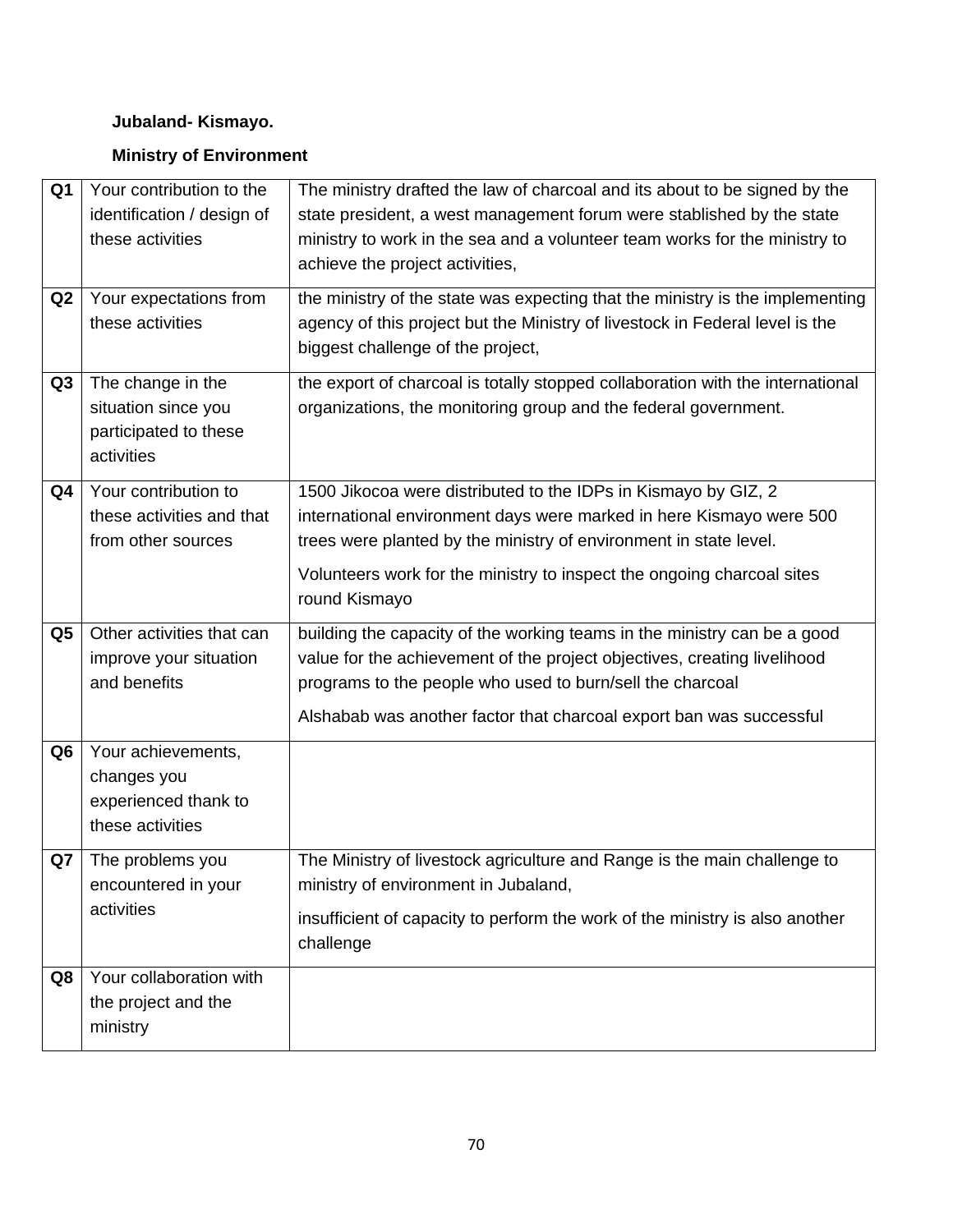| Q9<br>The impact of the |
|-------------------------|
| participation of women  |
| and other groups        |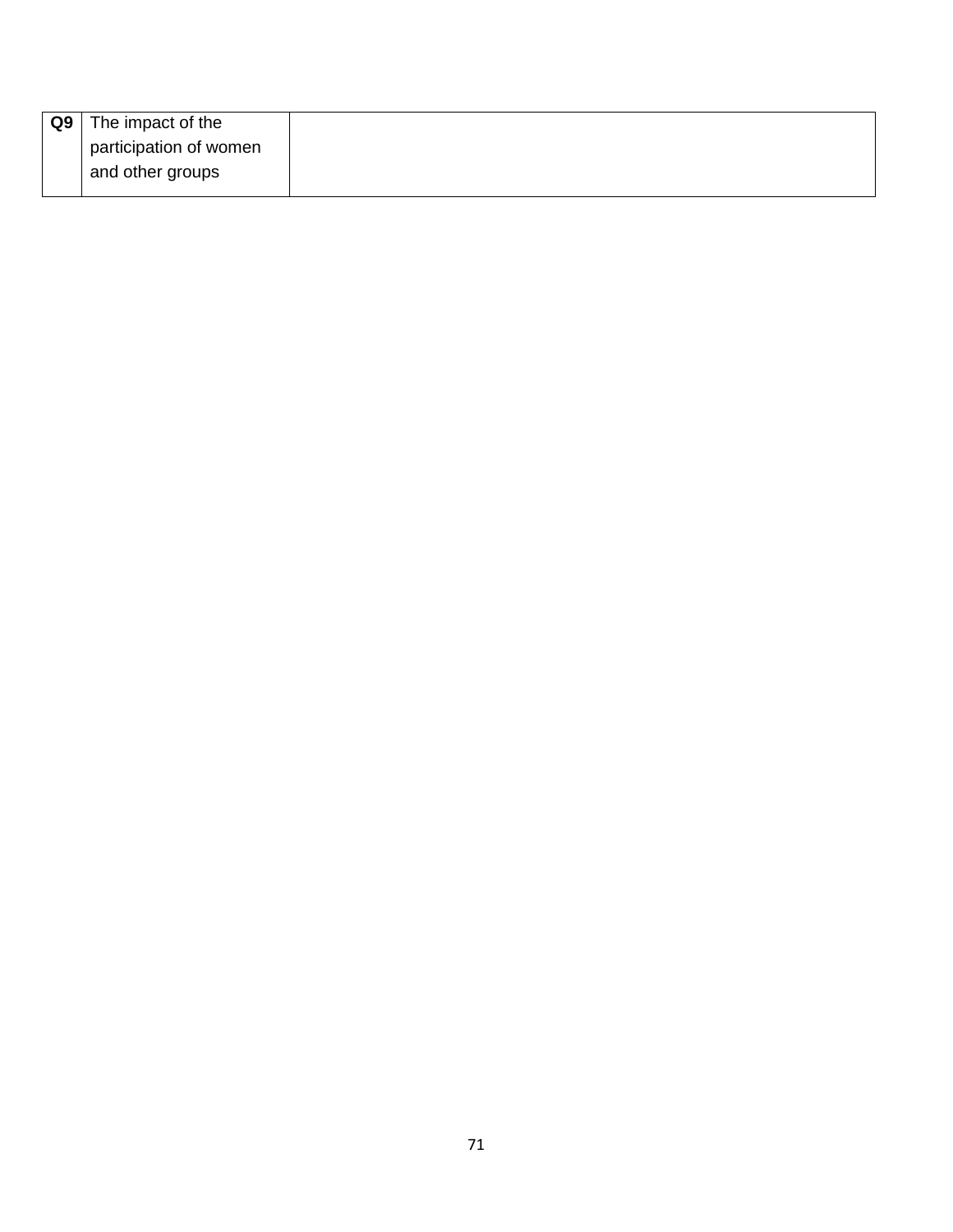## **Jubaland- Kismayo**

#### **Himilo Local NGO**

| Q <sub>1</sub> | Your contribution to the                   | in close collaboration with the community committees, 2200 beneficiaries    |
|----------------|--------------------------------------------|-----------------------------------------------------------------------------|
|                |                                            |                                                                             |
|                | identification / design of                 | were selected to benefit from the project activities,                       |
|                | these activities                           |                                                                             |
| Q2             | Your expectations from                     |                                                                             |
|                | these activities                           |                                                                             |
|                |                                            |                                                                             |
| Q <sub>3</sub> | The change in the                          | Nested crates were the most needed item in the community, beneficiaries     |
|                | situation since you                        | use for collecting the agric inputs.                                        |
|                | participated to these                      | Beekeeping was not effective for the short time period but need to have     |
|                | activities                                 |                                                                             |
|                |                                            | time for harvesting.                                                        |
|                |                                            | Fodder, the community didn't welcome the fodder as alternative livelihood   |
|                |                                            | as they get used to the natural fodder and they argued a lot but after long |
|                |                                            | they adopted it and utilized from it.                                       |
|                | Your contribution to                       |                                                                             |
| Q4             |                                            |                                                                             |
|                | these activities and that                  |                                                                             |
|                | from other sources                         |                                                                             |
| Q5             | Other activities that can                  |                                                                             |
|                | improve your situation                     |                                                                             |
|                | and benefits                               |                                                                             |
|                |                                            |                                                                             |
| Q6             | Your achievements,                         | 2000 beneficiaries got Nested crates,                                       |
|                | changes you                                | 150 got Beekeeping where                                                    |
|                | experienced thank to                       |                                                                             |
|                | these activities                           | 50 got fodder                                                               |
| Q7             | The problems you                           | Security is the biggest challenge where you cannot sometimes visit the site |
|                | encountered in your                        | you are working with                                                        |
|                | activities                                 |                                                                             |
|                |                                            |                                                                             |
| Q8             | Your collaboration with                    | the ministry of livestock and the ministry of environment were the line     |
|                | the project and the                        | ministries during the 3 months' time of the project                         |
|                | ministry                                   |                                                                             |
|                |                                            |                                                                             |
|                |                                            |                                                                             |
| Q9             | The impact of the                          | majority of the beneficiaries were women                                    |
|                | participation of women<br>and other groups |                                                                             |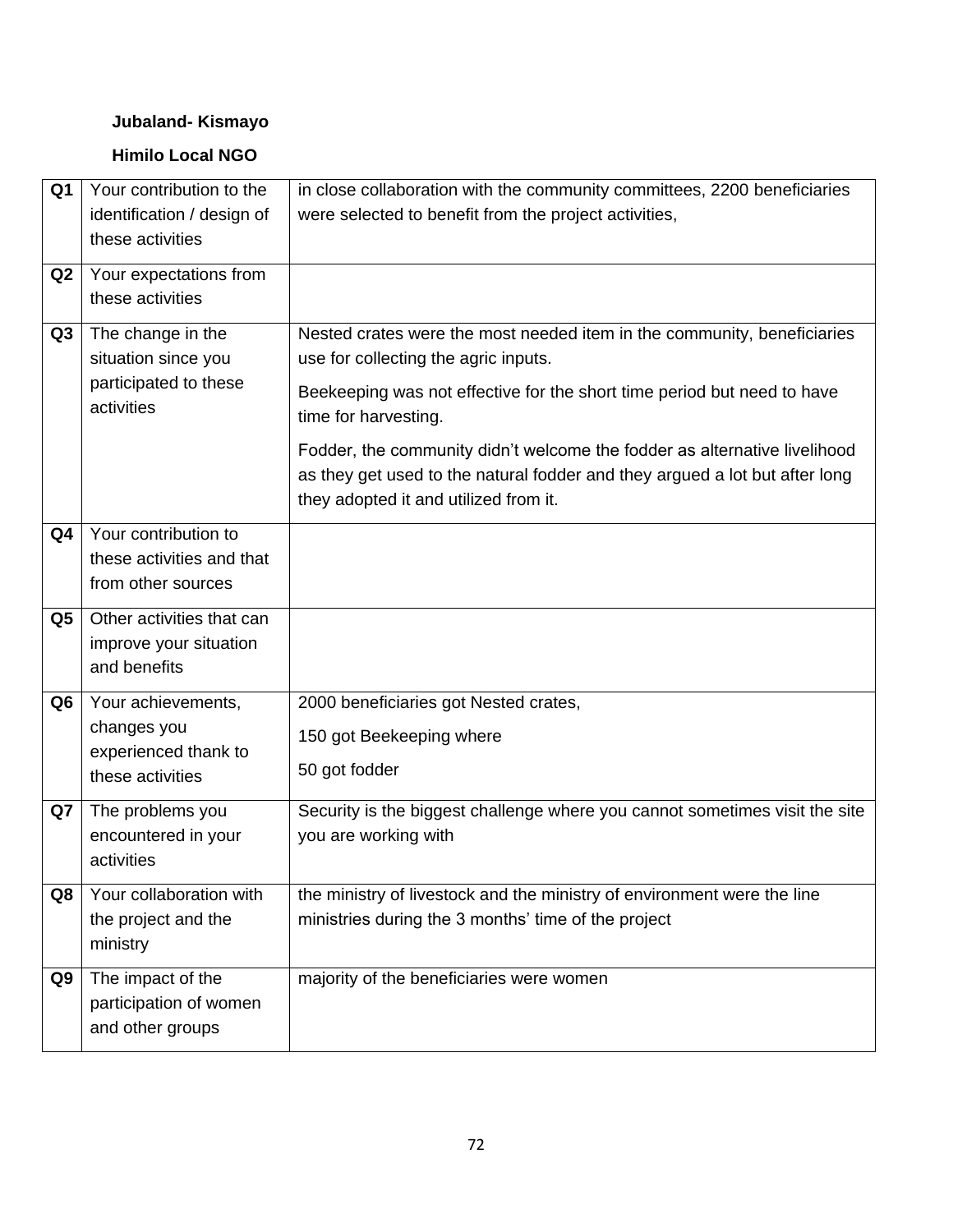# **Jubaland- Kismayo**

# **ADA local NGO**

| Q <sub>1</sub> | Your contribution to the   | in close consideration with alternative livelihood for the charcoal producers |
|----------------|----------------------------|-------------------------------------------------------------------------------|
|                | identification / design of | and consultation with the community, 2750 beneficiaries were selected         |
|                | these activities           | with conditions of being from the community, and those have farms             |
| Q2             | Your expectations from     | Fodder was difficult to be accepted since the community have the natural      |
|                | these activities           | fodder,                                                                       |
|                |                            | Beekeeping activity was very limited in terms of number                       |
|                |                            |                                                                               |
| Q <sub>3</sub> | The change in the          | Farms got where they can store when they harvest, and it lowered the          |
|                | situation since you        | wastage of the products                                                       |
|                | participated to these      | fodder will be used during the drought times                                  |
|                | activities                 |                                                                               |
| Q4             | Your contribution to       |                                                                               |
|                | these activities and that  | Seeds were distributed by FAO                                                 |
|                | from other sources         |                                                                               |
| Q <sub>5</sub> | Other activities that can  | The beneficiaries were much eager to have cash program alone with this        |
|                | improve your situation     | project which can facilitate the desire of the beneficiary to do lots of work |
|                | and benefits               | like selling the fodder to other needy regions in the country (transport)     |
| Q <sub>6</sub> | Your achievements,         | 2000 beneficiaries got Nested crates,                                         |
|                | changes you                |                                                                               |
|                | experienced thank to       | 150 got Beekeeping where 250 got fodder                                       |
|                | these activities           |                                                                               |
|                |                            |                                                                               |
| Q7             | The problems you           | There was logistic issue during the distribution of the items due to the      |
|                | encountered in your        | insecurity                                                                    |
|                | activities                 |                                                                               |
| Q8             | Your collaboration with    |                                                                               |
|                | the project and the        |                                                                               |
|                | ministry                   |                                                                               |
| Q <sub>9</sub> | The impact of the          | majority of the beneficiaries were women                                      |
|                | participation of women     |                                                                               |
|                | and other groups           |                                                                               |
|                |                            |                                                                               |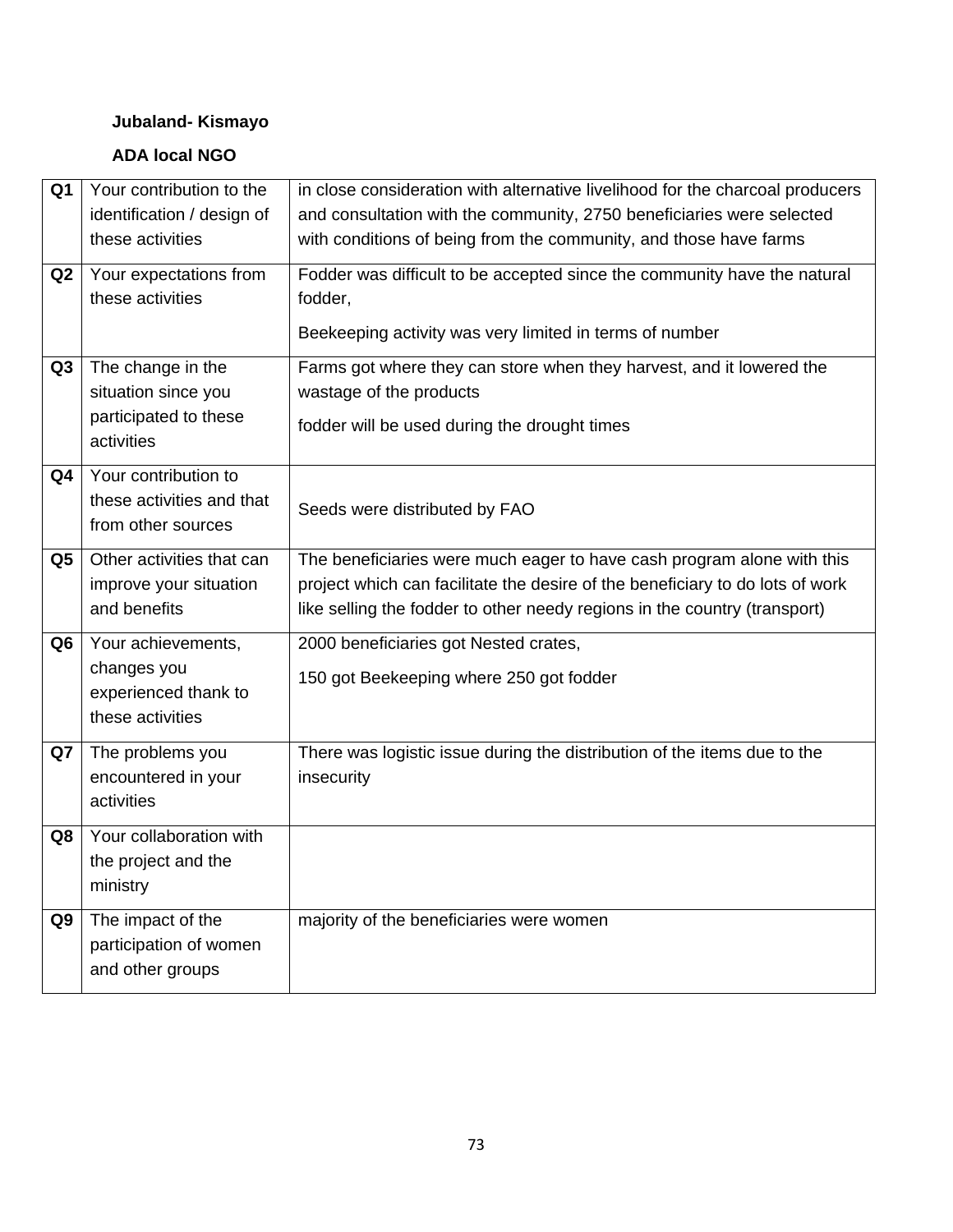# **People Met**

### **Jubaland**

- 1 Abdulhamid Ali Shire Technical Advisor
	-
- 2 Abdihakim Kadiye Ali Technical Advisor
- 3 Abdi Aden Ahmed Director of Environment
- 4 Ali Daud Haajir M&E Officer
- 
- 5 Abdi Nour Hared Charcoal inspector
- 6 Ali Mohamed Abdi Himilo Local NGO
- 7 Aden Okash Ali ADA Local NGO
- 

74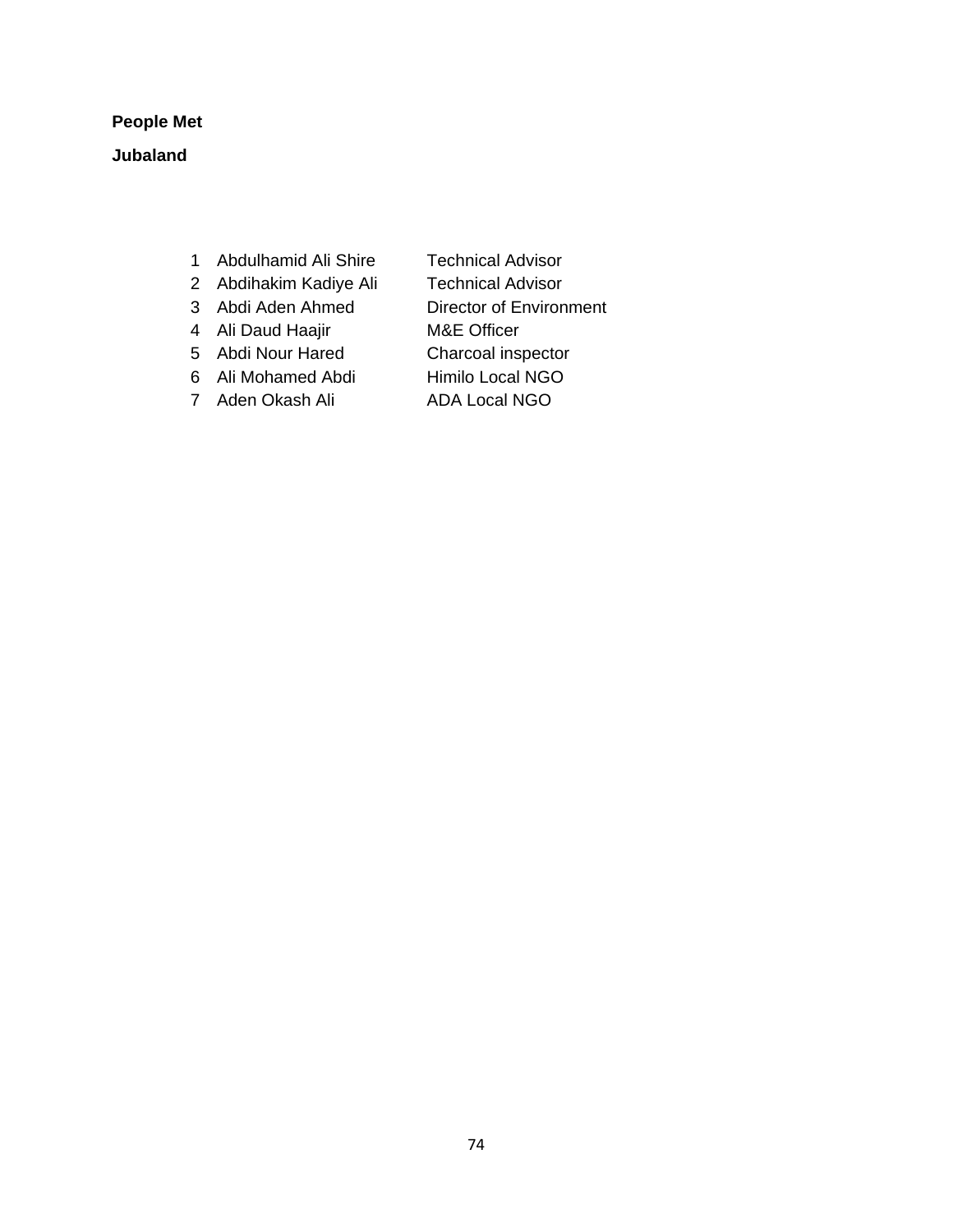# **Itinerary for site visits**

| Day   | Place          | <b>Activities</b>    | People                                                                        |
|-------|----------------|----------------------|-------------------------------------------------------------------------------|
| 26/10 | Mogadishu      | <b>Beneficiaries</b> | Faadumo Yousuf                                                                |
|       |                |                      | Hawa Mohamed                                                                  |
|       |                |                      |                                                                               |
|       |                |                      | LPG beneficiaries and branch dealers                                          |
| 30/10 | Hargeisa,      | <b>Partners</b>      | UNDP acting Head of office                                                    |
|       | Somaliland     |                      | Minister of Environment & rural development                                   |
|       |                |                      | (MoERD)                                                                       |
|       |                |                      | <b>MoERD Seed nursery</b>                                                     |
|       |                |                      | MoERD Improved stoves training site under                                     |
|       |                | <b>Beneficiaries</b> | construction<br>IDPs excipients of improved stoves (FGD)                      |
|       |                |                      | Restaurant owner recipient of solar water heater                              |
|       |                |                      | Market traders selling improved stoves                                        |
| 13/11 | Travel<br>to   | Partners<br>and      | <b>Business women (FGD)</b>                                                   |
|       | Garowe,        | beneficiaries        | Trainees (FGD)                                                                |
|       | Puntland       |                      |                                                                               |
| 14/11 | Garowe,        | Partners             | LPG beneficiaries (FGD)                                                       |
|       | Puntland       |                      | <b>SECCCO Production centre</b>                                               |
|       |                |                      |                                                                               |
| 16/11 | Travel<br>to   |                      |                                                                               |
|       | Mogadishu      |                      |                                                                               |
| 17/11 | Travel<br>to   | Partners             | Technical Advisors from Jubaland Ministry of                                  |
|       | Kismayo,       |                      | Environment Abdulhamid Ali Shire, Abdihakim                                   |
|       | Jubaland       |                      | Kadiye Ali, and Abdi Aden Ahmed director of                                   |
|       |                |                      | Environment, the M&E officer Ali Daud Haajir, Abdi                            |
| 18/11 | Kismayo        | <b>Partners</b>      | Nour Hared a charcoal inspector,<br>Ali Mohamed Abdi Representative of Himilo |
|       |                |                      | Organization for Development (HOD)                                            |
| 19/11 | Kismayo        | <b>Partners</b>      | Aden Okash Ali from ADA Partner organization                                  |
| 20/11 | Goobweyn       | <b>Beneficiaries</b> | Alternative livelihoods community                                             |
|       | district       |                      |                                                                               |
| 21/11 | Demobilization |                      |                                                                               |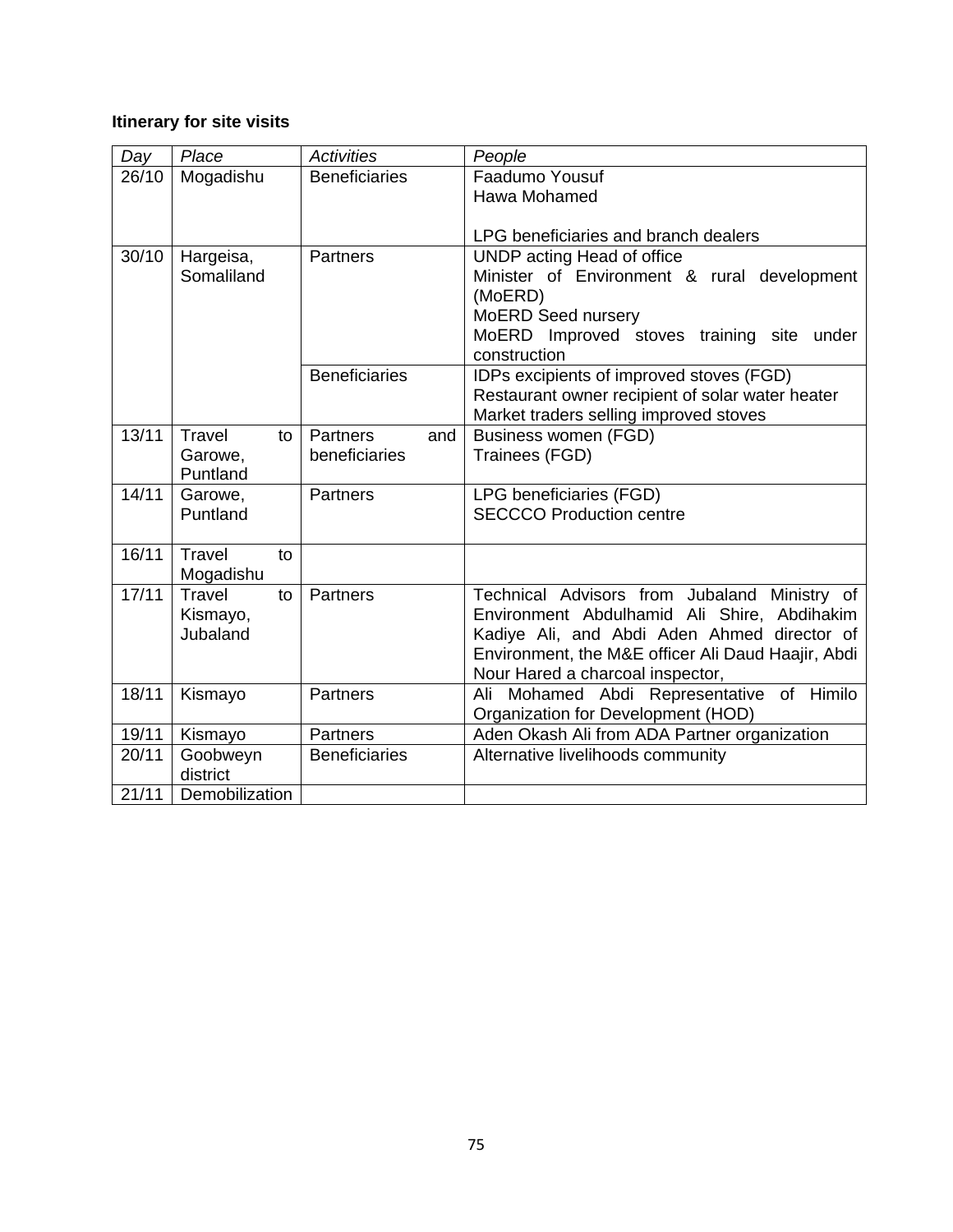# **3. Documents reviewed**

### UNDP

Project document 2016 Programme initiation report, 2016 Quarterly report 12/2018, 3/2019, 6/2019 Programme semi-annual progress report 1 January – 30 June 2019 Annual report: 2016, 2017, 2018 PSC minutes 13/10/16, 18/9/17, 10/12/2018 Abdi Abokor Yusuf mission report, 5/2018 Situation analysis/update of Charcoal production in Galmudug state, 2018 Overview presentation of Proscal (2016-2019) CharCoal programme expenditures, 2019 PROSCAL national awareness / special events round up (2016-2019) FGS. Somalia's INDCs, 2015 MPTF newsletter 2018, 2019 Report of the Monitoring Group on Somalia and Eritrea. 2018 UNODC Global Maritime Crime Programme Annual Report 2016 Un Strategic framework 2017-2020 Somalia

LoA between UNDP and MoLFR – FGS, 2018 with 4 amendments MoLFR project progress report, 2018

LoA between UNDP and MoECC – Puntland, 2018 with 3 amendments Quarterly reports, 2018 Energy cooking stoves training for manufacturers. 10/2018 Distribution of 400 LGP cylinders with cooking sets as alternative energy of charcoal consumption in Puntland on 30/9/2019 Risk Management and Engagement Plan 18/6/2019

LoA between Undp and MoERD – Somaliland, 2018 with 1 amendment Monthly reports, 2018 Final report, 2019

FGS National energy policy draft, 1/9/2018 National environmental policy, 2019 Attorney press release on charcoal export, 19/5/2019

### FAO

S. Mumuli. Charcoal Production and Utilization in Lower Juba, Somalia. 2017 M. Bologesi, U. Leoardi. Analysis of very high-resolution satellite images to generate information on the charcoal production and its dynamics in South Somalia from 2011 to 2017. 2018 U. Leonardi. Analysis of VHR satellite imagery to generate knowledge on the dynamics of charcoal production in South Somalia 2011 – 2017. 2018 J. Brooks. Environmental and Socio-Economic Impacts of the Charcoal Trade. 2018 Socio economic baseline survey in Kismayo, Badhadhe & Afmadow districts. 2019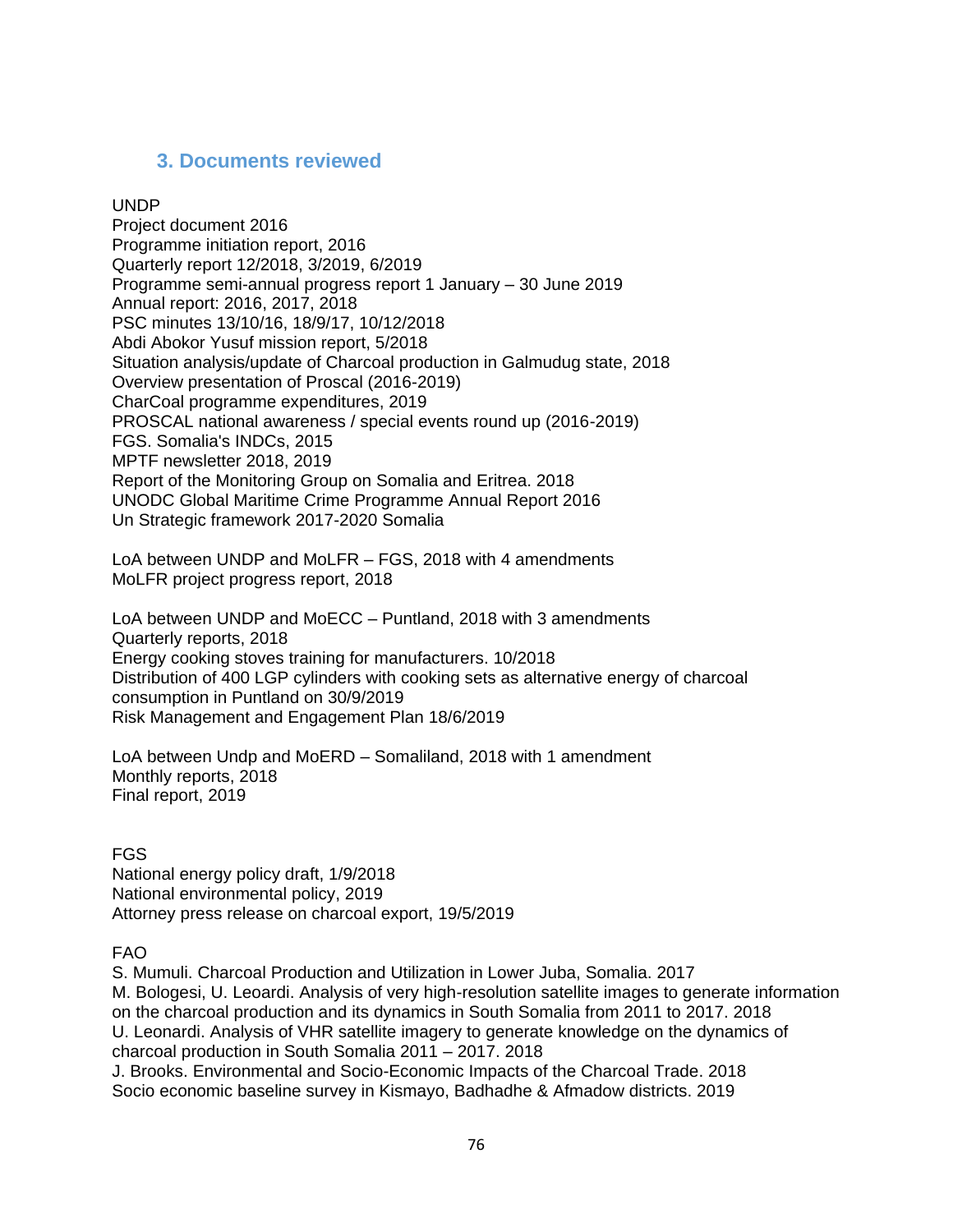UNEP Proscal FactSheet Speech for the Minister 24/4/019 Ambassador's Meeting from Gulf Countries and Somalia's Neighbouring Countries. 24/4/2019+ Programme achievement report: 1 October 2018 – 31 August 2019 Media Dialogue report 12-13/6/2019 Validation of National Policy of Charcoal for the Government of Somalia 8/2019 Rashid Ateye.Latest information of the illegal export of charcoal from Somali to Gulf regions. 9/2019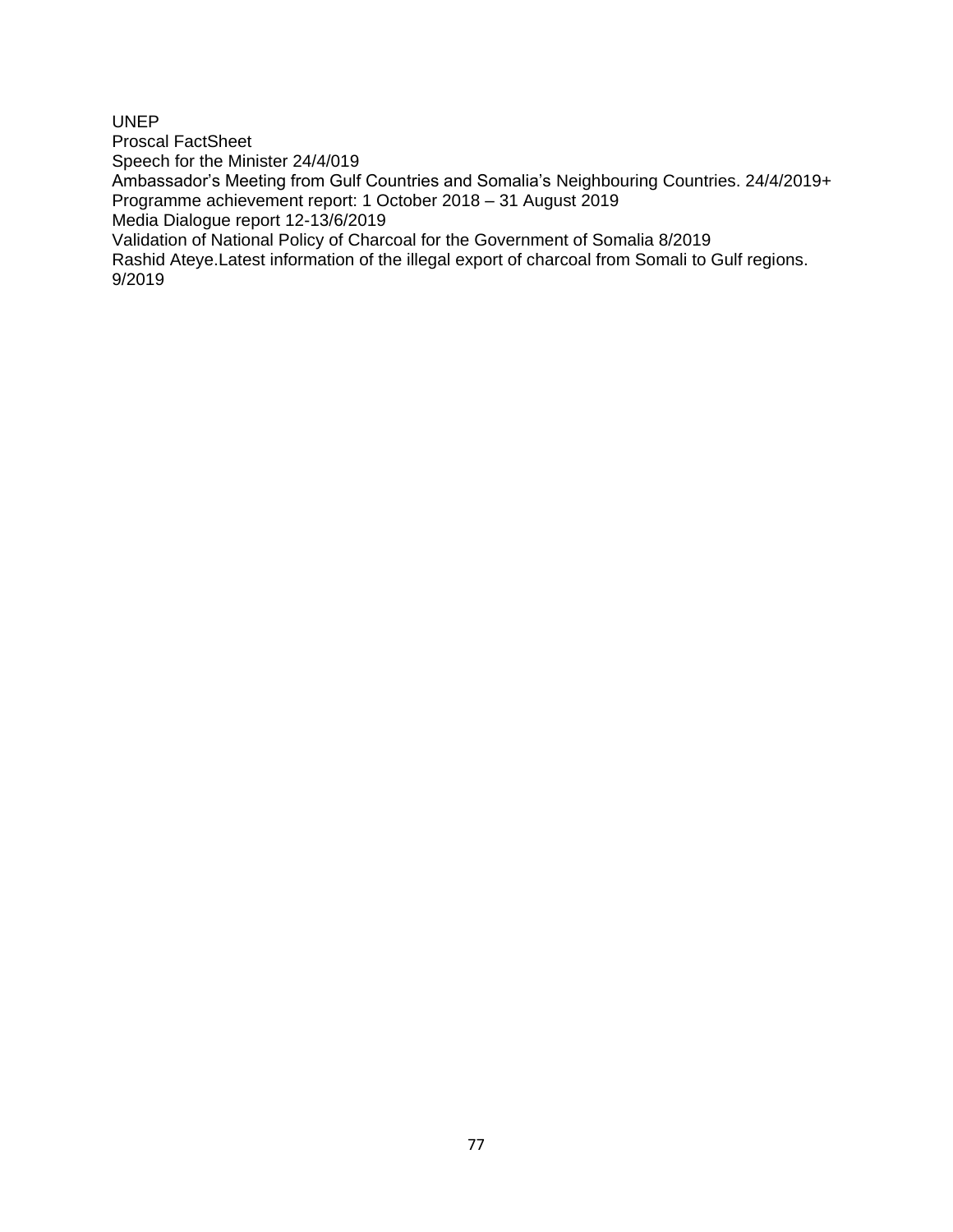# **5. Field survey feedback**

| date                                                                                | 26/10/2019                                                                                                                                                                                                                                                                                                                                                                                                                                                                                                                                                                                                                                                                                                                 | 28/10/2019                                                                                                  | 30/10/2019                                                                                                                                                                                   |                | 30/10/2019                                                                                                                                                                                                                                                                                | 14/11/19                                                                                                                                                                            |
|-------------------------------------------------------------------------------------|----------------------------------------------------------------------------------------------------------------------------------------------------------------------------------------------------------------------------------------------------------------------------------------------------------------------------------------------------------------------------------------------------------------------------------------------------------------------------------------------------------------------------------------------------------------------------------------------------------------------------------------------------------------------------------------------------------------------------|-------------------------------------------------------------------------------------------------------------|----------------------------------------------------------------------------------------------------------------------------------------------------------------------------------------------|----------------|-------------------------------------------------------------------------------------------------------------------------------------------------------------------------------------------------------------------------------------------------------------------------------------------|-------------------------------------------------------------------------------------------------------------------------------------------------------------------------------------|
| place                                                                               | Mogadishu                                                                                                                                                                                                                                                                                                                                                                                                                                                                                                                                                                                                                                                                                                                  | Mogadishu                                                                                                   | Hargeisa                                                                                                                                                                                     |                | Hargeisa                                                                                                                                                                                                                                                                                  | Garowe                                                                                                                                                                              |
| Interviewees                                                                        | Mukhtar, Abdukani, project<br>coordinator & Rashid Abeye,<br>director MoLFR                                                                                                                                                                                                                                                                                                                                                                                                                                                                                                                                                                                                                                                | VMoE-Puntland                                                                                               | IDPs - Stadium group                                                                                                                                                                         |                | MoE&RD                                                                                                                                                                                                                                                                                    | <b>Business Women</b>                                                                                                                                                               |
| Persons n.                                                                          |                                                                                                                                                                                                                                                                                                                                                                                                                                                                                                                                                                                                                                                                                                                            | 10                                                                                                          |                                                                                                                                                                                              | 5              | 5                                                                                                                                                                                                                                                                                         |                                                                                                                                                                                     |
| Women n.                                                                            |                                                                                                                                                                                                                                                                                                                                                                                                                                                                                                                                                                                                                                                                                                                            | 4                                                                                                           |                                                                                                                                                                                              | $\overline{2}$ |                                                                                                                                                                                                                                                                                           |                                                                                                                                                                                     |
| Your<br>contribution to<br>the<br>identification /<br>design of these<br>activities | MoLFR is trying to coordinate<br>regional states MoE. Berbera<br>traders came recently to get<br>veterinary certificates from<br>Mogadishu<br>Berbera, Bosasso ports: a Saudi &<br>a Somali trader manage the<br>quarantine area. Mogadishu:<br>some Somalis traders alone<br>control it.<br>20% of Berbera sold livestock is<br>from Ethiopia, difficult frontier<br>control at Tog Wachale. Other<br>livestock comes from South<br>Somalia<br>Mogadishu 61 universities. The<br>best are: Somali National U,<br>Mogadishu U., Bendir U., City U.,<br>Somin U. The IGAD TVET will<br>establish at Mogadishu. People<br>look for certificates from flying<br>universities. People remove<br>banana to put lemons at Genale | the assessed the<br>alternative sources of<br>energy to reduce<br>charcoal production<br>Cheap local supply | large group of 523 HHs. 1<br>orphan family; their body<br>selected the families most<br>vulnerable. A few of them, have<br>electric grid connected. Some<br>have solar panels, battery lamps |                | Project supports distribution<br>of kits, along the policy<br>reduction of emission 50%<br>by 2021<br>With Aramco they did<br>agreement in 2018 to reduce<br>price of GPL. The GPL is not<br>taxed<br>The tank Kg 11 costs US\$<br>16 plus US\$ 1-2 the<br>distributor instead of US\$ 27 | the local authority selected<br>50 vulnerable business<br>women from the retailer in<br>the market, each women<br>were supported to 10<br>Jicokoa (kenyan product) for<br>reselling |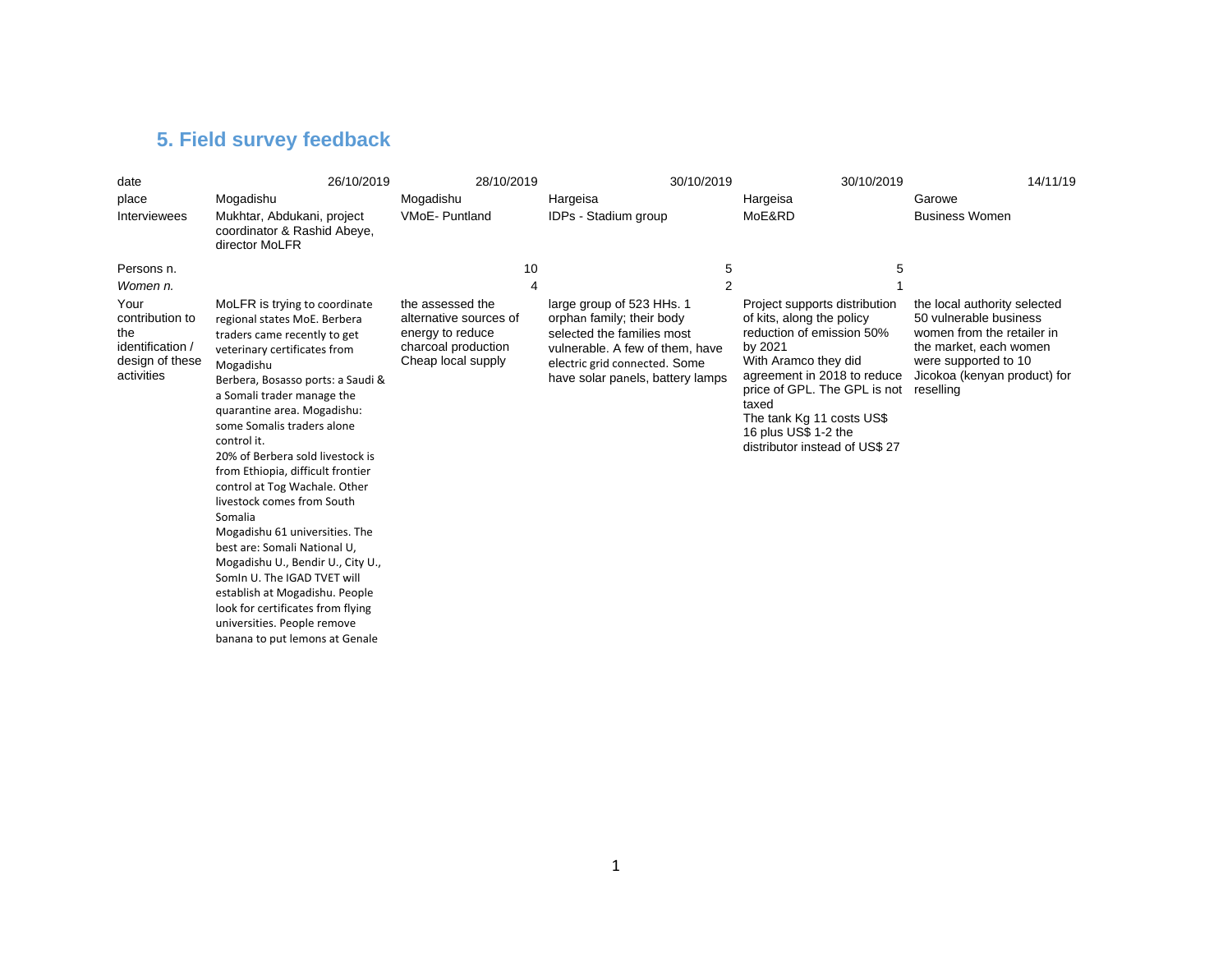Your expectations from these activities

Programme activities: Policy making, building capacities / posting advisors Regional coordination, advocacy abroad. Awareness raising, media communication to population. Demonstration of alterative techniques (energy efficient stoves, improved charcoal kilns) / alternative materials (LPG trade promotion) Support to shifting to alterative livelihoods (agriculture, livestock) in the South

fuel efficiency: from ½ moth to 1 <sup>1</sup>/<sub>2</sub> with one bag, fast cooking children go to school early, environmental conservation, growing business Wholesaler some sell in market, retailers in shops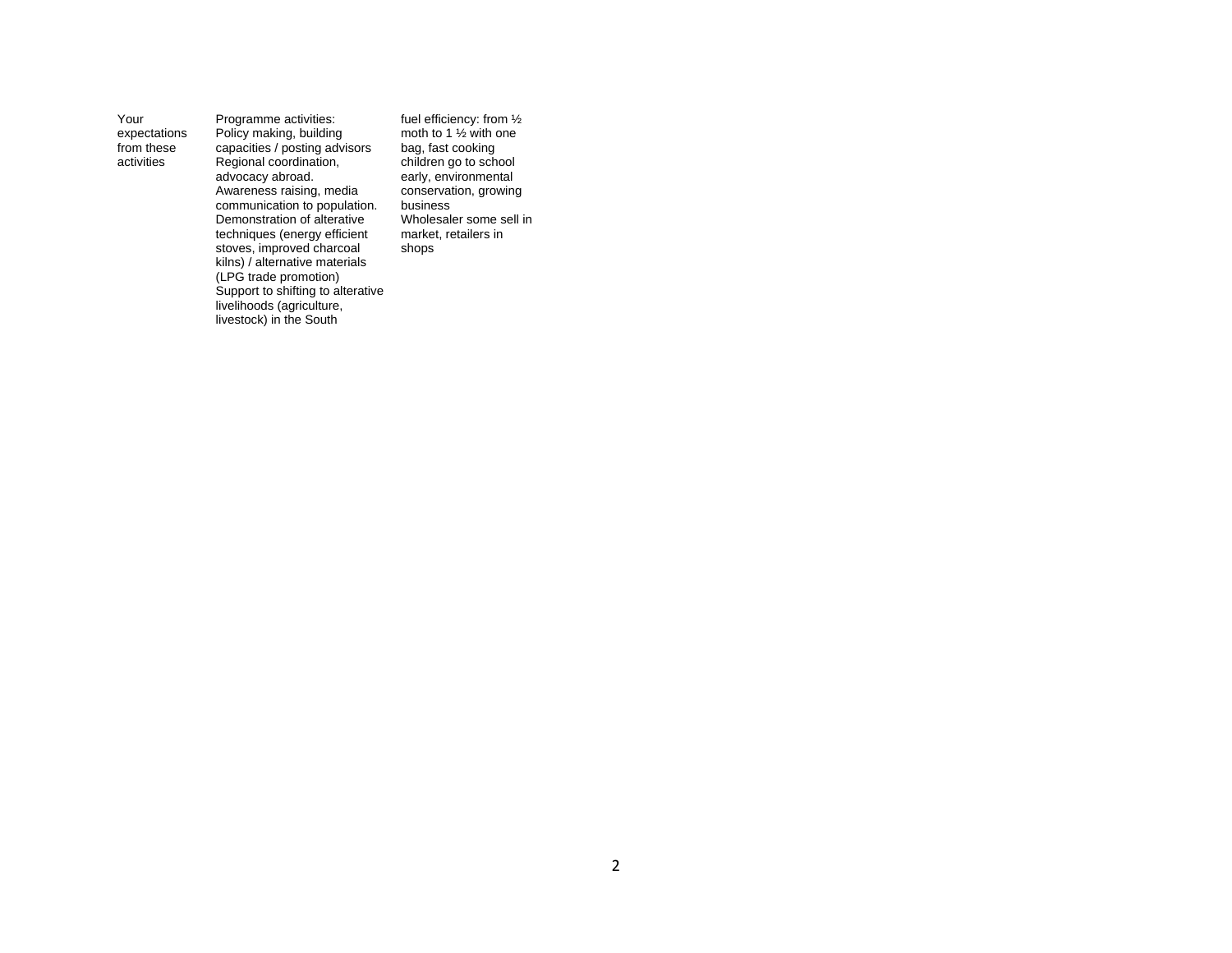The change in the situation since you participated to these activities

South forests, depleted, for shisha, barbecue. Fao Swalim had aero photo showing the ports with boats, heaps of sacks. To size small ones, 2 dhows reaching the big ones posted high sea from Kismayo. Other trade port is Buur Gaabo, South of Kismayo. This trade is fostering Al Shabaab. It has to be stopped as such funding is a security threat.

Raising awareness, ban the felling of trees. Meeting people in villages stop use of herbicides to kill tress project lowered price from US\$ 45 to US\$ 25

Jikocao distributed to the business women for sells decreased the price of the imported Jikocao, the families who used the Jikocao lowered the number bags of charcoal from 3 bags to 1.5bags. this support also decreased the imported Jikocao and families get chance to pay it. The Jikocoa made the kictchen work easy for women in the families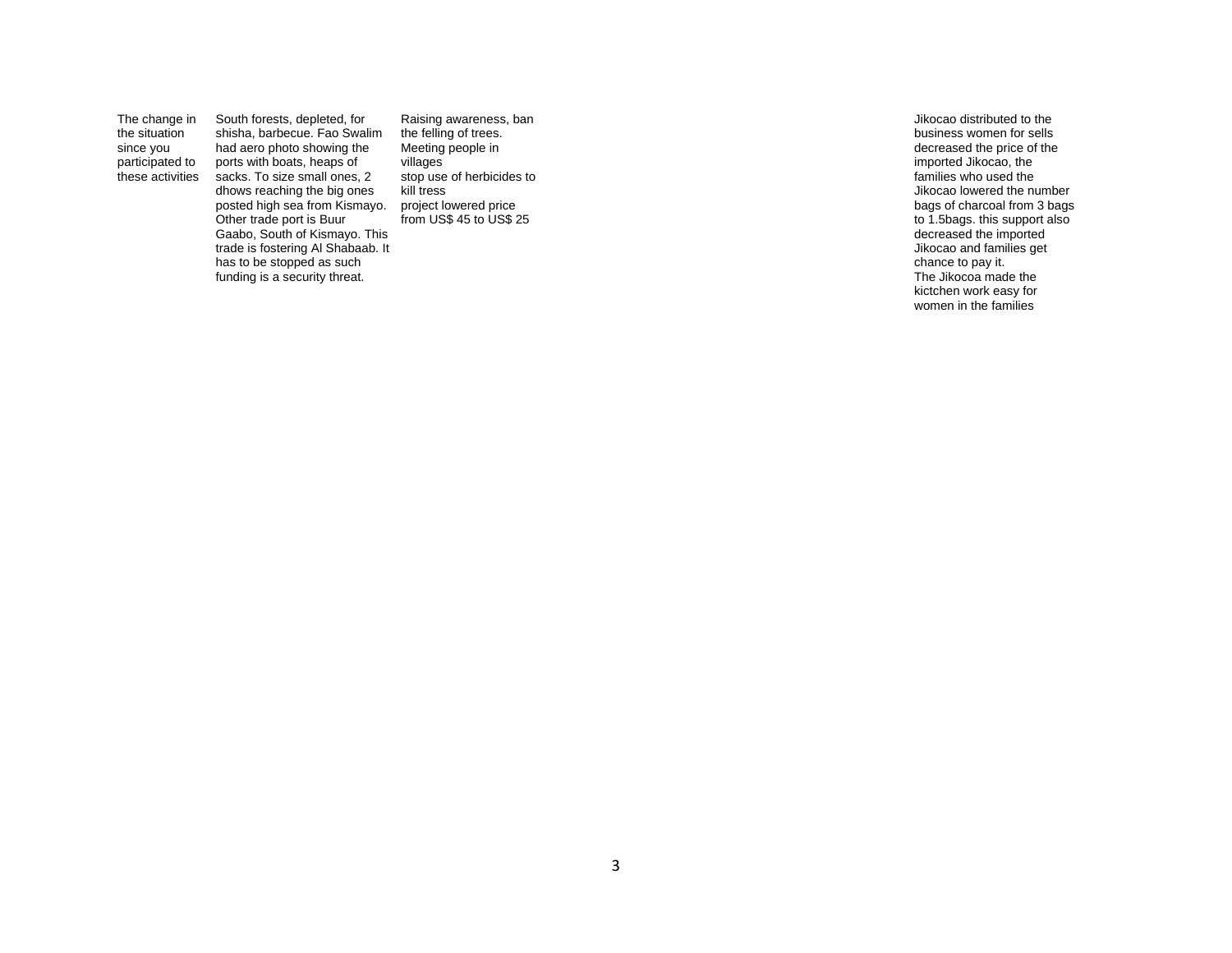Your contribution to these activities and that from other sources

Project support stimulated local production, training of young iro appeter. The producers collaborate with the traders

this is the only activity of the project

Other activities that can improve your situation and benefits

LPG gas imported from Oman whose enterprise is dealing with government for storage at Mogadishu port. Storage is already at Berbera. Puntland has reserves of gas, not yet exploited. Communities before regulated wood cutting

after project, price will raise again. MoE assistance needed Africa alternative agency worked with economic stoves in the past. Local GO will produce economic stoves IOM will do for returnees in Baidoa, GIZ in Jubaland

They got 50 solar lamps from ATECD

Berbera port. There is a pipeline from inside the sea to transport gas to government depot in the port. They will move the pipeline to land site. It will cost MUS\$ 2.7 to depot outside Berbera Other collaborations as GIZ to 2021 50% reduction strategy

There other families who got the locally made stoves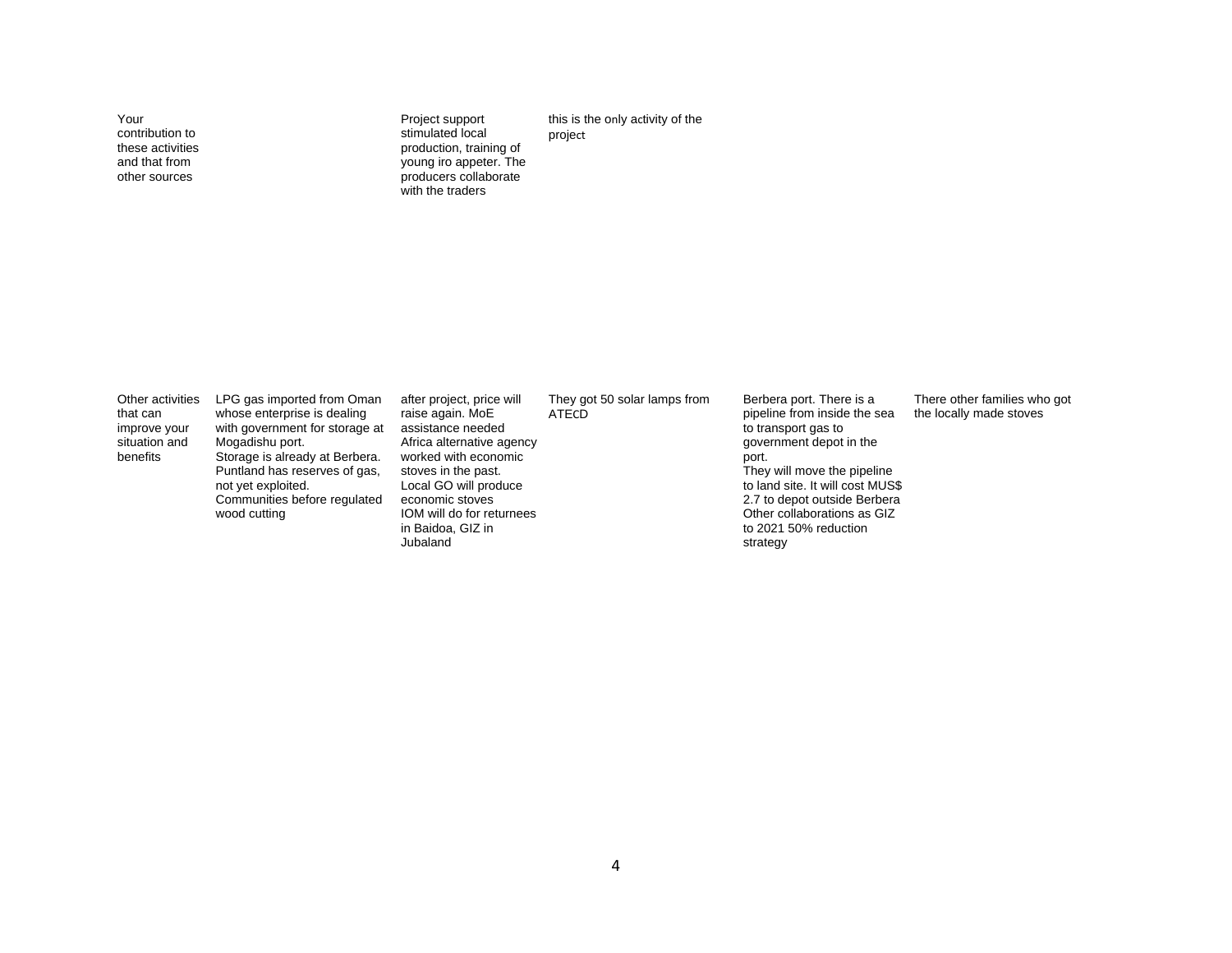| Your<br>achievements,<br>changes you<br>experienced<br>thank to these<br>activities | Advocacy about the Control of<br>sea to stop trade, discussion<br>with Gulf states ambassadors.<br>17 states from Africa<br>participated at AU conference<br>on charcoal trade in Addis<br>Ababa. Ethiopia stopped this<br>trade.<br>Wild trees cutting reduces<br>grazing land.<br>The 50 women traders assisted<br>to sell gas are no more<br>interested in charcoal<br>Honey production, etc. for<br>alternative livelihoods | they use modern tools<br>they use solar energy<br>for welting, similar price<br>they need equipment for<br>restaurant stoves,<br>bigger<br>stoves made Industrially<br>in Keya are lighter, more<br>durable, more expensive<br>(US\$ 40)<br>reduction of illegal<br>deemed, they seized<br>some illegal trucks<br>distribution of 400 LPG.<br>they wat to expand | They got the 200 out of the 5500<br>stove distributed by the project<br>on 28/9/2018. These work for<br>over 3 years reducing charcoal<br>consumption by 2/3 | They advertised by radio.<br>Next week distribution.<br>Payment with phone to<br>identify the purchasers.<br>Also if they are not poor,<br>they will resell the kits to<br>poor people. Full gas price in<br>Diibouti, Ethiopia, little<br>chance of export. Seed<br>nursery, the place for the 3<br>workshops for training metal<br>carpenters<br>Cleaner, faster cooking | the business women in<br>Garowe got 150 out of the<br>400 Jikocoas distributed on<br>Sept 2019 and the other 250<br>were distriobuted to the cities<br>in Puntland |
|-------------------------------------------------------------------------------------|---------------------------------------------------------------------------------------------------------------------------------------------------------------------------------------------------------------------------------------------------------------------------------------------------------------------------------------------------------------------------------------------------------------------------------|------------------------------------------------------------------------------------------------------------------------------------------------------------------------------------------------------------------------------------------------------------------------------------------------------------------------------------------------------------------|--------------------------------------------------------------------------------------------------------------------------------------------------------------|----------------------------------------------------------------------------------------------------------------------------------------------------------------------------------------------------------------------------------------------------------------------------------------------------------------------------------------------------------------------------|--------------------------------------------------------------------------------------------------------------------------------------------------------------------|
|-------------------------------------------------------------------------------------|---------------------------------------------------------------------------------------------------------------------------------------------------------------------------------------------------------------------------------------------------------------------------------------------------------------------------------------------------------------------------------------------------------------------------------|------------------------------------------------------------------------------------------------------------------------------------------------------------------------------------------------------------------------------------------------------------------------------------------------------------------------------------------------------------------|--------------------------------------------------------------------------------------------------------------------------------------------------------------|----------------------------------------------------------------------------------------------------------------------------------------------------------------------------------------------------------------------------------------------------------------------------------------------------------------------------------------------------------------------------|--------------------------------------------------------------------------------------------------------------------------------------------------------------------|

The problems you encountered in your activities

60 young trainees, it is too expensive to establish workshops

they look for more stoves, blankets for low temperature of Hargeisa nights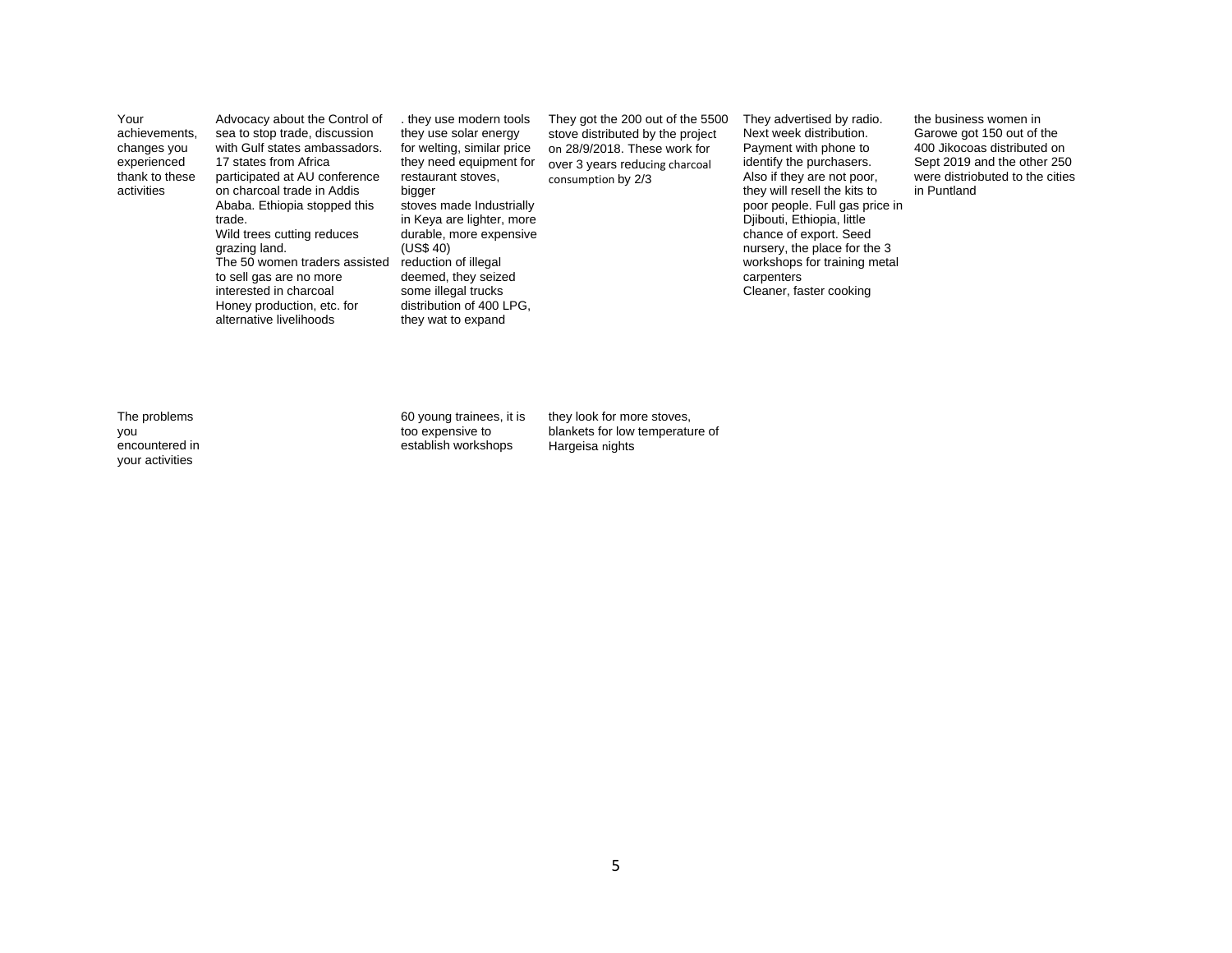Your collaboration with the project and the ministry

MoE advocacy, it organized workshops They use solar energy for welding Materials available but expensive, price can't be reduced They need tools to mechanize the production

The impact of the participation of women and other groups

Active women participation

all the business people were women and are from the women head family

### Cont./

| date         | 14/11/19 | 17/11/19          | 14/11/19                                  | 14/11/19             | 18/11/19               | 19/11/19   | 19/11/19 |
|--------------|----------|-------------------|-------------------------------------------|----------------------|------------------------|------------|----------|
| place        | Garowe   | Mogadisho         | Garowe                                    | Garowe               | Kismavo                | Kismavo    | Kismayo  |
| Interviewees | Trainees | LPG Beneficieries | <b>Production Centre</b><br><b>SECCCO</b> | <b>Beneficieries</b> | Ministry of enviroment | Himilo NGO | ADA      |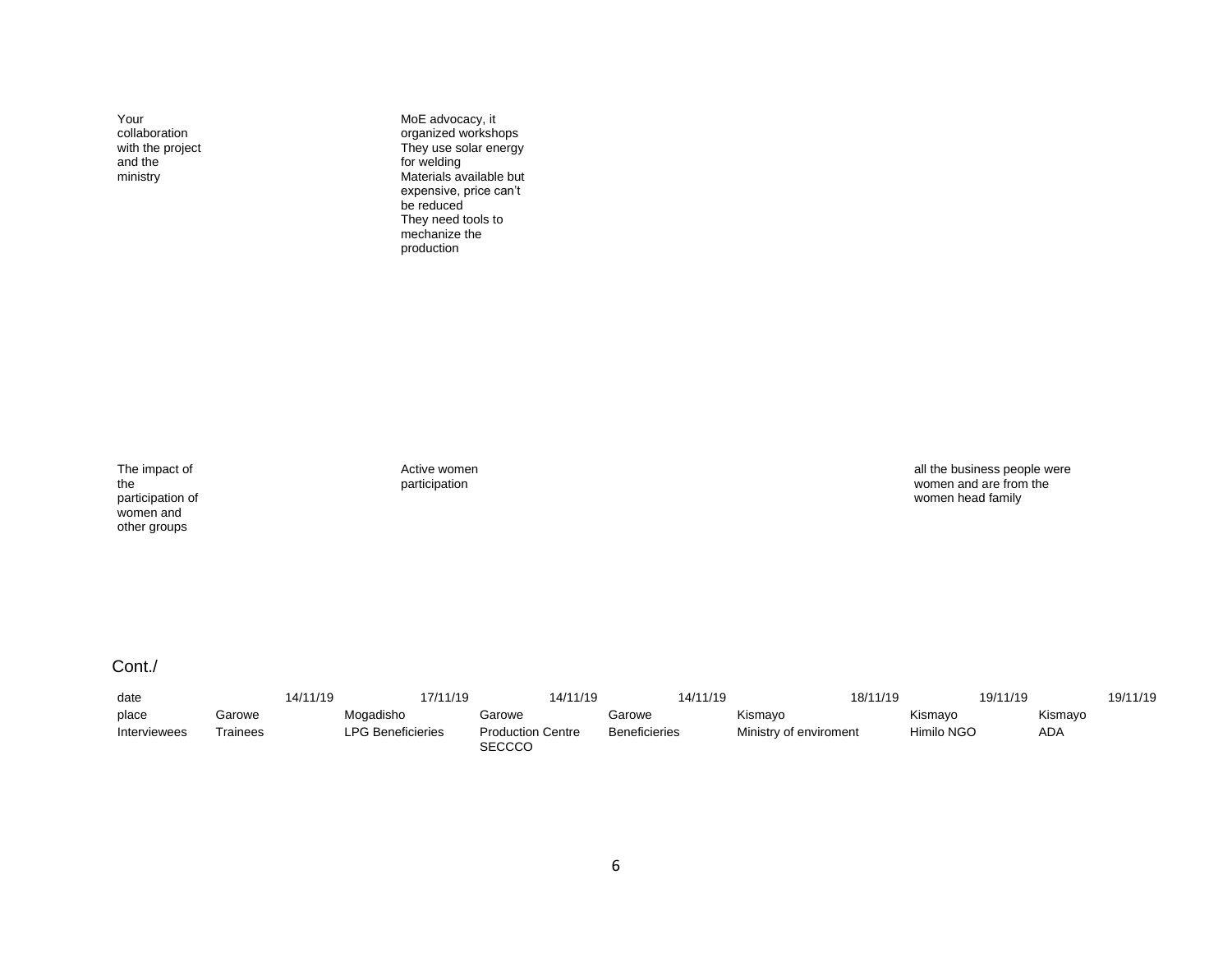| Your<br>contribution to<br>the<br>identification /<br>design of these<br>activities | the local authority of<br>Garowe in<br>collaboration with<br>community selected<br>the 40 trainees and<br>had the opportunity<br>to take theory and<br>practical training<br>from SECCCO<br>production center | 15 selected women<br>from the Charcoal<br>dealers were given 20<br><b>LPG Cylinders with</b><br>cooking set, the<br>branch women<br>distributed the LPG to<br>their charcoal<br>customers for the<br>purpose of selling the<br>Gas during refilling of<br>the cylinders | SECCCO got the<br>trainees from the<br>ministry of<br>Environment which<br>has collaboration<br>with the local<br>authority | the most vulnerable<br>people in the<br>community were<br>selected and they<br>part take the<br>activities of the<br>project | The ministry drafted the law<br>of charcoal and its about to<br>be signed by the state<br>president, a west<br>management forum were<br>stablished by the state<br>ministry to work in the sea<br>and a volunteer team works<br>for the ministry to achieve<br>the project activities, | in close collaboration<br>with the community<br>committees, 2200<br>beneficiaries were<br>selected to benefit<br>from the project<br>activities, | in close<br>consideration with<br>alternative livelihood<br>for the charcoal<br>producers and<br>consultation with the<br>community, 2750<br>beneficiaries were<br>selected with<br>conditions of being<br>from the community.<br>and those have<br>farms |
|-------------------------------------------------------------------------------------|---------------------------------------------------------------------------------------------------------------------------------------------------------------------------------------------------------------|-------------------------------------------------------------------------------------------------------------------------------------------------------------------------------------------------------------------------------------------------------------------------|-----------------------------------------------------------------------------------------------------------------------------|------------------------------------------------------------------------------------------------------------------------------|----------------------------------------------------------------------------------------------------------------------------------------------------------------------------------------------------------------------------------------------------------------------------------------|--------------------------------------------------------------------------------------------------------------------------------------------------|-----------------------------------------------------------------------------------------------------------------------------------------------------------------------------------------------------------------------------------------------------------|
|-------------------------------------------------------------------------------------|---------------------------------------------------------------------------------------------------------------------------------------------------------------------------------------------------------------|-------------------------------------------------------------------------------------------------------------------------------------------------------------------------------------------------------------------------------------------------------------------------|-----------------------------------------------------------------------------------------------------------------------------|------------------------------------------------------------------------------------------------------------------------------|----------------------------------------------------------------------------------------------------------------------------------------------------------------------------------------------------------------------------------------------------------------------------------------|--------------------------------------------------------------------------------------------------------------------------------------------------|-----------------------------------------------------------------------------------------------------------------------------------------------------------------------------------------------------------------------------------------------------------|

Your

expectations from these activities

The trainees were expecting to have livelihood activities to manage their live, 4 of the trainees were employed by **SECCCO** 

the Benefited community were thinking this is a danger to their houses and children which lead some of the families not to use before seeing other families using, and now all neighboring families are willing to

get the LPG set at once so that they can refrain from the charcoal usage

SECCCO has been producing this local stove since 2012 and has been getting support from international and local organizations including ADRA, ADESO and UNDP

the ministry of the state was expecting that the ministry is the implementing agency of this project but the Ministry of livestock in Federal level is the biggest challenge of the project,

Fodder was difficult to be accepted since the community have the natural fodder, Beekeeping activity was very limited in terms of number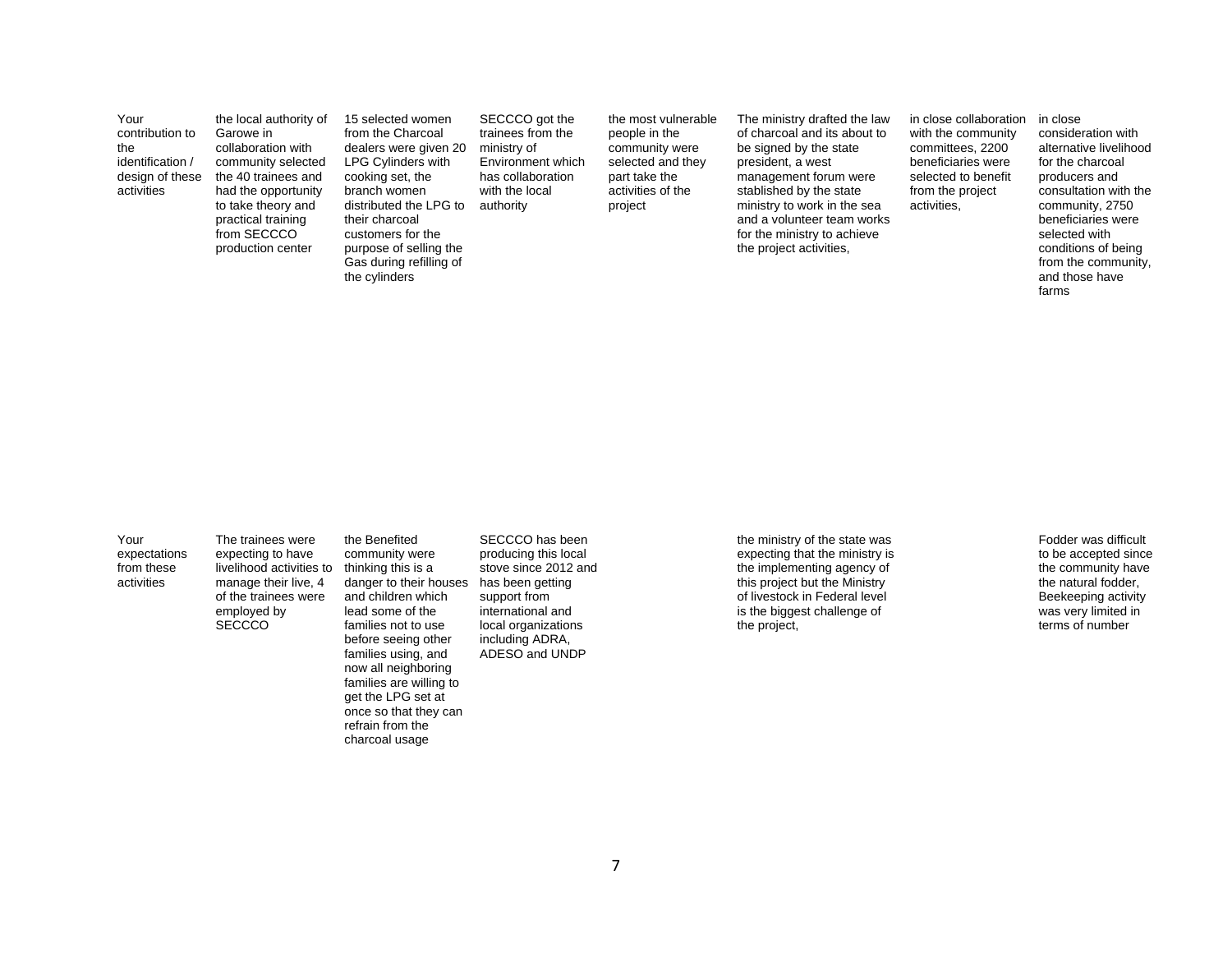The change in the situation since you participated to these activities most of the trainees got employment opportunity from this local stove training activities, now 4 of them were recruited by the production center (SECCCO) its worth mentioning that one of these 4 includes a mother of 2 children

All the 15 branch women stopped dealing or retailing the charcoal, using LPGs is to be clean, its fast to cook and prepare the food, the neighboring families are eager getting the LPG and cooking sets. "My husband used to see me getting up just after Morning prayer (5:30AM) for the breakfast preparation with in 1 or 2 hrs. time, but the day we were given the LPGs I got up just 20 minutes before the children go to school, it was strange for him to saw me getting up late and children are waiting the breakfast, I used the Gas to cook and it cook less than 15 minutes to prepare the family food"

the usage of the locally made stoves, the jikokoa and the LPG reduced the number of pages they used to use 3 bags per month to 1.5 bag of charcoal. the cylinder refill and the set of LPG is expensive in Garowe/PL the Jikocoa distribution for sell lowered the market price of the Jikocoa

the export of charcoal is totally stopped collaboration with the international organizations, the monitoring group and the federal itself

Nested crates were the most needed item in the community, beneficiaries use for collecting the Agric inputs. Beekeeping was not effective for the short time period but need to have time for harvesting. Fodder, the community didn't welcome the fodder as alternative livelihood as they get used to the natural fodder and they argued a lot but after long they adopted it and utilized from it.

Farms got where they can store when they harvest, and it lowered the wastage of the products fodder will be used during the drought times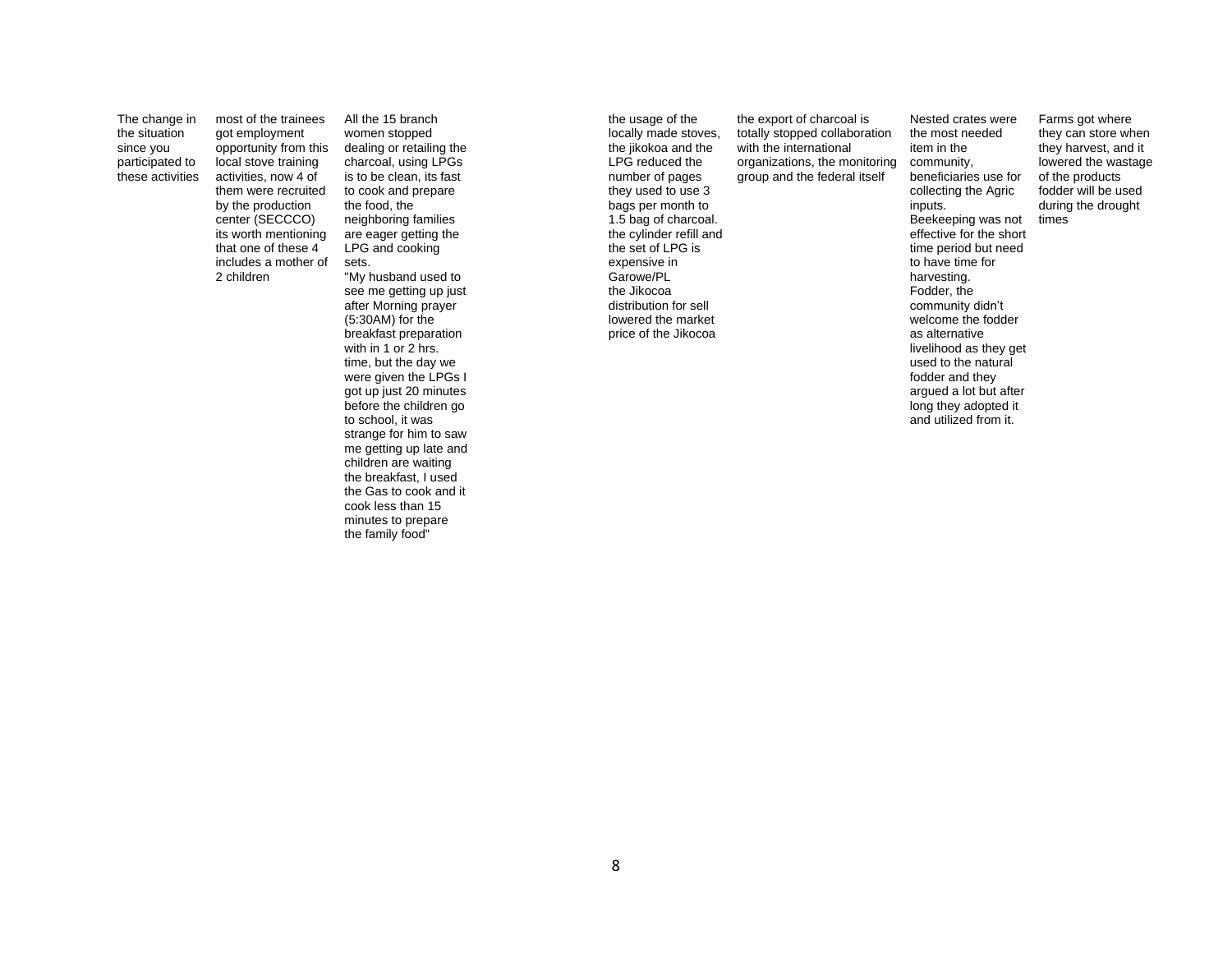| Your<br>contribution to<br>these activities<br>and that from<br>other sources |                                                                                                                                                                                                    | the branch women<br>decided to take the<br>risk and stop selling<br>the charcoal to the<br>nearby families which<br>was their only<br>livelihood activity, now<br>they are happy and<br>deals with the LPG<br>cylinder refiling<br>but this is the only<br>activity of the project | the project uses<br>SECCCO as the<br>main source of<br>production for the<br>locally made stoves,<br>they also train the<br>youth members as<br>an alternative source<br>of livelihoods,<br>SECCCO has been<br>in touch with<br>ADESO, ADRA and<br>UNDP before this<br>project activity, the<br>center has produced<br>the first distributed<br>2000 out of the<br>planned 5000 locally<br>made stoves and the<br>rest 3000 are in the<br>finishing section of |                                                                                                                                                                     | 1500 Jikocoa were<br>distributed to the IDPs in<br>Kismayo by GIZ, 2<br>international environment<br>days were marked in here<br>Kismayo were 500 trees<br>were planted by the ministry<br>of environment in state level.<br>Volunteers work for the<br>ministry to inspect the<br>ongoing charcoal sites round<br>Kismayo | seeds were<br>distributed by FAO                                                                                                                                                                                                                 |
|-------------------------------------------------------------------------------|----------------------------------------------------------------------------------------------------------------------------------------------------------------------------------------------------|------------------------------------------------------------------------------------------------------------------------------------------------------------------------------------------------------------------------------------------------------------------------------------|----------------------------------------------------------------------------------------------------------------------------------------------------------------------------------------------------------------------------------------------------------------------------------------------------------------------------------------------------------------------------------------------------------------------------------------------------------------|---------------------------------------------------------------------------------------------------------------------------------------------------------------------|----------------------------------------------------------------------------------------------------------------------------------------------------------------------------------------------------------------------------------------------------------------------------------------------------------------------------|--------------------------------------------------------------------------------------------------------------------------------------------------------------------------------------------------------------------------------------------------|
| Other activities<br>that can<br>improve your<br>situation and<br>benefits     | local stoves are new<br>to the country and<br>most of the people<br>are not aware of the<br>benefits and of the<br>locally made stoves,<br>so the market of this<br>production Is not that<br>big, | no other activities<br>were received                                                                                                                                                                                                                                               | the production<br>SECCCO is potential<br>production that can<br>produce tons of<br>locally made stoves<br>if they get input and<br>support,<br>SECCCO has<br>already produced<br>these stoves with or<br>without international<br>organizations                                                                                                                                                                                                                | no other activities<br>were mentioned<br>though the met<br>people were small to<br>reflect if there are<br>other intervention in<br>the community, they<br>are from | building the capacity of the<br>working teams in the ministry<br>can be a good value for the<br>achievement of the project<br>objectives, creating<br>livelihood programs to the<br>people who used to burn/sell<br>the charcoal<br>Al-Shabaab was another<br>factor that charcoal export<br>ban was successful            | The beneficiaries<br>were much eager to<br>have cash program<br>alone with this<br>project which can<br>facilitate the desire of<br>the beneficiary to do<br>lots of work like<br>selling the fodder to<br>other needy regions<br>in the country |

(transport)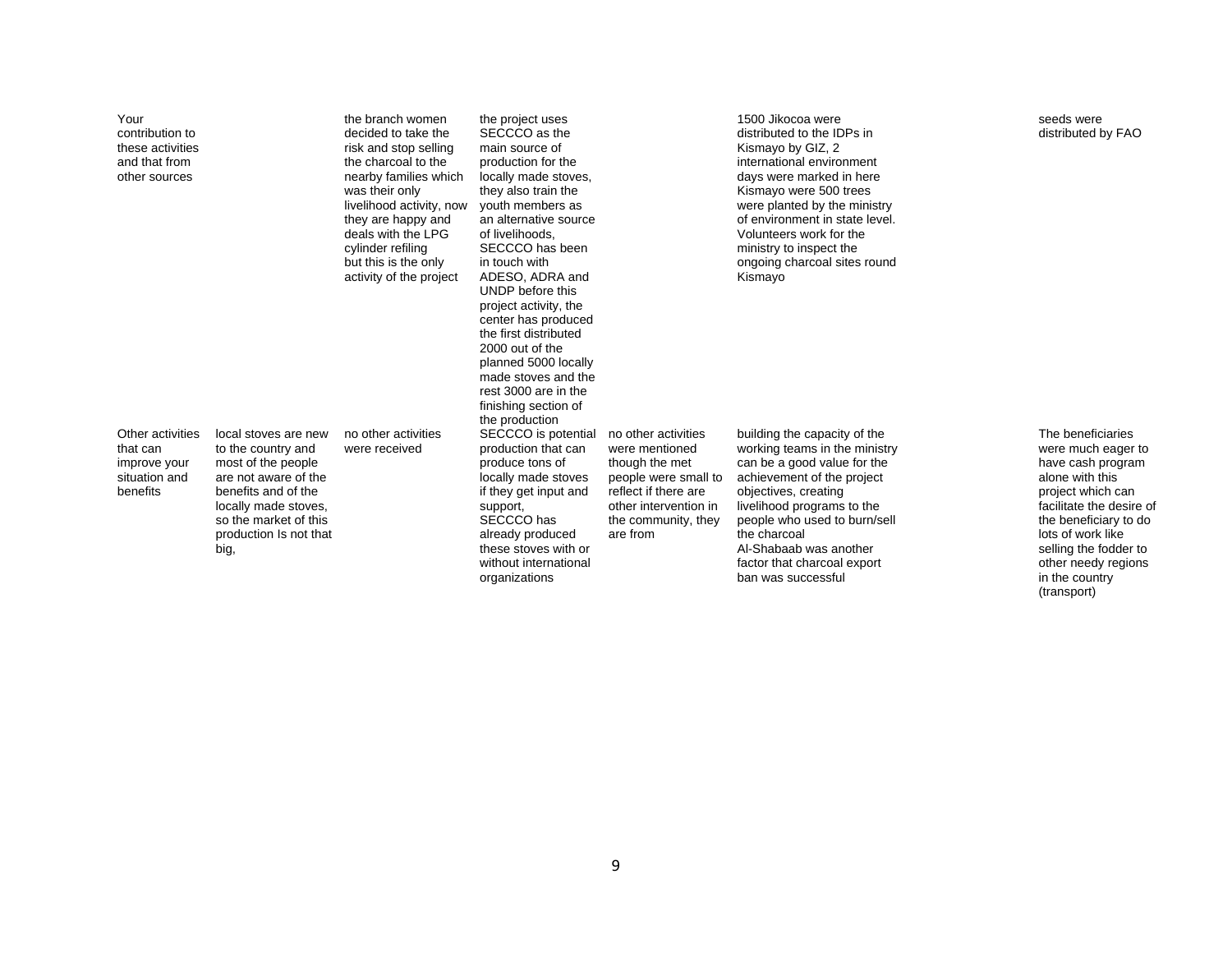| Your<br>achievements.<br>changes you<br>experienced<br>thank to these<br>activities | Most of the trainees<br>now work with the<br>skill they got<br>production center<br>and get their daily life<br>from the production<br>of the stoves. | The branch women<br>got new livelihoods<br>rather than selling the<br>charcoal to the<br>community, the LPGs<br>doesn't need you to<br>do a lot of work in<br>order to sell, its clean<br>and we kept in small<br>shop were we even<br>sell other small daily<br>items used by the<br>community.                                                                                                                                                                                                                       | <b>SECCCO Produced</b><br>4500 at a time and<br>another 2000 pieces<br>of Locally made<br>stoves and were<br>distributed by the<br>ministry of<br>environment<br>collaboration with the<br>local authority under<br>this project | 400 LPG were<br>distributed, 2000<br>locally made stoves<br>were distributed and<br>the 50 women got 10<br>Jikocoa each. |                                                                                                                                                                                                                           | 2000 beneficiaries<br>got Nested crates,<br>150 got Beekeeping<br>where 50 got fodder                           | 2000 beneficiaries<br>got Nested crates,<br>150 got Beekeeping<br>where 250 got fodder          |
|-------------------------------------------------------------------------------------|-------------------------------------------------------------------------------------------------------------------------------------------------------|------------------------------------------------------------------------------------------------------------------------------------------------------------------------------------------------------------------------------------------------------------------------------------------------------------------------------------------------------------------------------------------------------------------------------------------------------------------------------------------------------------------------|----------------------------------------------------------------------------------------------------------------------------------------------------------------------------------------------------------------------------------|--------------------------------------------------------------------------------------------------------------------------|---------------------------------------------------------------------------------------------------------------------------------------------------------------------------------------------------------------------------|-----------------------------------------------------------------------------------------------------------------|-------------------------------------------------------------------------------------------------|
| The problems<br>you<br>encountered in<br>your activities                            | The tools and<br>material of the stove<br>production is the key<br>problem of the<br>trainees                                                         | The sells benefits are<br>less than before, we<br>used to sell a bag of<br>charcoal between \$7<br>to \$12 depending on<br>the availability and the<br>access of the road.<br>Meaning that if there<br>is rain the outside<br>roads are full of mud<br>which the charcoal<br>transporters found<br>difficult getting into the<br>city in that case, we<br>double the bags in the<br>store. but now we can<br>only refill these 20<br>pieces of cylinders,<br>and profit is only \$2<br>and less per cylinder<br>refill | Tool and other<br>production material<br>are the key<br>problems,                                                                                                                                                                |                                                                                                                          | the ministry of livestock<br>agriculture and Range is the<br>main challenge to ministry of<br>environment in Jubaland,<br>insufficient of capacity to<br>perform the work of the<br>ministry is also another<br>challenge | security is the<br>biggest challenge<br>where you cannot<br>sometimes visit the<br>site you are working<br>with | There was logistic<br>issue during the<br>distribution of the<br>items due to the<br>insecurity |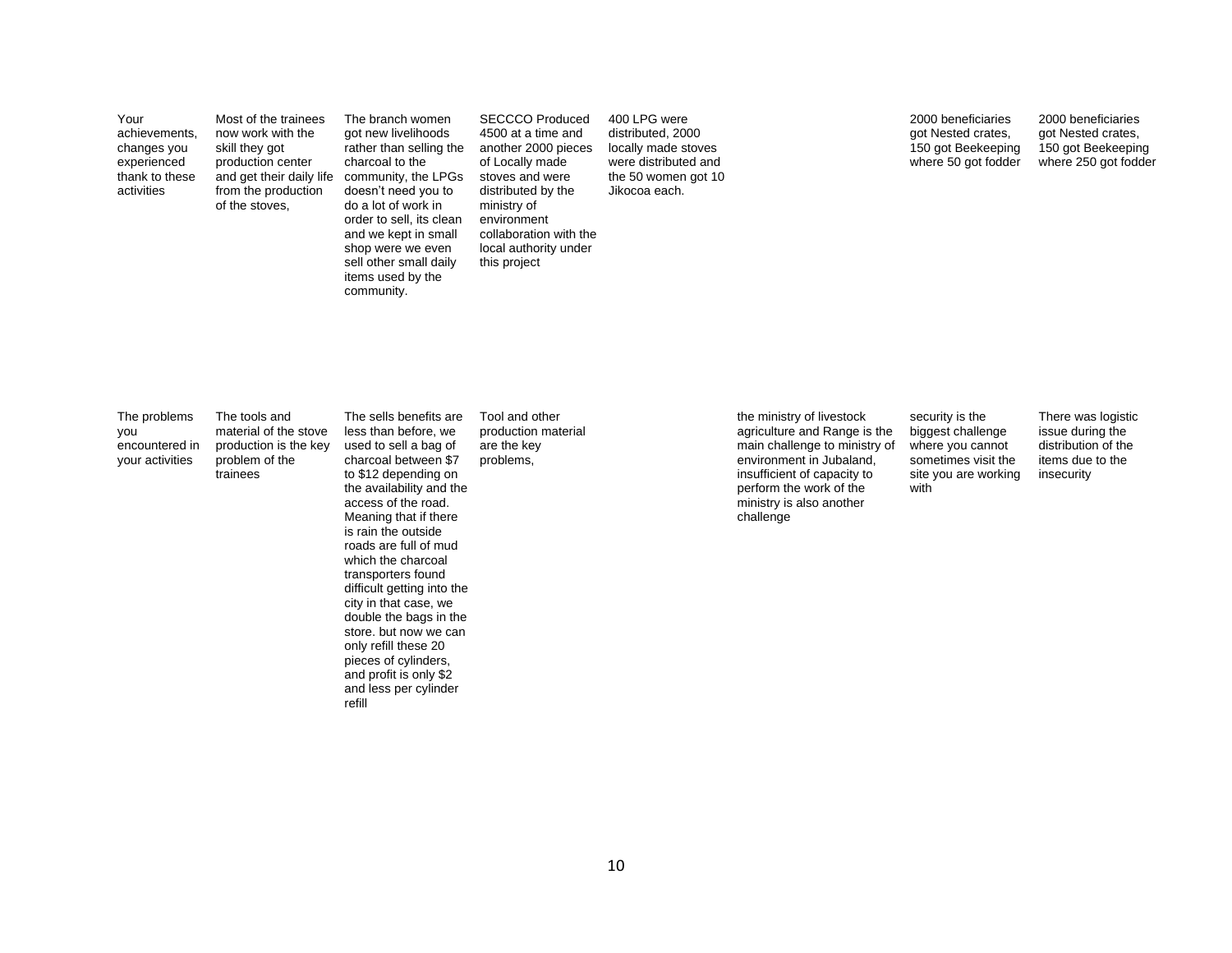Your collaboration with the project and the ministry

15 women who used to get their livelihood from selling/retailing charcoal decided to move to refilling LPG cylinders which is risk as the community doesn't understand the LPGs and traditionally using the charcoal. These women part took persuading the final LPG users (Families) to use and the LPGs and stop or reduce using the charcoal which has problem to the environment. for finishing.

SECCCO installs the solar systems where they had installed many solar panels in the region for the private and public The Centre has two sites/Garages one for the metal part making and the mud processing part as well as the painting the community selected those who can avoid to refill the cylinder and the most vulnerable families for the stoves

people

the ministry of livestock and the ministry of environment were the line ministries during the 3 months' time of the project

The impact of the participation of women and other groups

al the 15 were women and the all the cylinders and cooking sets were distributed to women.

most of the beneficiaries were women.

majority of the beneficiaries were moment

majority of the beneficiaries were moment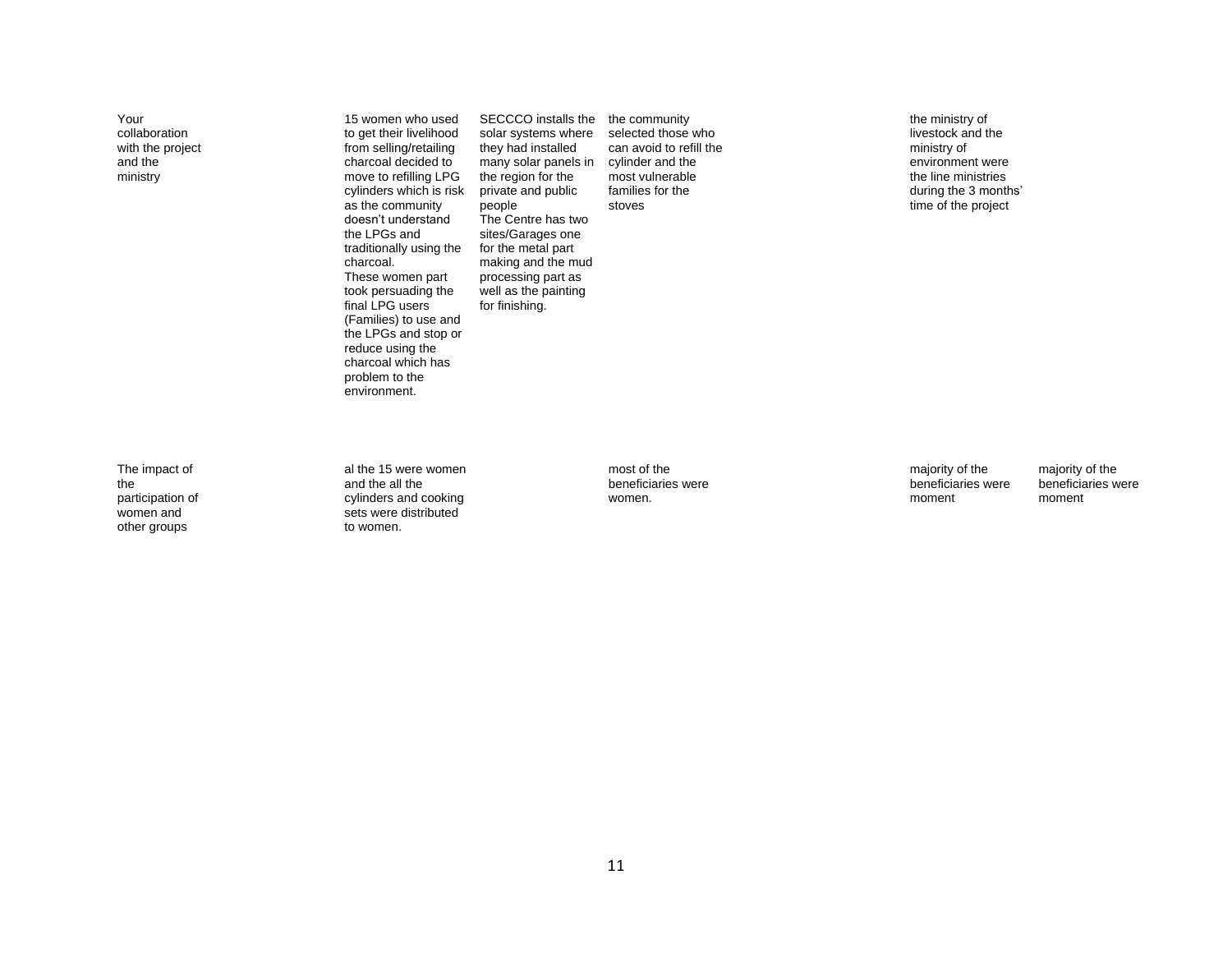# **5. Programme expenditures**

| <b>PUNOs</b> | <b>MPTF</b><br><b>Total</b><br>Funds<br>Received | Total<br>non-<br><b>MPTF</b><br>Funds<br>Received | Expenditure<br><b>MPTF</b><br>οf<br>Funds | Expenditure<br>$non-$<br>Οf<br><b>MPTF</b><br>Funds |
|--------------|--------------------------------------------------|---------------------------------------------------|-------------------------------------------|-----------------------------------------------------|
| <b>UNDP</b>  | 3,340,373                                        |                                                   | 74,399.71 2,795,027.36                    | 74,399.71                                           |
| <b>FAO</b>   | 2,302,897                                        |                                                   | 1,467,933.57                              |                                                     |
| <b>UNEP</b>  | 551,139                                          |                                                   | 108,765.93                                |                                                     |
| Total        | 6,194409                                         | 74,399.71                                         | 4,371,726.86                              | 74399,71                                            |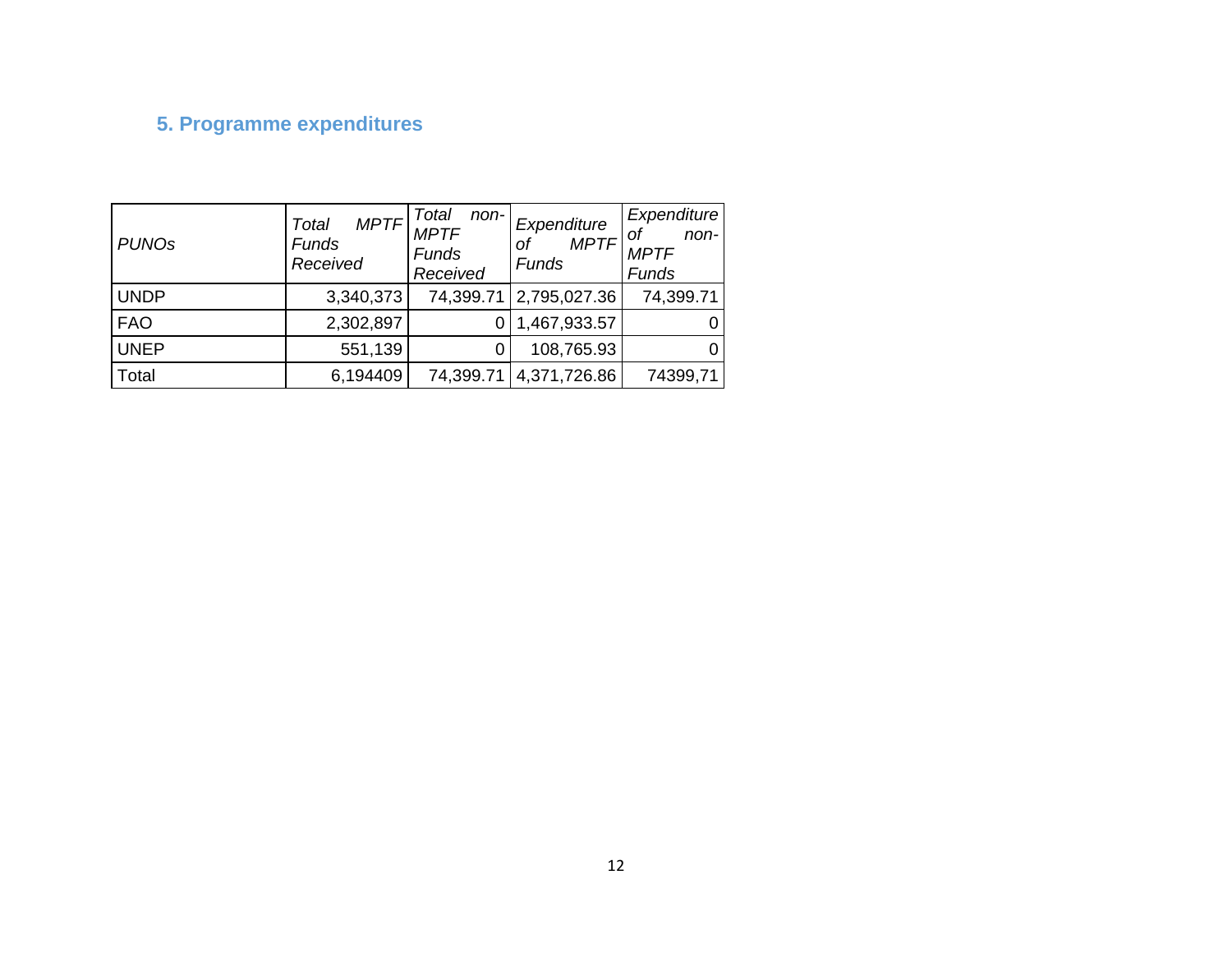# **6. Logical framework**

#### **QUARTERLY & ANNUAL PROGRESS REPORT RESULTS MATRIX**

#### **OUTCOME STATEMENT**

Early recovery and rapid return to sustainable development pathways are achieved in post-conflict and post-disaster settings

### **SUB-OUTCOME 1 STATEMENT**

Promote the sustainable development and management of natural resources by developing legal and regulatory frameworks and building capacity in key Natural Resources Management (NRM) institutions.

#### **Output 1.1**: **MOLFR supported to coordinate and implement inter-ministerial actions for Reducing Charcoal Production, Trade and Use**

|                                                                                                                                                                                 |                                                                                                                                    | PROGRESS ON OUTPUT INDICATOR[1]   |                   |  |  |  |  |  |
|---------------------------------------------------------------------------------------------------------------------------------------------------------------------------------|------------------------------------------------------------------------------------------------------------------------------------|-----------------------------------|-------------------|--|--|--|--|--|
| <b>INDICATOR</b>                                                                                                                                                                | <b>TARGET</b>                                                                                                                      | Reporting Period (Jan-June (2019) | <b>CUMULATIVE</b> |  |  |  |  |  |
| Office of the Focal Points for charcoal<br>programme in the Ministry of Livestock, Forest<br>and Range (MOLFRD) and NRM/Environment<br>Ministries in Member States strengthened | Five (5) adequately resourced units established                                                                                    | 5                                 | $\overline{7}$    |  |  |  |  |  |
| Number of briefings, workshops, coordination<br>meetings held by the MOLFRD                                                                                                     | Two (2) coordination meetings and workshops<br>conducted                                                                           | (0) planned in Q3 of 2019         | 16                |  |  |  |  |  |
| Sources of evidence (as per current APR): Staff contracts; procurement orders, Agenda and minutes of the meetings, workshop reports; and Asset handover list.                   |                                                                                                                                    |                                   |                   |  |  |  |  |  |
|                                                                                                                                                                                 | Output 1.2: Monitoring Systems of Charcoal Production, Reporting and Movement in Somalia                                           |                                   |                   |  |  |  |  |  |
| Increasing Vegetation Index reports                                                                                                                                             | Baseline data on tree densities and charcoal<br>established;                                                                       | <b>Yes</b>                        | Yes               |  |  |  |  |  |
|                                                                                                                                                                                 | Vegetation Index maps on annual basis                                                                                              | Yes                               | Yes               |  |  |  |  |  |
| Baseline socio-economic survey conducted in<br>Badhaadhe, Kismayo and Afmadow                                                                                                   | Baseline socio-economic survey report                                                                                              | Yes                               | Yes               |  |  |  |  |  |
| Increasing Vegetation Index                                                                                                                                                     | Vegetation Index maps on annual basis                                                                                              | Yes                               | Yes               |  |  |  |  |  |
|                                                                                                                                                                                 | Sources of evidence (as per current APR): Progress reports; Change assessment maps; and Tabular data on charcoal production sites+ |                                   |                   |  |  |  |  |  |
|                                                                                                                                                                                 | Output 1.3: Draft National and Regional Policy for Reducing Charcoal Production, Trade and Use Draft                               |                                   |                   |  |  |  |  |  |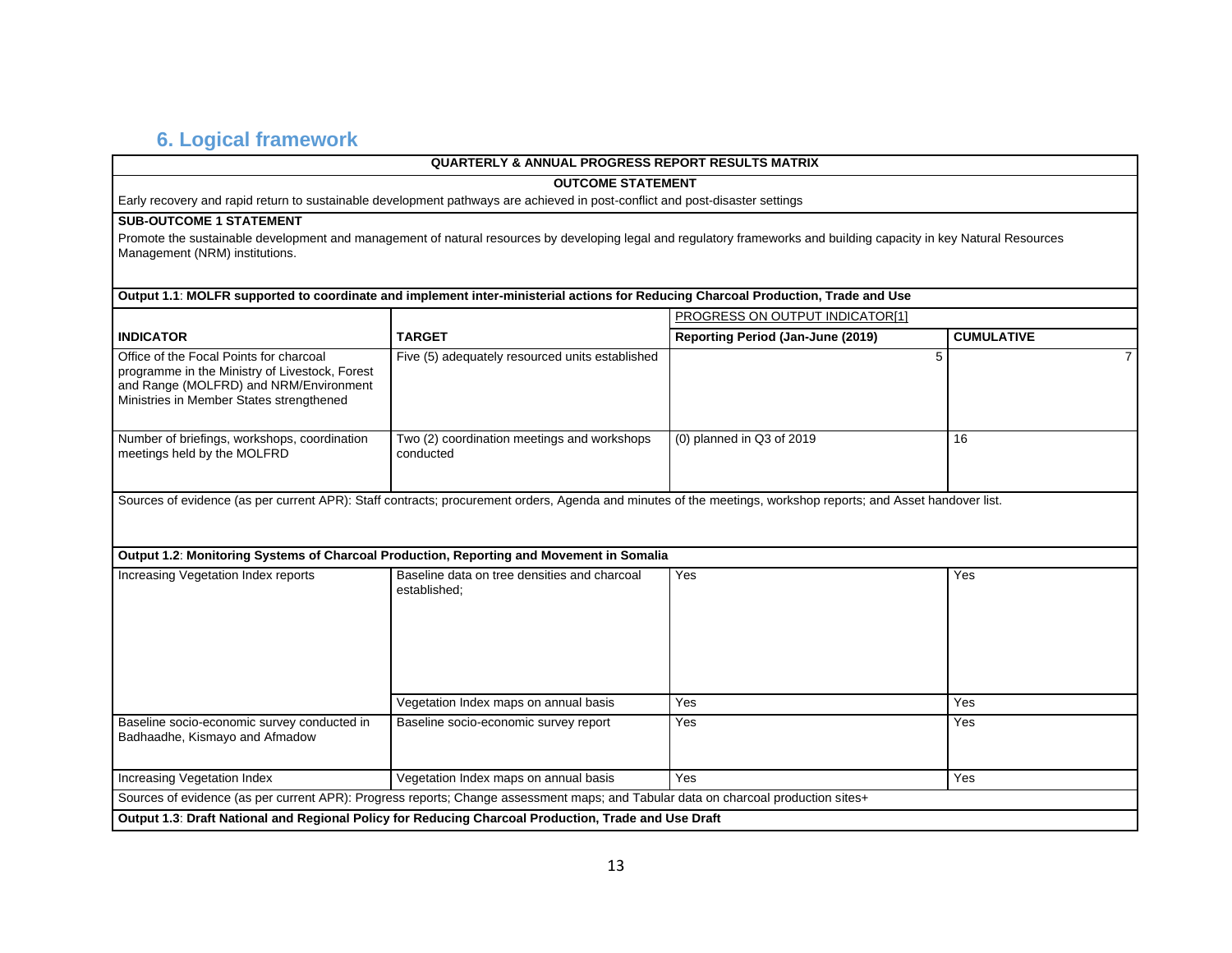| Draft National and Regional Policy Document                                                             | Draft charcoal policy document available with<br>the federal government                                                                                          | Yes                                                                                                                                                                                                                                       | Yes                                                                                                                                                                                                                         |  |  |  |  |  |  |
|---------------------------------------------------------------------------------------------------------|------------------------------------------------------------------------------------------------------------------------------------------------------------------|-------------------------------------------------------------------------------------------------------------------------------------------------------------------------------------------------------------------------------------------|-----------------------------------------------------------------------------------------------------------------------------------------------------------------------------------------------------------------------------|--|--|--|--|--|--|
|                                                                                                         | Sources of evidence (as per current APR): Terms of Reference for the policy formulation consultants, the finalised Draft policy document and validation reports. |                                                                                                                                                                                                                                           |                                                                                                                                                                                                                             |  |  |  |  |  |  |
|                                                                                                         | Output 1.4: National and International Stakeholders Mobilised to Support the Programme Objectives                                                                |                                                                                                                                                                                                                                           |                                                                                                                                                                                                                             |  |  |  |  |  |  |
| Regional and national partnerships forums<br>organized                                                  | At least one regional partnership forum held to<br>support Somalia address the charcoal issues                                                                   | <b>Yes</b>                                                                                                                                                                                                                                | Yes                                                                                                                                                                                                                         |  |  |  |  |  |  |
|                                                                                                         | Launching of an environmental journalism to<br>increase reporting on environmental challenges<br>and opportunities in Somalia                                    | Yes                                                                                                                                                                                                                                       | Yes                                                                                                                                                                                                                         |  |  |  |  |  |  |
| Programme Brochure, website and anti-charcoal<br>campaign started                                       | Print and electronic media engaged for mass<br>awareness                                                                                                         | Yes                                                                                                                                                                                                                                       | Yes                                                                                                                                                                                                                         |  |  |  |  |  |  |
| Funds mobilised from potential donors and<br>development partners for the full-scale joint<br>Programme | Donors support confirmed to meet the total<br>Programme budget                                                                                                   | Yes                                                                                                                                                                                                                                       | Yes                                                                                                                                                                                                                         |  |  |  |  |  |  |
| earmarked from donors to MPTF and letters of commitment                                                 |                                                                                                                                                                  | Sources of evidence (as per current APR): Forum report; Awareness material; workshop reports; Programme Brochure, website and awareness campaign strategy note; Funds                                                                     |                                                                                                                                                                                                                             |  |  |  |  |  |  |
|                                                                                                         | Output 1.5: Improved awareness about environmental degradation due to charcoal trade and loss of livelihoods                                                     |                                                                                                                                                                                                                                           |                                                                                                                                                                                                                             |  |  |  |  |  |  |
| Nature and kind of awareness material<br>produced                                                       | 2019: One communication and awareness<br>raising strategy and action plan adopted                                                                                | Yes (Somalia Environmental Journalist network<br>was established by the FGS and UNEP, two<br>pager awareness materials/pamphlets<br>developed and shared with UNEP, UNDP, FAO<br>and Ambassadors in the April 2019 meeting in<br>Nairobi) | Yes (Somalia Environmental<br>Journalist network was<br>established, two pager<br>awareness materials/pamphlets<br>developed and shared with<br>UNEP, UNDP, FAO and<br>Ambassadors in the April 2019<br>meeting in Nairobi) |  |  |  |  |  |  |
| Number of sensitization workshops / seminars<br>special events organized                                | 11seminars/ workshops                                                                                                                                            |                                                                                                                                                                                                                                           | 15                                                                                                                                                                                                                          |  |  |  |  |  |  |
| Number of persons participated in sensitization<br>workshops and regional conference                    | Mass people from community diversified groups<br>engaged                                                                                                         | 245 (women:105)                                                                                                                                                                                                                           | 615 persons (W:205)                                                                                                                                                                                                         |  |  |  |  |  |  |
| Number of hits on charcoal sensitization website                                                        | 3 video documentaries, 5 facts sheets and 1<br>one publication study completed as awareness<br>raising and advocacy tools                                        | 3 UN Environment)                                                                                                                                                                                                                         | 6 video documentaries, and 41<br>media hits (12 international,<br>including 6 on BBC media, 15<br>African regions, 8+ in Somalia<br>and 4 UN Environment)                                                                   |  |  |  |  |  |  |
| Reforestation demonstrations                                                                            |                                                                                                                                                                  |                                                                                                                                                                                                                                           |                                                                                                                                                                                                                             |  |  |  |  |  |  |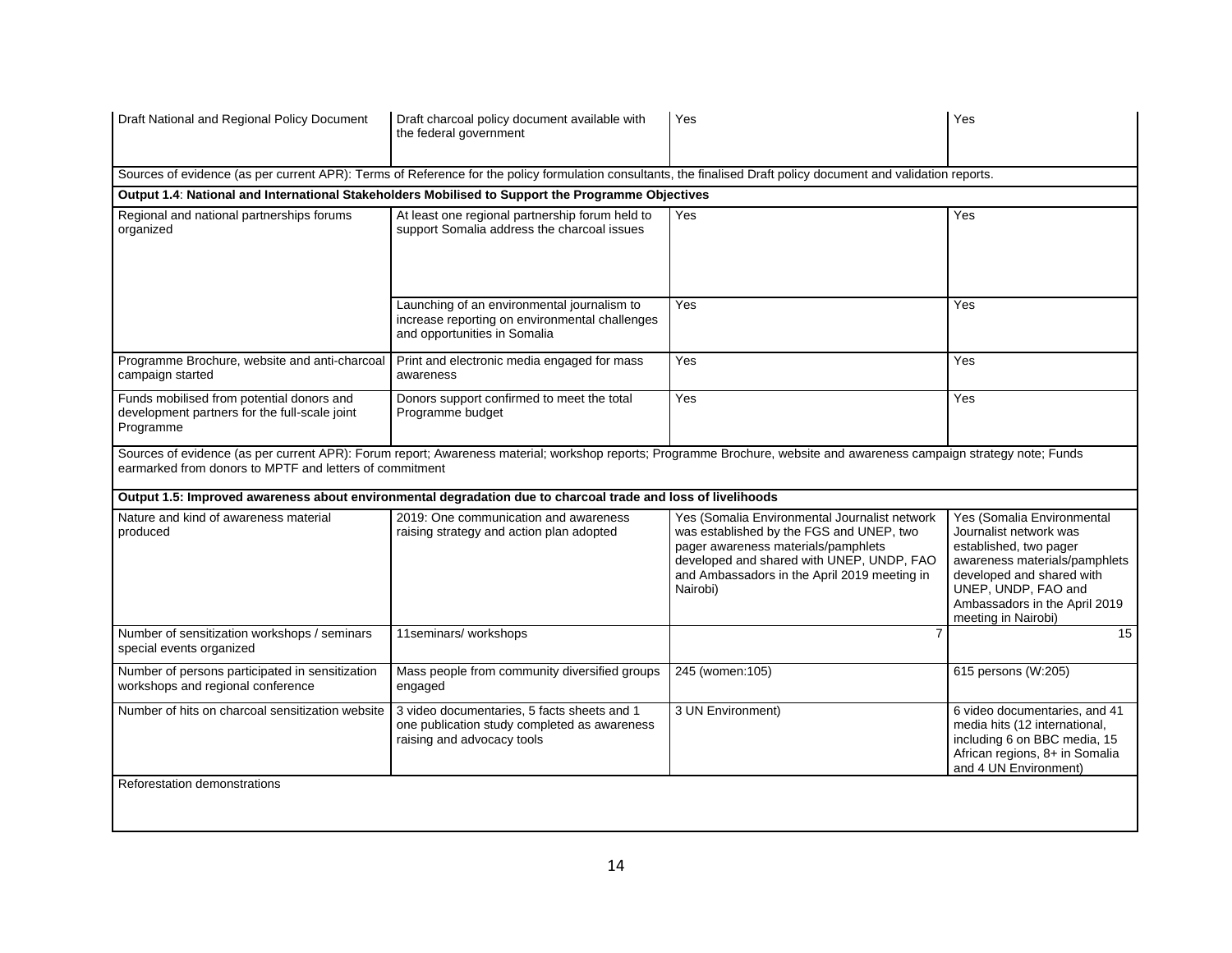|                                                                                                                                                        | Sources of evidence (as per current APR): Communications and Awareness Raising Document; Workshops/ Seminars reports; and Programme website Hits.                                      |                                                                                                                                                                   |                                                                                                                    |
|--------------------------------------------------------------------------------------------------------------------------------------------------------|----------------------------------------------------------------------------------------------------------------------------------------------------------------------------------------|-------------------------------------------------------------------------------------------------------------------------------------------------------------------|--------------------------------------------------------------------------------------------------------------------|
| <b>SUB-OUTCOME 2 STATEMENT</b>                                                                                                                         |                                                                                                                                                                                        |                                                                                                                                                                   |                                                                                                                    |
|                                                                                                                                                        | Promote sustainable alternative sources of energy to reduce local charcoal consumption through piloting energy efficient and renewable energy technologies                             |                                                                                                                                                                   |                                                                                                                    |
|                                                                                                                                                        | Output 2.1: Accelerated Diffusion of Efficient Cook-stoves for Reducing Charcoal Consumption                                                                                           |                                                                                                                                                                   |                                                                                                                    |
| Feasibility study and business and investment<br>plan for the 'Green Stoves' production facility in<br>selected locations conducted                    | 2019 (12) businesses established for production<br>and sale of efficient cook-stoves                                                                                                   | Puntland: 50 existing women retailers engaged<br>in Charcoal business (10: Galkayo; Garowe:20;<br>Bosaso:10; and Gardo:10) received 1600 fuel<br>efficient stoves | 300 retailers (95% women).                                                                                         |
| Number and share of households using efficient<br>cook-stoves                                                                                          | 2019 (15,000)                                                                                                                                                                          | 5,480 households (100% women headed:)                                                                                                                             | 20,480 households (women<br>headed: 19,730)                                                                        |
| Number of people employed in the efficient<br>cook-stoves sector                                                                                       | women and youth engaged in cook-stove<br>production and sales                                                                                                                          | 50 women                                                                                                                                                          | 170 artisans (W:67; Y:103)                                                                                         |
| reports.                                                                                                                                               | Sources of evidence (as per current APR): Project reports; Fact sheets on the businesses established; beneficiary lists, attendance sheet for the trainees, and third-party monitoring |                                                                                                                                                                   |                                                                                                                    |
| Output 2.2: Sustainable and efficient production of charcoal for local consumption                                                                     |                                                                                                                                                                                        |                                                                                                                                                                   |                                                                                                                    |
| Demos for production of "Green Charcoal" setup<br>with the local communities/ individual currently<br>involved in unsustainable production of charcoal | Charcoal production in an organized and high<br>efficiency manner demonstrated at one location                                                                                         | 0 (Planned in Q3 of 2019 this output requires<br>further technical study which will be completed<br>by the end August. 2019.)                                     | $\Omega$                                                                                                           |
|                                                                                                                                                        | Establishment of 5 cooperatives in production<br>and marketing of green charcoal with a start-up<br>grant of up to 50%                                                                 | 0 (Planned in Q3)                                                                                                                                                 | $\mathbf 0$                                                                                                        |
| Number and share of persons [gender<br>disaggregated] previously active in charcoal<br>chain employed in green charcoal facility                       | Women and youth heavily involved in charcoal<br>production                                                                                                                             | 0 (Planned in Q3)                                                                                                                                                 | $\mathbf 0$                                                                                                        |
|                                                                                                                                                        | Sources of evidence (as per current APR): Progress and assessment reports; agreements with communities/ individuals engaged for Green Charcoal production                              |                                                                                                                                                                   |                                                                                                                    |
|                                                                                                                                                        | Output 2.4. Development of LPG market and its accelerated diffusion to reduce local charcoal consumption                                                                               |                                                                                                                                                                   |                                                                                                                    |
| Number of LPG businesses established                                                                                                                   | 18 green energy businesses                                                                                                                                                             | 0 (Planned in Q3)                                                                                                                                                 | 15 businesses (100%women)<br>for marketing of LPG in Hodan<br>district of Mogadishu have been<br>piloted.          |
| Number of LPG connections provided                                                                                                                     | 25,000 new LPG connections                                                                                                                                                             | Yes, 2,400 LPG sets procured in June 2019.<br>Connections planned in Q3                                                                                           | 600 LPG connections (300<br>women headed households,<br>300 (15 women business each<br>20 sets) in Hodan districts |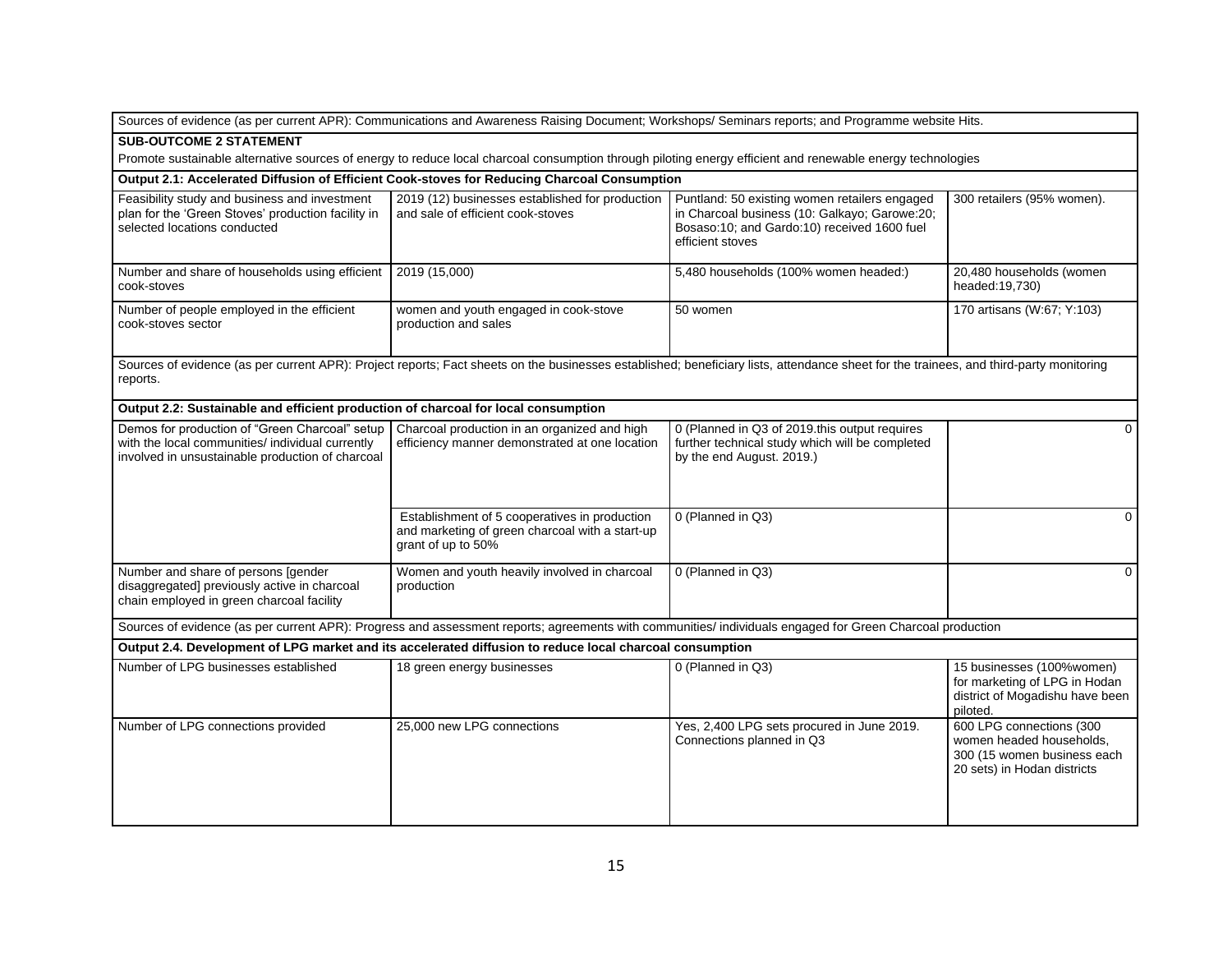| Number of persons [gender disaggregated]<br>employed                                                                                                                                                                                                                                                                                                                                         | women and youth employed in the LPG sector                                                                                       | 0 (Planned in Q3)             | 15 women retailers in Hodan<br>district, Mogadishu |
|----------------------------------------------------------------------------------------------------------------------------------------------------------------------------------------------------------------------------------------------------------------------------------------------------------------------------------------------------------------------------------------------|----------------------------------------------------------------------------------------------------------------------------------|-------------------------------|----------------------------------------------------|
| Sources of evidence (as per current APR): Project reports; Feasibility studies for public private partnerships for LPG supply and marketing Employment statistics reports                                                                                                                                                                                                                    |                                                                                                                                  |                               |                                                    |
| <b>SUB-OUTCOME 3 STATEMENT</b>                                                                                                                                                                                                                                                                                                                                                               |                                                                                                                                  |                               |                                                    |
| Promote Sustainable Alternative Livelihoods for Charcoal Value Chain Beneficiaries                                                                                                                                                                                                                                                                                                           |                                                                                                                                  |                               |                                                    |
| Output 3.2. Diversification of income and asset building for vulnerable households in order to facilitate transition to more resilient and sustainable livelihoods                                                                                                                                                                                                                           |                                                                                                                                  |                               |                                                    |
| Number of farmers engaged in charcoal<br>production Number of farmers also engaged in<br>charcoal production adopting GAP                                                                                                                                                                                                                                                                    | 50                                                                                                                               | 50                            | 50                                                 |
| Number of farmers who have started new micro-<br>enterprises with value products                                                                                                                                                                                                                                                                                                             | 500                                                                                                                              | 450                           | 450                                                |
| Number of vegetable kits distributed                                                                                                                                                                                                                                                                                                                                                         | 4000                                                                                                                             | 8000                          | 12000                                              |
| Number of tree seeds kits distributed                                                                                                                                                                                                                                                                                                                                                        | 4000                                                                                                                             | 0 (planned in Q3)             | $\Omega$                                           |
| Number of fodder production kits distributed                                                                                                                                                                                                                                                                                                                                                 | 4000                                                                                                                             | 500                           | 500                                                |
| Number of drip irrigation kit provided                                                                                                                                                                                                                                                                                                                                                       |                                                                                                                                  | 200 0 (planned in $Q4$ )      | $\Omega$                                           |
| Number of post-harvest kits supplied                                                                                                                                                                                                                                                                                                                                                         |                                                                                                                                  | 200 $\vert$ 0 (Planned in Q4) | $\Omega$                                           |
| Number of fodder shed constructed                                                                                                                                                                                                                                                                                                                                                            |                                                                                                                                  | 3 0 (Planned in Q4)           | $\Omega$                                           |
| Number of honey houses constructed                                                                                                                                                                                                                                                                                                                                                           |                                                                                                                                  | 2 0 (Planned in $Q_4$ )       | 0                                                  |
| Sources of evidence (as per current APR): Project reports; Training reports, IP reports, beneficiary and assets lists, third party monitoring reports                                                                                                                                                                                                                                        |                                                                                                                                  |                               |                                                    |
|                                                                                                                                                                                                                                                                                                                                                                                              | <b>SUB-OUTCOME 3 STATEMENT</b>                                                                                                   |                               |                                                    |
|                                                                                                                                                                                                                                                                                                                                                                                              | Effective and Efficient Programme Management in place to support the Implementation and Coordination of the Full-Scale Programme |                               |                                                    |
| <b>Output 4: Programme Management</b>                                                                                                                                                                                                                                                                                                                                                        |                                                                                                                                  |                               |                                                    |
| Programme Management Staff                                                                                                                                                                                                                                                                                                                                                                   | Programme management staff on-board                                                                                              | Yes                           | Yes                                                |
| Complete detailed work plan for the full-scale<br>programme                                                                                                                                                                                                                                                                                                                                  | Work plan aligned with the available budget                                                                                      | Yes                           | Yes                                                |
| Sources of evidence (as per current APR): Terms of References for the Programme Staffs, Technical Advisors, and Managements; Revised draft Programme documents with additional<br>funds; Project Proposal for European Union; Programme management selection report; Detailed work plan aligned with available budget, Minutes of the PSC, Progress Reports and<br><b>Monitoring Reports</b> |                                                                                                                                  |                               |                                                    |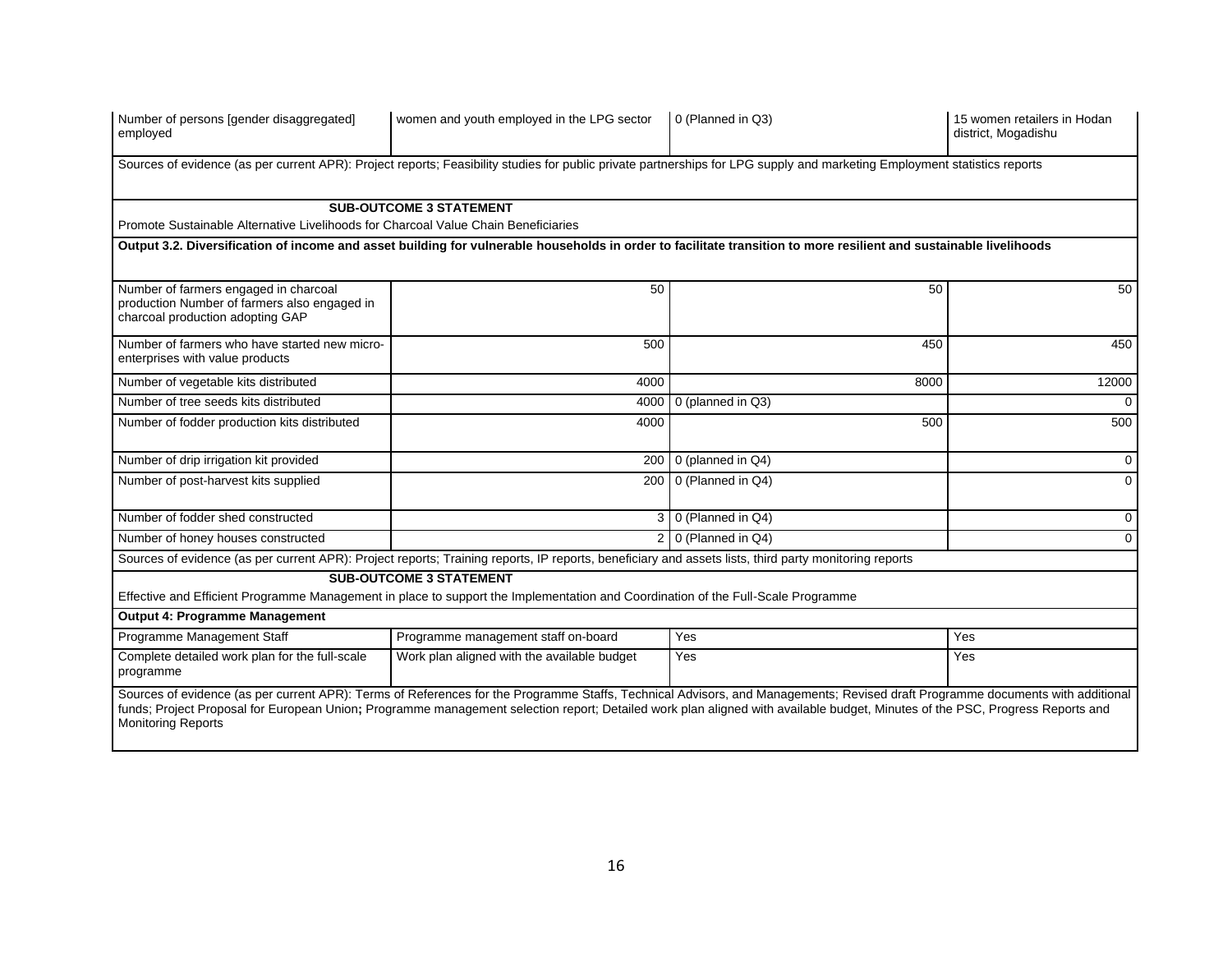## 7. Media coverage summary

### 34 Media Hits – 12 international, including 6 on BBC media, 16 African region, 7 in Somalia

### International

- 1. [Focus on Africa \(Television\): BBC News Africa](https://www.facebook.com/BBCnewsAfrica/videos/10156554450635229/)
- 1. BBC Somali<http://www.bbc.com/somali/war-44031614>
- 2. BBC Newshour Interview with Peter de Clercq from 26.35 on<https://www.bbc.co.uk/programmes/w172w253vspmbcq> (Radio)
- 3. BBC World Business Report Interview with Peter de Clercq:<https://www.bbc.co.uk/programmes/p066gvhg> (10.50 on) (Radio)
- 4. Marketplace Morning Report from BBC World Service interview with Peter de Clercq– no link (download copy available) (Radio)
- 5. Focus on Africa <https://www.bbc.co.uk/programmes/w172w23gzbh7z0d> (Radio) (5.05 min onwards) (Non UN spokesperson)
- 6. [http://www.xinhuanet.com/english/2018-05/08/c\\_137162208.htm](http://www.xinhuanet.com/english/2018-05/08/c_137162208.htm)
- 7. <http://www.dw.com/en/somalias-illicit-charcoal-trade-threatens-security-the-environment-and-livelihoods/a-43745333>
- 8. <https://africa.cgtn.com/somalia-un-meeting-focuses-on-ending-illegal-charcoal-trade/>
- 9. <https://reliefweb.int/report/somalia/international-conference-illegal-charcoal-trade-opens-mogadishu>
- 10. <https://africasustainableconservation.com/2018/05/17/somalias-illegal-charcoal-trade-damages-the-environment-livelihoods-and-security/>
- 11. <http://www.coastweek.com/4118-Somalia-seeks-global-help-to-curb-illegal-charcoal-trade.htm>

### Africa

- 1. <http://allafrica.com/stories/201804290031.html>
- 2. <http://allafrica.com/stories/201805090688.html>
- 3. <http://allafrica.com/stories/201805090296.html>
- 4. <https://mg.co.za/article/2018-05-13-somalias-illicit-charcoal-trade-threatens-security-the-environment-and-livelihoods>
- 5. <http://www.theeastafrican.co.ke/business/calls-for-joint-efforts-to-end-illegal-trade-in-Somalia-charcoal/2560-4574414-9ttgpxz/index.html>
- 6. <http://www.theafricanbusinessfortune.com/regional/mogadishu-play-host-to-international-conference-on-illegal-charcoal-trade/>
- 7. <https://face2faceafrica.com/article/how-this-basic-commodity-is-fuelling-conflict-and-violence-in-somalia>
- 8. [https://www.the-star.co.ke/news/2018/05/07/somalia-calls-for-international-cooperation-to-stop-illegal-charcoal\\_c1755111](https://www.the-star.co.ke/news/2018/05/07/somalia-calls-for-international-cooperation-to-stop-illegal-charcoal_c1755111)
- 9. <http://africaneyereport.com/somalia-seeks-global-help-to-curb-illegal-charcoal-trade/>
- 10. <https://independent.ng/somalia-seeks-global-help-to-curb-illegal-charcoal-trade/>